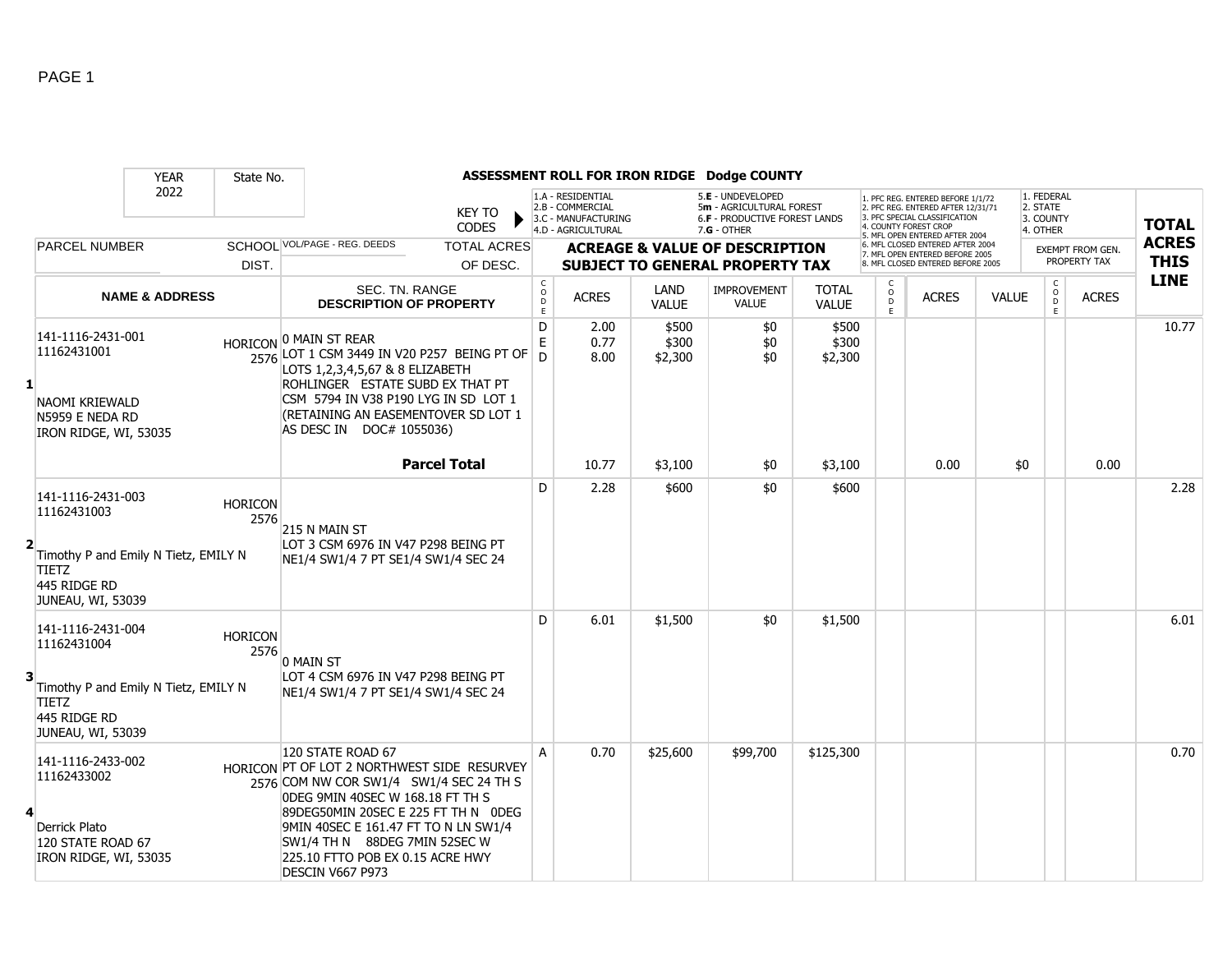|   |                                                                                                                    | <b>YEAR</b>               | State No.      |                                                                                                                                                                                                                                                                                                                                                                                                        |                               |                                                 |                                                                                    |                      | ASSESSMENT ROLL FOR IRON RIDGE Dodge COUNTY                                                            |                              |                    |                                                                                                                                   |              |                                                 |                                         |                             |
|---|--------------------------------------------------------------------------------------------------------------------|---------------------------|----------------|--------------------------------------------------------------------------------------------------------------------------------------------------------------------------------------------------------------------------------------------------------------------------------------------------------------------------------------------------------------------------------------------------------|-------------------------------|-------------------------------------------------|------------------------------------------------------------------------------------|----------------------|--------------------------------------------------------------------------------------------------------|------------------------------|--------------------|-----------------------------------------------------------------------------------------------------------------------------------|--------------|-------------------------------------------------|-----------------------------------------|-----------------------------|
|   |                                                                                                                    | 2022                      |                |                                                                                                                                                                                                                                                                                                                                                                                                        | <b>KEY TO</b><br><b>CODES</b> |                                                 | 1.A - RESIDENTIAL<br>2.B - COMMERCIAL<br>3.C - MANUFACTURING<br>4.D - AGRICULTURAL |                      | 5.E - UNDEVELOPED<br>5m - AGRICULTURAL FOREST<br><b>6.F - PRODUCTIVE FOREST LANDS</b><br>$7.G - OTHER$ |                              |                    | 1. PFC REG. ENTERED BEFORE 1/1/72<br>2. PFC REG. ENTERED AFTER 12/31/71<br>3. PFC SPECIAL CLASSIFICATION<br>1. COUNTY FOREST CROP |              | 1. FEDERAL<br>2. STATE<br>3. COUNTY<br>4. OTHER |                                         | <b>TOTAL</b>                |
|   | <b>PARCEL NUMBER</b>                                                                                               |                           |                | SCHOOL VOL/PAGE - REG. DEEDS                                                                                                                                                                                                                                                                                                                                                                           | <b>TOTAL ACRES</b>            |                                                 |                                                                                    |                      | <b>ACREAGE &amp; VALUE OF DESCRIPTION</b>                                                              |                              |                    | 5. MFL OPEN ENTERED AFTER 2004<br>6. MFL CLOSED ENTERED AFTER 2004<br>7. MFL OPEN ENTERED BEFORE 2005                             |              |                                                 | <b>EXEMPT FROM GEN.</b><br>PROPERTY TAX | <b>ACRES</b><br><b>THIS</b> |
|   |                                                                                                                    |                           | DIST.          |                                                                                                                                                                                                                                                                                                                                                                                                        | OF DESC.                      |                                                 |                                                                                    |                      | <b>SUBJECT TO GENERAL PROPERTY TAX</b>                                                                 |                              |                    | 8. MFL CLOSED ENTERED BEFORE 2005                                                                                                 |              | $\mathsf{C}$                                    |                                         | <b>LINE</b>                 |
|   |                                                                                                                    | <b>NAME &amp; ADDRESS</b> |                | SEC. TN. RANGE<br><b>DESCRIPTION OF PROPERTY</b>                                                                                                                                                                                                                                                                                                                                                       |                               | $\begin{matrix} 0 \\ 0 \\ D \end{matrix}$<br>E. | <b>ACRES</b>                                                                       | LAND<br><b>VALUE</b> | <b>IMPROVEMENT</b><br><b>VALUE</b>                                                                     | <b>TOTAL</b><br><b>VALUE</b> | $\circ$<br>D<br>E. | <b>ACRES</b>                                                                                                                      | <b>VALUE</b> | $\circ$<br>D<br>E                               | <b>ACRES</b>                            |                             |
| 5 | 141-1116-2433-003<br>11162433003<br><b>CORY B LENHARDT</b><br>114 STATE ROAD 67<br>IRON RIDGE, WI, 53035           |                           |                | HORICON 114 STATE ROAD 67<br>2576 PT LOT 2 NORTHWEST SIDE RESURVEY<br>COM NW COR SW1/4 SW1/4 SEC 24 TH S<br>168.18 FT TO POB TH S 72 FT TH E 225 FT<br>TH N 72 FT TH W 225 FT TOPOB EX 0.06<br>ACRE HWY DESC INV665 P883                                                                                                                                                                               |                               | A                                               | 0.32                                                                               | \$17,200             | \$92,300                                                                                               | \$109,500                    |                    |                                                                                                                                   |              |                                                 |                                         | 0.32                        |
| 6 | 141-1116-2433-004<br>11162433004<br>SCOTT C VALUCH, KATRINA E VALUCH<br><b>PO BOX 276</b><br>IRON RIDGE, WI, 53035 |                           |                | HORICON 110 STATE ROAD 67<br>2576 PT LOT 2 NORTHWEST SIDE RESURVEY<br>COM NW COR SW1/4 SW1/4 SEC 24 TH S<br>312.18 FT TO POB TH E 200 FT TH N 72<br>FT TH W 200 FT TH S 72 FTTO POB EX 0.06<br>ACRE HWY DESCIN V666 P457                                                                                                                                                                               |                               | A                                               | 0.28                                                                               | \$16,800             | \$99,400                                                                                               | \$116,200                    |                    |                                                                                                                                   |              |                                                 |                                         | 0.28                        |
| 7 | 141-1116-2433-005<br>11162433005<br>ZACHARY REFFKE, KAYLA REFFKE<br>100 STATE ROAD 67<br>IRON RIDGE, WI, 53035     |                           |                | HORICON 100 STATE ROAD 67<br>2576 PT LOT 3 NORTHWEST SIDE RESURVEY<br>COM SW COR SEC 24 TH N 709.5 FT TO<br>POB TH E 330 FT TH N 295.02 FT TH W<br>330 FT TH S 295.02 FT TO POBEX 0.24<br>ACRE HWY DESC IN V674 P632                                                                                                                                                                                   |                               | A                                               | 1.99                                                                               | \$34,000             | \$131,900                                                                                              | \$165,900                    |                    |                                                                                                                                   |              |                                                 |                                         | 1.99                        |
| 8 | 141-1116-2433-012<br>11162433012<br>RYAN DELAURIER, DANIELLE NANNINI<br>311 W PLEASANT ST<br>IRON RIDGE, WI, 53035 |                           | <b>HORICON</b> | 2576 311 W PLEASANT ST<br>LOT 6 & S 33 FT LOT 5<br>SIDE RESURVEY EX 0.34 AC HWY DESC IN<br>V669 P218                                                                                                                                                                                                                                                                                                   | <b>NORTHWEST</b>              | A                                               | 1.04                                                                               | \$26,300             | \$157,000                                                                                              | \$183,300                    |                    |                                                                                                                                   |              |                                                 |                                         | 1.04                        |
|   | 141-1116-2433-013<br>11162433013<br>307 W PLEASANT ST<br>IRON RIDGE, WI, 53035                                     |                           |                | 307 W PLEASANT ST<br>HORICON 11/2/2020 PR INVALID SALE. Family<br>2576 (Jennifer A. Collins is the wife of Michael A.<br>Collins) Partial (50 / 50 joint ownership)<br>MICHAEL A COLLINS, JENNIFER A COLLINS PT SW1/4 SW1/4 SEC 24 COM SWCOR SD<br>SEC TH S 88DEG 13MIN 48SEC E 214.50 FT<br>TO POB TH S 88DEG 13MIN 48SEC E 250<br>FTTH N 293 FT TH N 88DEG 13MIN48SEC W<br>250 FT TH S 293 FT TO POB |                               | A                                               | 1.68                                                                               | \$32,400             | \$117,000                                                                                              | \$149,400                    |                    |                                                                                                                                   |              |                                                 |                                         | 1.68                        |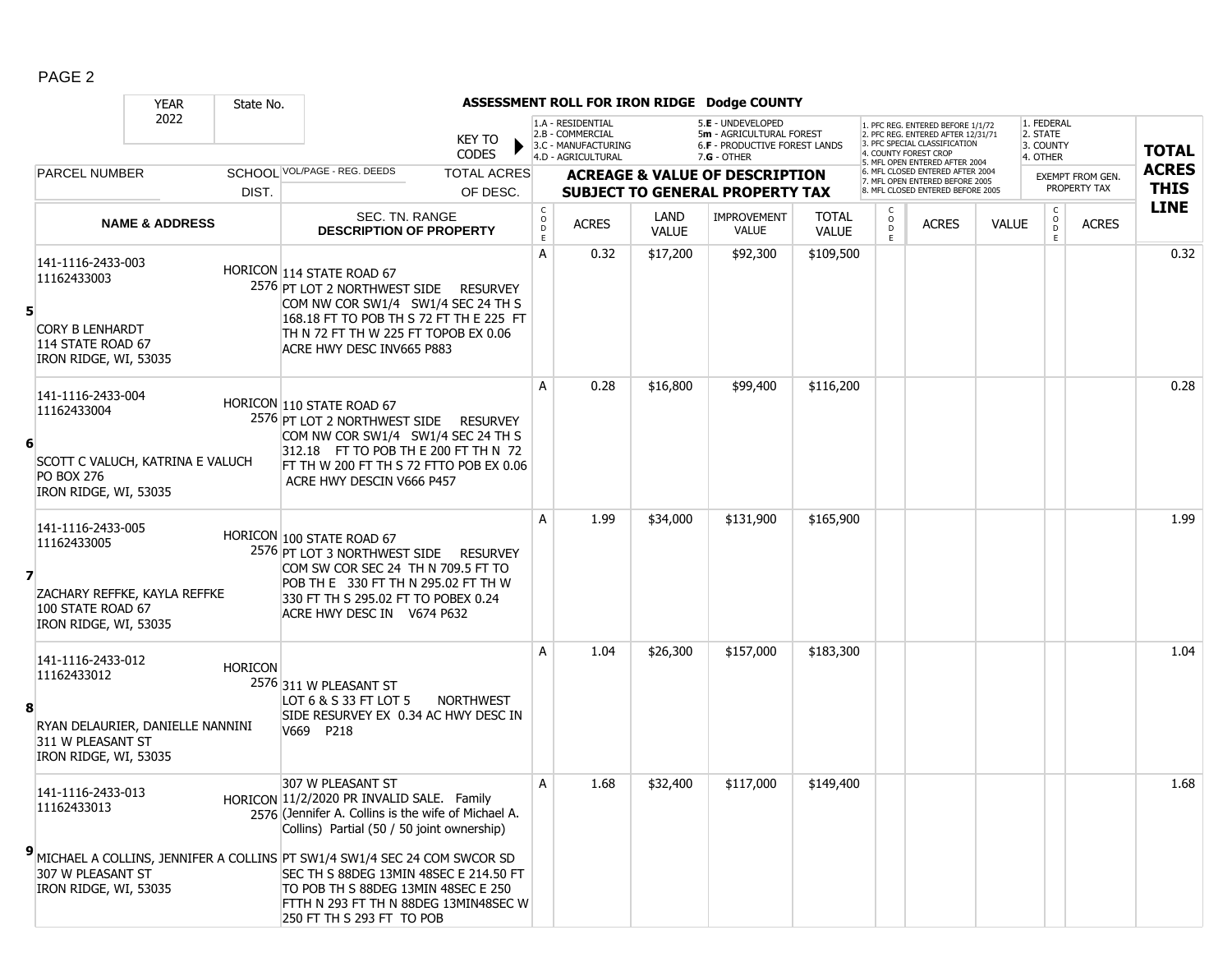|    |                                                                                                     | <b>YEAR</b>               | State No.              |                                                                                                                                                   |                               |                                            |                                                                                    |                      | ASSESSMENT ROLL FOR IRON RIDGE Dodge COUNTY                                                     |                              |                          |                                                                                                                                                                     |              |                                                          |                                         |                             |
|----|-----------------------------------------------------------------------------------------------------|---------------------------|------------------------|---------------------------------------------------------------------------------------------------------------------------------------------------|-------------------------------|--------------------------------------------|------------------------------------------------------------------------------------|----------------------|-------------------------------------------------------------------------------------------------|------------------------------|--------------------------|---------------------------------------------------------------------------------------------------------------------------------------------------------------------|--------------|----------------------------------------------------------|-----------------------------------------|-----------------------------|
|    |                                                                                                     | 2022                      |                        |                                                                                                                                                   | <b>KEY TO</b><br><b>CODES</b> |                                            | 1.A - RESIDENTIAL<br>2.B - COMMERCIAL<br>3.C - MANUFACTURING<br>4.D - AGRICULTURAL |                      | 5.E - UNDEVELOPED<br>5m - AGRICULTURAL FOREST<br>6.F - PRODUCTIVE FOREST LANDS<br>$7.G - OTHER$ |                              |                          | 1. PFC REG. ENTERED BEFORE 1/1/72<br>2. PFC REG. ENTERED AFTER 12/31/71<br>3. PFC SPECIAL CLASSIFICATION<br>4. COUNTY FOREST CROP<br>5. MFL OPEN ENTERED AFTER 2004 |              | 1. FEDERAL<br>2. STATE<br>3. COUNTY<br>4. OTHER          |                                         | <b>TOTAL</b>                |
|    | PARCEL NUMBER                                                                                       |                           |                        | SCHOOL VOL/PAGE - REG. DEEDS                                                                                                                      | <b>TOTAL ACRES</b>            |                                            |                                                                                    |                      | <b>ACREAGE &amp; VALUE OF DESCRIPTION</b>                                                       |                              |                          | 6. MFL CLOSED ENTERED AFTER 2004<br>7. MFL OPEN ENTERED BEFORE 2005<br>8 MFL CLOSED ENTERED BEFORE 2005                                                             |              |                                                          | <b>EXEMPT FROM GEN.</b><br>PROPERTY TAX | <b>ACRES</b><br><b>THIS</b> |
|    |                                                                                                     |                           | DIST.                  |                                                                                                                                                   | OF DESC.                      |                                            |                                                                                    |                      | <b>SUBJECT TO GENERAL PROPERTY TAX</b>                                                          |                              | C                        |                                                                                                                                                                     |              |                                                          |                                         | <b>LINE</b>                 |
|    |                                                                                                     | <b>NAME &amp; ADDRESS</b> |                        | SEC. TN. RANGE<br><b>DESCRIPTION OF PROPERTY</b>                                                                                                  |                               | $\begin{array}{c} C \\ O \\ E \end{array}$ | <b>ACRES</b>                                                                       | LAND<br><b>VALUE</b> | <b>IMPROVEMENT</b><br><b>VALUE</b>                                                              | <b>TOTAL</b><br><b>VALUE</b> | $_{\rm D}^{\rm O}$<br>E. | <b>ACRES</b>                                                                                                                                                        | <b>VALUE</b> | $\begin{matrix} C \\ 0 \\ D \end{matrix}$<br>$\mathsf E$ | <b>ACRES</b>                            |                             |
| 10 | 141-1116-2433-014<br>11162433014<br><b>JAMES R MARX</b><br>101 WESTGATE DR<br>IRON RIDGE, WI, 53035 |                           | <b>HORICON</b>         | 2576 101 WESTGATE DR<br>LOT 1 CSM 964 IN V8 P30 BEING PT LOT<br>7 NORTHWEST SIDE RESURVEY IN SW1/4<br>SW1/4 SEC 24 EX HWY DESC IN DOC#<br>1240380 |                               | A                                          | 0.34                                                                               | \$34,000             | \$149,200                                                                                       | \$183,200                    |                          |                                                                                                                                                                     |              |                                                          |                                         | 0.34                        |
|    | 141-1116-2433-015<br>11162433015                                                                    |                           | <b>HORICON</b><br>2576 | 105 WESTGATE DR                                                                                                                                   |                               | A                                          | 0.35                                                                               | \$35,700             | \$144,200                                                                                       | \$179,900                    |                          |                                                                                                                                                                     |              |                                                          |                                         | 0.35                        |
| 11 | LAWRENCE E BEINE, NICOLE C BEINE<br>W1473 WOODLAND RD<br>RUBICON, WI, 530789760                     |                           |                        | LOT 2 CSM 964 IN V8 P30<br>NORTHWEST SIDE RESURVEY                                                                                                | <b>BEING PT</b>               |                                            |                                                                                    |                      |                                                                                                 |                              |                          |                                                                                                                                                                     |              |                                                          |                                         |                             |
|    | 141-1116-2433-017<br>11162433017                                                                    |                           | <b>HORICON</b><br>2576 | 200 MICHAEL DR                                                                                                                                    |                               | A                                          | 0.30                                                                               | \$34,000             | \$160,000                                                                                       | \$194,000                    |                          |                                                                                                                                                                     |              |                                                          |                                         | 0.30                        |
| 12 | MICHAEL R KUEHL, LOUISE M KUEHL<br>200 MICHAEL DR<br>IRON RIDGE, WI, 53035                          |                           |                        | LOT 2 CSM 2379 IN V14 P345 BEING PT<br>LOT 8 NORTHWEST SIDE RESURVEY                                                                              |                               |                                            |                                                                                    |                      |                                                                                                 |                              |                          |                                                                                                                                                                     |              |                                                          |                                         |                             |
|    | 141-1116-2433-018<br>11162433018                                                                    |                           | <b>HORICON</b><br>2576 | 202 MICHAEL DR                                                                                                                                    |                               | A                                          | 0.30                                                                               | \$34,000             | \$128,300                                                                                       | \$162,300                    |                          |                                                                                                                                                                     |              |                                                          |                                         | 0.30                        |
| 13 | DOUGLAS J KUEHL, CATHERINE M KUEHL<br>202 MICHAEL DR<br>IRON RIDGE, WI, 53035                       |                           |                        | LOT 3 CSM 2379 IN V14 P345 BEING PT<br>LOT 8 NORTHWEST SIDE RESURVEY                                                                              |                               |                                            |                                                                                    |                      |                                                                                                 |                              |                          |                                                                                                                                                                     |              |                                                          |                                         |                             |
| 14 | 141-1116-2433-019<br>11162433019<br>STEVEN D ALLAR, VIRGINIA A ALLAR                                |                           | <b>HORICON</b><br>2576 | 201 MICHAEL DR<br>LOT 1 CSM 2853 IN V16 P395 BEING PT<br>LOT 8 NORTHWEST SIDE RESURVEY                                                            |                               | A                                          | 0.38                                                                               | \$35,700             | \$167,900                                                                                       | \$203,600                    |                          |                                                                                                                                                                     |              |                                                          |                                         | 0.38                        |
|    | 7625 POND RD<br>HARTFORD, WI, 53027                                                                 |                           |                        |                                                                                                                                                   |                               |                                            |                                                                                    |                      |                                                                                                 |                              |                          |                                                                                                                                                                     |              |                                                          |                                         |                             |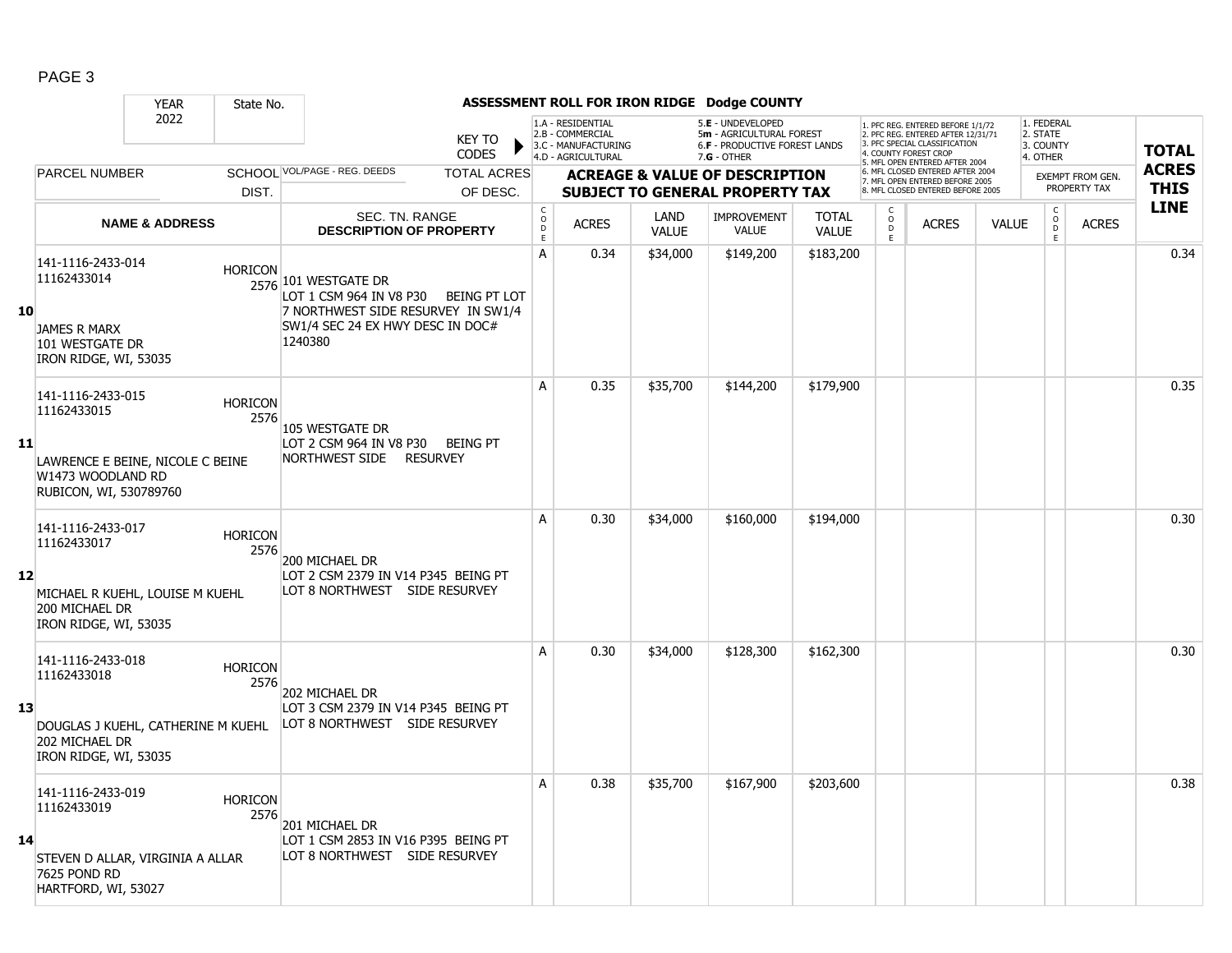|--|--|

|    |                                                                                                                                       | <b>YEAR</b>               | State No.              |                                                                                                                    |                               |                                             |                                                                                    |                      | ASSESSMENT ROLL FOR IRON RIDGE Dodge COUNTY                                                          |                              |                    |                                                                                                                                                                     |              |                                                        |                         |              |
|----|---------------------------------------------------------------------------------------------------------------------------------------|---------------------------|------------------------|--------------------------------------------------------------------------------------------------------------------|-------------------------------|---------------------------------------------|------------------------------------------------------------------------------------|----------------------|------------------------------------------------------------------------------------------------------|------------------------------|--------------------|---------------------------------------------------------------------------------------------------------------------------------------------------------------------|--------------|--------------------------------------------------------|-------------------------|--------------|
|    |                                                                                                                                       | 2022                      |                        |                                                                                                                    | <b>KEY TO</b><br><b>CODES</b> |                                             | 1.A - RESIDENTIAL<br>2.B - COMMERCIAL<br>3.C - MANUFACTURING<br>4.D - AGRICULTURAL |                      | 5.E - UNDEVELOPED<br>5m - AGRICULTURAL FOREST<br><b>6.F - PRODUCTIVE FOREST LANDS</b><br>7.G - OTHER |                              |                    | 1. PFC REG. ENTERED BEFORE 1/1/72<br>2. PFC REG. ENTERED AFTER 12/31/71<br>3. PFC SPECIAL CLASSIFICATION<br>4. COUNTY FOREST CROP<br>5. MFL OPEN ENTERED AFTER 2004 |              | 1. FEDERAL<br>2. STATE<br>3. COUNTY<br>4. OTHER        |                         | <b>TOTAL</b> |
|    | <b>PARCEL NUMBER</b>                                                                                                                  |                           |                        | SCHOOL VOL/PAGE - REG. DEEDS                                                                                       | <b>TOTAL ACRES</b>            |                                             |                                                                                    |                      | <b>ACREAGE &amp; VALUE OF DESCRIPTION</b>                                                            |                              |                    | 6. MFL CLOSED ENTERED AFTER 2004<br>7. MFL OPEN ENTERED BEFORE 2005                                                                                                 |              |                                                        | <b>EXEMPT FROM GEN.</b> | <b>ACRES</b> |
|    |                                                                                                                                       |                           | DIST.                  |                                                                                                                    | OF DESC.                      |                                             |                                                                                    |                      | <b>SUBJECT TO GENERAL PROPERTY TAX</b>                                                               |                              |                    | 8. MFL CLOSED ENTERED BEFORE 2005                                                                                                                                   |              |                                                        | PROPERTY TAX            | <b>THIS</b>  |
|    |                                                                                                                                       | <b>NAME &amp; ADDRESS</b> |                        | SEC. TN. RANGE<br><b>DESCRIPTION OF PROPERTY</b>                                                                   |                               | $\mathsf C$<br>$\circ$<br>$\mathsf D$<br>E. | <b>ACRES</b>                                                                       | LAND<br><b>VALUE</b> | <b>IMPROVEMENT</b><br><b>VALUE</b>                                                                   | <b>TOTAL</b><br><b>VALUE</b> | $\frac{0}{D}$<br>E | <b>ACRES</b>                                                                                                                                                        | <b>VALUE</b> | $\mathsf C$<br>$\overset{\mathsf{O}}{\mathsf{D}}$<br>E | <b>ACRES</b>            | <b>LINE</b>  |
| 15 | 141-1116-2433-020<br>11162433020<br><b>KENNETH A KING</b><br>106 WESTGATE DR                                                          |                           | <b>HORICON</b><br>2576 | 108 WESTGATE DR<br>LOT 4 CSM 964 IN V8 P30<br>8 NORTHWEST SIDE RESURVEY                                            | BEING PT LOT                  | A                                           | 0.38                                                                               | \$34,700             | \$140,400                                                                                            | \$175,100                    |                    |                                                                                                                                                                     |              |                                                        |                         | 0.38         |
|    | IRON RIDGE, WI, 53035<br>141-1116-2433-021                                                                                            |                           | <b>HORICON</b>         |                                                                                                                    |                               | A                                           | 0.38                                                                               | \$32,300             | \$165,500                                                                                            | \$197,800                    |                    |                                                                                                                                                                     |              |                                                        |                         | 0.38         |
| 16 | 11162433021<br>Westgate Drive Apartments, LLC, a<br>Wisconsin Limited Liability Company<br>W11097 VAN BUREN RD<br>COLUMBUS, WI, 53925 |                           | 2576                   | 102 WESTGATE DR<br>LOT 3 CSM 964 IN V8 P30<br>8 NORTHWEST SIDE RESURVEY                                            | <b>BEING PT LOT</b>           |                                             |                                                                                    |                      |                                                                                                      |                              |                    |                                                                                                                                                                     |              |                                                        |                         |              |
| 17 | 141-1116-2433-022<br>11162433022<br>MARION J REISETTER, JUDITH M<br><b>REISETTER</b><br>221 W PLEASANT ST<br>IRON RIDGE, WI, 53035    |                           | <b>HORICON</b>         | 2576 221 W PLEASANT ST<br>LOT 1 CSM 2264 IN V14 P107 BEING PT<br>SW1/4 SW1/4 SEC 24 EX HWY DESC IN<br>DOC# 1239687 |                               | A                                           | 4.56                                                                               | \$39,100             | \$135,500                                                                                            | \$174,600                    |                    |                                                                                                                                                                     |              |                                                        |                         | 4.56         |
| 18 | 141-1116-2433-023<br>11162433023<br><b>WONDA A WOLFE</b><br>218 MICHAEL DR<br>IRON RIDGE, WI, 53035                                   |                           | <b>HORICON</b><br>2576 | 218 MICHAEL DR<br>LOT 2 CSM 3493 IN V21 P33 BEING PT<br>LOT 8 PLAT OF<br><b>NORTHWEST SIDE</b>                     |                               | A                                           | 0.33                                                                               | \$34,000             | \$129,300                                                                                            | \$163,300                    |                    |                                                                                                                                                                     |              |                                                        |                         | 0.33         |
| 19 | 141-1116-2433-024<br>11162433024<br>JASON A MERKEL, EMILY M PARENT<br>211 MICHAEL DR<br>IRON RIDGE, WI, 53035                         |                           | <b>HORICON</b><br>2576 | 211 MICHAEL DR<br>LOT 1 CSM 3493 IN V21 P33 BEING PT<br>NORTHWEST SIDE<br>LOT 8 PLAT OF                            |                               | А                                           | 0.28                                                                               | \$34,000             | \$114,600                                                                                            | \$148,600                    |                    |                                                                                                                                                                     |              |                                                        |                         | 0.28         |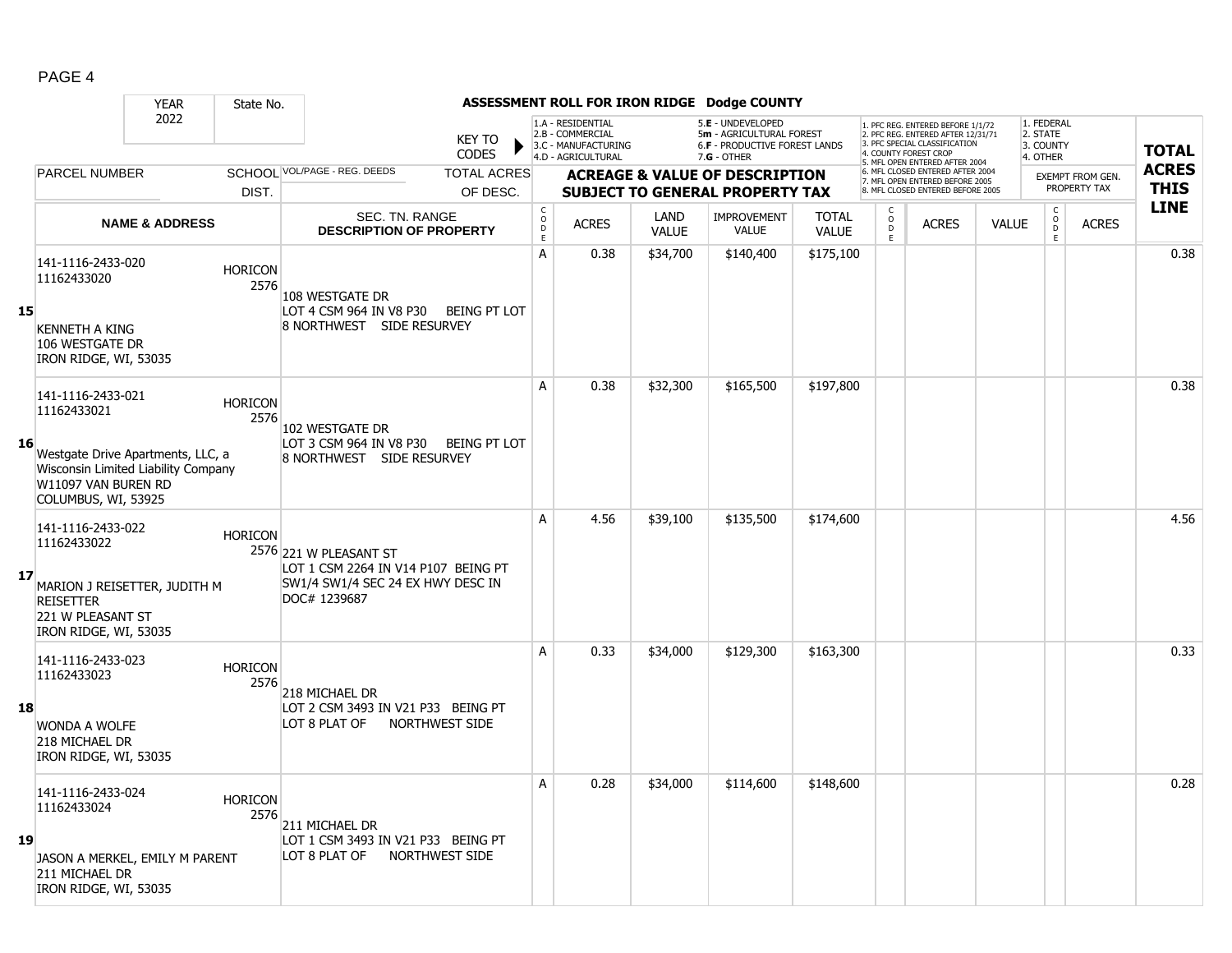|    |                                                                                                            | <b>YEAR</b>               | State No.      |                                                                                                                          |                                              |                                                |                                                                                    |                      | ASSESSMENT ROLL FOR IRON RIDGE Dodge COUNTY                                                     |                       |                                   |                                                                                                                                                                    |              |                                                 |                         |              |
|----|------------------------------------------------------------------------------------------------------------|---------------------------|----------------|--------------------------------------------------------------------------------------------------------------------------|----------------------------------------------|------------------------------------------------|------------------------------------------------------------------------------------|----------------------|-------------------------------------------------------------------------------------------------|-----------------------|-----------------------------------|--------------------------------------------------------------------------------------------------------------------------------------------------------------------|--------------|-------------------------------------------------|-------------------------|--------------|
|    |                                                                                                            | 2022                      |                |                                                                                                                          | <b>KEY TO</b><br><b>CODES</b>                |                                                | 1.A - RESIDENTIAL<br>2.B - COMMERCIAL<br>3.C - MANUFACTURING<br>4.D - AGRICULTURAL |                      | 5.E - UNDEVELOPED<br>5m - AGRICULTURAL FOREST<br>6.F - PRODUCTIVE FOREST LANDS<br>$7.G - OTHER$ |                       |                                   | . PFC REG. ENTERED BEFORE 1/1/72<br>2. PFC REG. ENTERED AFTER 12/31/71<br>3. PFC SPECIAL CLASSIFICATION<br>4. COUNTY FOREST CROP<br>5. MFL OPEN ENTERED AFTER 2004 |              | 1. FEDERAL<br>2. STATE<br>3. COUNTY<br>4. OTHER |                         | <b>TOTAL</b> |
|    | <b>PARCEL NUMBER</b>                                                                                       |                           |                | SCHOOL VOL/PAGE - REG. DEEDS                                                                                             | <b>TOTAL ACRES</b>                           |                                                |                                                                                    |                      | <b>ACREAGE &amp; VALUE OF DESCRIPTION</b>                                                       |                       |                                   | 6. MFL CLOSED ENTERED AFTER 2004<br>7. MFL OPEN ENTERED BEFORE 2005                                                                                                |              |                                                 | <b>EXEMPT FROM GEN.</b> | <b>ACRES</b> |
|    |                                                                                                            |                           | DIST.          |                                                                                                                          | OF DESC.                                     |                                                |                                                                                    |                      | <b>SUBJECT TO GENERAL PROPERTY TAX</b>                                                          |                       |                                   | 8. MFL CLOSED ENTERED BEFORE 2005                                                                                                                                  |              |                                                 | PROPERTY TAX            | <b>THIS</b>  |
|    |                                                                                                            | <b>NAME &amp; ADDRESS</b> |                | SEC. TN. RANGE<br><b>DESCRIPTION OF PROPERTY</b>                                                                         |                                              | $\begin{matrix} 0 \\ 0 \\ D \end{matrix}$<br>E | <b>ACRES</b>                                                                       | LAND<br><b>VALUE</b> | <b>IMPROVEMENT</b><br><b>VALUE</b>                                                              | <b>TOTAL</b><br>VALUE | C<br>$\circ$<br>D<br>$\mathsf{E}$ | <b>ACRES</b>                                                                                                                                                       | <b>VALUE</b> | $\rm _o^C$<br>D<br>E.                           | <b>ACRES</b>            | <b>LINE</b>  |
| 20 | 141-1116-2433-025<br>11162433025<br><b>KYLE HENDRICKSON</b><br>233 W PLEASANT ST<br>IRON RIDGE, WI, 53035  |                           | <b>HORICON</b> | 2576 233 W PLEASANT ST<br>WESTRIDGE CONDOMINIUM<br>& UNDIVIDED 1/8TH INT IN COMMON<br><b>ELEMENTS</b>                    | <b>UNIT 233</b><br>$(CONDO AREA = 0.812 AC)$ | A                                              | 0.00                                                                               | \$18,000             | \$86,900                                                                                        | \$104,900             |                                   |                                                                                                                                                                    |              |                                                 |                         | 0.00         |
| 21 | 141-1116-2433-026<br>11162433026<br>RONALD W KNUEPPEL<br>PO BOX 162<br>IRON RIDGE, WI, 53035               |                           | <b>HORICON</b> | 2576 235 W PLEASANT ST<br>WESTRIDGE CONDOMINIUM<br>& UNDIVIDED 1/8TH INT IN COMMON<br><b>ELEMENTS</b>                    | <b>UNIT 235</b><br>$(CONDO AREA = 0.812 AC)$ | A                                              | 0.00                                                                               | \$18,000             | \$81,500                                                                                        | \$99,500              |                                   |                                                                                                                                                                    |              |                                                 |                         | 0.00         |
| 22 | 141-1116-2433-027<br>11162433027<br><b>MARK SCHOENBERGER</b><br>237 W PLEASANT ST<br>IRON RIDGE, WI, 53035 |                           | <b>HORICON</b> | 2576 237 W PLEASANT ST<br>WESTRIDGE CONDOMINIUM<br>& UNDIVIDED 1/8TH INT IN COMMON<br><b>ELEMENTS</b>                    | <b>UNIT 237</b><br>$(CONDO AREA = 0.812 AC)$ | A                                              | 0.00                                                                               | \$18,000             | \$80,200                                                                                        | \$98,200              |                                   |                                                                                                                                                                    |              |                                                 |                         | 0.00         |
| 23 | 141-1116-2433-028<br>11162433028<br>Jeremy M. Lackas<br>239 W PLEASANT ST<br>IRON RIDGE, WI, 53035         |                           | <b>HORICON</b> | 2576 239 W PLEASANT ST<br>WESTRIDGE CONDOMINIUM<br>& UNDIVIDED 1/8TH INT IN COMMON<br>ELEMENTS (CONDO AREA = $0.812$ AC) | <b>UNIT 239</b>                              | A                                              | 0.00                                                                               | \$18,000             | \$83,200                                                                                        | \$101,200             |                                   |                                                                                                                                                                    |              |                                                 |                         | 0.00         |
| 24 | 141-1116-2433-029<br>11162433029<br>REBECCA SELLNOW<br>225 W PLEASANT ST<br>IRON RIDGE, WI, 53035          |                           | <b>HORICON</b> | 2576 225 W PLEASANT ST<br>WESTRIDGE CONDOMINIUM<br>& UNDIVIDED 1/8TH INT IN COMMON<br><b>ELEMENTS</b>                    | <b>UNIT 225</b><br>$(CONDO AREA = 0.812 AC)$ | A                                              | 0.00                                                                               | \$18,000             | \$84,900                                                                                        | \$102,900             |                                   |                                                                                                                                                                    |              |                                                 |                         | 0.00         |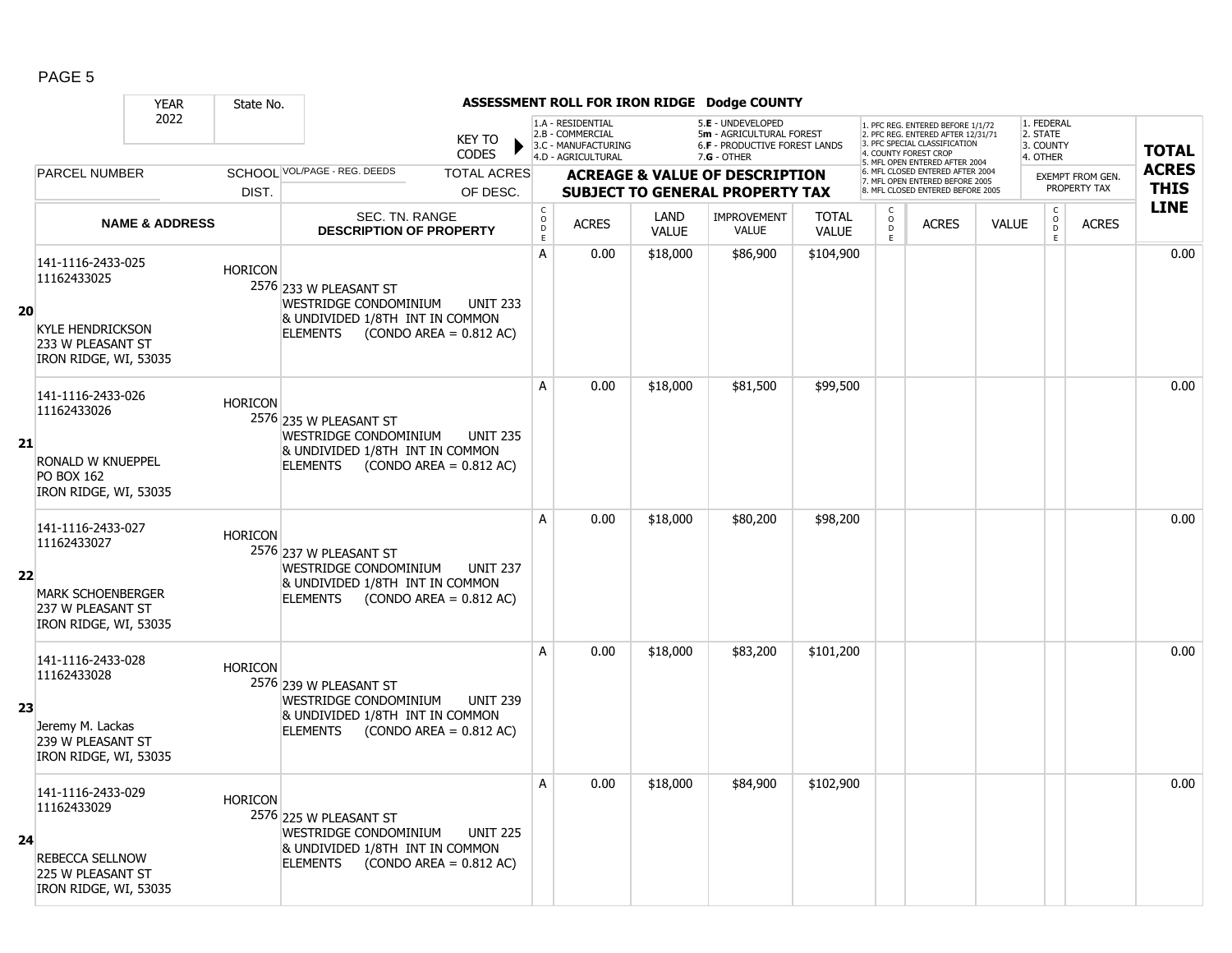|    |                                                                                                                                    | <b>YEAR</b>               | State No.              |                                                                                                       |                                              |                                            |                                                                                    |                      | ASSESSMENT ROLL FOR IRON RIDGE Dodge COUNTY                                                            |                              |                                       |                                                                                                                                                                     |              |                                                 |                         |              |
|----|------------------------------------------------------------------------------------------------------------------------------------|---------------------------|------------------------|-------------------------------------------------------------------------------------------------------|----------------------------------------------|--------------------------------------------|------------------------------------------------------------------------------------|----------------------|--------------------------------------------------------------------------------------------------------|------------------------------|---------------------------------------|---------------------------------------------------------------------------------------------------------------------------------------------------------------------|--------------|-------------------------------------------------|-------------------------|--------------|
|    |                                                                                                                                    | 2022                      |                        |                                                                                                       | <b>KEY TO</b><br>CODES                       |                                            | 1.A - RESIDENTIAL<br>2.B - COMMERCIAL<br>3.C - MANUFACTURING<br>4.D - AGRICULTURAL |                      | 5.E - UNDEVELOPED<br>5m - AGRICULTURAL FOREST<br><b>6.F - PRODUCTIVE FOREST LANDS</b><br>$7.G - OTHER$ |                              |                                       | 1. PFC REG. ENTERED BEFORE 1/1/72<br>2. PFC REG. ENTERED AFTER 12/31/71<br>3. PFC SPECIAL CLASSIFICATION<br>4. COUNTY FOREST CROP<br>5. MFL OPEN ENTERED AFTER 2004 |              | 1. FEDERAL<br>2. STATE<br>3. COUNTY<br>4. OTHER |                         | <b>TOTAL</b> |
|    | <b>PARCEL NUMBER</b>                                                                                                               |                           |                        | SCHOOL VOL/PAGE - REG. DEEDS                                                                          | <b>TOTAL ACRES</b>                           |                                            |                                                                                    |                      | <b>ACREAGE &amp; VALUE OF DESCRIPTION</b>                                                              |                              |                                       | 6. MFL CLOSED ENTERED AFTER 2004<br>7. MFL OPEN ENTERED BEFORE 2005                                                                                                 |              |                                                 | <b>EXEMPT FROM GEN.</b> | <b>ACRES</b> |
|    |                                                                                                                                    |                           | DIST.                  |                                                                                                       | OF DESC.                                     |                                            |                                                                                    |                      | <b>SUBJECT TO GENERAL PROPERTY TAX</b>                                                                 |                              |                                       | 8. MFL CLOSED ENTERED BEFORE 2005                                                                                                                                   |              |                                                 | PROPERTY TAX            | <b>THIS</b>  |
|    |                                                                                                                                    | <b>NAME &amp; ADDRESS</b> |                        | SEC. TN. RANGE<br><b>DESCRIPTION OF PROPERTY</b>                                                      |                                              | $\begin{array}{c} C \\ O \\ E \end{array}$ | <b>ACRES</b>                                                                       | LAND<br><b>VALUE</b> | <b>IMPROVEMENT</b><br>VALUE                                                                            | <b>TOTAL</b><br><b>VALUE</b> | C<br>$\overline{0}$<br>$\mathsf{E}^-$ | <b>ACRES</b>                                                                                                                                                        | <b>VALUE</b> | $\mathsf{C}$<br>$\mathsf O$<br>D<br>E           | <b>ACRES</b>            | <b>LINE</b>  |
| 25 | 141-1116-2433-030<br>11162433030<br><b>ANDREW ROHLINGER</b><br>227 W PLEASANT ST<br>IRON RIDGE, WI, 53035                          |                           | <b>HORICON</b>         | 2576 227 W PLEASANT ST<br>WESTRIDGE CONDOMINIUM<br>& UNDIVIDED 1/8TH INT IN COMMON<br><b>ELEMENTS</b> | <b>UNIT 227</b><br>$(CONDO AREA = 0.812 AC)$ | A                                          | 0.00                                                                               | \$18,000             | \$83,800                                                                                               | \$101,800                    |                                       |                                                                                                                                                                     |              |                                                 |                         | 0.00         |
| 26 | 141-1116-2433-031<br>11162433031<br>ANN D MICHELS<br>229 W PLEASANT ST<br>IRON RIDGE, WI, 53035                                    |                           | <b>HORICON</b>         | 2576 229 W PLEASANT ST<br>WESTRIDGE CONDOMINIUM<br>& UNDIVIDED 1/8TH INT IN COMMON<br><b>ELEMENTS</b> | <b>UNIT 229</b><br>$(CONDO AREA = 0.812 AC)$ | A                                          | 0.00                                                                               | \$18,000             | \$84,100                                                                                               | \$102,100                    |                                       |                                                                                                                                                                     |              |                                                 |                         | 0.00         |
| 27 | 141-1116-2433-032<br>11162433032<br>LINDA M HOWE<br>231 W PLEASANT ST<br>IRON RIDGE, WI, 53035                                     |                           | <b>HORICON</b>         | 2576 231 W PLEASANT ST<br>WESTRIDGE CONDOMINIUM<br>& UNDIVIDED 1/8TH INT IN COMMON<br><b>ELEMENTS</b> | <b>UNIT 231</b><br>$(CONDO AREA = 0.815 AC)$ | A                                          | 0.00                                                                               | \$18,000             | \$80,200                                                                                               | \$98,200                     |                                       |                                                                                                                                                                     |              |                                                 |                         | 0.00         |
| 28 | 141-1116-2433-033<br>11162433033<br><b>JARED A NEHLS</b><br>206A MICHAEL DR<br>IRON RIDGE, WI, 53035                               |                           | <b>HORICON</b><br>2576 | 206 A MICHAEL DR<br>LOT 1 CSM 4332 IN V27 P144 BEING PT<br>LOT 3 WEST RIDGE SUB                       |                                              | A                                          | 0.22                                                                               | \$35,000             | \$113,200                                                                                              | \$148,200                    |                                       |                                                                                                                                                                     |              |                                                 |                         | 0.22         |
| 29 | 141-1116-2433-034<br>11162433034<br>DENNIS SCHNEIDEWENT, CAROLYN<br><b>SCHNEIDEWENT</b><br>208 MICHAEL DR<br>IRON RIDGE, WI, 53035 |                           | <b>HORICON</b><br>2576 | 208 MICHAEL DR<br>LOT 4 WEST RIDGE SUBD                                                               |                                              | A                                          | 0.28                                                                               | \$35,000             | \$202,000                                                                                              | \$237,000                    |                                       |                                                                                                                                                                     |              |                                                 |                         | 0.28         |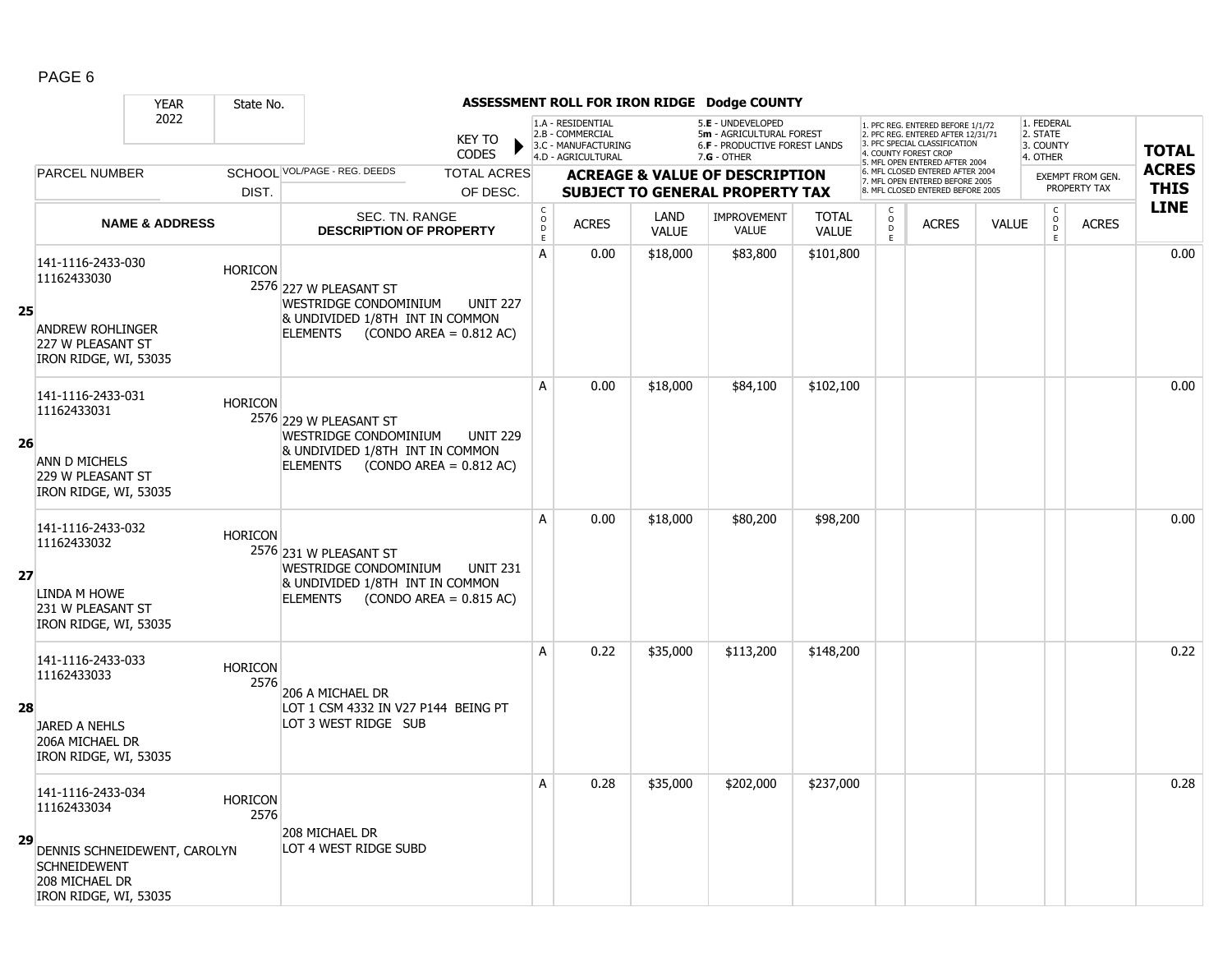|    |                                                                                                 | <b>YEAR</b>               | State No.              |                                                  |                               |                                   |                                                                                    |                      | ASSESSMENT ROLL FOR IRON RIDGE Dodge COUNTY                                                            |                              |                                                          |                                                                                                                                                                     |              |                                                          |                         |              |
|----|-------------------------------------------------------------------------------------------------|---------------------------|------------------------|--------------------------------------------------|-------------------------------|-----------------------------------|------------------------------------------------------------------------------------|----------------------|--------------------------------------------------------------------------------------------------------|------------------------------|----------------------------------------------------------|---------------------------------------------------------------------------------------------------------------------------------------------------------------------|--------------|----------------------------------------------------------|-------------------------|--------------|
|    |                                                                                                 | 2022                      |                        |                                                  | <b>KEY TO</b><br><b>CODES</b> |                                   | 1.A - RESIDENTIAL<br>2.B - COMMERCIAL<br>3.C - MANUFACTURING<br>4.D - AGRICULTURAL |                      | 5.E - UNDEVELOPED<br>5m - AGRICULTURAL FOREST<br><b>6.F - PRODUCTIVE FOREST LANDS</b><br>$7.G - OTHER$ |                              |                                                          | 1. PFC REG. ENTERED BEFORE 1/1/72<br>2. PFC REG. ENTERED AFTER 12/31/71<br>3. PFC SPECIAL CLASSIFICATION<br>4. COUNTY FOREST CROP<br>5. MFL OPEN ENTERED AFTER 2004 |              | 1. FEDERAL<br>2. STATE<br>3. COUNTY<br>4. OTHER          |                         | <b>TOTAL</b> |
|    | <b>PARCEL NUMBER</b>                                                                            |                           |                        | SCHOOL VOL/PAGE - REG. DEEDS                     | <b>TOTAL ACRES</b>            |                                   |                                                                                    |                      | <b>ACREAGE &amp; VALUE OF DESCRIPTION</b>                                                              |                              |                                                          | 6. MFL CLOSED ENTERED AFTER 2004                                                                                                                                    |              |                                                          | <b>EXEMPT FROM GEN.</b> | <b>ACRES</b> |
|    |                                                                                                 |                           | DIST.                  |                                                  | OF DESC.                      |                                   |                                                                                    |                      | <b>SUBJECT TO GENERAL PROPERTY TAX</b>                                                                 |                              |                                                          | 7. MFL OPEN ENTERED BEFORE 2005<br>8. MFL CLOSED ENTERED BEFORE 2005                                                                                                |              |                                                          | PROPERTY TAX            | <b>THIS</b>  |
|    |                                                                                                 | <b>NAME &amp; ADDRESS</b> |                        | SEC. TN. RANGE<br><b>DESCRIPTION OF PROPERTY</b> |                               | $\mathsf{C}$<br>$\circ$<br>D<br>E | <b>ACRES</b>                                                                       | LAND<br><b>VALUE</b> | IMPROVEMENT<br><b>VALUE</b>                                                                            | <b>TOTAL</b><br><b>VALUE</b> | $\begin{matrix} 0 \\ 0 \\ D \end{matrix}$<br>$\mathsf E$ | <b>ACRES</b>                                                                                                                                                        | <b>VALUE</b> | $\begin{matrix} 0 \\ 0 \\ 0 \end{matrix}$<br>$\mathsf E$ | <b>ACRES</b>            | <b>LINE</b>  |
| 30 | 141-1116-2433-035<br>11162433035                                                                |                           | <b>HORICON</b><br>2576 | 210 MICHAEL DR<br>LOT 5 WEST RIDGE SUBD          |                               | А                                 | 0.25                                                                               | \$35,000             | \$130,100                                                                                              | \$165,100                    |                                                          |                                                                                                                                                                     |              |                                                          |                         | 0.25         |
|    | <b>BROOKE A BASSETTE</b><br>210 MICHAEL DR<br>IRON RIDGE, WI, 53035                             |                           |                        |                                                  |                               |                                   |                                                                                    |                      |                                                                                                        |                              |                                                          |                                                                                                                                                                     |              |                                                          |                         |              |
|    | 141-1116-2433-036<br>11162433036                                                                |                           | <b>HORICON</b><br>2576 |                                                  |                               | A                                 | 0.25                                                                               | \$35,000             | \$120,100                                                                                              | \$155,100                    |                                                          |                                                                                                                                                                     |              |                                                          |                         | 0.25         |
| 31 | <b>DAMON J ROWELL</b><br>212 MICHAEL DR<br>IRON RIDGE, WI, 53035                                |                           |                        | 212 MICHAEL DR<br>LOT 6 WEST RIDGE SUBD          |                               |                                   |                                                                                    |                      |                                                                                                        |                              |                                                          |                                                                                                                                                                     |              |                                                          |                         |              |
|    | 141-1116-2433-037<br>11162433037                                                                |                           | <b>HORICON</b><br>2576 | 214 MICHAEL DR                                   |                               | A                                 | 0.25                                                                               | \$34,000             | \$111,500                                                                                              | \$145,500                    |                                                          |                                                                                                                                                                     |              |                                                          |                         | 0.25         |
| 32 | SUZANNE L ZIMMERMAN<br>214 MICHAEL DR<br>IRON RIDGE, WI, 53035                                  |                           |                        | LOT 7 WEST RIDGE SUBD                            |                               |                                   |                                                                                    |                      |                                                                                                        |                              |                                                          |                                                                                                                                                                     |              |                                                          |                         |              |
|    | 141-1116-2433-038<br>11162433038                                                                |                           | <b>HORICON</b><br>2576 |                                                  |                               | A                                 | 0.25                                                                               | \$33,300             | \$114,200                                                                                              | \$147,500                    |                                                          |                                                                                                                                                                     |              |                                                          |                         | 0.25         |
| 33 | <b>CHERYL A BARR</b><br>216 MICHAEL DR<br>IRON RIDGE, WI, 53035                                 |                           |                        | 216 MICHAEL DR<br>LOT 8 WEST RIDGE SUBD          |                               |                                   |                                                                                    |                      |                                                                                                        |                              |                                                          |                                                                                                                                                                     |              |                                                          |                         |              |
|    | 141-1116-2433-039<br>11162433039                                                                |                           | <b>HORICON</b><br>2576 | 209 MICHAEL DR                                   |                               | A                                 | 0.25                                                                               | \$35,000             | \$110,400                                                                                              | \$145,400                    |                                                          |                                                                                                                                                                     |              |                                                          |                         | 0.25         |
| 34 | JOSEPH BP SCHELLINGER, MEGAN E<br><b>SCHELLINGER</b><br>209 MICHAEL DR<br>IRON RIDGE, WI, 53035 |                           |                        | LOT 9 WEST RIDGE SUBD                            |                               |                                   |                                                                                    |                      |                                                                                                        |                              |                                                          |                                                                                                                                                                     |              |                                                          |                         |              |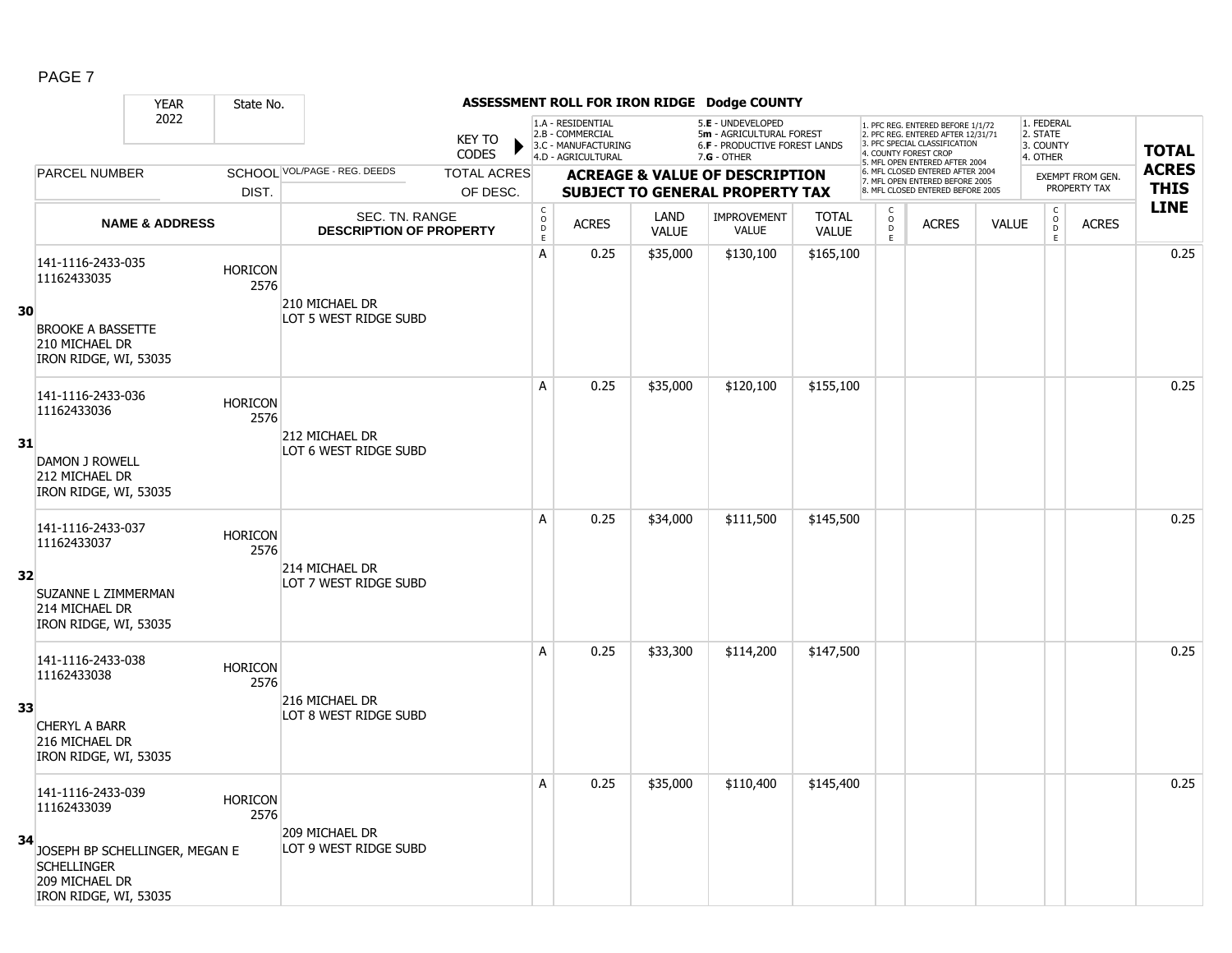|    |                                                                                | <b>YEAR</b>               | State No.              |                                                  |                               |                                            |                                                                                    |                      | ASSESSMENT ROLL FOR IRON RIDGE Dodge COUNTY                                                     |                              |                                                |                                                                                                                                   |              |                                                 |                                         |                             |
|----|--------------------------------------------------------------------------------|---------------------------|------------------------|--------------------------------------------------|-------------------------------|--------------------------------------------|------------------------------------------------------------------------------------|----------------------|-------------------------------------------------------------------------------------------------|------------------------------|------------------------------------------------|-----------------------------------------------------------------------------------------------------------------------------------|--------------|-------------------------------------------------|-----------------------------------------|-----------------------------|
|    |                                                                                | 2022                      |                        |                                                  | <b>KEY TO</b><br><b>CODES</b> |                                            | 1.A - RESIDENTIAL<br>2.B - COMMERCIAL<br>3.C - MANUFACTURING<br>4.D - AGRICULTURAL |                      | 5.E - UNDEVELOPED<br>5m - AGRICULTURAL FOREST<br>6.F - PRODUCTIVE FOREST LANDS<br>$7.G - OTHER$ |                              |                                                | 1. PFC REG. ENTERED BEFORE 1/1/72<br>2. PFC REG. ENTERED AFTER 12/31/71<br>3. PFC SPECIAL CLASSIFICATION<br>4. COUNTY FOREST CROP |              | 1. FEDERAL<br>2. STATE<br>3. COUNTY<br>4. OTHER |                                         | <b>TOTAL</b>                |
|    | <b>PARCEL NUMBER</b>                                                           |                           |                        | SCHOOL VOL/PAGE - REG. DEEDS                     | <b>TOTAL ACRES</b>            |                                            |                                                                                    |                      | <b>ACREAGE &amp; VALUE OF DESCRIPTION</b>                                                       |                              |                                                | 5. MFL OPEN ENTERED AFTER 2004<br>6. MFL CLOSED ENTERED AFTER 2004<br>7. MFL OPEN ENTERED BEFORE 2005                             |              |                                                 | <b>EXEMPT FROM GEN.</b><br>PROPERTY TAX | <b>ACRES</b><br><b>THIS</b> |
|    |                                                                                |                           | DIST.                  |                                                  | OF DESC.                      |                                            |                                                                                    |                      | <b>SUBJECT TO GENERAL PROPERTY TAX</b>                                                          |                              |                                                | 8. MFL CLOSED ENTERED BEFORE 2005                                                                                                 |              |                                                 |                                         |                             |
|    |                                                                                | <b>NAME &amp; ADDRESS</b> |                        | SEC. TN. RANGE<br><b>DESCRIPTION OF PROPERTY</b> |                               | $\begin{array}{c} C \\ O \\ E \end{array}$ | <b>ACRES</b>                                                                       | LAND<br><b>VALUE</b> | <b>IMPROVEMENT</b><br><b>VALUE</b>                                                              | <b>TOTAL</b><br><b>VALUE</b> | $\begin{matrix} 0 \\ 0 \\ 0 \end{matrix}$<br>E | <b>ACRES</b>                                                                                                                      | <b>VALUE</b> | $\mathsf{C}$<br>$\mathsf{O}$<br>D<br>E          | <b>ACRES</b>                            | <b>LINE</b>                 |
|    | 141-1116-2433-040<br>11162433040                                               |                           | <b>HORICON</b><br>2576 |                                                  |                               | A                                          | 0.25                                                                               | \$35,000             | \$138,800                                                                                       | \$173,800                    |                                                |                                                                                                                                   |              |                                                 |                                         | 0.25                        |
| 35 | <b>MARY-ANN HENNES</b><br>207 MICHAEL DR<br>IRON RIDGE, WI, 53035              |                           |                        | 207 MICHAEL DR<br>LOT 10 WEST RIDGE SUBD         |                               |                                            |                                                                                    |                      |                                                                                                 |                              |                                                |                                                                                                                                   |              |                                                 |                                         |                             |
|    | 141-1116-2433-041<br>11162433041                                               |                           | <b>HORICON</b><br>2576 |                                                  |                               | A                                          | 0.25                                                                               | \$35,000             | \$134,600                                                                                       | \$169,600                    |                                                |                                                                                                                                   |              |                                                 |                                         | 0.25                        |
| 36 | <b>JEFFREY D HANNI</b><br>205 MICHAEL DR<br>IRON RIDGE, WI, 53035              |                           |                        | 205 MICHAEL DR<br>LOT 11 WEST RIDGE SUBD         |                               |                                            |                                                                                    |                      |                                                                                                 |                              |                                                |                                                                                                                                   |              |                                                 |                                         |                             |
|    | 141-1116-2433-042<br>11162433042                                               |                           | <b>HORICON</b><br>2576 |                                                  |                               | A                                          | 0.25                                                                               | \$35,000             | \$125,800                                                                                       | \$160,800                    |                                                |                                                                                                                                   |              |                                                 |                                         | 0.25                        |
| 37 | RANDAL SELLNOW, LAURA SELLNOW<br>110 WESTGATE DR<br>IRON RIDGE, WI, 53035      |                           |                        | 110 WESTGATE DR<br>LOT 12 WEST RIDGE SUBD        |                               |                                            |                                                                                    |                      |                                                                                                 |                              |                                                |                                                                                                                                   |              |                                                 |                                         |                             |
|    | 141-1116-2433-043<br>11162433043                                               |                           | <b>HORICON</b><br>2576 |                                                  |                               | A                                          | 0.30                                                                               | \$34,000             | \$107,600                                                                                       | \$141,600                    |                                                |                                                                                                                                   |              |                                                 |                                         | 0.30                        |
| 38 | KAREN A JAMROZY, REBECCA S JAMROZY<br>113 WESTGATE DR<br>IRON RIDGE, WI, 53035 |                           |                        | 113 WESTGATE DR<br>LOT 13 WEST RIDGE SUBD        |                               |                                            |                                                                                    |                      |                                                                                                 |                              |                                                |                                                                                                                                   |              |                                                 |                                         |                             |
|    | 141-1116-2433-044<br>11162433044                                               |                           | <b>HORICON</b><br>2576 | 115 DOUGLAS DR                                   |                               | A                                          | 0.30                                                                               | \$36,800             | \$169,900                                                                                       | \$206,700                    |                                                |                                                                                                                                   |              |                                                 |                                         | 0.30                        |
| 39 | CHAD D MINTZLAFF<br>235 MEADOW LN<br>NEOSHO, WI, 53059                         |                           |                        | LOT 14 WEST RIDGE SUBD                           |                               |                                            |                                                                                    |                      |                                                                                                 |                              |                                                |                                                                                                                                   |              |                                                 |                                         |                             |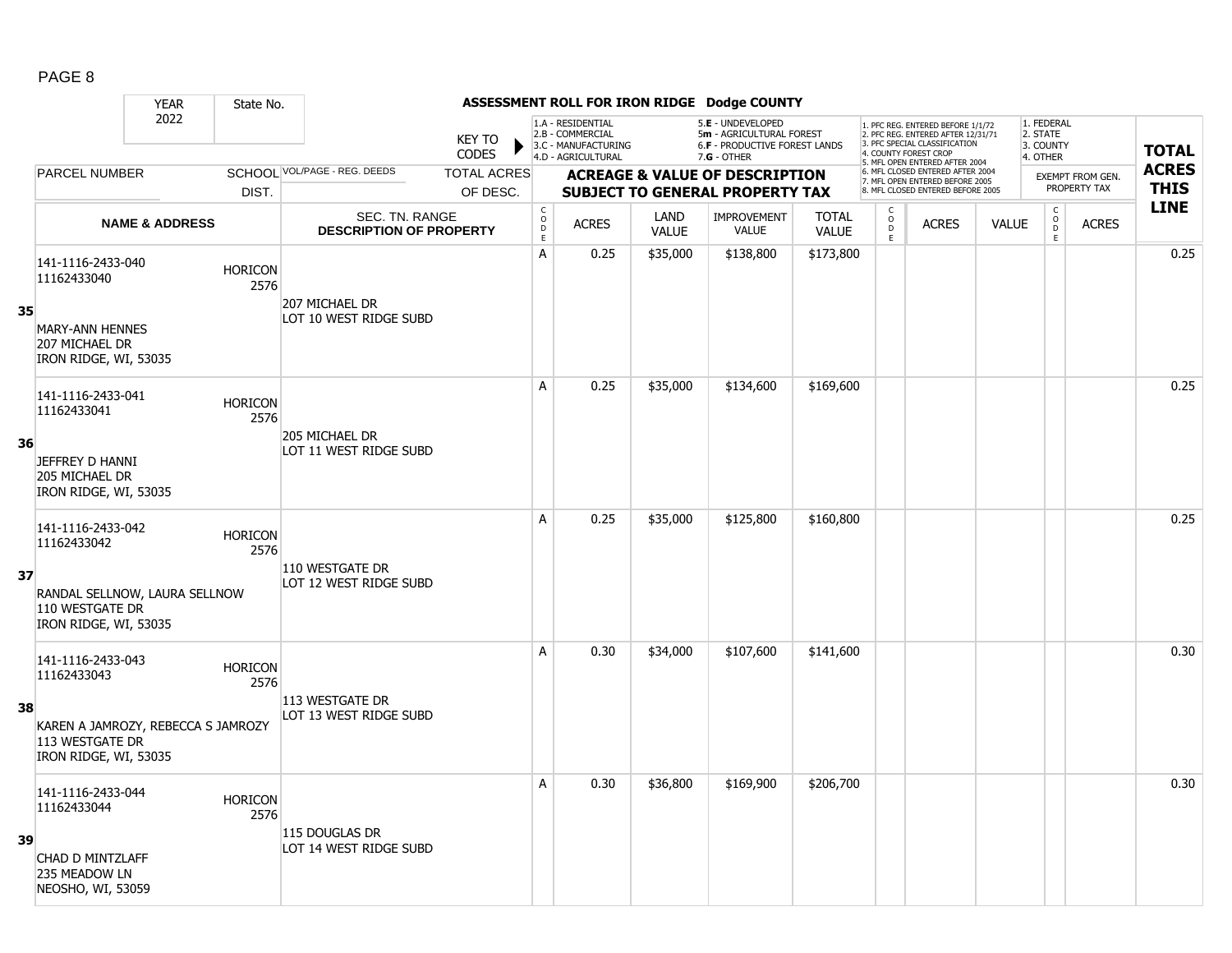|    |                                                                                                                                       | <b>YEAR</b>               | State No.              |                                                  |                                |                                                 |                                                                                    |                      | ASSESSMENT ROLL FOR IRON RIDGE Dodge COUNTY                                                            |                              |                                                          |                                                                                                                                            |              |                                                    |                                  |                             |
|----|---------------------------------------------------------------------------------------------------------------------------------------|---------------------------|------------------------|--------------------------------------------------|--------------------------------|-------------------------------------------------|------------------------------------------------------------------------------------|----------------------|--------------------------------------------------------------------------------------------------------|------------------------------|----------------------------------------------------------|--------------------------------------------------------------------------------------------------------------------------------------------|--------------|----------------------------------------------------|----------------------------------|-----------------------------|
|    |                                                                                                                                       | 2022                      |                        |                                                  | <b>KEY TO</b><br>CODES         |                                                 | 1.A - RESIDENTIAL<br>2.B - COMMERCIAL<br>3.C - MANUFACTURING<br>4.D - AGRICULTURAL |                      | 5.E - UNDEVELOPED<br>5m - AGRICULTURAL FOREST<br><b>6.F - PRODUCTIVE FOREST LANDS</b><br>$7.G - OTHER$ |                              |                                                          | 1. PFC REG. ENTERED BEFORE 1/1/72<br>2. PFC REG. ENTERED AFTER 12/31/71<br>3. PFC SPECIAL CLASSIFICATION<br>4. COUNTY FOREST CROP          |              | 1. FEDERAL<br>2. STATE<br>3. COUNTY<br>4. OTHER    |                                  | <b>TOTAL</b>                |
|    | <b>PARCEL NUMBER</b>                                                                                                                  |                           | DIST.                  | SCHOOL VOL/PAGE - REG. DEEDS                     | <b>TOTAL ACRES</b><br>OF DESC. |                                                 |                                                                                    |                      | <b>ACREAGE &amp; VALUE OF DESCRIPTION</b><br><b>SUBJECT TO GENERAL PROPERTY TAX</b>                    |                              |                                                          | 5. MFL OPEN ENTERED AFTER 2004<br>6. MFL CLOSED ENTERED AFTER 2004<br>7. MFL OPEN ENTERED BEFORE 2005<br>8. MFL CLOSED ENTERED BEFORE 2005 |              |                                                    | EXEMPT FROM GEN.<br>PROPERTY TAX | <b>ACRES</b><br><b>THIS</b> |
|    |                                                                                                                                       | <b>NAME &amp; ADDRESS</b> |                        | SEC. TN. RANGE<br><b>DESCRIPTION OF PROPERTY</b> |                                | $\begin{array}{c} C \\ O \\ D \\ E \end{array}$ | <b>ACRES</b>                                                                       | LAND<br><b>VALUE</b> | <b>IMPROVEMENT</b><br><b>VALUE</b>                                                                     | <b>TOTAL</b><br><b>VALUE</b> | $\begin{smallmatrix} C \\ O \\ D \end{smallmatrix}$<br>E | <b>ACRES</b>                                                                                                                               | <b>VALUE</b> | $\mathsf C$<br>$\overset{\circ}{\mathsf{D}}$<br>E. | <b>ACRES</b>                     | <b>LINE</b>                 |
| 40 | 141-1116-2433-045<br>11162433045<br>DANIEL J & NANCY L LAST JOINT REV<br><b>LIVING TRUST</b><br>W347N5256 RD Q<br>OKAUCHEE, WI, 53069 |                           | <b>HORICON</b><br>2576 | 112 DOUGLAS DR<br>LOT 15 WEST RIDGE SUBD         |                                | A                                               | 0.28                                                                               | \$36,800             | \$156,000                                                                                              | \$192,800                    |                                                          |                                                                                                                                            |              |                                                    |                                  | 0.28                        |
| 41 | 141-1116-2433-046<br>11162433046<br>STEVEN D ALLAR, MITCHELL D ALLAR<br>7625 POND RD<br>HARTFORD, WI, 53027                           |                           | <b>HORICON</b><br>2576 | 114 DOUGLAS DR<br>LOT 16 WEST RIDGE SUBD         |                                | A                                               | 0.28                                                                               | \$36,800             | \$171,700                                                                                              | \$208,500                    |                                                          |                                                                                                                                            |              |                                                    |                                  | 0.28                        |
| 42 | 141-1116-2433-047<br>11162433047<br>STEVEN D ALLAR, MITCHELL D ALLAR<br>7625 POND RD<br>HARTFORD, WI, 53027                           |                           | <b>HORICON</b><br>2576 | 116 DOUGLAS DR<br>LOT 17 WEST RIDGE SUBD         |                                | А                                               | 0.33                                                                               | \$35,000             | \$0                                                                                                    | \$35,000                     |                                                          |                                                                                                                                            |              |                                                    |                                  | 0.33                        |
| 43 | 141-1116-2433-048<br>11162433048<br><b>BRIDGET M MAYES</b><br>115 WESTGATE DR<br>IRON RIDGE, WI, 53035                                |                           | <b>HORICON</b><br>2576 | 115 WESTGATE DR<br>LOT 18 WEST RIDGE SUB ADD #1  |                                | A                                               | 0.24                                                                               | \$35,500             | \$134,900                                                                                              | \$170,400                    |                                                          |                                                                                                                                            |              |                                                    |                                  | 0.24                        |
| 44 | 141-1116-2433-049<br>11162433049<br>MICHAEL F KINTOPP, JEAN K KINTOPP<br><b>PO BOX 305</b><br>IRON RIDGE, WI, 53035                   |                           | <b>HORICON</b><br>2576 | 117 WESTGATE DR<br>LOT 19 WEST RIDGE SUB ADD #1  |                                | A                                               | 0.24                                                                               | \$35,000             | \$131,500                                                                                              | \$166,500                    |                                                          |                                                                                                                                            |              |                                                    |                                  | 0.24                        |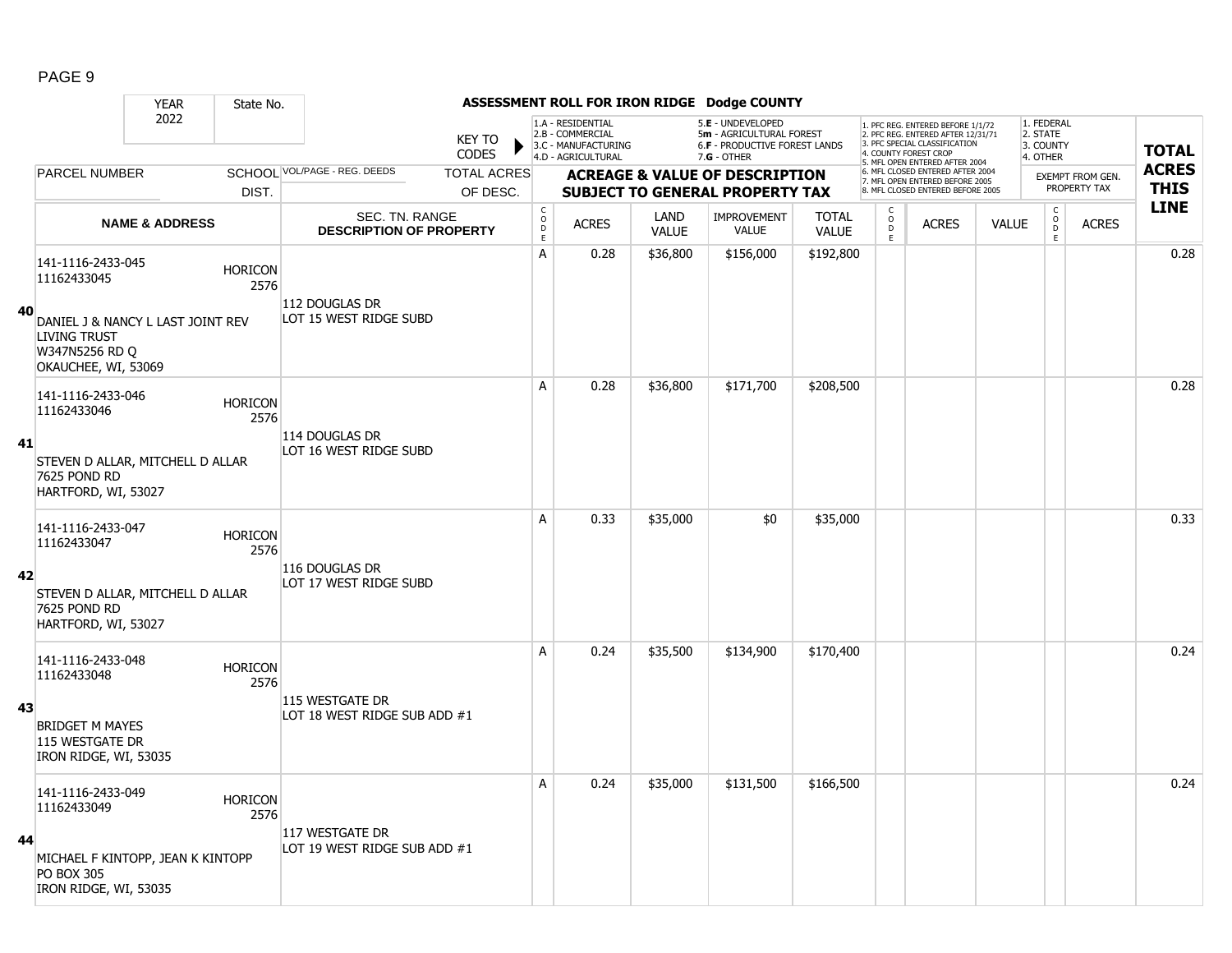|    |                                                                                            | <b>YEAR</b>               | State No.              |                                                  |                                |                                              |                                                                                    |                      | ASSESSMENT ROLL FOR IRON RIDGE Dodge COUNTY                                                            |                              |                              |                                                                                                                                            |              |                                                 |                                         |                             |
|----|--------------------------------------------------------------------------------------------|---------------------------|------------------------|--------------------------------------------------|--------------------------------|----------------------------------------------|------------------------------------------------------------------------------------|----------------------|--------------------------------------------------------------------------------------------------------|------------------------------|------------------------------|--------------------------------------------------------------------------------------------------------------------------------------------|--------------|-------------------------------------------------|-----------------------------------------|-----------------------------|
|    |                                                                                            | 2022                      |                        |                                                  | <b>KEY TO</b><br><b>CODES</b>  |                                              | 1.A - RESIDENTIAL<br>2.B - COMMERCIAL<br>3.C - MANUFACTURING<br>4.D - AGRICULTURAL |                      | 5.E - UNDEVELOPED<br>5m - AGRICULTURAL FOREST<br><b>6.F - PRODUCTIVE FOREST LANDS</b><br>$7.G - OTHER$ |                              |                              | 1. PFC REG. ENTERED BEFORE 1/1/72<br>2. PFC REG. ENTERED AFTER 12/31/71<br>3. PFC SPECIAL CLASSIFICATION<br>4. COUNTY FOREST CROP          |              | 1. FEDERAL<br>2. STATE<br>3. COUNTY<br>4. OTHER |                                         | <b>TOTAL</b>                |
|    | <b>PARCEL NUMBER</b>                                                                       |                           | DIST.                  | SCHOOL VOL/PAGE - REG. DEEDS                     | <b>TOTAL ACRES</b><br>OF DESC. |                                              |                                                                                    |                      | <b>ACREAGE &amp; VALUE OF DESCRIPTION</b><br><b>SUBJECT TO GENERAL PROPERTY TAX</b>                    |                              |                              | 5. MFL OPEN ENTERED AFTER 2004<br>6. MFL CLOSED ENTERED AFTER 2004<br>7. MFL OPEN ENTERED BEFORE 2005<br>8. MFL CLOSED ENTERED BEFORE 2005 |              |                                                 | <b>EXEMPT FROM GEN.</b><br>PROPERTY TAX | <b>ACRES</b><br><b>THIS</b> |
|    |                                                                                            | <b>NAME &amp; ADDRESS</b> |                        | SEC. TN. RANGE<br><b>DESCRIPTION OF PROPERTY</b> |                                | $\begin{array}{c}\nC \\ O \\ E\n\end{array}$ | <b>ACRES</b>                                                                       | LAND<br><b>VALUE</b> | <b>IMPROVEMENT</b><br><b>VALUE</b>                                                                     | <b>TOTAL</b><br><b>VALUE</b> | c<br>$_{\rm D}^{\rm O}$<br>E | <b>ACRES</b>                                                                                                                               | <b>VALUE</b> | $\mathsf C$<br>$_{\rm D}^{\rm O}$<br>E          | <b>ACRES</b>                            | <b>LINE</b>                 |
|    | 141-1116-2433-050<br>11162433050                                                           |                           | <b>HORICON</b><br>2576 | 119 WESTGATE DR                                  |                                | A                                            | 0.24                                                                               | \$35,000             | \$129,800                                                                                              | \$164,800                    |                              |                                                                                                                                            |              |                                                 |                                         | 0.24                        |
| 45 | DUSTIN R LACKAS, STACIE A KRUEGER<br>119 WESTGATE DR<br>IRON RIDGE, WI, 53035              |                           |                        | LOT 20 WEST RIDGE SUB ADD #1                     |                                |                                              |                                                                                    |                      |                                                                                                        |                              |                              |                                                                                                                                            |              |                                                 |                                         |                             |
|    | 141-1116-2433-051<br>11162433051                                                           |                           | <b>HORICON</b><br>2576 |                                                  |                                | A                                            | 0.24                                                                               | \$35,000             | \$126,500                                                                                              | \$161,500                    |                              |                                                                                                                                            |              |                                                 |                                         | 0.24                        |
| 46 | MATTHEW J MARVIN, JODI L MARVIN<br>121 WESTGATE DR<br>IRON RIDGE, WI, 53035                |                           |                        | 121 WESTGATE DR<br>LOT 21 WEST RIDGE SUB ADD #1  |                                |                                              |                                                                                    |                      |                                                                                                        |                              |                              |                                                                                                                                            |              |                                                 |                                         |                             |
|    | 141-1116-2433-053<br>11162433053                                                           |                           | <b>HORICON</b><br>2576 |                                                  |                                | A                                            | 0.30                                                                               | \$35,000             | \$135,800                                                                                              | \$170,800                    |                              |                                                                                                                                            |              |                                                 |                                         | 0.30                        |
| 47 | JESSE RADDATZ, AMY RADDATZ<br>123 WESTGATE DR<br>IRON RIDGE, WI, 53035                     |                           |                        | 123 WESTGATE DR<br>LOT 22 WEST RIDGE SUB ADD #1  |                                |                                              |                                                                                    |                      |                                                                                                        |                              |                              |                                                                                                                                            |              |                                                 |                                         |                             |
|    | 141-1116-2433-055<br>11162433055                                                           |                           | <b>HORICON</b><br>2576 |                                                  |                                | A                                            | 0.32                                                                               | \$36,800             | \$180,700                                                                                              | \$217,500                    |                              |                                                                                                                                            |              |                                                 |                                         | 0.32                        |
| 48 | <b>JUDITH E DUTTON</b><br>5169 PEACEFUL HILLS RD<br>HARTFORD, WI, 53027                    |                           |                        | 118 WESTGATE DR<br>LOT 23 WEST RIDGE SUB ADD #1  |                                |                                              |                                                                                    |                      |                                                                                                        |                              |                              |                                                                                                                                            |              |                                                 |                                         |                             |
|    | 141-1116-2433-056<br>11162433056                                                           |                           | <b>HORICON</b><br>2576 |                                                  |                                | Α                                            | 0.25                                                                               | \$35,000             | \$128,700                                                                                              | \$163,700                    |                              |                                                                                                                                            |              |                                                 |                                         | 0.25                        |
| 49 | DERRICK SELLNOW, KAYLA MARIE<br><b>BORLAND</b><br>116 WESTGATE DR<br>IRON RIDGE, WI, 53035 |                           |                        | 116 WESTGATE DR<br>LOT 24 WEST RIDGE SUB ADD #1  |                                |                                              |                                                                                    |                      |                                                                                                        |                              |                              |                                                                                                                                            |              |                                                 |                                         |                             |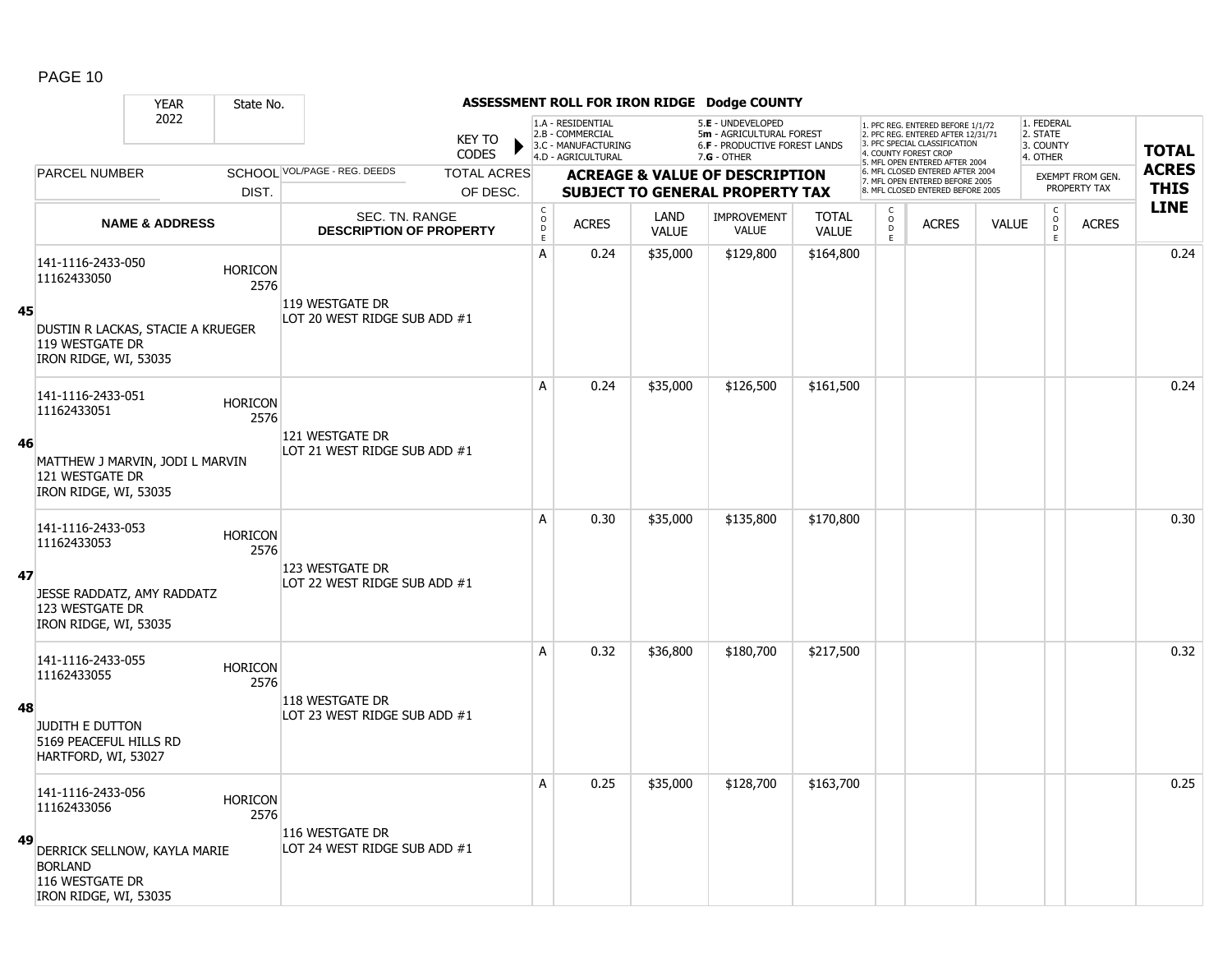|    |                                                                                                     | <b>YEAR</b>               | State No.              |                                                  |                               |                                                          |                                                                                    |                      | ASSESSMENT ROLL FOR IRON RIDGE Dodge COUNTY                                                            |                              |                     |                                                                                                                                                                     |              |                                                 |                                  |                             |
|----|-----------------------------------------------------------------------------------------------------|---------------------------|------------------------|--------------------------------------------------|-------------------------------|----------------------------------------------------------|------------------------------------------------------------------------------------|----------------------|--------------------------------------------------------------------------------------------------------|------------------------------|---------------------|---------------------------------------------------------------------------------------------------------------------------------------------------------------------|--------------|-------------------------------------------------|----------------------------------|-----------------------------|
|    |                                                                                                     | 2022                      |                        |                                                  | <b>KEY TO</b><br><b>CODES</b> |                                                          | 1.A - RESIDENTIAL<br>2.B - COMMERCIAL<br>3.C - MANUFACTURING<br>4.D - AGRICULTURAL |                      | 5.E - UNDEVELOPED<br>5m - AGRICULTURAL FOREST<br><b>6.F - PRODUCTIVE FOREST LANDS</b><br>$7.G - OTHER$ |                              |                     | 1. PFC REG. ENTERED BEFORE 1/1/72<br>2. PFC REG. ENTERED AFTER 12/31/71<br>3. PFC SPECIAL CLASSIFICATION<br>4. COUNTY FOREST CROP<br>5. MFL OPEN ENTERED AFTER 2004 |              | 1. FEDERAL<br>2. STATE<br>3. COUNTY<br>4. OTHER |                                  | <b>TOTAL</b>                |
|    | PARCEL NUMBER                                                                                       |                           |                        | SCHOOL VOL/PAGE - REG. DEEDS                     | <b>TOTAL ACRES</b>            |                                                          |                                                                                    |                      | <b>ACREAGE &amp; VALUE OF DESCRIPTION</b>                                                              |                              |                     | 6. MFL CLOSED ENTERED AFTER 2004<br>7. MFL OPEN ENTERED BEFORE 2005<br>8. MFL CLOSED ENTERED BEFORE 2005                                                            |              |                                                 | EXEMPT FROM GEN.<br>PROPERTY TAX | <b>ACRES</b><br><b>THIS</b> |
|    |                                                                                                     |                           | DIST.                  |                                                  | OF DESC.                      |                                                          |                                                                                    |                      | <b>SUBJECT TO GENERAL PROPERTY TAX</b>                                                                 |                              | C                   |                                                                                                                                                                     |              |                                                 |                                  | <b>LINE</b>                 |
|    |                                                                                                     | <b>NAME &amp; ADDRESS</b> |                        | SEC. TN. RANGE<br><b>DESCRIPTION OF PROPERTY</b> |                               | $\begin{smallmatrix} C \\ O \\ D \end{smallmatrix}$<br>E | <b>ACRES</b>                                                                       | LAND<br><b>VALUE</b> | <b>IMPROVEMENT</b><br><b>VALUE</b>                                                                     | <b>TOTAL</b><br><b>VALUE</b> | $\overline{0}$<br>E | <b>ACRES</b>                                                                                                                                                        | <b>VALUE</b> | $\begin{matrix} C \\ 0 \\ D \end{matrix}$<br>E  | <b>ACRES</b>                     |                             |
|    | 141-1116-2433-057<br>11162433057                                                                    |                           | <b>HORICON</b><br>2576 |                                                  |                               | A                                                        | 0.25                                                                               | \$35,000             | \$125,000                                                                                              | \$160,000                    |                     |                                                                                                                                                                     |              |                                                 |                                  | 0.25                        |
| 50 | SARAH J WALLSCHLAEGER<br>114 WESTGATE DR<br>IRON RIDGE, WI, 53035                                   |                           |                        | 114 WESTGATE DR<br>LOT 25 WEST RIDGE SUB ADD #1  |                               |                                                          |                                                                                    |                      |                                                                                                        |                              |                     |                                                                                                                                                                     |              |                                                 |                                  |                             |
|    | 141-1116-2433-058<br>11162433058                                                                    |                           | <b>HORICON</b><br>2576 |                                                  |                               | A                                                        | 0.25                                                                               | \$35,000             | \$100,900                                                                                              | \$135,900                    |                     |                                                                                                                                                                     |              |                                                 |                                  | 0.25                        |
| 51 | <b>JILL I LUDINGTON</b><br>112 WESTGATE DR<br>IRON RIDGE, WI, 53035                                 |                           |                        | 112 WESTGATE DR<br>LOT 26 WEST RIDGE SUB ADD #1  |                               |                                                          |                                                                                    |                      |                                                                                                        |                              |                     |                                                                                                                                                                     |              |                                                 |                                  |                             |
|    | 141-1116-2433-059<br>11162433059                                                                    |                           | <b>HORICON</b><br>2576 |                                                  |                               | A                                                        | 0.23                                                                               | \$31,500             | \$163,500                                                                                              | \$195,000                    |                     |                                                                                                                                                                     |              |                                                 |                                  | 0.23                        |
| 52 | ERIC P WENNINGER, AMANDA L<br><b>WENNINGER</b><br>220 MICHAEL DR<br>IRON RIDGE, WI, 53035           |                           |                        | 220 MICHAEL DR<br>LOT 27 WEST RIDGE SUB ADD #1   |                               |                                                          |                                                                                    |                      |                                                                                                        |                              |                     |                                                                                                                                                                     |              |                                                 |                                  |                             |
|    | 141-1116-2433-062<br>11162433062                                                                    |                           | <b>HORICON</b><br>2576 |                                                  |                               | A                                                        | 0.23                                                                               | \$31,500             | \$182,200                                                                                              | \$213,700                    |                     |                                                                                                                                                                     |              |                                                 |                                  | 0.23                        |
| 53 | Ronald Breuer Irrevocable Trust Dated<br>August 16, 2021<br>222 MICHAEL DR<br>IRON RIDGE, WI, 53035 |                           |                        | 222 MICHAEL DR<br>LOT 28 WEST RIDGE SUB ADD #1   |                               |                                                          |                                                                                    |                      |                                                                                                        |                              |                     |                                                                                                                                                                     |              |                                                 |                                  |                             |
|    | 141-1116-2433-064<br>11162433064                                                                    |                           | <b>HORICON</b><br>2576 |                                                  |                               | A                                                        | 0.23                                                                               | \$31,500             | \$133,900                                                                                              | \$165,400                    |                     |                                                                                                                                                                     |              |                                                 |                                  | 0.23                        |
| 54 | TODD ASHLAND, KAREN ASHLAND<br>226 MICHAEL DR<br>IRON RIDGE, WI, 53035                              |                           |                        | 226 MICHAEL DR<br>LOT 30 WEST RIDGE SUB ADD #1   |                               |                                                          |                                                                                    |                      |                                                                                                        |                              |                     |                                                                                                                                                                     |              |                                                 |                                  |                             |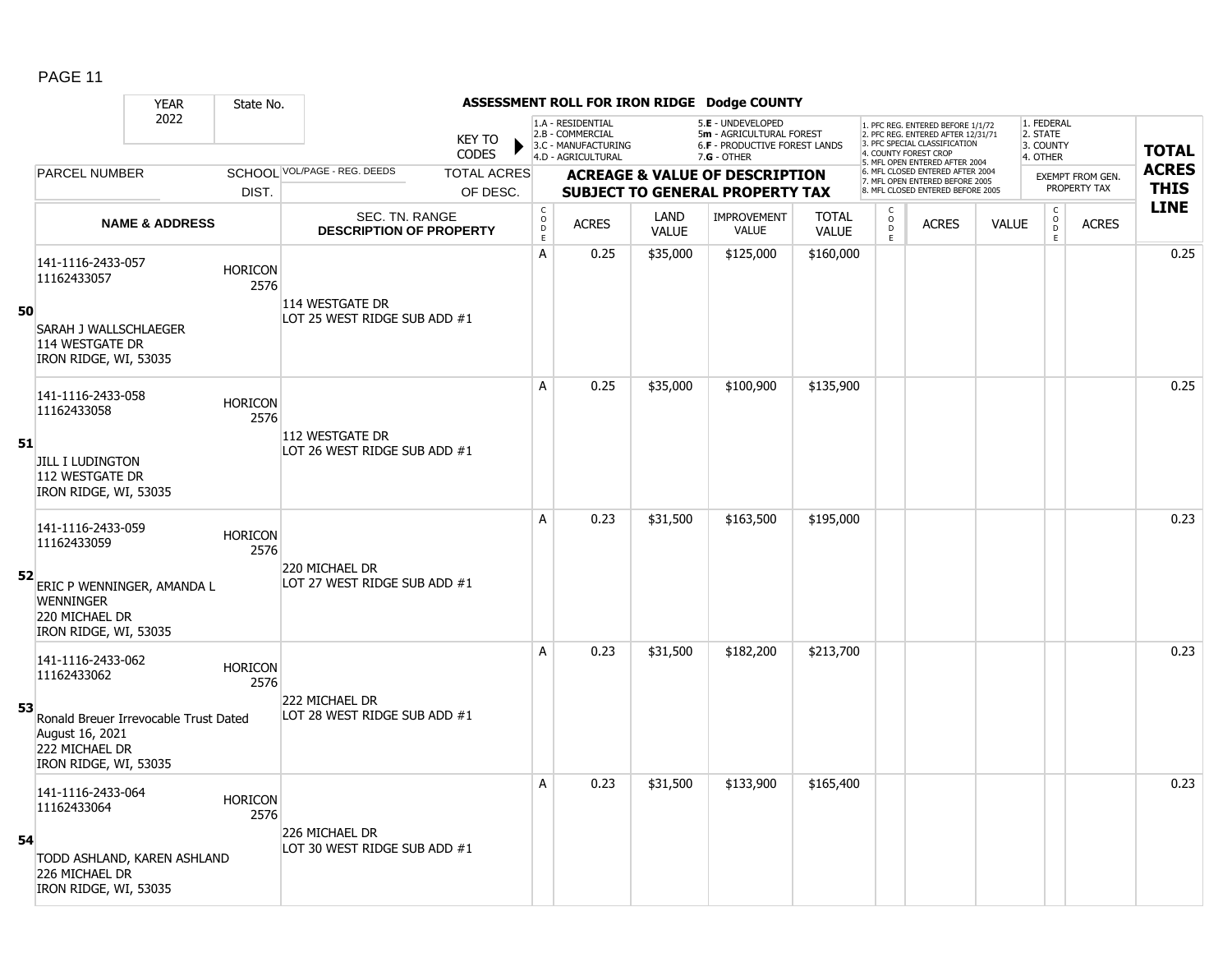|    |                                                                                                                    | <b>YEAR</b>               | State No.              |                                                                                                                             |                               |                                                |                                                                                    |                      | ASSESSMENT ROLL FOR IRON RIDGE Dodge COUNTY                                                          |                              |                                         |                                                                                                                                                                    |              |                                                 |                         |              |
|----|--------------------------------------------------------------------------------------------------------------------|---------------------------|------------------------|-----------------------------------------------------------------------------------------------------------------------------|-------------------------------|------------------------------------------------|------------------------------------------------------------------------------------|----------------------|------------------------------------------------------------------------------------------------------|------------------------------|-----------------------------------------|--------------------------------------------------------------------------------------------------------------------------------------------------------------------|--------------|-------------------------------------------------|-------------------------|--------------|
|    |                                                                                                                    | 2022                      |                        |                                                                                                                             | <b>KEY TO</b><br><b>CODES</b> |                                                | 1.A - RESIDENTIAL<br>2.B - COMMERCIAL<br>3.C - MANUFACTURING<br>4.D - AGRICULTURAL |                      | 5.E - UNDEVELOPED<br>5m - AGRICULTURAL FOREST<br><b>6.F - PRODUCTIVE FOREST LANDS</b><br>7.G - OTHER |                              |                                         | 1. PFC REG. ENTERED BEFORE 1/1/72<br>2. PFC REG. ENTERED AFTER 12/31/71<br>3 PEC SPECIAL CLASSIFICATION<br>4. COUNTY FOREST CROP<br>5. MFL OPEN ENTERED AFTER 2004 |              | 1. FEDERAL<br>2. STATE<br>3. COUNTY<br>4. OTHER |                         | <b>TOTAL</b> |
|    | <b>PARCEL NUMBER</b>                                                                                               |                           |                        | SCHOOL VOL/PAGE - REG. DEEDS                                                                                                | <b>TOTAL ACRES</b>            |                                                |                                                                                    |                      | <b>ACREAGE &amp; VALUE OF DESCRIPTION</b>                                                            |                              |                                         | 6. MFL CLOSED ENTERED AFTER 2004<br>7. MFL OPEN ENTERED BEFORE 2005                                                                                                |              |                                                 | <b>EXEMPT FROM GEN.</b> | <b>ACRES</b> |
|    |                                                                                                                    |                           | DIST.                  |                                                                                                                             | OF DESC.                      |                                                |                                                                                    |                      | <b>SUBJECT TO GENERAL PROPERTY TAX</b>                                                               |                              |                                         | 8. MFL CLOSED ENTERED BEFORE 2005                                                                                                                                  |              |                                                 | PROPERTY TAX            | <b>THIS</b>  |
|    |                                                                                                                    | <b>NAME &amp; ADDRESS</b> |                        | SEC. TN. RANGE<br><b>DESCRIPTION OF PROPERTY</b>                                                                            |                               | $\begin{matrix} 0 \\ 0 \\ D \end{matrix}$<br>E | <b>ACRES</b>                                                                       | LAND<br><b>VALUE</b> | <b>IMPROVEMENT</b><br><b>VALUE</b>                                                                   | <b>TOTAL</b><br><b>VALUE</b> | $\overset{\mathsf{O}}{\mathsf{D}}$<br>E | <b>ACRES</b>                                                                                                                                                       | <b>VALUE</b> | $\begin{matrix} 0 \\ 0 \end{matrix}$<br>E       | <b>ACRES</b>            | <b>LINE</b>  |
| 55 | 141-1116-2433-065<br>11162433065<br><b>VIRGINIA A ALLAR</b><br>7625 POND RD<br>HARTFORD, WI, 53027                 |                           | <b>HORICON</b>         | 2576 0 DOUG DOUGLAS DR<br>LOT 1 CSM 3916 IN V24 P79 BEING PT<br>LOTS 4 & 7 PLAT OF NORTHWEST SIDE<br><b>RESURVEY</b>        |                               | A                                              | 0.49                                                                               | \$45,900             | \$0                                                                                                  | \$45,900                     |                                         |                                                                                                                                                                    |              |                                                 |                         | 0.49         |
| 56 | 141-1116-2433-070<br>11162433070<br>WALLACE E KURTH, MARY E KURTH<br>206 MICHAEL DR<br>IRON RIDGE, WI, 53035       |                           | <b>HORICON</b><br>2576 | 206 B MICHAEL DR<br>LOT 2 CSM 4332 IN V27 P144 BEING PT<br>LOT 3 WEST RIDGE SUB                                             |                               | A                                              | 0.22                                                                               | \$35,000             | \$113,200                                                                                            | \$148,200                    |                                         |                                                                                                                                                                    |              |                                                 |                         | 0.22         |
| 57 | 141-1116-2433-071<br>11162433071<br>SCOTT C VALUCH, KATRINA E VALUCH<br><b>PO BOX 276</b><br>IRON RIDGE, WI, 53035 |                           | <b>HORICON</b>         | 2576 0 KUEHL DR<br>PT LOT 2 PLAT OF NORTHWEST SIDE<br>RESURVEY IN SW1/4 SW1/4SEC 24 AS DESC<br>IN V1044 P593                |                               | A                                              | 0.29                                                                               | \$34,000             | \$0                                                                                                  | \$34,000                     |                                         |                                                                                                                                                                    |              |                                                 |                         | 0.29         |
| 58 | 141-1116-2433-072<br>11162433072<br>STEVEN K RYAN, MARY K HEISKA-RYAN<br>224 MICHAEL DR<br>IRON RIDGE, WI, 53035   |                           | <b>HORICON</b>         | 2576 224 MICHAEL DR<br>UNIT 224-1 GRACE MONICA CONDO &<br>50% INTEREST IN<br>$(AREA OF CONDO = 0.230 AC)$                   | <b>COMMON ELEMENTS</b>        | A                                              | 0.00                                                                               | \$18,900             | \$152,800                                                                                            | \$171,700                    |                                         |                                                                                                                                                                    |              |                                                 |                         | 0.00         |
| 59 | 141-1116-2433-073<br>11162433073<br>RONALD C SCHIER, KATHLENE R SCHIER<br>224A MICHAEL DR<br>IRON RIDGE, WI, 53035 |                           | <b>HORICON</b>         | 2576 224 A MICHAEL DR<br>UNIT 224-2 GRACE MONICA CONDO &<br>50% INTEREST IN COMMON ELEMENTS<br>$(AREA OF CONDO = 0.230 AC)$ |                               | A                                              | 0.00                                                                               | \$18,900             | \$152,800                                                                                            | \$171,700                    |                                         |                                                                                                                                                                    |              |                                                 |                         | 0.00         |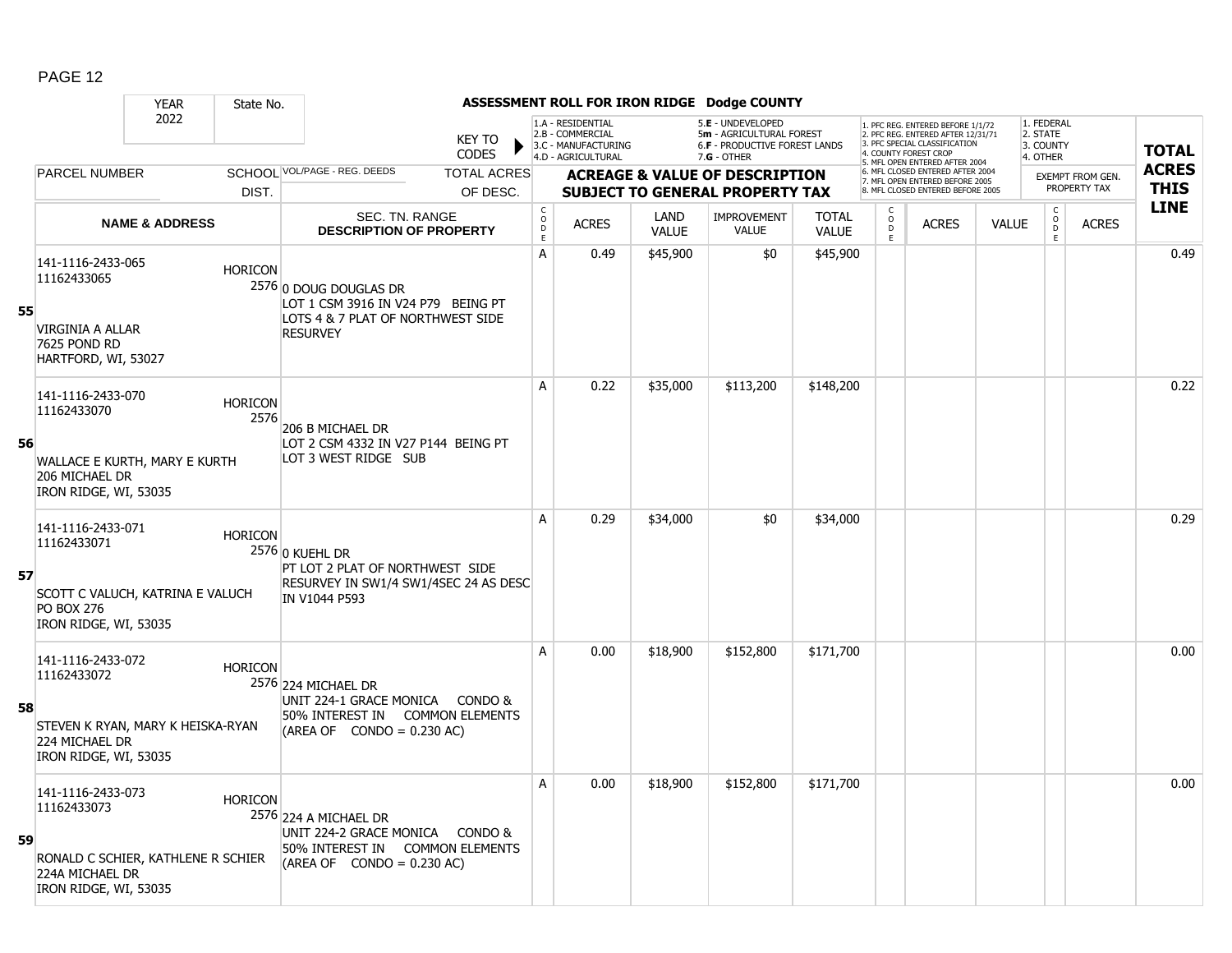|    |                                                                                                                 | <b>YEAR</b>               | State No.              |                                                                                                                                     |                                |                                            |                                                                                    |                      | ASSESSMENT ROLL FOR IRON RIDGE Dodge COUNTY                                                            |                              |                                                   |                                                                                                                                                                     |              |                                                 |                                         |                             |
|----|-----------------------------------------------------------------------------------------------------------------|---------------------------|------------------------|-------------------------------------------------------------------------------------------------------------------------------------|--------------------------------|--------------------------------------------|------------------------------------------------------------------------------------|----------------------|--------------------------------------------------------------------------------------------------------|------------------------------|---------------------------------------------------|---------------------------------------------------------------------------------------------------------------------------------------------------------------------|--------------|-------------------------------------------------|-----------------------------------------|-----------------------------|
|    |                                                                                                                 | 2022                      |                        |                                                                                                                                     | <b>KEY TO</b><br><b>CODES</b>  |                                            | 1.A - RESIDENTIAL<br>2.B - COMMERCIAL<br>3.C - MANUFACTURING<br>4.D - AGRICULTURAL |                      | 5.E - UNDEVELOPED<br>5m - AGRICULTURAL FOREST<br><b>6.F - PRODUCTIVE FOREST LANDS</b><br>$7.G - OTHER$ |                              |                                                   | 1. PFC REG. ENTERED BEFORE 1/1/72<br>2. PFC REG. ENTERED AFTER 12/31/71<br>3. PFC SPECIAL CLASSIFICATION<br>4. COUNTY FOREST CROP<br>5. MFL OPEN ENTERED AFTER 2004 |              | 1. FEDERAL<br>2. STATE<br>3. COUNTY<br>4. OTHER |                                         | <b>TOTAL</b>                |
|    | PARCEL NUMBER                                                                                                   |                           | DIST.                  | SCHOOL VOL/PAGE - REG. DEEDS                                                                                                        | <b>TOTAL ACRES</b><br>OF DESC. |                                            |                                                                                    |                      | <b>ACREAGE &amp; VALUE OF DESCRIPTION</b><br><b>SUBJECT TO GENERAL PROPERTY TAX</b>                    |                              |                                                   | 6. MFL CLOSED ENTERED AFTER 2004<br>7. MFL OPEN ENTERED BEFORE 2005<br>8 MEL CLOSED ENTERED BEEORE 2005                                                             |              |                                                 | <b>EXEMPT FROM GEN.</b><br>PROPERTY TAX | <b>ACRES</b><br><b>THIS</b> |
|    |                                                                                                                 | <b>NAME &amp; ADDRESS</b> |                        | SEC. TN. RANGE<br><b>DESCRIPTION OF PROPERTY</b>                                                                                    |                                | $\begin{array}{c} C \\ O \\ E \end{array}$ | <b>ACRES</b>                                                                       | LAND<br><b>VALUE</b> | <b>IMPROVEMENT</b><br>VALUE                                                                            | <b>TOTAL</b><br><b>VALUE</b> | С<br>$\begin{array}{c}\n0 \\ D \\ E\n\end{array}$ | <b>ACRES</b>                                                                                                                                                        | <b>VALUE</b> | $\mathsf{C}$<br>$_{\rm D}^{\rm O}$<br>E         | <b>ACRES</b>                            | <b>LINE</b>                 |
| 60 | 141-1116-2433-074<br>11162433074<br>DANIEL A VOLLMER, DORI L VOLLMER<br>228 KUEHL DR<br>IRON RIDGE, WI, 53035   |                           | <b>HORICON</b><br>2576 | 228 Kuehl Dr<br>LOT 31 WEST RIDGE<br><b>ADDITION NO 2</b>                                                                           | <b>SUBDIVISION</b>             | A                                          | 0.25                                                                               | \$32,400             | \$161,800                                                                                              | \$194,200                    |                                                   |                                                                                                                                                                     |              |                                                 |                                         | 0.25                        |
| 61 | 141-1116-2433-075<br>11162433075<br>ROSE ANN WESTPHAL REVOCABLE TRUST<br>230 KUEHL DR<br>IRON RIDGE, WI, 53035  |                           | <b>HORICON</b><br>2576 | 230 KUEHL DR<br>LOT 32 WEST RIDGE<br><b>ADDITION NO 2</b>                                                                           | <b>SUBDIVISION</b>             | A                                          | 0.25                                                                               | \$13,200             | \$170,100                                                                                              | \$183,300                    |                                                   |                                                                                                                                                                     |              |                                                 |                                         | 0.25                        |
| 62 | 141-1116-2433-076<br>11162433076<br>MORGAN DIETRICH, MARK DIETRICH<br>232 KUEHL DR<br>IRON RIDGE, WI, 53035     |                           | <b>HORICON</b><br>2576 | 232 KUEHL DR<br>LOT 33 WEST RIDGE<br><b>ADDITION NO 2</b>                                                                           | <b>SUBDIVISION</b>             | A                                          | 0.24                                                                               | \$36,000             | \$159,300                                                                                              | \$195,300                    |                                                   |                                                                                                                                                                     |              |                                                 |                                         | 0.24                        |
| 63 | 141-1116-2433-077<br>11162433077<br>JASON J BOECK, SARA C BOECK<br>234 KUEHL DR<br>IRON RIDGE, WI, 53035        |                           | <b>HORICON</b>         | 2576 234 KUEHL DR<br>LOT 1 CSM 6967 IN V47 P276 BEING LOTS<br>34 & 35 WEST RIDGE SUBDIVISION<br>ADDITION NO 2 IN SW1/4 SW1/4 SEC 24 |                                | A                                          | 0.67                                                                               | \$53,100             | \$179,800                                                                                              | \$232,900                    |                                                   |                                                                                                                                                                     |              |                                                 |                                         | 0.67                        |
| 64 | 141-1116-2433-079<br>11162433079<br>MICHAEL R KUEHL, DOUGLAS J KUEHL<br>200 MICHAEL DR<br>IRON RIDGE, WI, 53035 |                           | <b>HORICON</b><br>2576 | 237 KUEHL DR<br>LOT 36 WEST RIDGE<br><b>ADDITION NO 2</b>                                                                           | <b>SUBDIVISION</b>             | A                                          | 0.30                                                                               | \$13,500             | \$0                                                                                                    | \$13,500                     |                                                   |                                                                                                                                                                     |              |                                                 |                                         | 0.30                        |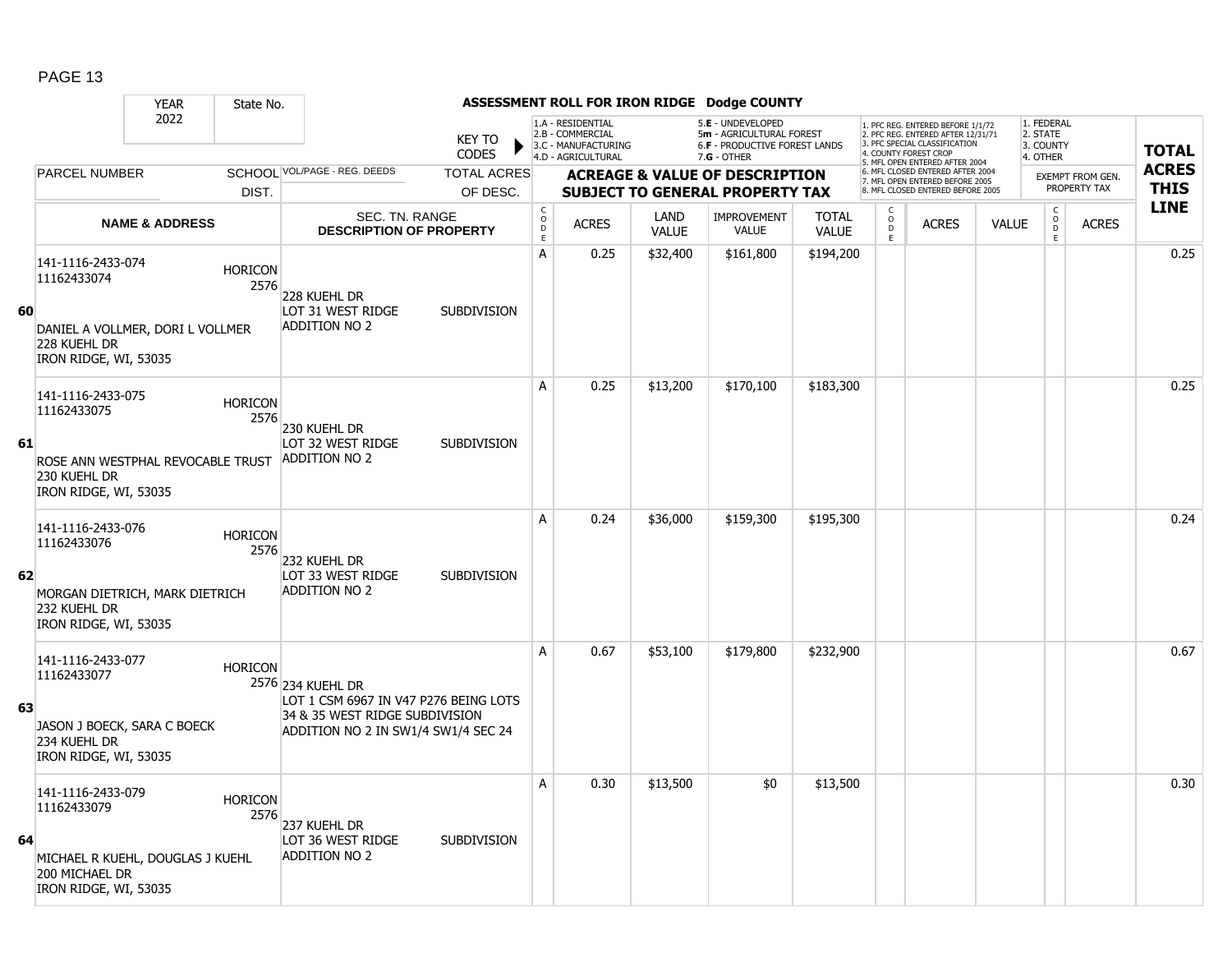|    |                                                                             | <b>YEAR</b>               | State No.              |                                                  |                               |                                            |                                                                                    |                      | ASSESSMENT ROLL FOR IRON RIDGE Dodge COUNTY                                                            |                              |                                              |                                                                                                                                                                     |              |                                                 |                                         |                             |
|----|-----------------------------------------------------------------------------|---------------------------|------------------------|--------------------------------------------------|-------------------------------|--------------------------------------------|------------------------------------------------------------------------------------|----------------------|--------------------------------------------------------------------------------------------------------|------------------------------|----------------------------------------------|---------------------------------------------------------------------------------------------------------------------------------------------------------------------|--------------|-------------------------------------------------|-----------------------------------------|-----------------------------|
|    |                                                                             | 2022                      |                        |                                                  | <b>KEY TO</b><br><b>CODES</b> |                                            | 1.A - RESIDENTIAL<br>2.B - COMMERCIAL<br>3.C - MANUFACTURING<br>4.D - AGRICULTURAL |                      | 5.E - UNDEVELOPED<br>5m - AGRICULTURAL FOREST<br><b>6.F - PRODUCTIVE FOREST LANDS</b><br>$7.G - OTHER$ |                              |                                              | 1. PFC REG. ENTERED BEFORE 1/1/72<br>2. PFC REG. ENTERED AFTER 12/31/71<br>3. PFC SPECIAL CLASSIFICATION<br>4. COUNTY FOREST CROP<br>5. MFL OPEN ENTERED AFTER 2004 |              | 1. FEDERAL<br>2. STATE<br>3. COUNTY<br>4. OTHER |                                         | <b>TOTAL</b>                |
|    | PARCEL NUMBER                                                               |                           |                        | SCHOOL VOL/PAGE - REG. DEEDS                     | <b>TOTAL ACRES</b>            |                                            |                                                                                    |                      | <b>ACREAGE &amp; VALUE OF DESCRIPTION</b>                                                              |                              |                                              | 6. MFL CLOSED ENTERED AFTER 2004<br>7. MFL OPEN ENTERED BEFORE 2005                                                                                                 |              |                                                 | <b>EXEMPT FROM GEN.</b><br>PROPERTY TAX | <b>ACRES</b><br><b>THIS</b> |
|    |                                                                             |                           | DIST.                  |                                                  | OF DESC.                      |                                            |                                                                                    |                      | <b>SUBJECT TO GENERAL PROPERTY TAX</b>                                                                 |                              | C                                            | 8 MEL CLOSED ENTERED BEEORE 2005                                                                                                                                    |              | $\mathsf{C}$                                    |                                         | <b>LINE</b>                 |
|    |                                                                             | <b>NAME &amp; ADDRESS</b> |                        | SEC. TN. RANGE<br><b>DESCRIPTION OF PROPERTY</b> |                               | $\begin{array}{c} C \\ O \\ E \end{array}$ | <b>ACRES</b>                                                                       | LAND<br><b>VALUE</b> | <b>IMPROVEMENT</b><br>VALUE                                                                            | <b>TOTAL</b><br><b>VALUE</b> | $\begin{array}{c}\n0 \\ D \\ E\n\end{array}$ | <b>ACRES</b>                                                                                                                                                        | <b>VALUE</b> | $\mathsf{O}$<br>D<br>E                          | <b>ACRES</b>                            |                             |
|    | 141-1116-2433-080<br>11162433080                                            |                           | <b>HORICON</b><br>2576 | 239 Kuehl Dr                                     |                               | A                                          | 0.28                                                                               | \$13,500             | \$286,900                                                                                              | \$300,400                    |                                              |                                                                                                                                                                     |              |                                                 |                                         | 0.28                        |
| 65 | CRAIG A BECKER, MARY K BECKER<br>239 KUEHL DR<br>IRON RIDGE, WI, 53035      |                           |                        | LOT 37 WEST RIDGE<br><b>ADDITION NO 2</b>        | <b>SUBDIVISION</b>            |                                            |                                                                                    |                      |                                                                                                        |                              |                                              |                                                                                                                                                                     |              |                                                 |                                         |                             |
|    | 141-1116-2433-081<br>11162433081                                            |                           | <b>HORICON</b><br>2576 | 241 KUEHL DR                                     |                               | A                                          | 0.28                                                                               | \$13,500             | \$0                                                                                                    | \$13,500                     |                                              |                                                                                                                                                                     |              |                                                 |                                         | 0.28                        |
| 66 | <b>GINA MOLDENHAUER</b><br>222 MICHAEL DR<br>IRON RIDGE, WI, 53035          |                           |                        | LOT 38 WEST RIDGE<br>ADDITION NO 2               | <b>SUBDIVISION</b>            |                                            |                                                                                    |                      |                                                                                                        |                              |                                              |                                                                                                                                                                     |              |                                                 |                                         |                             |
| 67 | 141-1116-2433-082<br>11162433082                                            |                           | <b>HORICON</b><br>2576 | 243 KUEHL DR<br>LOT 39 WEST RIDGE                | <b>SUBDIVISION</b>            | A                                          | 0.29                                                                               | \$13,500             | \$0                                                                                                    | \$13,500                     |                                              |                                                                                                                                                                     |              |                                                 |                                         | 0.29                        |
|    | MICHAEL R KUEHL, DOUGLAS J KUEHL<br>200 MICHAEL DR<br>IRON RIDGE, WI, 53035 |                           |                        | <b>ADDITION NO 2</b>                             |                               |                                            |                                                                                    |                      |                                                                                                        |                              |                                              |                                                                                                                                                                     |              |                                                 |                                         |                             |
|    | 141-1116-2433-084<br>11162433084                                            |                           | <b>HORICON</b><br>2576 | 252 Kuehl Dr                                     |                               | A                                          | 0.32                                                                               | \$32,400             | \$0                                                                                                    | \$32,400                     |                                              |                                                                                                                                                                     |              |                                                 |                                         | 0.32                        |
| 68 | CMR CARPENTRY INC<br>W337 N6957 STONEFIELD CT<br>OCONOMOWOC, WI, 53066      |                           |                        | LOT 41 WEST RIDGE<br><b>ADDITION NO 2</b>        | <b>SUBDIVISION</b>            |                                            |                                                                                    |                      |                                                                                                        |                              |                                              |                                                                                                                                                                     |              |                                                 |                                         |                             |
|    | 141-1116-2433-085<br>11162433085                                            |                           | <b>HORICON</b><br>2576 | 254 KUEHL DR                                     |                               | А                                          | 0.66                                                                               | \$38,900             | \$0                                                                                                    | \$38,900                     |                                              |                                                                                                                                                                     |              |                                                 |                                         | 0.66                        |
| 69 | CMR CARPENTRY INC<br>W337 N6957 STONEFIELD CT<br>OCONOMOWOC, WI, 53066      |                           |                        | LOT 42 WEST RIDGE<br><b>ADDITION NO 2</b>        | <b>SUBDIVISION</b>            |                                            |                                                                                    |                      |                                                                                                        |                              |                                              |                                                                                                                                                                     |              |                                                 |                                         |                             |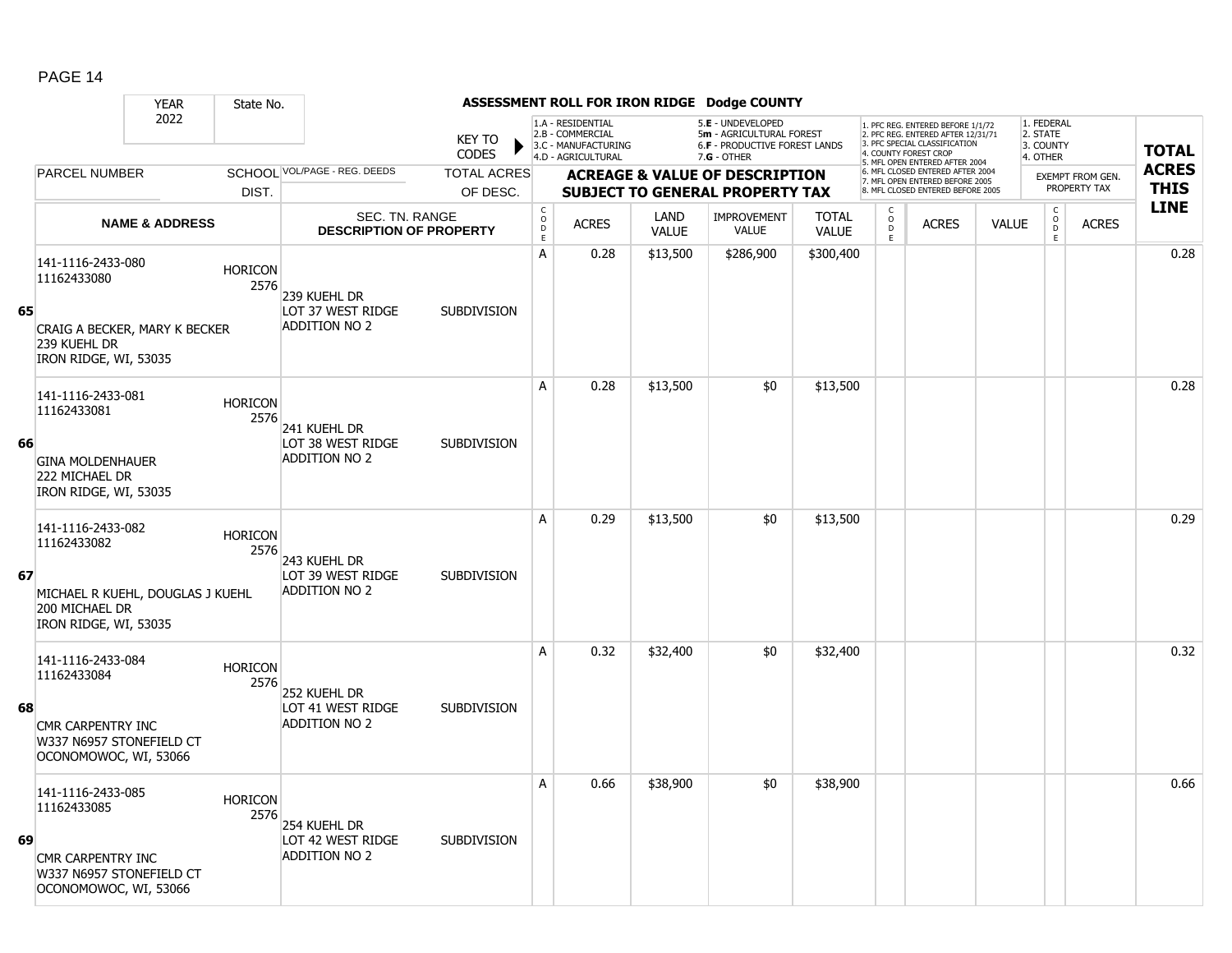|    |                                                                                                   | <b>YEAR</b>               | State No.              |                                                                          |                               |                                            |                                                                                    |                      | ASSESSMENT ROLL FOR IRON RIDGE Dodge COUNTY                                                          |                              |                         |                                                                                                                                                                     |              |                                                          |                                         |                             |
|----|---------------------------------------------------------------------------------------------------|---------------------------|------------------------|--------------------------------------------------------------------------|-------------------------------|--------------------------------------------|------------------------------------------------------------------------------------|----------------------|------------------------------------------------------------------------------------------------------|------------------------------|-------------------------|---------------------------------------------------------------------------------------------------------------------------------------------------------------------|--------------|----------------------------------------------------------|-----------------------------------------|-----------------------------|
|    |                                                                                                   | 2022                      |                        |                                                                          | <b>KEY TO</b><br><b>CODES</b> |                                            | 1.A - RESIDENTIAL<br>2.B - COMMERCIAL<br>3.C - MANUFACTURING<br>4.D - AGRICULTURAL |                      | 5.E - UNDEVELOPED<br>5m - AGRICULTURAL FOREST<br><b>6.F - PRODUCTIVE FOREST LANDS</b><br>7.G - OTHER |                              |                         | 1. PFC REG. ENTERED BEFORE 1/1/72<br>2. PFC REG. ENTERED AFTER 12/31/71<br>3. PFC SPECIAL CLASSIFICATION<br>4. COUNTY FOREST CROP<br>5. MFL OPEN ENTERED AFTER 2004 |              | 1. FEDERAL<br>2. STATE<br>3. COUNTY<br>4. OTHER          |                                         | <b>TOTAL</b>                |
|    | PARCEL NUMBER                                                                                     |                           |                        | SCHOOL VOL/PAGE - REG. DEEDS                                             | <b>TOTAL ACRES</b>            |                                            |                                                                                    |                      | <b>ACREAGE &amp; VALUE OF DESCRIPTION</b>                                                            |                              |                         | 6. MFL CLOSED ENTERED AFTER 2004<br>7. MFL OPEN ENTERED BEFORE 2005                                                                                                 |              |                                                          | <b>EXEMPT FROM GEN.</b><br>PROPERTY TAX | <b>ACRES</b><br><b>THIS</b> |
|    |                                                                                                   |                           | DIST.                  |                                                                          | OF DESC.                      |                                            |                                                                                    |                      | <b>SUBJECT TO GENERAL PROPERTY TAX</b>                                                               |                              |                         | 8 MFL CLOSED ENTERED BEFORE 2005                                                                                                                                    |              |                                                          |                                         | <b>LINE</b>                 |
|    |                                                                                                   | <b>NAME &amp; ADDRESS</b> |                        | SEC. TN. RANGE<br><b>DESCRIPTION OF PROPERTY</b>                         |                               | $\mathsf C$<br>$\circ$<br>$\mathsf D$<br>E | <b>ACRES</b>                                                                       | LAND<br><b>VALUE</b> | <b>IMPROVEMENT</b><br><b>VALUE</b>                                                                   | <b>TOTAL</b><br><b>VALUE</b> | $_{\rm D}^{\rm O}$<br>E | <b>ACRES</b>                                                                                                                                                        | <b>VALUE</b> | $\begin{matrix} 0 \\ 0 \\ 0 \end{matrix}$<br>$\mathsf E$ | <b>ACRES</b>                            |                             |
|    | 141-1116-2433-086<br>11162433086                                                                  |                           | <b>HORICON</b><br>2576 | 111 WESTGATE DR                                                          |                               | A                                          | 0.17                                                                               | \$19,700             | \$96,000                                                                                             | \$115,700                    |                         |                                                                                                                                                                     |              |                                                          |                                         | 0.17                        |
| 70 | <b>MASON SPAETH-BARANYK</b><br>111 WESTGATE DR<br>IRON RIDGE, WI, 53035                           |                           |                        | LOT 1 CSM 6017 IN V40 P173 BEING PT<br>LOT 7 NORTHWEST SIDE RESURVEY     |                               |                                            |                                                                                    |                      |                                                                                                      |                              |                         |                                                                                                                                                                     |              |                                                          |                                         |                             |
|    | 141-1116-2433-087<br>11162433087                                                                  |                           | <b>HORICON</b><br>2576 | 109 WESTGATE DR                                                          |                               | A                                          | 0.16                                                                               | \$19,700             | \$96,800                                                                                             | \$116,500                    |                         |                                                                                                                                                                     |              |                                                          |                                         | 0.16                        |
| 71 | DAREN L LEHTO, CHERYL L LEHTO<br>109 WESTGATE DR<br>IRON RIDGE, WI, 53035                         |                           |                        | LOT 2 CSM 6017 IN V40 P173 BEING PT<br>LOT 7 NORTHWEST SIDE RESURVEY     |                               |                                            |                                                                                    |                      |                                                                                                      |                              |                         |                                                                                                                                                                     |              |                                                          |                                         |                             |
|    | 141-1116-2433-088<br>141-1116-2433-088                                                            |                           | <b>HORICON</b><br>2576 | 250A KUEHL DR                                                            |                               | A                                          | 0.00                                                                               | \$16,200             | \$147,200                                                                                            | \$163,400                    |                         |                                                                                                                                                                     |              |                                                          |                                         | 0.00                        |
| 72 | <b>JANE A. KORROCH</b><br>250A Kuehl Drive<br>Iron Ridge, Wisconsin, 53035                        |                           |                        | LOT 40 WEST RIDGE<br><b>ADDITION NO 2</b>                                | <b>SUBDIVISION</b>            |                                            |                                                                                    |                      |                                                                                                      |                              |                         |                                                                                                                                                                     |              |                                                          |                                         |                             |
|    | 141-1116-2433-089<br>141-1116-2433-089                                                            |                           | <b>HORICON</b><br>2576 | 250B KUEHL DR                                                            |                               | A                                          | 0.00                                                                               | \$16,200             | \$152,300                                                                                            | \$168,500                    |                         |                                                                                                                                                                     |              |                                                          |                                         | 0.00                        |
| 73 | 250B Kuehl Drive<br>Iron Ridge, Wisconsin, 53035                                                  |                           |                        | LOT 40 WEST RIDGE<br>SCOTT P. ESKRIDGE, CHERYL L. ESKRIDGE ADDITION NO 2 | <b>SUBDIVISION</b>            |                                            |                                                                                    |                      |                                                                                                      |                              |                         |                                                                                                                                                                     |              |                                                          |                                         |                             |
|    | 141-1116-2434-000<br>11162434000                                                                  |                           | <b>HORICON</b><br>2576 | 121 N MAIN ST                                                            |                               | A                                          | 0.62                                                                               | \$33,200             | \$21,800                                                                                             | \$55,000                     |                         |                                                                                                                                                                     |              |                                                          |                                         | 0.62                        |
| 74 | DLE PROPERTY INVESTMENT &<br><b>ENTERPRISES LLC</b><br><b>PO BOX 272</b><br>IRON RIDGE, WI, 53035 |                           |                        | N1/2 OF LOT 1 BLK B GRAVE'S ADD PLAT<br>OF NORTH SIDE                    | <b>RESURVEY</b>               |                                            |                                                                                    |                      |                                                                                                      |                              |                         |                                                                                                                                                                     |              |                                                          |                                         |                             |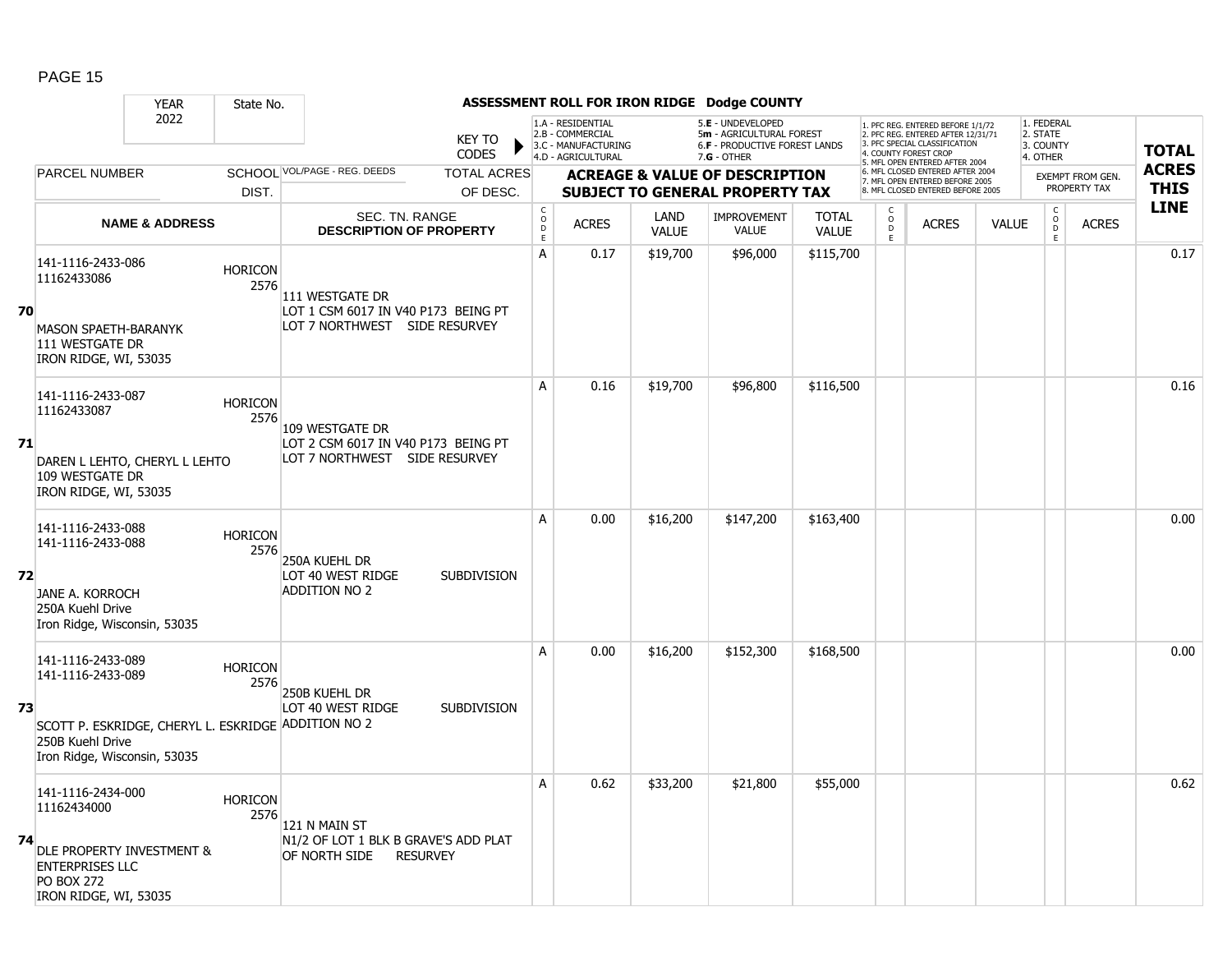|    |                                                                                                                                 | <b>YEAR</b>               | State No.              |                                                                                                                                                                                                                                                                                                              |                                  |                                                                                    |                             | ASSESSMENT ROLL FOR IRON RIDGE Dodge COUNTY                                                   |                              |                                                |                                                                                                                           |              |                                                 |                         |              |
|----|---------------------------------------------------------------------------------------------------------------------------------|---------------------------|------------------------|--------------------------------------------------------------------------------------------------------------------------------------------------------------------------------------------------------------------------------------------------------------------------------------------------------------|----------------------------------|------------------------------------------------------------------------------------|-----------------------------|-----------------------------------------------------------------------------------------------|------------------------------|------------------------------------------------|---------------------------------------------------------------------------------------------------------------------------|--------------|-------------------------------------------------|-------------------------|--------------|
|    |                                                                                                                                 | 2022                      |                        | <b>KEY TO</b><br><b>CODES</b>                                                                                                                                                                                                                                                                                |                                  | 1.A - RESIDENTIAL<br>2.B - COMMERCIAL<br>3.C - MANUFACTURING<br>4.D - AGRICULTURAL |                             | 5.E - UNDEVELOPED<br>5m - AGRICULTURAL FOREST<br>6.F - PRODUCTIVE FOREST LANDS<br>7.G - OTHER |                              |                                                | . PFC REG. ENTERED BEFORE 1/1/72<br>2. PFC REG. ENTERED AFTER 12/31/71<br>PEC SPECIAL CLASSIFICATION<br>COUNTY FOREST CRO |              | 1. FEDERAL<br>2. STATE<br>3. COUNTY<br>4. OTHER |                         | <b>TOTAL</b> |
|    | <b>PARCEL NUMBER</b>                                                                                                            |                           |                        | SCHOOL VOL/PAGE - REG. DEEDS<br><b>TOTAL ACRES</b>                                                                                                                                                                                                                                                           |                                  |                                                                                    |                             | <b>ACREAGE &amp; VALUE OF DESCRIPTION</b>                                                     |                              |                                                | 5. MFL OPEN ENTERED AFTER 2004<br>6. MFL CLOSED ENTERED AFTER 2004<br>7. MFL OPEN ENTERED BEFORE 2005                     |              |                                                 | <b>EXEMPT FROM GEN.</b> | <b>ACRES</b> |
|    |                                                                                                                                 |                           | DIST.                  | OF DESC.                                                                                                                                                                                                                                                                                                     |                                  |                                                                                    |                             | <b>SUBJECT TO GENERAL PROPERTY TAX</b>                                                        |                              |                                                | 8. MFL CLOSED ENTERED BEFORE 2005                                                                                         |              |                                                 | PROPERTY TAX            | <b>THIS</b>  |
|    |                                                                                                                                 | <b>NAME &amp; ADDRESS</b> |                        | SEC. TN. RANGE<br><b>DESCRIPTION OF PROPERTY</b>                                                                                                                                                                                                                                                             | $\mathsf C$<br>$\circ$<br>D<br>E | <b>ACRES</b>                                                                       | <b>LAND</b><br><b>VALUE</b> | <b>IMPROVEMENT</b><br><b>VALUE</b>                                                            | <b>TOTAL</b><br><b>VALUE</b> | $\begin{matrix} 0 \\ 0 \\ 0 \end{matrix}$<br>E | <b>ACRES</b>                                                                                                              | <b>VALUE</b> | $\begin{array}{c} C \\ O \\ D \end{array}$<br>E | <b>ACRES</b>            | <b>LINE</b>  |
| 75 | 141-1116-2434-001<br>11162434001<br>C & B RENTALS LLC<br>W2024 ILLINOIS RD<br>IRON RIDGE, WI, 53035                             |                           | <b>HORICON</b><br>2576 | 119 N MAIN ST<br>S1/2 OF LOT 1 BLK B JOHN GRAVE'S ADD<br>PLAT OF NORTH SIDE RESURVEY                                                                                                                                                                                                                         | A                                | 0.62                                                                               | \$33,200                    | \$132,700                                                                                     | \$165,900                    |                                                |                                                                                                                           |              |                                                 |                         | 0.62         |
| 76 | 141-1116-2434-002<br>11162434002<br>DONALD W BANEY, KAREN J BANEY<br>115 N MAIN ST<br>IRON RIDGE, WI, 53035                     |                           | <b>HORICON</b><br>2576 | 115 N MAIN ST<br>LOTS 2 & 12 BLK B JOHN<br><b>GRAVE'S ADD</b><br>PLAT OF NORTH SIDE RESURVEY                                                                                                                                                                                                                 | А                                | 0.62                                                                               | \$33,200                    | \$101,200                                                                                     | \$134,400                    |                                                |                                                                                                                           |              |                                                 |                         | 0.62         |
| 77 | 141-1116-2434-003<br>11162434003<br><b>SAMUEL ZENTHOEFER</b><br>113 N MAIN ST<br>IRON RIDGE, WI, 53035                          |                           | <b>HORICON</b>         | 2576 113 N MAIN ST<br>LOTS 3 & 11 & N 8 FT OF LOTS4 & 10 EX W<br>13 FT OF S N 8 FT OF LOT 10 BLK B JOHN<br>GRAVE'S ADD PLAT OF NORTH SIDE<br><b>RESURVEY</b>                                                                                                                                                 | A                                | 0.68                                                                               | \$33,500                    | \$113,300                                                                                     | \$146,800                    |                                                |                                                                                                                           |              |                                                 |                         | 0.68         |
| 78 | 141-1116-2434-004<br>11162434004<br>ALEXANDER S VILLEGAS, SIERRA L<br><b>VILLEGAS</b><br>109 N MAIN ST<br>IRON RIDGE, WI, 53035 |                           | <b>HORICON</b><br>2576 | 109 N MAIN ST<br>S 62 FT LOT 4 BLK B GRAVES ADD NORTH<br>SIDE RESURVEY                                                                                                                                                                                                                                       | A                                | 0.21                                                                               | \$20,200                    | \$103,500                                                                                     | \$123,700                    |                                                |                                                                                                                           |              |                                                 |                         | 0.21         |
| 79 | 141-1116-2434-005<br>11162434005<br><b>FRANCIS N MILLER</b><br><b>PO BOX 114</b><br>IRON RIDGE, WI, 53035                       |                           |                        | 107 N MAIN ST<br>HORICON LOT 9 NORTH SIDE RESURVEY OF BLK B<br>2576 JOHN GRAVE'S ADD IN VOL G P 39 (A/K/A<br>LOT 9 BLK B JOHN GRAVE'S ADD BEING<br>CERT OF SURVEY 24-11-16 IN VOL E P27)<br>EX W 136.5 FT ALSO LOT 5 SD RESURVEY<br>(A/K/A LOT 13 BLK B SD JOHN GRAVE'S<br>ADD) EX PARC DESC IN DOC# 1201805 | A                                | 0.25                                                                               | \$25,000                    | \$46,200                                                                                      | \$71,200                     |                                                |                                                                                                                           |              |                                                 |                         | 0.25         |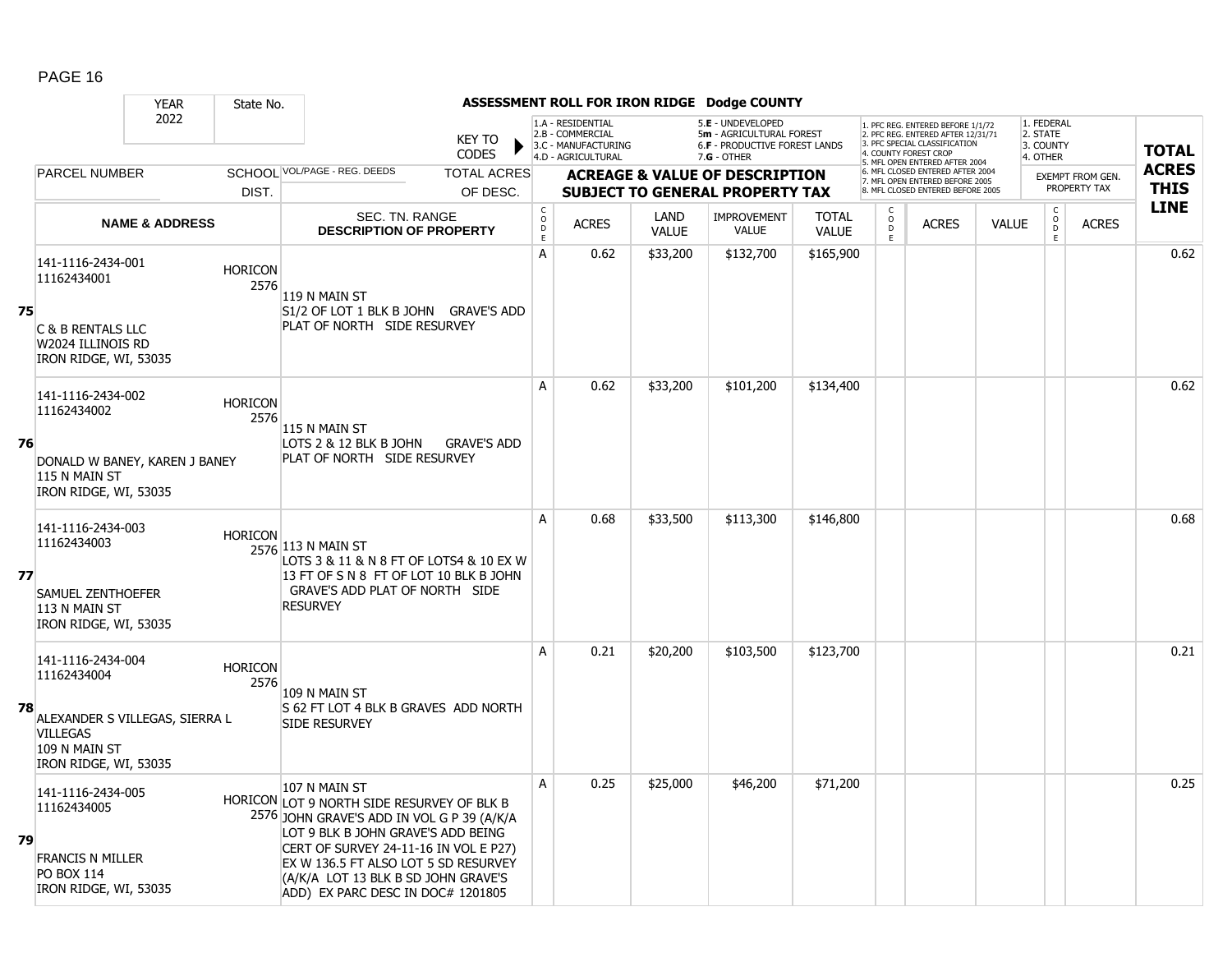|    |                                                                                                                 | <b>YEAR</b>               | State No.      |                                                                                                                                                                                                                                                                                                                                                                                                                                |                                                |                                                                                    |                      | ASSESSMENT ROLL FOR IRON RIDGE Dodge COUNTY                                                            |                              |                             |                                                                                                                                   |              |                                                 |                         |              |
|----|-----------------------------------------------------------------------------------------------------------------|---------------------------|----------------|--------------------------------------------------------------------------------------------------------------------------------------------------------------------------------------------------------------------------------------------------------------------------------------------------------------------------------------------------------------------------------------------------------------------------------|------------------------------------------------|------------------------------------------------------------------------------------|----------------------|--------------------------------------------------------------------------------------------------------|------------------------------|-----------------------------|-----------------------------------------------------------------------------------------------------------------------------------|--------------|-------------------------------------------------|-------------------------|--------------|
|    |                                                                                                                 | 2022                      |                | <b>KEY TO</b><br>CODES                                                                                                                                                                                                                                                                                                                                                                                                         |                                                | 1.A - RESIDENTIAL<br>2.B - COMMERCIAL<br>3.C - MANUFACTURING<br>4.D - AGRICULTURAL |                      | 5.E - UNDEVELOPED<br>5m - AGRICULTURAL FOREST<br><b>6.F - PRODUCTIVE FOREST LANDS</b><br>$7.G - OTHER$ |                              |                             | 1. PFC REG. ENTERED BEFORE 1/1/72<br>2. PFC REG. ENTERED AFTER 12/31/71<br>3. PFC SPECIAL CLASSIFICATION<br>4. COUNTY FOREST CROP |              | 1. FEDERAL<br>2. STATE<br>3. COUNTY<br>4. OTHER |                         | <b>TOTAL</b> |
|    | <b>PARCEL NUMBER</b>                                                                                            |                           |                | SCHOOL VOL/PAGE - REG. DEEDS<br><b>TOTAL ACRES</b>                                                                                                                                                                                                                                                                                                                                                                             |                                                |                                                                                    |                      | <b>ACREAGE &amp; VALUE OF DESCRIPTION</b>                                                              |                              |                             | 5. MFL OPEN ENTERED AFTER 2004<br>6. MFL CLOSED ENTERED AFTER 2004                                                                |              |                                                 | <b>EXEMPT FROM GEN.</b> | <b>ACRES</b> |
|    |                                                                                                                 |                           | DIST.          | OF DESC.                                                                                                                                                                                                                                                                                                                                                                                                                       |                                                |                                                                                    |                      | <b>SUBJECT TO GENERAL PROPERTY TAX</b>                                                                 |                              |                             | 7. MFL OPEN ENTERED BEFORE 2005<br>8. MFL CLOSED ENTERED BEFORE 2005                                                              |              |                                                 | PROPERTY TAX            | <b>THIS</b>  |
|    |                                                                                                                 | <b>NAME &amp; ADDRESS</b> |                | SEC. TN. RANGE<br><b>DESCRIPTION OF PROPERTY</b>                                                                                                                                                                                                                                                                                                                                                                               | $\begin{matrix} 0 \\ 0 \\ 0 \end{matrix}$<br>E | <b>ACRES</b>                                                                       | LAND<br><b>VALUE</b> | <b>IMPROVEMENT</b><br><b>VALUE</b>                                                                     | <b>TOTAL</b><br><b>VALUE</b> | C<br>$\mathsf{o}$<br>D<br>E | <b>ACRES</b>                                                                                                                      | <b>VALUE</b> | $\mathsf{C}$<br>$_{\rm D}^{\rm O}$<br>E         | <b>ACRES</b>            | <b>LINE</b>  |
| 80 | 141-1116-2434-006<br>11162434006<br><b>JOSHUA J HAMILTON</b><br>105 N MAIN ST<br>IRON RIDGE, WI, 53035          |                           | <b>HORICON</b> | 2576 105 N MAIN ST<br>E 124 FT OF N 66 FT 2 IN & E60 FT OF N 12<br>FT OF S 98.10 FT LOT 6 BLK B GRAVE'S<br>ADD NORTH SIDE RESURVEY                                                                                                                                                                                                                                                                                             | B                                              | 0.21                                                                               | \$20,900             | \$73,600                                                                                               | \$94,500                     |                             |                                                                                                                                   |              |                                                 |                         | 0.21         |
|    | 141-1116-2434-008<br>11162434008<br>81 KELLER REVOCABLE LIVING TRUST<br>101A N MAIN ST<br>IRON RIDGE, WI, 53035 |                           |                | 101 N MAIN ST FRNT<br>HORICON LOT 5 & W 23 FT OF LOT 4 BLK B JOHN<br>2576 GRAVE'S ADD (IN VOL E OF PLATS P27)<br>(A/K/A S 98 FT 10 INCHES OF LOT 6 & W 23<br>FT OF N 66 FT 2 INCHES OF LOT 6 NORTH<br>SIDE RESURVEY OF SD BLK B (IN VOL G OF<br>PLATS P39) EX COM NE COR SD LOT 5 TH<br>W 60 FT TH S 12 FT TH E 60 FT TH N 12 FT<br>TO POB (SD EX BEING PARCS DESC IN V194<br>P376 & V195 P412) EX HWY DESC IN DOC#<br>1239822 | A                                              | 0.23                                                                               | \$24,000             | \$133,800                                                                                              | \$157,800                    |                             |                                                                                                                                   |              |                                                 |                         | 0.23         |
| 82 | 141-1116-2434-009<br>11162434009<br>DEAN KELLER, KARI L KELLER<br>107 W PLEASANT ST<br>IRON RIDGE, WI, 53035    |                           | <b>HORICON</b> | 2576 107 W PLEASANT ST<br>E 60 FT LOT 7 BLK B GRAVES ADD NORTH<br>SIDE RESURVEY EX HWY DESC IN DOC#<br>1240381                                                                                                                                                                                                                                                                                                                 | A                                              | 0.19                                                                               | \$19,000             | \$82,900                                                                                               | \$101,900                    |                             |                                                                                                                                   |              |                                                 |                         | 0.19         |
| 83 | 141-1116-2434-010<br>11162434010<br>JAY D PAMPERIN<br>109 W PLEASANT ST<br>IRON RIDGE, WI, 53035                |                           | <b>HORICON</b> | 2576 109 W PLEASANT ST<br>W 72 FT LOT 7 & E 69.5 FT LOT 8 BLK B<br>GRAVE'S ADD NORTH SIDE RESURVEY EX<br>HWY DESC IN DOC# 1239821                                                                                                                                                                                                                                                                                              | A                                              | 0.46                                                                               | \$35,000             | \$113,800                                                                                              | \$148,800                    |                             |                                                                                                                                   |              |                                                 |                         | 0.46         |
| 84 | 141-1116-2434-011<br>11162434011<br>TROY A KUEHL, AMY S KUEHL<br>106 PARK ST<br>IRON RIDGE, WI, 53035           |                           |                | 106 PARK ST<br>HORICON W 136.50 FT LOT 9 NORTH SIDE RESURVEY<br>2576 OF BLK B JOHN GRAVE'S ADD IN VOL G P39<br>(A/K/A LOT 9 BLK B JOHN GRAVE'S ADD<br>BEING CERT OF SURVEY 24-11-16 IN VOL E<br>P27) EX W 13 FT ALSO THAT PT SD LOT 9<br>AS DESC IN DOC# 1201805 (CORRECTED<br>IN DOC# 1203808)                                                                                                                                | А                                              | 0.27                                                                               | \$20,000             | \$128,700                                                                                              | \$148,700                    |                             |                                                                                                                                   |              |                                                 |                         | 0.27         |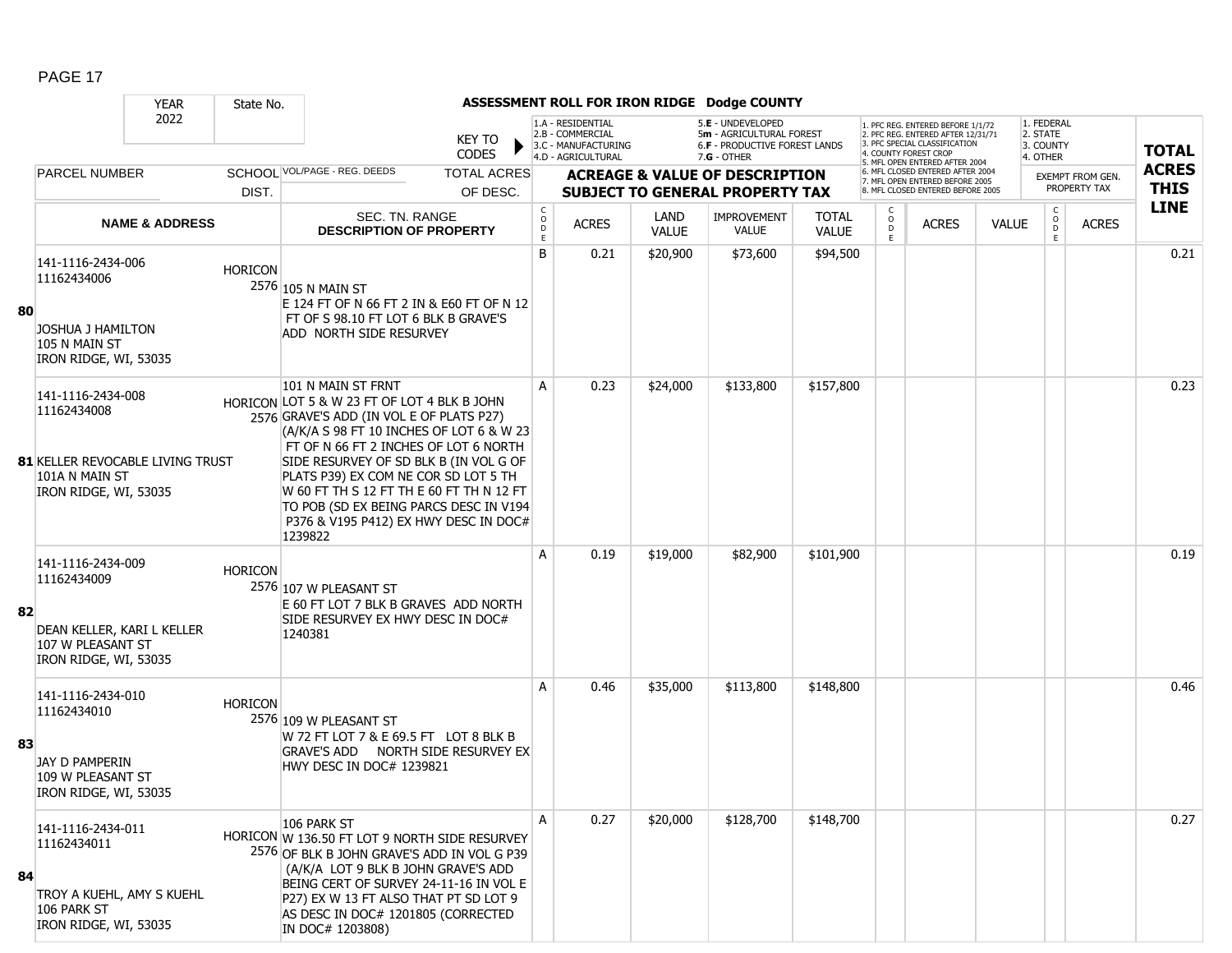|    |                                                                                                                             | <b>YEAR</b>               | State No.              |                                                                                                                                                                                                           |                               |                             |                                                                                    |                             | ASSESSMENT ROLL FOR IRON RIDGE Dodge COUNTY                                                          |                              |                               |                                                                                                                                                                |              |                                                          |                                         |                             |
|----|-----------------------------------------------------------------------------------------------------------------------------|---------------------------|------------------------|-----------------------------------------------------------------------------------------------------------------------------------------------------------------------------------------------------------|-------------------------------|-----------------------------|------------------------------------------------------------------------------------|-----------------------------|------------------------------------------------------------------------------------------------------|------------------------------|-------------------------------|----------------------------------------------------------------------------------------------------------------------------------------------------------------|--------------|----------------------------------------------------------|-----------------------------------------|-----------------------------|
|    |                                                                                                                             | 2022                      |                        |                                                                                                                                                                                                           | <b>KEY TO</b><br><b>CODES</b> |                             | 1.A - RESIDENTIAL<br>2.B - COMMERCIAL<br>3.C - MANUFACTURING<br>4.D - AGRICULTURAL |                             | 5.E - UNDEVELOPED<br>5m - AGRICULTURAL FOREST<br><b>6.F - PRODUCTIVE FOREST LANDS</b><br>7.G - OTHER |                              |                               | 1. PFC REG. ENTERED BEFORE 1/1/72<br>2. PFC REG. ENTERED AFTER 12/31/71<br>3 PEC SPECIAL CLASSIFICATION<br>COUNTY FOREST CRO<br>5. MFL OPEN ENTERED AFTER 2004 |              | 1. FEDERAL<br>2. STATE<br>3. COUNTY<br>4. OTHER          |                                         | <b>TOTAL</b>                |
|    | <b>PARCEL NUMBER</b>                                                                                                        |                           |                        | SCHOOL VOL/PAGE - REG. DEEDS                                                                                                                                                                              | <b>TOTAL ACRES</b>            |                             |                                                                                    |                             | <b>ACREAGE &amp; VALUE OF DESCRIPTION</b>                                                            |                              |                               | 6. MFL CLOSED ENTERED AFTER 2004<br>7. MFL OPEN ENTERED BEFORE 2005                                                                                            |              |                                                          | <b>EXEMPT FROM GEN.</b><br>PROPERTY TAX | <b>ACRES</b><br><b>THIS</b> |
|    |                                                                                                                             |                           | DIST.                  |                                                                                                                                                                                                           | OF DESC.                      | $\mathsf{C}$                |                                                                                    |                             | <b>SUBJECT TO GENERAL PROPERTY TAX</b>                                                               |                              |                               | 8. MFL CLOSED ENTERED BEFORE 2005                                                                                                                              |              |                                                          |                                         | <b>LINE</b>                 |
|    |                                                                                                                             | <b>NAME &amp; ADDRESS</b> |                        | SEC. TN. RANGE<br><b>DESCRIPTION OF PROPERTY</b>                                                                                                                                                          |                               | $\circ$<br>$\mathsf D$<br>E | <b>ACRES</b>                                                                       | <b>LAND</b><br><b>VALUE</b> | <b>IMPROVEMENT</b><br><b>VALUE</b>                                                                   | <b>TOTAL</b><br><b>VALUE</b> | $\overline{0}$<br>$\mathsf F$ | <b>ACRES</b>                                                                                                                                                   | <b>VALUE</b> | $\begin{matrix} 0 \\ 0 \\ D \end{matrix}$<br>$\mathsf E$ | <b>ACRES</b>                            |                             |
| 85 | 141-1116-2434-012<br>11162434012<br>JUSTIN J SCHLADWEILER, AMANDA K<br><b>HARDT</b><br>110 PARK ST<br>IRON RIDGE, WI, 53035 |                           | <b>HORICON</b><br>2576 | 110 PARK ST<br>S 62 FT LOT 10 BLK B GRAVES ADD NORTH<br>SIDE RESURVEY EX W13 FT                                                                                                                           |                               | A                           | 0.29                                                                               | \$23,700                    | \$87,300                                                                                             | \$111,000                    |                               |                                                                                                                                                                |              |                                                          |                                         | 0.29                        |
| 86 | 141-1116-2434-013<br>11162434013<br>VILLAGE OF IRON RIDGE<br><b>PO BOX 247</b><br>IRON RIDGE, WI, 53035                     |                           | <b>HORICON</b>         | 2576 205 PARK ST<br>LOT 2 CSM 3449 IN V20 P257 BEING PT OF<br>LOTS 5,6,7 & 8 ELIZABETH ROHLINGER<br><b>ESTATE SUBD</b>                                                                                    |                               |                             |                                                                                    |                             |                                                                                                      |                              |                               |                                                                                                                                                                |              | X <sub>4</sub>                                           | 7.34                                    | 7.34                        |
| 87 | 141-1116-2434-014<br>11162434014<br>VILLAGE OF IRON RIDGE<br><b>PO BOX 247</b><br>IRON RIDGE, WI, 53035                     |                           | <b>HORICON</b>         | 2576 0 PARK ST<br>LOTS 9, 10 & 11 EX E 409.91 FT SUBD OF<br><b>ELIZABETH</b><br>LOT 1 PLAT OF NORTHWEST SIDE                                                                                              | ROHLINGER ESTATE ALSO         |                             |                                                                                    |                             |                                                                                                      |                              |                               |                                                                                                                                                                |              | X <sub>4</sub>                                           | 9.68                                    | 9.68                        |
| 88 | 141-1116-2434-015<br>11162434015<br>VILLAGE OF IRON RIDGE<br><b>PO BOX 247</b><br>IRON RIDGE, WI, 53035                     |                           |                        | HORICON 0 PARK ST<br>2576 PT OF LOTS 9, 10 & 11 LYG S & E OF PARC<br>DESC IN V508 P42EX E 160 FT OF LOT 11 &<br>EX COM SE COR LOT 10 TH N 120 FT W<br>120 FT S 120 FT E 120 FT TO POB<br><b>ELIZABETH</b> | <b>ROHLINGER SUBD</b>         |                             |                                                                                    |                             |                                                                                                      |                              |                               |                                                                                                                                                                |              | <b>X4</b>                                                | 1.40                                    | 1.40                        |
| 89 | 141-1116-2434-016<br>11162434016<br>Kathleen Hanni<br>5764 CEDAR LAKE DR<br>WEST BEND, WI, 53095                            |                           | <b>HORICON</b>         | 2576 131 N MAIN ST<br>PT LOTS 9 & 10 ELIZABETH ROHLINGER<br>ESTATE NORTH SIDE RESURVEY COM SE<br>COR SD LOT 10 TH W 120 FT TH N 120 FT<br>TH E 120 FT TH S TO POB                                         |                               | A                           | 0.33                                                                               | \$28,800                    | \$184,200                                                                                            | \$213,000                    |                               |                                                                                                                                                                |              |                                                          |                                         | 0.33                        |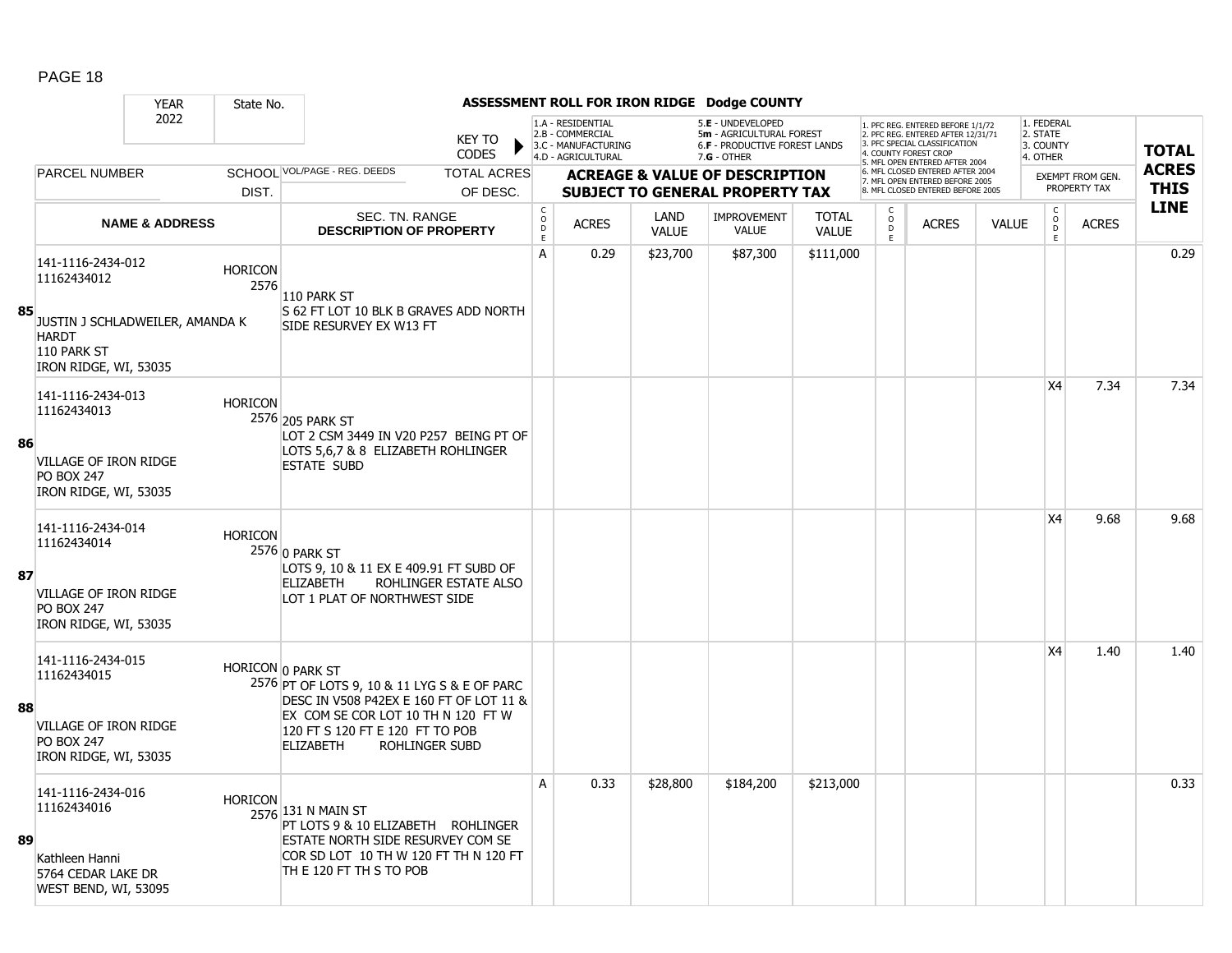|    |                                                                                                                  | <b>YEAR</b>               | State No.              |                                                                                                                                                                                               |                               |                                             |                                                                                    |                      | ASSESSMENT ROLL FOR IRON RIDGE Dodge COUNTY                                                            |                              |                     |                                                                                                                                                  |              |                                                 |                         |                            |
|----|------------------------------------------------------------------------------------------------------------------|---------------------------|------------------------|-----------------------------------------------------------------------------------------------------------------------------------------------------------------------------------------------|-------------------------------|---------------------------------------------|------------------------------------------------------------------------------------|----------------------|--------------------------------------------------------------------------------------------------------|------------------------------|---------------------|--------------------------------------------------------------------------------------------------------------------------------------------------|--------------|-------------------------------------------------|-------------------------|----------------------------|
|    |                                                                                                                  | 2022                      |                        |                                                                                                                                                                                               | <b>KEY TO</b><br><b>CODES</b> |                                             | 1.A - RESIDENTIAL<br>2.B - COMMERCIAL<br>3.C - MANUFACTURING<br>4.D - AGRICULTURAL |                      | 5.E - UNDEVELOPED<br>5m - AGRICULTURAL FOREST<br><b>6.F - PRODUCTIVE FOREST LANDS</b><br>$7.G - OTHER$ |                              |                     | 1. PFC REG. ENTERED BEFORE 1/1/72<br>2. PFC REG. ENTERED AFTER 12/31/71<br><b>3 PEC SPECIAL CLASSIFICATION</b><br>5. MFL OPEN ENTERED AFTER 2004 |              | 1. FEDERAL<br>2. STATE<br>3. COUNTY<br>4. OTHER |                         | <b>TOTAL</b>               |
|    | <b>PARCEL NUMBER</b>                                                                                             |                           |                        | SCHOOL VOL/PAGE - REG. DEEDS                                                                                                                                                                  | <b>TOTAL ACRES</b>            |                                             |                                                                                    |                      | <b>ACREAGE &amp; VALUE OF DESCRIPTION</b>                                                              |                              |                     | 6. MFL CLOSED ENTERED AFTER 2004<br>7. MFL OPEN ENTERED BEFORE 2005                                                                              |              |                                                 | <b>EXEMPT FROM GEN.</b> | <b>ACRES</b>               |
|    |                                                                                                                  |                           | DIST.                  |                                                                                                                                                                                               | OF DESC.                      |                                             |                                                                                    |                      | <b>SUBJECT TO GENERAL PROPERTY TAX</b>                                                                 |                              |                     | 8. MFL CLOSED ENTERED BEFORE 2005                                                                                                                |              |                                                 | PROPERTY TAX            | <b>THIS</b><br><b>LINE</b> |
|    |                                                                                                                  | <b>NAME &amp; ADDRESS</b> |                        | SEC. TN. RANGE<br><b>DESCRIPTION OF PROPERTY</b>                                                                                                                                              |                               | $\mathsf{C}$<br>$\circ$<br>$\mathsf D$<br>E | <b>ACRES</b>                                                                       | LAND<br><b>VALUE</b> | <b>IMPROVEMENT</b><br><b>VALUE</b>                                                                     | <b>TOTAL</b><br><b>VALUE</b> | $\overline{0}$<br>E | <b>ACRES</b>                                                                                                                                     | <b>VALUE</b> | $\begin{matrix} 0 \\ 0 \\ 0 \end{matrix}$<br>E  | <b>ACRES</b>            |                            |
| 90 | 141-1116-2434-017<br>11162434017<br>WILLIAM C III KELLER<br>129 N MAIN ST<br>IRON RIDGE, WI, 53035               |                           | <b>HORICON</b>         | 2576 129 N MAIN ST<br>E 160 FT OF LOT 11 & N 12.93FT OF E 160<br>FT OF OL 12 ELIZABETH ROHLINGER<br>SUBD PLAT OF NORTH SIDE RESURVEY                                                          |                               | A                                           | 0.42                                                                               | \$30,100             | \$117,900                                                                                              | \$148,000                    |                     |                                                                                                                                                  |              |                                                 |                         | 0.42                       |
| 91 | 141-1116-2434-018<br>11162434018<br>DONALD J JANZER, MARY E JANZER<br><b>PO BOX 323</b><br>IRON RIDGE, WI, 53035 |                           | <b>HORICON</b>         | 2576 125 N MAIN ST<br>LOT 13 AND S 12.93 FT OF E 160 FT OF<br>OUTLOT 12<br>SUBD PLAT OF NORTH SIDE RESURVEY                                                                                   | ELIZABETH ROHLINGER           | A                                           | 0.27                                                                               | \$24,000             | \$128,500                                                                                              | \$152,500                    |                     |                                                                                                                                                  |              |                                                 |                         | 0.27                       |
| 92 | 141-1116-2434-019<br>11162434019<br>LEWIS O JUSTMAN<br>123 N MAIN ST<br>IRON RIDGE, WI, 53035                    |                           | <b>HORICON</b><br>2576 | 123 N MAIN ST<br>LOT 14 ELIZABETH ROHLINGER ESTATE<br><b>NORTH SIDE RESURVEY</b>                                                                                                              |                               | A                                           | 0.25                                                                               | \$20,600             | \$95,200                                                                                               | \$115,800                    |                     |                                                                                                                                                  |              |                                                 |                         | 0.25                       |
| 93 | 141-1116-2434-020<br>11162434020<br>VILLAGE OF IRON RIDGE<br><b>PO BOX 247</b><br>IRON RIDGE, WI, 53035          |                           | <b>HORICON</b>         | 2576 PARK ST<br>THAT PT OF PARC DESC IN V671 P782 LYG<br>E OF PARC DESC IN V508 P42 (BEING PARK)<br>ST) & BEING PT LOT 12 PLAT OF<br>ROHLINGER NORTH SIDE RESURVEY                            |                               |                                             |                                                                                    |                      |                                                                                                        |                              |                     |                                                                                                                                                  |              | X4                                              | 0.67                    | 0.67                       |
| 94 | 141-1116-2434-021<br>11162434021<br>VILLAGE OF IRON RIDGE<br><b>PO BOX 247</b><br>IRON RIDGE, WI, 53035          |                           |                        | HORICON 117 PARK ST<br>2576 PARC DESC IN V671 P782 BEING PT LOTS<br>12 & 15 ROHLINGER'S NORTH SIDE<br>RESURVEY EX PARC DESC IN V508-P42<br>(BEING PARK ST) EX THAT PT LYG E OF SD<br>V508-P42 |                               |                                             |                                                                                    |                      |                                                                                                        |                              |                     |                                                                                                                                                  |              | X4                                              | 8.69                    | 8.69                       |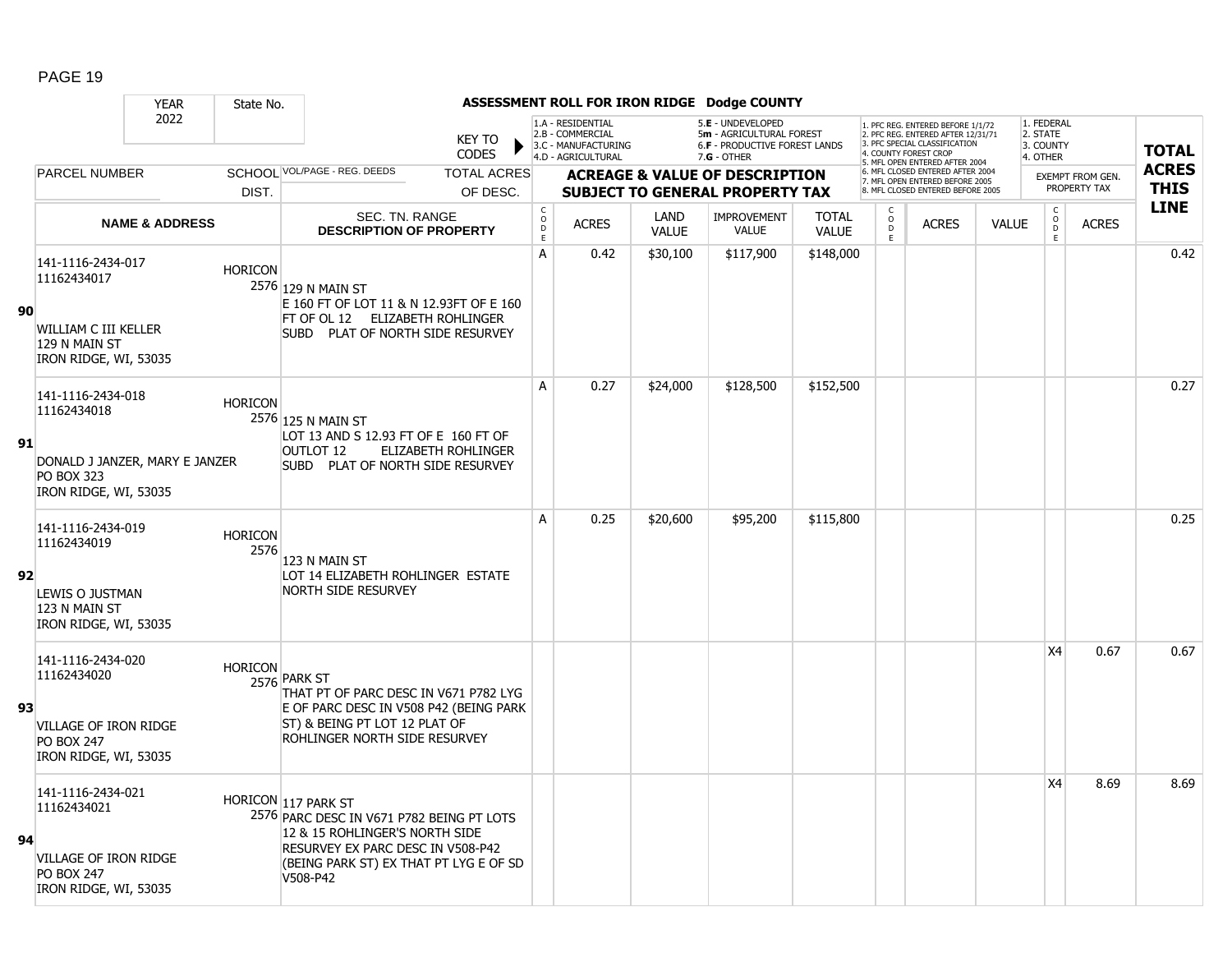|    |                                                                                                                                    | <b>YEAR</b>               | State No.      |                                                                                                                                                                                                                                                                          |                                |                                                 |                                                                                    |                      | ASSESSMENT ROLL FOR IRON RIDGE Dodge COUNTY                                                            |                              |                      |                                                                                                                                                                    |              |                                                 |                                         |                             |
|----|------------------------------------------------------------------------------------------------------------------------------------|---------------------------|----------------|--------------------------------------------------------------------------------------------------------------------------------------------------------------------------------------------------------------------------------------------------------------------------|--------------------------------|-------------------------------------------------|------------------------------------------------------------------------------------|----------------------|--------------------------------------------------------------------------------------------------------|------------------------------|----------------------|--------------------------------------------------------------------------------------------------------------------------------------------------------------------|--------------|-------------------------------------------------|-----------------------------------------|-----------------------------|
|    |                                                                                                                                    | 2022                      |                |                                                                                                                                                                                                                                                                          | <b>KEY TO</b><br><b>CODES</b>  |                                                 | 1.A - RESIDENTIAL<br>2.B - COMMERCIAL<br>3.C - MANUFACTURING<br>4.D - AGRICULTURAL |                      | 5.E - UNDEVELOPED<br>5m - AGRICULTURAL FOREST<br><b>6.F - PRODUCTIVE FOREST LANDS</b><br>$7.G - OTHER$ |                              |                      | 1. PFC REG. ENTERED BEFORE 1/1/72<br>2. PFC REG. ENTERED AFTER 12/31/71<br>3 PEC SPECIAL CLASSIFICATION<br>4. COUNTY FOREST CROP<br>5. MFL OPEN ENTERED AFTER 2004 |              | 1. FEDERAL<br>2. STATE<br>3. COUNTY<br>4. OTHER |                                         | <b>TOTAL</b>                |
|    | <b>PARCEL NUMBER</b>                                                                                                               |                           | DIST.          | SCHOOL VOL/PAGE - REG. DEEDS                                                                                                                                                                                                                                             | <b>TOTAL ACRES</b><br>OF DESC. |                                                 |                                                                                    |                      | <b>ACREAGE &amp; VALUE OF DESCRIPTION</b><br><b>SUBJECT TO GENERAL PROPERTY TAX</b>                    |                              |                      | 6. MFL CLOSED ENTERED AFTER 2004<br>7. MFL OPEN ENTERED BEFORE 2005<br>8. MFL CLOSED ENTERED BEFORE 2005                                                           |              |                                                 | <b>EXEMPT FROM GEN.</b><br>PROPERTY TAX | <b>ACRES</b><br><b>THIS</b> |
|    |                                                                                                                                    | <b>NAME &amp; ADDRESS</b> |                | SEC. TN. RANGE<br><b>DESCRIPTION OF PROPERTY</b>                                                                                                                                                                                                                         |                                | $\begin{array}{c} C \\ O \\ D \end{array}$<br>E | <b>ACRES</b>                                                                       | LAND<br><b>VALUE</b> | <b>IMPROVEMENT</b><br><b>VALUE</b>                                                                     | <b>TOTAL</b><br><b>VALUE</b> | $\overline{0}$<br>F. | <b>ACRES</b>                                                                                                                                                       | <b>VALUE</b> | $\begin{matrix} 0 \\ 0 \end{matrix}$<br>E       | <b>ACRES</b>                            | <b>LINE</b>                 |
| 95 | 141-1116-2434-022<br>11162434022<br>TROY A KUEHL, AMY S KUEHL<br>106 PARK ST<br>IRON RIDGE, WI, 53035                              |                           |                | HORICON 201 W PLEASANT ST<br>2576 PT OF LOT 15 ROHLINGER SUBD IN SE1/4<br>SW1/4 SEC 24 BEG 36.5 FT W OF SW COR<br>BLK B GRAVE'S ADD TH W 73.5 FT TH N<br>104 FT TH E 73.5 FT TH S 104 FT TO POB<br>EX HWY DESC IN DOC# 1239878                                           |                                | A                                               | 0.13                                                                               | \$18,000             | \$101,100                                                                                              | \$119,100                    |                      |                                                                                                                                                                    |              |                                                 |                                         | 0.13                        |
| 96 | 141-1116-2434-023<br>11162434023<br>Paul Lindberg<br><b>205 W PLEASANT ST</b><br>IRON RIDGE, WI, 53035                             |                           |                | HORICON 205 W PLEASANT ST<br>2576 PT LOT 16 ELIZ ROHLINGER ESTNORTH<br>SIDE RESURVEY FORMERLYPT LOT 8 BLK B<br>JOHN GRAVES ADD AS DESC IN V655 P301<br>& BEING PT SE1/4 SW1/4 SEC 24 EX HWY<br>DESC IN DOC# 1241224                                                      |                                | A                                               | 0.32                                                                               | \$22,000             | \$97,700                                                                                               | \$119,700                    |                      |                                                                                                                                                                    |              |                                                 |                                         | 0.32                        |
| 97 | 141-1116-2434-024<br>11162434024<br>ROY L SQUIRES, KAREN M SQUIRES<br>217 W PLEASANT ST<br>IRON RIDGE, WI, 53035                   |                           | <b>HORICON</b> | 2576 217 W PLEASANT ST<br>LOT 2 CSM 2264 IN V14 P107 BEING PT OF<br>LOT 17 ELIZABETHROHLINGER ESTATES<br>NORTH SIDERESURVEY EX HWY DESC IN<br>DOC# 1242376                                                                                                               |                                | A                                               | 1.16                                                                               | \$27,200             | \$156,900                                                                                              | \$184,100                    |                      |                                                                                                                                                                    |              |                                                 |                                         | 1.16                        |
| 98 | 141-1116-2434-025<br>11162434025<br>MARION J REISETTER, JUDITH M<br><b>REISETTER</b><br>221 W PLEASANT ST<br>IRON RIDGE, WI, 53035 |                           | <b>HORICON</b> | 2576 215 W PLEASANT ST<br>LOT 3 CSM 2264 IN V14 P107 BEING PT<br>LOT 17 ELIZABETH ROHLINGER ESTATES<br>NORTH SIDE RESURVEY IN SE1/4 SW1/4<br>SEC 24 EX HWY DESC IN DOC# 1239687                                                                                          |                                | B                                               | 0.91                                                                               | \$35,600             | \$57,400                                                                                               | \$93,000                     |                      |                                                                                                                                                                    |              |                                                 |                                         | 0.91                        |
| 99 | 141-1116-2434-026<br>11162434026<br>DUEDEN INVESTMENTS LLC<br>211 W PLEASANT ST<br>IRON RIDGE, WI, 53035                           |                           |                | 211 W PLEASANT ST<br>HORICON PT LOT 17 ELIZABETH<br>2576 ESTATES NORTH SIDERESURVEY IN SE1/4<br>SW1/4 SEC 24 BEG 200 FT E OF SW COR<br>THN 1DEG 59MIN W 376.99 FT TH S 44DEG<br>5MIN E ALG SLY LN RR ROW 524.6 FT TH<br>W 352.1 FT TO POB EX HWY DESC IN<br>DOC# 1240701 | <b>ROHLINGER</b>               | B                                               | 1.31                                                                               | \$37,500             | \$275,300                                                                                              | \$312,800                    |                      |                                                                                                                                                                    |              |                                                 |                                         | 1.31                        |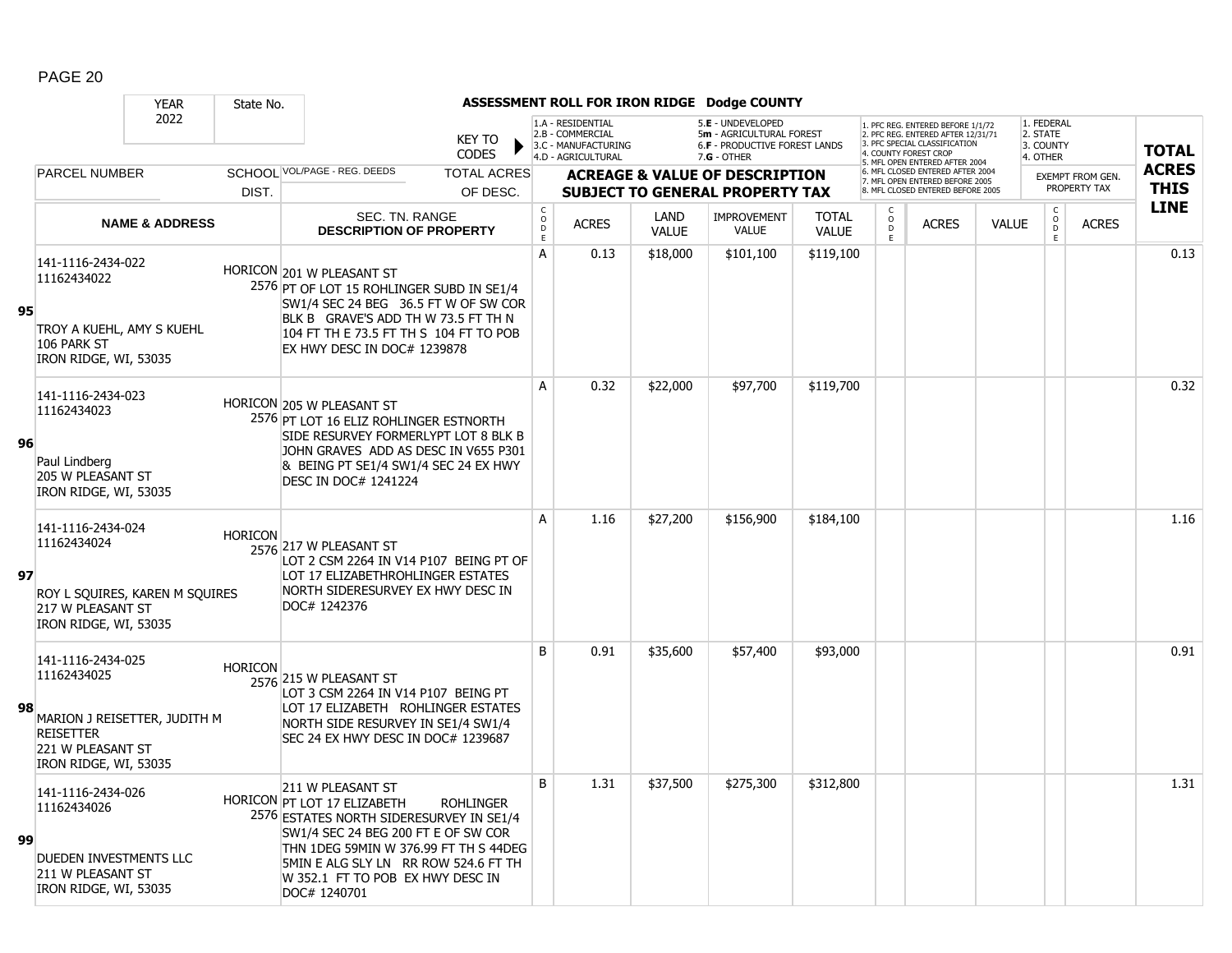|     |                                                                                                                               | <b>YEAR</b>               | State No.              |                                                                                                                                                                                                                                                                                                 |                                |                                     |                                                                                    |                      | ASSESSMENT ROLL FOR IRON RIDGE Dodge COUNTY                                                     |                              |                     |                                                                                                                                            |              |                                                 |                                         |                             |
|-----|-------------------------------------------------------------------------------------------------------------------------------|---------------------------|------------------------|-------------------------------------------------------------------------------------------------------------------------------------------------------------------------------------------------------------------------------------------------------------------------------------------------|--------------------------------|-------------------------------------|------------------------------------------------------------------------------------|----------------------|-------------------------------------------------------------------------------------------------|------------------------------|---------------------|--------------------------------------------------------------------------------------------------------------------------------------------|--------------|-------------------------------------------------|-----------------------------------------|-----------------------------|
|     |                                                                                                                               | 2022                      |                        |                                                                                                                                                                                                                                                                                                 | <b>KEY TO</b><br><b>CODES</b>  |                                     | 1.A - RESIDENTIAL<br>2.B - COMMERCIAL<br>3.C - MANUFACTURING<br>4.D - AGRICULTURAL |                      | 5.E - UNDEVELOPED<br>5m - AGRICULTURAL FOREST<br>6.F - PRODUCTIVE FOREST LANDS<br>$7.G - OTHER$ |                              |                     | 1. PFC REG. ENTERED BEFORE 1/1/72<br>2. PFC REG. ENTERED AFTER 12/31/71<br>3. PFC SPECIAL CLASSIFICATION<br>COUNTY FOREST CROP             |              | 1. FEDERAL<br>2. STATE<br>3. COUNTY<br>4. OTHER |                                         | <b>TOTAL</b>                |
|     | <b>PARCEL NUMBER</b>                                                                                                          |                           | DIST.                  | SCHOOL VOL/PAGE - REG. DEEDS                                                                                                                                                                                                                                                                    | <b>TOTAL ACRES</b><br>OF DESC. |                                     |                                                                                    |                      | <b>ACREAGE &amp; VALUE OF DESCRIPTION</b><br><b>SUBJECT TO GENERAL PROPERTY TAX</b>             |                              |                     | 5. MFL OPEN ENTERED AFTER 2004<br>6. MFL CLOSED ENTERED AFTER 2004<br>7. MFL OPEN ENTERED BEFORE 2005<br>8. MFL CLOSED ENTERED BEFORE 2005 |              |                                                 | <b>EXEMPT FROM GEN.</b><br>PROPERTY TAX | <b>ACRES</b><br><b>THIS</b> |
|     |                                                                                                                               | <b>NAME &amp; ADDRESS</b> |                        | SEC. TN. RANGE<br><b>DESCRIPTION OF PROPERTY</b>                                                                                                                                                                                                                                                |                                | $\mathsf C$<br>$\overline{0}$<br>F. | <b>ACRES</b>                                                                       | LAND<br><b>VALUE</b> | <b>IMPROVEMENT</b><br><b>VALUE</b>                                                              | <b>TOTAL</b><br><b>VALUE</b> | $\overline{0}$<br>E | <b>ACRES</b>                                                                                                                               | <b>VALUE</b> | $\mathsf{C}$<br>$\overline{0}$<br>E             | <b>ACRES</b>                            | <b>LINE</b>                 |
| 100 | 141-1116-2434-027<br>11162434027<br>STATE OF WISCONSIN DOT<br>PO BOX 7914<br>MADISON, WI, 537077914                           |                           |                        | 0 RR<br>HORICON 99 FT STRIP ACROSS S1/2 SW1/4 SEC 24<br>2576 ALSO 50 FT STRIP FROM A PT IN CL SD RR<br>AT MILEPOST 133.0 APPROX 1180 FT E &<br>840 FT N OF SW1/4 SEC 24 TH NWLY<br>APPROX 260 FT ALG SD CL TO NELY LN OF<br>SD 99 FT STRIP & POB OF SD 50 FT STRIP<br>ACROSS SW1/4 SW1/4 SEC 24 |                                |                                     |                                                                                    |                      |                                                                                                 |                              |                     |                                                                                                                                            |              | X <sub>2</sub>                                  | 4.46                                    | 4.46                        |
| 101 | 141-1116-2434-028<br>11162434028<br>Timothy P and Emily N Tietz, EMILY N<br><b>TIETZ</b><br>445 RIDGE RD<br>JUNEAU, WI, 53039 |                           | <b>HORICON</b><br>2576 | 0 MAIN ST<br>LOT 1 CSM 6967 IN V47 P298 BEING PT<br>SE1/4 SW1/4 SEC 24                                                                                                                                                                                                                          |                                | D                                   | 0.23                                                                               | \$100                | \$0                                                                                             | \$100                        |                     |                                                                                                                                            |              |                                                 |                                         | 0.23                        |
| 102 | 141-1116-2434-029<br>11162434029<br>Timothy P and Emily N Tietz, EMILY N<br><b>TIETZ</b><br>445 RIDGE RD<br>JUNEAU, WI, 53039 |                           | <b>HORICON</b><br>2576 | 0 MAIN ST<br>LOT 2 CSM 6976 IN V47 P208 BEING PT<br>SE1/4 SW1/4 SEC 24                                                                                                                                                                                                                          |                                | D                                   | 0.24                                                                               | \$100                | \$0                                                                                             | \$100                        |                     |                                                                                                                                            |              |                                                 |                                         | 0.24                        |
| 103 | 141-1116-2442-003<br>11162442003<br>RANDAL J LEIGH, MICHELLE A LEIGH<br>228 N MAIN ST<br>IRON RIDGE, WI, 53035                |                           | <b>HORICON</b><br>2576 | 228 N MAIN ST<br>N 140 FT OL 2 OF OUTLOT<br><b>RESURVEY EX E 100FT</b>                                                                                                                                                                                                                          | <b>NORTH SIDE</b>              | A                                   | 0.71                                                                               | \$44,800             | \$146,100                                                                                       | \$190,900                    |                     |                                                                                                                                            |              |                                                 |                                         | 0.71                        |
| 104 | 141-1116-2442-004<br>11162442004<br>MARK J WALD, AMY J WALD<br>224 N MAIN ST<br>IRON RIDGE, WI, 53035                         |                           | <b>HORICON</b><br>2576 | 224 N MAIN ST<br>W 159.5 FT OF S 100 FT OF OL2 PLAT OF<br><b>NORTH SIDE</b>                                                                                                                                                                                                                     | <b>RESURVEY</b>                | A                                   | 0.37                                                                               | \$32,000             | \$118,500                                                                                       | \$150,500                    |                     |                                                                                                                                            |              |                                                 |                                         | 0.37                        |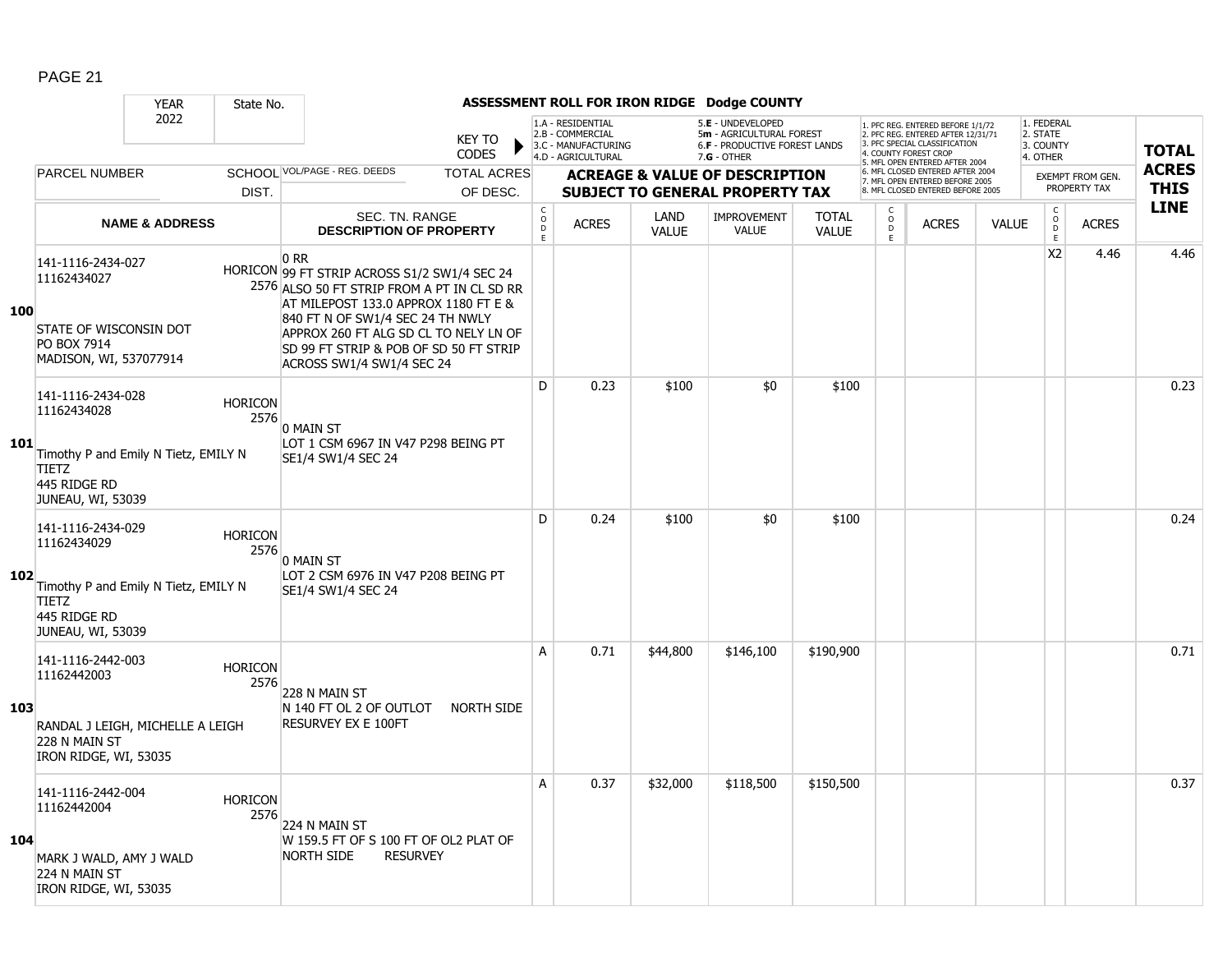|     |                                                                                                                                  | <b>YEAR</b>               | State No.              |                                                                                     |                                |                                  |                                                                                    |                      | ASSESSMENT ROLL FOR IRON RIDGE Dodge COUNTY                                                            |                              |                                           |                                                                                                                                                                     |              |                                                 |                                         |                             |
|-----|----------------------------------------------------------------------------------------------------------------------------------|---------------------------|------------------------|-------------------------------------------------------------------------------------|--------------------------------|----------------------------------|------------------------------------------------------------------------------------|----------------------|--------------------------------------------------------------------------------------------------------|------------------------------|-------------------------------------------|---------------------------------------------------------------------------------------------------------------------------------------------------------------------|--------------|-------------------------------------------------|-----------------------------------------|-----------------------------|
|     |                                                                                                                                  | 2022                      |                        |                                                                                     | <b>KEY TO</b><br><b>CODES</b>  |                                  | 1.A - RESIDENTIAL<br>2.B - COMMERCIAL<br>3.C - MANUFACTURING<br>4.D - AGRICULTURAL |                      | 5.E - UNDEVELOPED<br>5m - AGRICULTURAL FOREST<br><b>6.F - PRODUCTIVE FOREST LANDS</b><br>$7.G - OTHER$ |                              |                                           | 1. PFC REG. ENTERED BEFORE 1/1/72<br>2. PFC REG. ENTERED AFTER 12/31/71<br>3. PFC SPECIAL CLASSIFICATION<br>4. COUNTY FOREST CROP<br>5. MFL OPEN ENTERED AFTER 2004 |              | 1. FEDERAL<br>2. STATE<br>3. COUNTY<br>4. OTHER |                                         | <b>TOTAL</b>                |
|     | <b>PARCEL NUMBER</b>                                                                                                             |                           | DIST.                  | SCHOOL VOL/PAGE - REG. DEEDS                                                        | <b>TOTAL ACRES</b><br>OF DESC. |                                  |                                                                                    |                      | <b>ACREAGE &amp; VALUE OF DESCRIPTION</b>                                                              |                              |                                           | 6. MFL CLOSED ENTERED AFTER 2004<br>7. MFL OPEN ENTERED BEFORE 2005<br>8. MFL CLOSED ENTERED BEFORE 2005                                                            |              |                                                 | <b>EXEMPT FROM GEN.</b><br>PROPERTY TAX | <b>ACRES</b><br><b>THIS</b> |
|     |                                                                                                                                  | <b>NAME &amp; ADDRESS</b> |                        | <b>SEC. TN. RANGE</b><br><b>DESCRIPTION OF PROPERTY</b>                             |                                | C<br>$\mathsf{O}$<br>$\mathsf D$ | <b>ACRES</b>                                                                       | LAND<br><b>VALUE</b> | <b>SUBJECT TO GENERAL PROPERTY TAX</b><br><b>IMPROVEMENT</b><br>VALUE                                  | <b>TOTAL</b><br><b>VALUE</b> | $\begin{matrix} 0 \\ 0 \\ D \end{matrix}$ | <b>ACRES</b>                                                                                                                                                        | <b>VALUE</b> | $\begin{matrix} 0 \\ 0 \\ D \end{matrix}$       | <b>ACRES</b>                            | <b>LINE</b>                 |
| 105 | 141-1116-2442-005<br>11162442005<br><b>TIMOTHY J PORTEN</b><br>220 N MAIN ST<br>IRON RIDGE, WI, 53035                            |                           | <b>HORICON</b><br>2576 | 220 N MAIN ST<br>OL 3 PLAT OF NORTH SIDE<br><b>EX E 135 FT</b>                      | <b>RESURVEY</b>                | E<br>A                           | 0.47                                                                               | \$34,300             | \$87,700                                                                                               | \$122,000                    | E.                                        |                                                                                                                                                                     |              | E                                               |                                         | 0.47                        |
| 106 | 141-1116-2442-006<br>11162442006<br>JAMES P MCCORMICK, SUSAN E<br><b>MCCORMICK</b><br><b>PO BOX 132</b><br>IRON RIDGE, WI, 53035 |                           | <b>HORICON</b><br>2576 | 216 N MAIN ST<br>OL 4 PLAT OF NORTH SIDE<br><b>EX E 135 FT</b>                      | <b>RESURVEY</b>                | A                                | 0.53                                                                               | \$39,000             | \$123,100                                                                                              | \$162,100                    |                                           |                                                                                                                                                                     |              |                                                 |                                         | 0.53                        |
| 107 | 141-1116-2442-007<br>11162442007<br>ANDY P HENSLEY, DENISE M HENSLEY<br>210 N MAIN ST<br>IRON RIDGE, WI, 53035                   |                           | <b>HORICON</b><br>2576 | 210 N MAIN ST<br>W 184 FT OF OL 5 PLAT OF NORTH SIDE<br><b>RESURVEY</b>             |                                | A                                | 0.53                                                                               | \$39,000             | \$110,600                                                                                              | \$149,600                    |                                           |                                                                                                                                                                     |              |                                                 |                                         | 0.53                        |
| 108 | 141-1116-2442-008<br>11162442008<br><b>DEBRA J RAASCH</b><br>206 N MAIN ST<br>IRON RIDGE, WI, 53035                              |                           | <b>HORICON</b><br>2576 | 206 N MAIN ST<br>N 70 FT OF OL 6 & N 70 FT OL7 PLAT OF<br><b>NORTHSIDE RESURVEY</b> |                                | А                                | 0.39                                                                               | \$30,700             | \$111,400                                                                                              | \$142,100                    |                                           |                                                                                                                                                                     |              |                                                 |                                         | 0.39                        |
| 109 | 141-1116-2442-009<br>11162442009<br>JAMES A HASCH, LINDA M HASCH<br>107 NORTH ST<br>IRON RIDGE, WI, 53035                        |                           | <b>HORICON</b><br>2576 | 107 NORTH ST<br>OL 8 PLAT OF NORTH SIDE                                             | <b>RESURVEY</b>                | A                                | 0.26                                                                               | \$25,300             | \$141,400                                                                                              | \$166,700                    |                                           |                                                                                                                                                                     |              |                                                 |                                         | 0.26                        |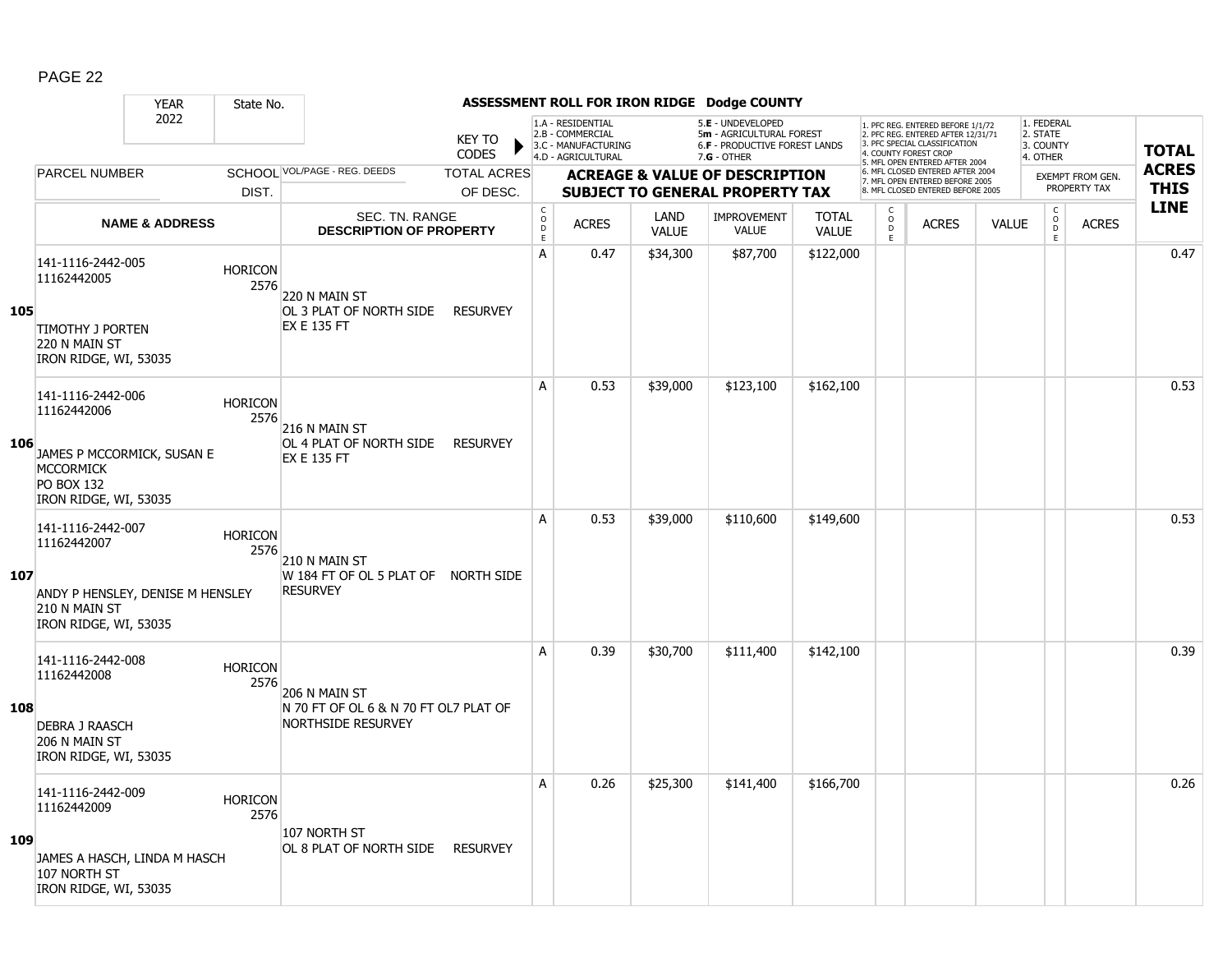|     |                                                                                                            | <b>YEAR</b>               | State No.              |                                                                                |                                |                                        |                                                                                    |                      | ASSESSMENT ROLL FOR IRON RIDGE Dodge COUNTY                                                          |                              |                                        |                                                                                                                                            |              |                                                 |                                         |                             |
|-----|------------------------------------------------------------------------------------------------------------|---------------------------|------------------------|--------------------------------------------------------------------------------|--------------------------------|----------------------------------------|------------------------------------------------------------------------------------|----------------------|------------------------------------------------------------------------------------------------------|------------------------------|----------------------------------------|--------------------------------------------------------------------------------------------------------------------------------------------|--------------|-------------------------------------------------|-----------------------------------------|-----------------------------|
|     |                                                                                                            | 2022                      |                        |                                                                                | <b>KEY TO</b><br><b>CODES</b>  |                                        | 1.A - RESIDENTIAL<br>2.B - COMMERCIAL<br>3.C - MANUFACTURING<br>4.D - AGRICULTURAL |                      | 5.E - UNDEVELOPED<br>5m - AGRICULTURAL FOREST<br><b>6.F - PRODUCTIVE FOREST LANDS</b><br>7.G - OTHER |                              | 4. COUNTY FOREST CROP                  | 1. PFC REG. ENTERED BEFORE 1/1/72<br>2. PFC REG. ENTERED AFTER 12/31/71<br>3. PFC SPECIAL CLASSIFICATION<br>5. MFL OPEN ENTERED AFTER 2004 |              | 1. FEDERAL<br>2. STATE<br>3. COUNTY<br>4. OTHER |                                         | <b>TOTAL</b>                |
|     | PARCEL NUMBER                                                                                              |                           | DIST.                  | SCHOOL VOL/PAGE - REG. DEEDS                                                   | <b>TOTAL ACRES</b><br>OF DESC. |                                        |                                                                                    |                      | <b>ACREAGE &amp; VALUE OF DESCRIPTION</b><br><b>SUBJECT TO GENERAL PROPERTY TAX</b>                  |                              |                                        | 6. MFL CLOSED ENTERED AFTER 2004<br>7. MFL OPEN ENTERED BEFORE 2005<br>8. MFL CLOSED ENTERED BEFORE 2005                                   |              |                                                 | <b>EXEMPT FROM GEN.</b><br>PROPERTY TAX | <b>ACRES</b><br><b>THIS</b> |
|     |                                                                                                            | <b>NAME &amp; ADDRESS</b> |                        | <b>SEC. TN. RANGE</b><br><b>DESCRIPTION OF PROPERTY</b>                        |                                | $_{\rm o}^{\rm c}$<br>$\mathsf D$<br>E | <b>ACRES</b>                                                                       | LAND<br><b>VALUE</b> | <b>IMPROVEMENT</b><br>VALUE                                                                          | <b>TOTAL</b><br><b>VALUE</b> | $\mathsf C$<br>$_{\rm D}^{\rm O}$<br>E | <b>ACRES</b>                                                                                                                               | <b>VALUE</b> | $\begin{matrix} 0 \\ 0 \\ 0 \end{matrix}$<br>E  | <b>ACRES</b>                            | <b>LINE</b>                 |
| 110 | 141-1116-2442-010<br>11162442010                                                                           |                           | <b>HORICON</b><br>2576 | 207 EAST AVE                                                                   |                                | A                                      | 0.39                                                                               | \$35,000             | \$195,500                                                                                            | \$230,500                    |                                        |                                                                                                                                            |              |                                                 |                                         | 0.39                        |
|     | <b>VDC INVESTMENTS INC</b><br><b>PO BOX 141</b><br>IRON RIDGE, WI, 53035                                   |                           |                        | E 135 FT OF OL 5 PLAT OF NORTH SIDE<br><b>RESURVEY</b>                         |                                |                                        |                                                                                    |                      |                                                                                                      |                              |                                        |                                                                                                                                            |              |                                                 |                                         |                             |
|     | 141-1116-2442-011<br>11162442011                                                                           |                           | <b>HORICON</b><br>2576 | 211 EAST AVE                                                                   |                                | A                                      | 0.39                                                                               | \$33,400             | \$123,900                                                                                            | \$157,300                    |                                        |                                                                                                                                            |              |                                                 |                                         | 0.39                        |
| 111 | JUSTIN J BAERTLEIN<br><b>PO BOX 231</b><br>IRON RIDGE, WI, 53035                                           |                           |                        | E 135 FT OF OL 4 PLAT OF NORTH SIDE<br><b>RESURVEY</b>                         |                                |                                        |                                                                                    |                      |                                                                                                      |                              |                                        |                                                                                                                                            |              |                                                 |                                         |                             |
| 112 | 141-1116-2442-012<br>11162442012<br>WILLIAM R & LOUANN DOMBECK FAMILY<br><b>TRUST</b><br><b>PO BOX 295</b> |                           | <b>HORICON</b><br>2576 | 215 EAST AVE<br>E 135 FT OF OL 3 PLAT OF NORTH SIDE<br><b>RESURVEY</b>         |                                | A                                      | 0.35                                                                               | \$31,500             | \$96,900                                                                                             | \$128,400                    |                                        |                                                                                                                                            |              |                                                 |                                         | 0.35                        |
| 113 | IRON RIDGE, WI, 53035<br>141-1116-2442-013<br>11162442013<br>NICHOLAS W STOIBER                            |                           | <b>HORICON</b><br>2576 | 217 EAST AVE<br>E 159.5 FT OF S 100 FT OF OL 2<br>RESURVEY NORTHSIDE           | <b>PLAT</b>                    | A                                      | 0.37                                                                               | \$32,000             | \$110,600                                                                                            | \$142,600                    |                                        |                                                                                                                                            |              |                                                 |                                         | 0.37                        |
|     | PO BOX 62<br>IRON RIDGE, WI, 53035<br>141-1116-2442-014                                                    |                           | <b>HORICON</b>         |                                                                                |                                | A                                      | 0.32                                                                               | \$30,200             | \$137,200                                                                                            | \$167,400                    |                                        |                                                                                                                                            |              |                                                 |                                         | 0.32                        |
| 114 | 11162442014<br>DAVID N CALLIES, PATRICIA S CALLIES<br><b>PO BOX 282</b><br>IRON RIDGE, WI, 53035           |                           | 2576                   | 221 EAST AVE<br>E 100 FT OF N 140 FT OF OL 2RESURVEY<br><b>NORTH SIDE PLAT</b> |                                |                                        |                                                                                    |                      |                                                                                                      |                              |                                        |                                                                                                                                            |              |                                                 |                                         |                             |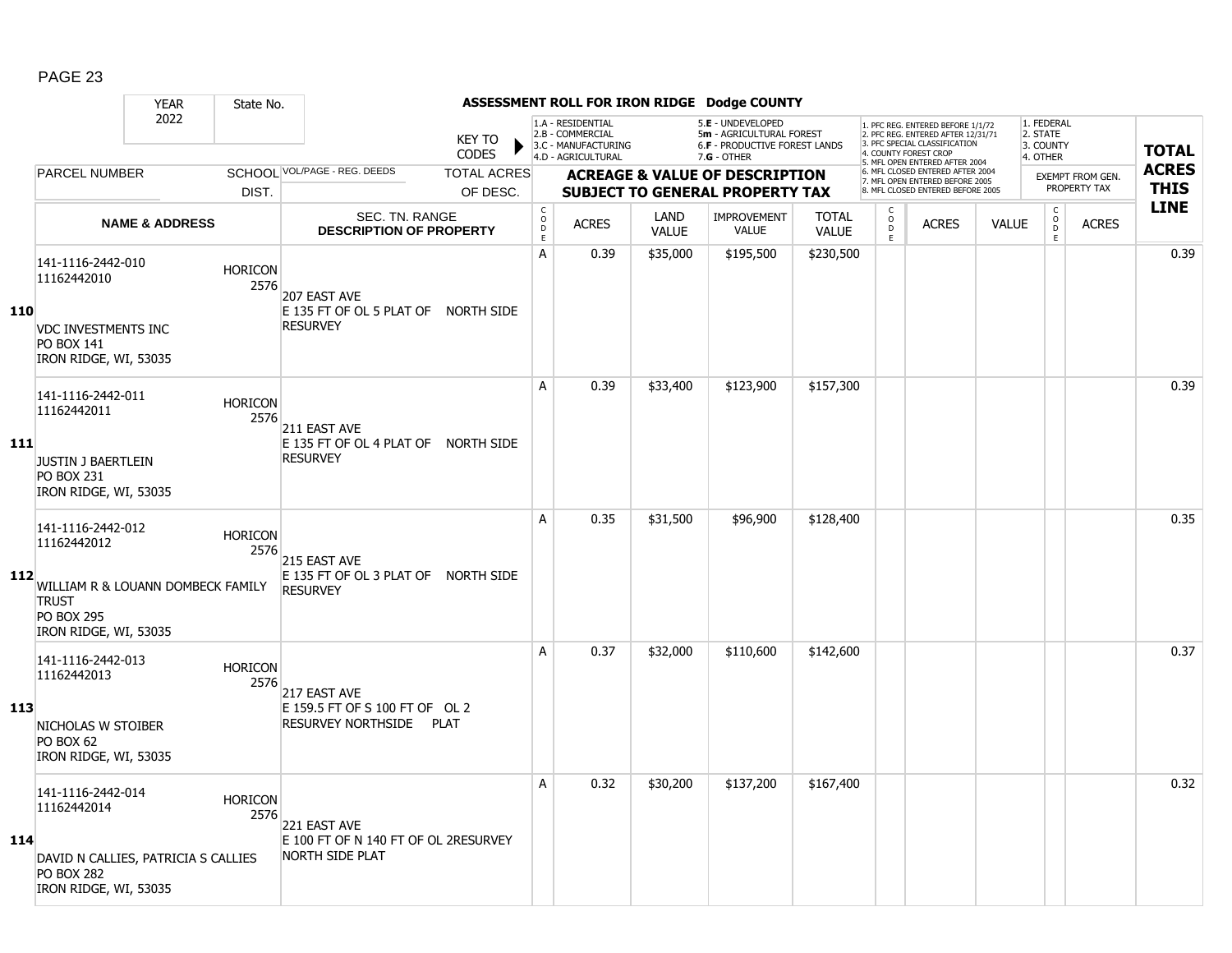|     |                                                                                                                 | <b>YEAR</b>               | State No.              |                                                  |                                |                                     |                                                                                    |                      | ASSESSMENT ROLL FOR IRON RIDGE Dodge COUNTY                                                            |                              |                              |                                                                                                                                                                     |              |                                                 |                                         |                             |
|-----|-----------------------------------------------------------------------------------------------------------------|---------------------------|------------------------|--------------------------------------------------|--------------------------------|-------------------------------------|------------------------------------------------------------------------------------|----------------------|--------------------------------------------------------------------------------------------------------|------------------------------|------------------------------|---------------------------------------------------------------------------------------------------------------------------------------------------------------------|--------------|-------------------------------------------------|-----------------------------------------|-----------------------------|
|     |                                                                                                                 | 2022                      |                        |                                                  | <b>KEY TO</b><br><b>CODES</b>  |                                     | 1.A - RESIDENTIAL<br>2.B - COMMERCIAL<br>3.C - MANUFACTURING<br>4.D - AGRICULTURAL |                      | 5.E - UNDEVELOPED<br>5m - AGRICULTURAL FOREST<br><b>6.F - PRODUCTIVE FOREST LANDS</b><br>$7.G - OTHER$ |                              |                              | 1. PFC REG. ENTERED BEFORE 1/1/72<br>2. PFC REG. ENTERED AFTER 12/31/71<br>3. PFC SPECIAL CLASSIFICATION<br>4. COUNTY FOREST CROP<br>5. MFL OPEN ENTERED AFTER 2004 |              | 1. FEDERAL<br>2. STATE<br>3. COUNTY<br>4. OTHER |                                         | <b>TOTAL</b>                |
|     | PARCEL NUMBER                                                                                                   |                           | DIST.                  | SCHOOL VOL/PAGE - REG. DEEDS                     | <b>TOTAL ACRES</b><br>OF DESC. |                                     |                                                                                    |                      | <b>ACREAGE &amp; VALUE OF DESCRIPTION</b><br><b>SUBJECT TO GENERAL PROPERTY TAX</b>                    |                              |                              | 6. MFL CLOSED ENTERED AFTER 2004<br>7. MFL OPEN ENTERED BEFORE 2005<br>8. MFL CLOSED ENTERED BEFORE 2005                                                            |              |                                                 | <b>EXEMPT FROM GEN.</b><br>PROPERTY TAX | <b>ACRES</b><br><b>THIS</b> |
|     |                                                                                                                 | <b>NAME &amp; ADDRESS</b> |                        | SEC. TN. RANGE<br><b>DESCRIPTION OF PROPERTY</b> |                                | $\mathsf{C}$<br>$\overline{0}$<br>E | <b>ACRES</b>                                                                       | LAND<br><b>VALUE</b> | <b>IMPROVEMENT</b><br>VALUE                                                                            | <b>TOTAL</b><br><b>VALUE</b> | C<br>$_{\rm D}^{\rm O}$<br>E | <b>ACRES</b>                                                                                                                                                        | <b>VALUE</b> | $\mathsf{C}$<br>$_{\rm D}^{\rm O}$<br>E         | <b>ACRES</b>                            | <b>LINE</b>                 |
| 115 | 141-1116-2442-015<br>11162442015<br>CAROL A WOODS<br><b>PO BOX 26</b>                                           |                           | <b>HORICON</b><br>2576 | 202 EAST AVE<br>LOT 2 BLK 1 SCHULZ'S ADD         |                                | А                                   | 0.35                                                                               | \$30,000             | \$155,700                                                                                              | \$185,700                    |                              |                                                                                                                                                                     |              |                                                 |                                         | 0.35                        |
|     | IRON RIDGE, WI, 53035<br>141-1116-2442-016<br>11162442016                                                       |                           | <b>HORICON</b><br>2576 | 206 EAST AVE                                     |                                | A                                   | 0.28                                                                               | \$22,300             | \$89,500                                                                                               | \$111,800                    |                              |                                                                                                                                                                     |              |                                                 |                                         | 0.28                        |
| 116 | <b>TODD J WELLS</b><br>PO BOX 65<br>IRON RIDGE, WI, 53035                                                       |                           |                        | LOT 3 BLK 1 SCHULZ'S ADD                         |                                |                                     |                                                                                    |                      |                                                                                                        |                              |                              |                                                                                                                                                                     |              |                                                 |                                         |                             |
| 117 | 141-1116-2442-017<br>11162442017<br><b>KYLE ROCKEFELLER</b><br><b>PO BOX 181</b><br>IRON RIDGE, WI, 53035       |                           | <b>HORICON</b><br>2576 | 208 EAST AVE<br>LOT 4 BLK 1 SCHULZ'S ADD         |                                | A                                   | 0.28                                                                               | \$25,100             | \$84,400                                                                                               | \$109,500                    |                              |                                                                                                                                                                     |              |                                                 |                                         | 0.28                        |
| 118 | 141-1116-2442-018<br>11162442018<br>BRANDON DITTLOFF, DEVIN MORINELLI<br>210 EAST AVE<br>IRON RIDGE, WI, 53035  |                           | <b>HORICON</b><br>2576 | 210 EAST AVE<br>LOT 5 BLK 1 SCHULZ'S ADD         |                                | A                                   | 0.28                                                                               | \$25,100             | \$82,700                                                                                               | \$107,800                    |                              |                                                                                                                                                                     |              |                                                 |                                         | 0.28                        |
| 119 | 141-1116-2442-019<br>11162442019<br>THOMAS MUELLER, KILLY MUELLER<br><b>PO BOX 171</b><br>IRON RIDGE, WI, 53035 |                           | <b>HORICON</b><br>2576 | 212 EAST AVE<br>LOT 6 BLK 1 SCHULZ'S ADD         |                                | A                                   | 0.28                                                                               | \$25,100             | \$80,800                                                                                               | \$105,900                    |                              |                                                                                                                                                                     |              |                                                 |                                         | 0.28                        |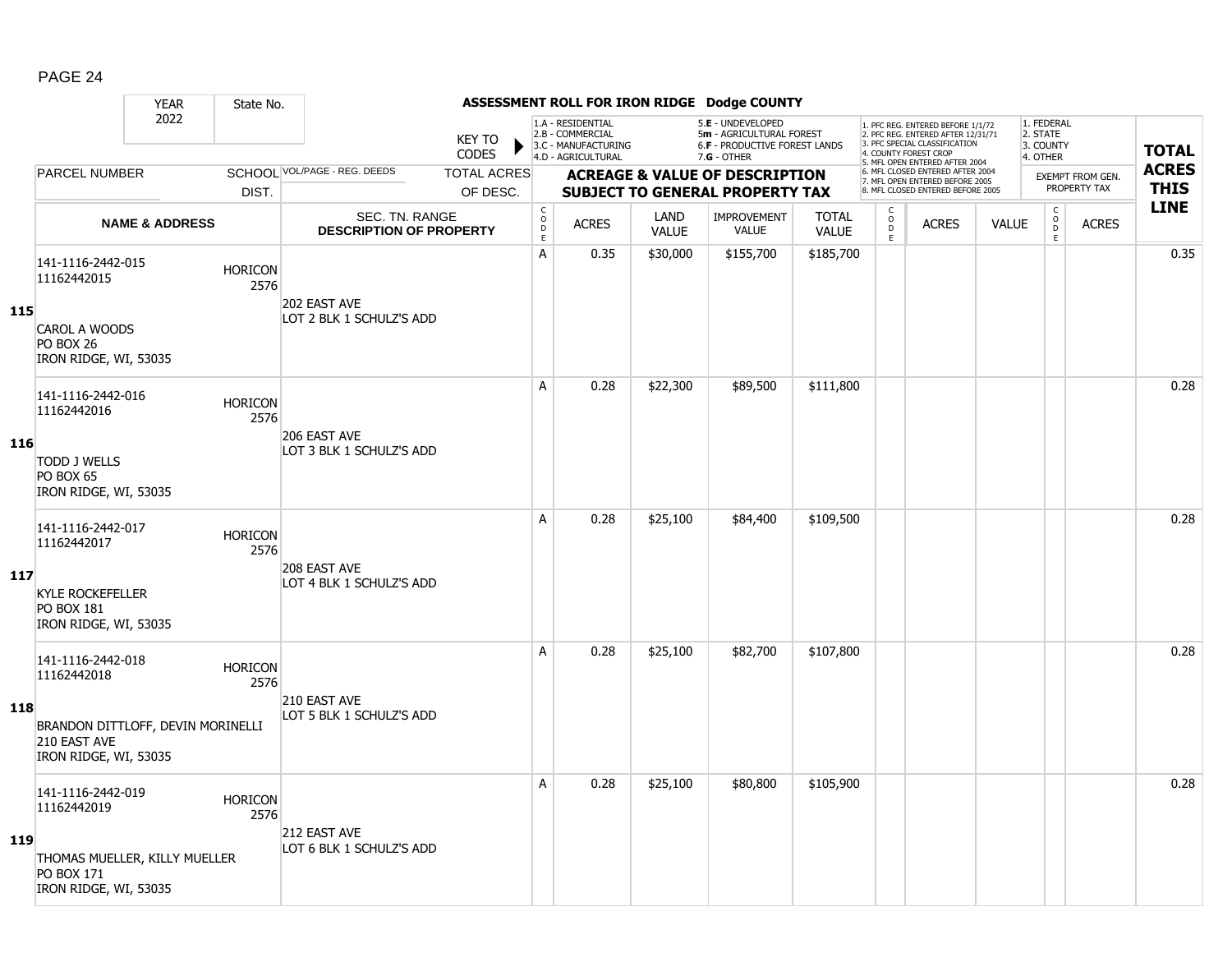|     |                                                                                                                                | <b>YEAR</b>               | State No.              |                                                                                                                                                                 |                                       |                                                              |                      | ASSESSMENT ROLL FOR IRON RIDGE Dodge COUNTY                                    |                              |                                                 |                                                                                                          |              |                                        |                  |              |
|-----|--------------------------------------------------------------------------------------------------------------------------------|---------------------------|------------------------|-----------------------------------------------------------------------------------------------------------------------------------------------------------------|---------------------------------------|--------------------------------------------------------------|----------------------|--------------------------------------------------------------------------------|------------------------------|-------------------------------------------------|----------------------------------------------------------------------------------------------------------|--------------|----------------------------------------|------------------|--------------|
|     |                                                                                                                                | 2022                      |                        | KEY TO                                                                                                                                                          |                                       | 1.A - RESIDENTIAL<br>2.B - COMMERCIAL<br>3.C - MANUFACTURING |                      | 5.E - UNDEVELOPED<br>5m - AGRICULTURAL FOREST<br>6.F - PRODUCTIVE FOREST LANDS |                              |                                                 | 1. PFC REG. ENTERED BEFORE 1/1/72<br>2. PFC REG. ENTERED AFTER 12/31/71<br>3. PFC SPECIAL CLASSIFICATION |              | 1. FEDERAL<br>2. STATE<br>3. COUNTY    |                  | <b>TOTAL</b> |
|     |                                                                                                                                |                           |                        | <b>CODES</b>                                                                                                                                                    |                                       | 4.D - AGRICULTURAL                                           |                      | $7.G - OTHER$                                                                  |                              |                                                 | 4. COUNTY FOREST CROF<br>5. MFL OPEN ENTERED AFTER 2004                                                  |              | 4. OTHER                               |                  |              |
|     | <b>PARCEL NUMBER</b>                                                                                                           |                           |                        | SCHOOL VOL/PAGE - REG. DEEDS<br><b>TOTAL ACRES</b>                                                                                                              |                                       |                                                              |                      | <b>ACREAGE &amp; VALUE OF DESCRIPTION</b>                                      |                              |                                                 | 6. MFL CLOSED ENTERED AFTER 2004<br>7. MFL OPEN ENTERED BEFORE 2005                                      |              |                                        | EXEMPT FROM GEN. | <b>ACRES</b> |
|     |                                                                                                                                |                           | DIST.                  | OF DESC.                                                                                                                                                        |                                       |                                                              |                      | <b>SUBJECT TO GENERAL PROPERTY TAX</b>                                         |                              |                                                 | 8. MFL CLOSED ENTERED BEFORE 2005                                                                        |              |                                        | PROPERTY TAX     | <b>THIS</b>  |
|     |                                                                                                                                | <b>NAME &amp; ADDRESS</b> |                        | SEC. TN. RANGE<br><b>DESCRIPTION OF PROPERTY</b>                                                                                                                | C<br>$\mathsf{o}$<br>$\mathsf D$<br>E | <b>ACRES</b>                                                 | LAND<br><b>VALUE</b> | IMPROVEMENT<br><b>VALUE</b>                                                    | <b>TOTAL</b><br><b>VALUE</b> | $\begin{matrix} 0 \\ 0 \\ D \end{matrix}$<br>E. | <b>ACRES</b>                                                                                             | <b>VALUE</b> | $\mathsf{C}$<br>$\mathsf{o}$<br>D<br>E | <b>ACRES</b>     | <b>LINE</b>  |
| 120 | 141-1116-2442-020<br>11162442020<br><b>CLEOFE D MUELLER</b><br><b>PO BOX 281</b>                                               |                           | <b>HORICON</b><br>2576 | 214 EAST AVE<br>LOT 7 BLK 1 SCHULZ'S ADD                                                                                                                        | Α                                     | 0.28                                                         | \$25,100             | \$127,500                                                                      | \$152,600                    |                                                 |                                                                                                          |              |                                        |                  | 0.28         |
|     | IRON RIDGE, WI, 53035<br>141-1116-2442-021                                                                                     |                           |                        |                                                                                                                                                                 | Α                                     | 0.42                                                         | \$33,800             | \$112,500                                                                      | \$146,300                    |                                                 |                                                                                                          |              |                                        |                  | 0.42         |
| 121 | 11162442021<br>MATTHEW SCHMITT<br><b>PO BOX 105</b><br>IRON RIDGE, WI, 53035                                                   |                           | <b>HORICON</b><br>2576 | 216 EAST AVE<br>LOT 8 & S 30 FT OF LOT 9 BLK 1<br><b>SCHULZ'S ADD</b>                                                                                           |                                       |                                                              |                      |                                                                                |                              |                                                 |                                                                                                          |              |                                        |                  |              |
| 122 | 141-1116-2442-022<br>11162442022<br><b>DAWN L LUBBERT</b><br><b>PO BOX 252</b><br>IRON RIDGE, WI, 53035                        |                           | <b>HORICON</b><br>2576 | 218 EAST AVE<br>N 30 FT OF LOT 9 & ALL OF LOT 10 BLK 1<br>SCHULZ'S ADD.                                                                                         | A                                     | 0.42                                                         | \$33,800             | \$88,200                                                                       | \$122,000                    |                                                 |                                                                                                          |              |                                        |                  | 0.42         |
| 123 | 141-1116-2442-023<br>11162442023<br>MARC W KROGMANN, CHERYL M<br><b>KROGMANN</b><br><b>PO BOX 213</b><br>IRON RIDGE, WI, 53035 |                           | <b>HORICON</b>         | 2576 220 EAST AVE<br>LOTS 11 & 12 BLK 1 SCHULZ'S ADD ALSO<br>THAT PT LOT 1 CSM 1407 IN V9 P340 AS<br>DESC IN DOC# 1036801 BEING PT NW1/4<br><b>SE1/4 SEC 24</b> | A                                     | 0.87                                                         | \$39,900             | \$144,700                                                                      | \$184,600                    |                                                 |                                                                                                          |              |                                        |                  | 0.87         |
| 124 | 141-1116-2442-024<br>11162442024<br>Village of Iron Ridge<br><b>PO BOX 247</b><br>IRON RIDGE, WI, 53035                        |                           | <b>HORICON</b>         | 2576 217 WATERTOWER CIR<br>PT OF W1/2 SE1/4 SEC 24 AS DESC IN<br>DOC# 1009886 EX THATPT BEING OL 9<br>NORTH SIDE RESURVEY EX THAT PT<br>BEING THE RIDGE CONDO   | E                                     | 0.00                                                         | \$0                  | \$0                                                                            | \$0                          |                                                 |                                                                                                          |              | X4                                     | 0.68             | 0.68         |
|     |                                                                                                                                |                           |                        | <b>Parcel Total</b>                                                                                                                                             |                                       | 0.00                                                         | \$0                  | \$0                                                                            | \$0                          |                                                 | 0.00                                                                                                     | \$0          |                                        | 0.68             |              |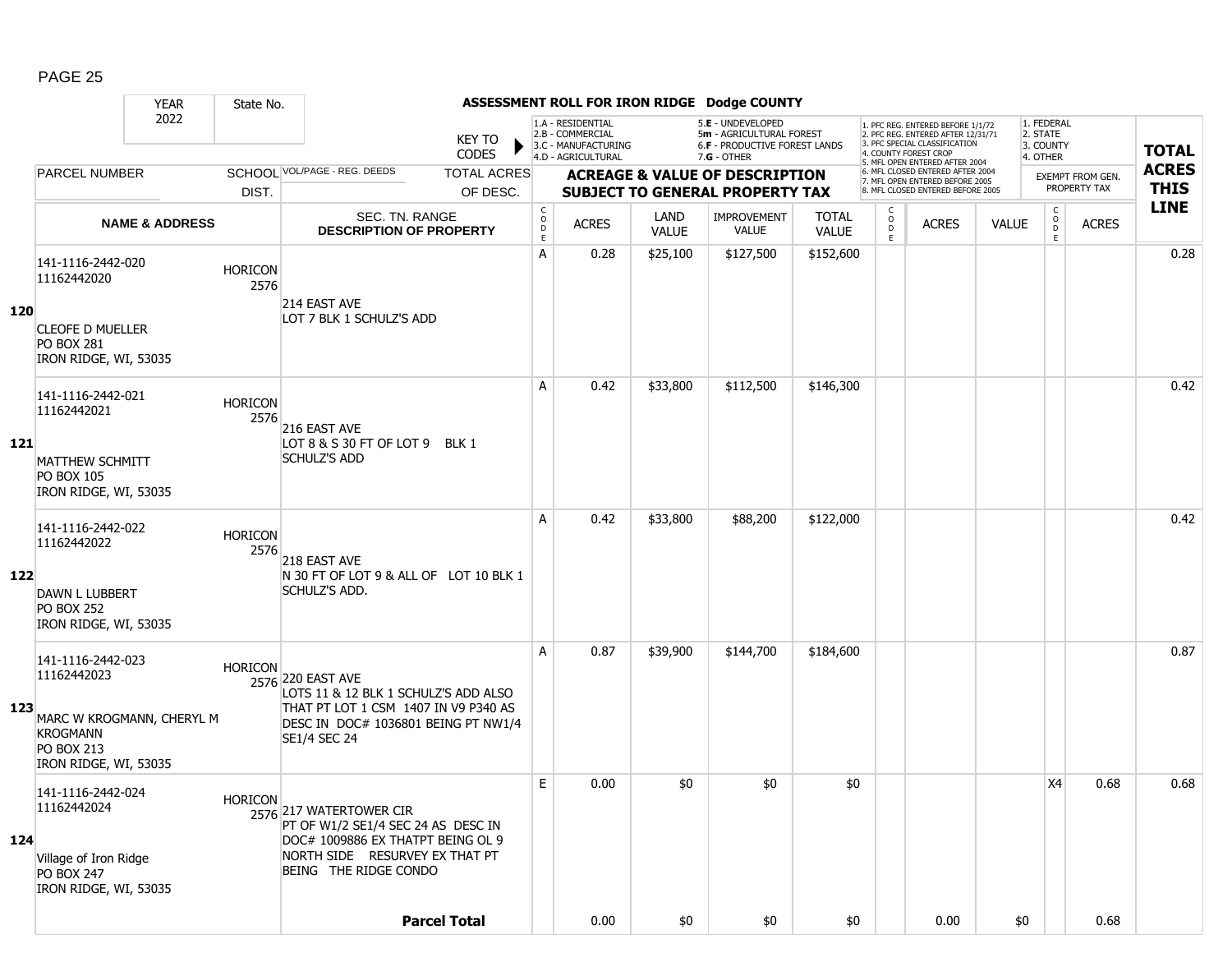|     |                                                                   | <b>YEAR</b>                 | State No.              |                                                                       |                               |                                       |                                                                                    |                      | ASSESSMENT ROLL FOR IRON RIDGE Dodge COUNTY                                                            |                              |                                                 |                                                                                                          |              |                                                 |                         |              |
|-----|-------------------------------------------------------------------|-----------------------------|------------------------|-----------------------------------------------------------------------|-------------------------------|---------------------------------------|------------------------------------------------------------------------------------|----------------------|--------------------------------------------------------------------------------------------------------|------------------------------|-------------------------------------------------|----------------------------------------------------------------------------------------------------------|--------------|-------------------------------------------------|-------------------------|--------------|
|     |                                                                   | 2022                        |                        |                                                                       | <b>KEY TO</b><br><b>CODES</b> |                                       | 1.A - RESIDENTIAL<br>2.B - COMMERCIAL<br>3.C - MANUFACTURING<br>4.D - AGRICULTURAL |                      | 5.E - UNDEVELOPED<br>5m - AGRICULTURAL FOREST<br><b>6.F - PRODUCTIVE FOREST LANDS</b><br>$7.G - OTHER$ |                              | 4. COUNTY FOREST CROP                           | 1. PFC REG. ENTERED BEFORE 1/1/72<br>2. PFC REG. ENTERED AFTER 12/31/71<br>3. PFC SPECIAL CLASSIFICATION |              | 1. FEDERAL<br>2. STATE<br>3. COUNTY<br>4. OTHER |                         | <b>TOTAL</b> |
|     | <b>PARCEL NUMBER</b>                                              |                             |                        | SCHOOL VOL/PAGE - REG. DEEDS                                          | <b>TOTAL ACRES</b>            |                                       |                                                                                    |                      | <b>ACREAGE &amp; VALUE OF DESCRIPTION</b>                                                              |                              |                                                 | 5. MFL OPEN ENTERED AFTER 2004<br>6. MFL CLOSED ENTERED AFTER 2004<br>7. MFL OPEN ENTERED BEFORE 2005    |              |                                                 | <b>EXEMPT FROM GEN.</b> | <b>ACRES</b> |
|     |                                                                   |                             | DIST.                  |                                                                       | OF DESC.                      |                                       |                                                                                    |                      | <b>SUBJECT TO GENERAL PROPERTY TAX</b>                                                                 |                              |                                                 | 8. MFL CLOSED ENTERED BEFORE 2005                                                                        |              |                                                 | PROPERTY TAX            | <b>THIS</b>  |
|     |                                                                   | <b>NAME &amp; ADDRESS</b>   |                        | <b>SEC. TN. RANGE</b><br><b>DESCRIPTION OF PROPERTY</b>               |                               | C<br>$\mathsf{O}$<br>$\mathsf D$<br>E | <b>ACRES</b>                                                                       | LAND<br><b>VALUE</b> | <b>IMPROVEMENT</b><br><b>VALUE</b>                                                                     | <b>TOTAL</b><br><b>VALUE</b> | $\begin{matrix} 0 \\ 0 \\ D \end{matrix}$<br>E. | <b>ACRES</b>                                                                                             | <b>VALUE</b> | $\begin{matrix} 0 \\ 0 \\ 0 \end{matrix}$<br>E  | <b>ACRES</b>            | <b>LINE</b>  |
| 125 | 141-1116-2442-025<br>141-1116-2442-025                            |                             | <b>HORICON</b><br>2576 | 232 WATERTOWER CIR<br>AREA SHOWN AS EXPANSION LANDTHE                 |                               | A                                     | 0.43                                                                               | \$39,600             | \$230,100                                                                                              | \$269,700                    |                                                 |                                                                                                          |              |                                                 |                         | 0.43         |
|     | <b>215 WATERTOWER CIR</b><br>IRON RIDGE, WI, 53035                | D & M DEVELOPMENT OF WI LLC |                        | <b>RIDGE CONDO</b>                                                    |                               |                                       |                                                                                    |                      |                                                                                                        |                              |                                                 |                                                                                                          |              |                                                 |                         |              |
|     | 141-1116-2442-026<br>141-1116-2442-026                            |                             | <b>HORICON</b><br>2576 | 234 WATERTOWER CIR                                                    |                               | A                                     | 0.43                                                                               | \$39,600             | \$230,100                                                                                              | \$269,700                    |                                                 |                                                                                                          |              |                                                 |                         | 0.43         |
| 126 | 215 WATERTOWER CIR<br>IRON RIDGE, WI, 53035                       | D & M DEVELOPMENT OF WI LLC |                        | AREA SHOWN AS EXPANSION LANDTHE<br>RIDGE CONDO                        |                               |                                       |                                                                                    |                      |                                                                                                        |                              |                                                 |                                                                                                          |              |                                                 |                         |              |
|     | 141-1116-2442-027<br>141-1116-2442-027                            |                             | <b>HORICON</b><br>2576 | <b>WATERTOWER CIR</b>                                                 |                               | Α                                     | 0.43                                                                               | \$39,600             | \$0                                                                                                    | \$39,600                     |                                                 |                                                                                                          |              |                                                 |                         | 0.43         |
| 127 | <b>215 WATERTOWER CIR</b><br>IRON RIDGE, WI, 53035                | D & M DEVELOPMENT OF WI LLC |                        | AREA SHOWN AS EXPANSION LANDTHE<br><b>RIDGE CONDO</b>                 |                               |                                       |                                                                                    |                      |                                                                                                        |                              |                                                 |                                                                                                          |              |                                                 |                         |              |
|     | 141-1116-2442-028<br>141-1116-2442-028                            |                             | <b>HORICON</b><br>2576 | <b>WATERTOWER CIR</b>                                                 |                               | А                                     | 0.88                                                                               | \$47,200             | \$0                                                                                                    | \$47,200                     |                                                 |                                                                                                          |              |                                                 |                         | 0.88         |
| 128 | <b>215 WATERTOWER CIR</b><br>IRON RIDGE, WI, 53035                | D & M DEVELOPMENT OF WI LLC |                        | AREA SHOWN AS EXPANSION LANDTHE<br><b>RIDGE CONDO</b>                 |                               |                                       |                                                                                    |                      |                                                                                                        |                              |                                                 |                                                                                                          |              |                                                 |                         |              |
|     | 141-1116-2443-000<br>11162443000                                  |                             | <b>HORICON</b><br>2576 | 108 NORTH ST                                                          |                               | B                                     | 0.19                                                                               | \$21,400             | \$114,000                                                                                              | \$135,400                    |                                                 |                                                                                                          |              |                                                 |                         | 0.19         |
| 129 | <b>HILST/DERMIT LLP</b><br>4527 E 91ST ST<br>TULSA, OK, 741372810 |                             |                        | E 65 FT OF N 126 FT LOT 13 GRIESMER<br>ADD (& PT NORTH SIDE RESURVEY) |                               |                                       |                                                                                    |                      |                                                                                                        |                              |                                                 |                                                                                                          |              |                                                 |                         |              |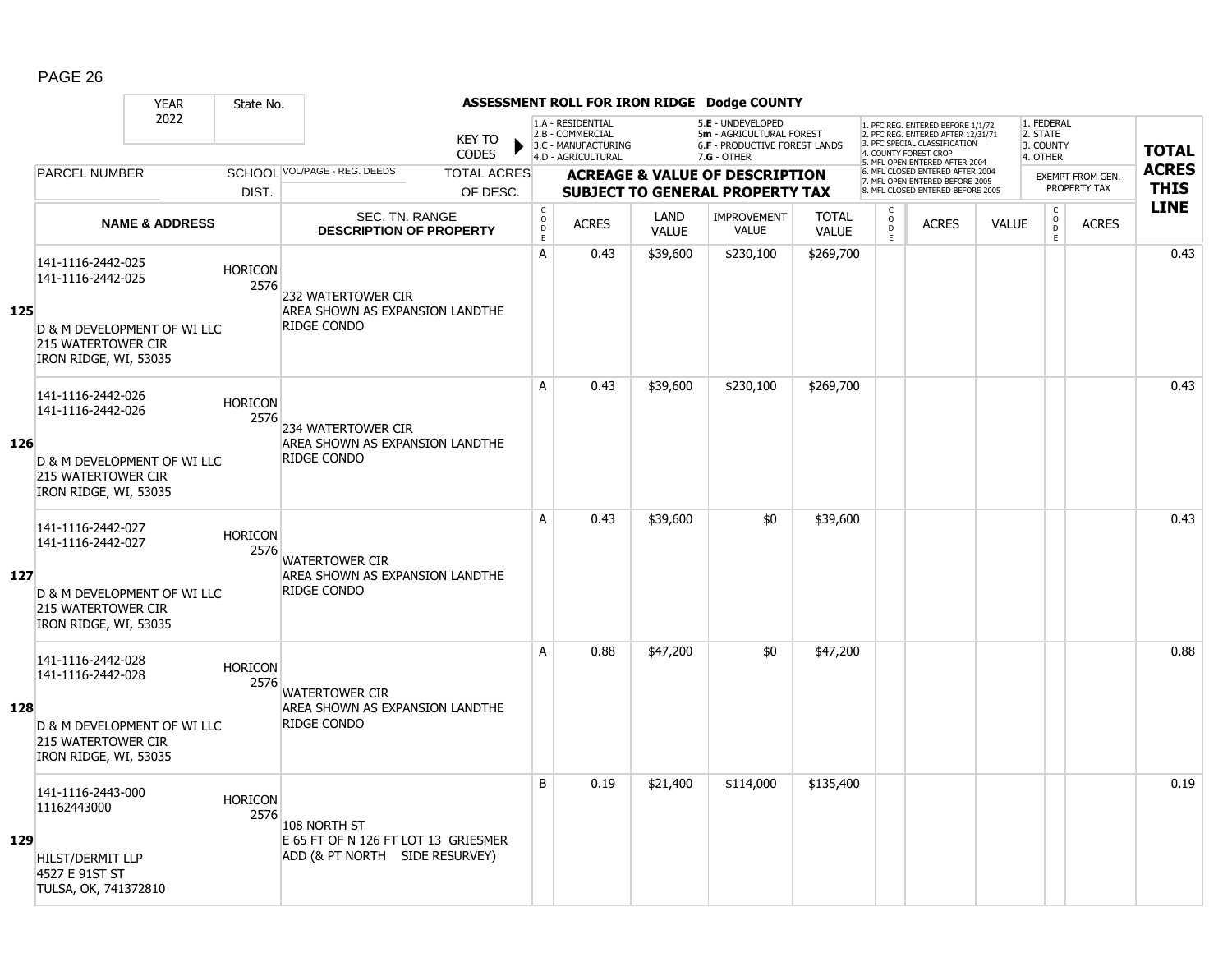|     |                                                                                                                               | <b>YEAR</b>               | State No.              |                                                                                                                                                    |                                |                                                           |                                                                                    |                      | ASSESSMENT ROLL FOR IRON RIDGE Dodge COUNTY                                                            |                              |                                                   |                                                                                                                                                                     |              |                                                 |                                         |                             |
|-----|-------------------------------------------------------------------------------------------------------------------------------|---------------------------|------------------------|----------------------------------------------------------------------------------------------------------------------------------------------------|--------------------------------|-----------------------------------------------------------|------------------------------------------------------------------------------------|----------------------|--------------------------------------------------------------------------------------------------------|------------------------------|---------------------------------------------------|---------------------------------------------------------------------------------------------------------------------------------------------------------------------|--------------|-------------------------------------------------|-----------------------------------------|-----------------------------|
|     |                                                                                                                               | 2022                      |                        |                                                                                                                                                    | <b>KEY TO</b><br><b>CODES</b>  |                                                           | 1.A - RESIDENTIAL<br>2.B - COMMERCIAL<br>3.C - MANUFACTURING<br>4.D - AGRICULTURAL |                      | 5.E - UNDEVELOPED<br>5m - AGRICULTURAL FOREST<br><b>6.F - PRODUCTIVE FOREST LANDS</b><br>$7.G - OTHER$ |                              |                                                   | 1. PFC REG. ENTERED BEFORE 1/1/72<br>2. PFC REG. ENTERED AFTER 12/31/71<br>3. PFC SPECIAL CLASSIFICATION<br>4. COUNTY FOREST CROP<br>5. MFL OPEN ENTERED AFTER 2004 |              | 1. FEDERAL<br>2. STATE<br>3. COUNTY<br>4. OTHER |                                         | <b>TOTAL</b>                |
|     | <b>PARCEL NUMBER</b>                                                                                                          |                           | DIST.                  | SCHOOL VOL/PAGE - REG. DEEDS                                                                                                                       | <b>TOTAL ACRES</b><br>OF DESC. |                                                           |                                                                                    |                      | <b>ACREAGE &amp; VALUE OF DESCRIPTION</b><br><b>SUBJECT TO GENERAL PROPERTY TAX</b>                    |                              |                                                   | 6. MFL CLOSED ENTERED AFTER 2004<br>7. MFL OPEN ENTERED BEFORE 2005<br>8. MFL CLOSED ENTERED BEFORE 2005                                                            |              |                                                 | <b>EXEMPT FROM GEN.</b><br>PROPERTY TAX | <b>ACRES</b><br><b>THIS</b> |
|     |                                                                                                                               | <b>NAME &amp; ADDRESS</b> |                        | <b>SEC. TN. RANGE</b><br><b>DESCRIPTION OF PROPERTY</b>                                                                                            |                                | $\mathsf C$<br>$\mathsf{O}$<br>$\mathsf D$<br>$\mathsf E$ | <b>ACRES</b>                                                                       | LAND<br><b>VALUE</b> | <b>IMPROVEMENT</b><br><b>VALUE</b>                                                                     | <b>TOTAL</b><br><b>VALUE</b> | $\begin{array}{c}\nC \\ O \\ D \\ E\n\end{array}$ | <b>ACRES</b>                                                                                                                                                        | <b>VALUE</b> | $\begin{array}{c} C \\ O \\ E \end{array}$      | <b>ACRES</b>                            | <b>LINE</b>                 |
| 130 | 141-1116-2443-001<br>11162443001<br>JERRY L SIMMONS, LINDSAY MARIE<br><b>SIMMONS</b><br>102 NORTH ST<br>IRON RIDGE, WI, 53035 |                           | <b>HORICON</b>         | 2576 102 NORTH ST<br>N1/2 OF LOT 1 BLK A GRAVES ADD & N<br>126 FT OF LOT 13 GRIESEMERS ADD EX E<br>65 FT OFN 126 FT SD LOT 13 DESC IN<br>V494 P928 |                                | B                                                         | 0.74                                                                               | \$36,800             | \$113,400                                                                                              | \$150,200                    |                                                   |                                                                                                                                                                     |              |                                                 |                                         | 0.74                        |
| 131 | 141-1116-2443-002<br>11162443002<br><b>NICKLOS G MEYER</b><br>134 N MAIN ST<br>IRON RIDGE, WI, 53035                          |                           | <b>HORICON</b><br>2576 | 134 N MAIN ST<br>S1/2 OF LOT 1 BLK A GRAVE'S ADD PLAT OF<br><b>RESURVEY</b><br>NORTH SIDE                                                          |                                | A                                                         | 0.53                                                                               | \$36,500             | \$91,900                                                                                               | \$128,400                    |                                                   |                                                                                                                                                                     |              |                                                 |                                         | 0.53                        |
| 132 | 141-1116-2443-003<br>11162443003<br>BRIAN M PASSIG, JULIE C PASSIG<br>130 N MAIN ST<br>IRON RIDGE, WI, 53035                  |                           | <b>HORICON</b>         | 2576 130 N MAIN ST<br>N1/2 OF LOT 2 BLK A GRAVE'S ADD PLAT<br>OF NORTH SIDE SURVEY 9AS DESC IN V988<br>P70 & DOC# 1240367                          |                                | A                                                         | 0.50                                                                               | \$29,500             | \$90,500                                                                                               | \$120,000                    |                                                   |                                                                                                                                                                     |              |                                                 |                                         | 0.50                        |
| 133 | 141-1116-2443-005<br>11162443005<br>MICHAEL R KUEHL, DOUGLAS J KUEHL<br>200 MICHAEL DR<br>IRON RIDGE, WI, 53035               |                           | <b>HORICON</b><br>2576 | 126 N MAIN ST<br>S1/2 OF LOT 2 BLK A GRAVE'S ADD PLAT OF<br><b>RESURVEY</b><br>NORTH SIDE                                                          |                                | A                                                         | 0.50                                                                               | \$35,600             | \$57,800                                                                                               | \$93,400                     |                                                   |                                                                                                                                                                     |              |                                                 |                                         | 0.50                        |
| 134 | 141-1116-2443-006<br>11162443006<br>JONATHAN WITEK, TIFFANY SMITH<br>122 N MAIN ST<br>IRON RIDGE, WI, 53035                   |                           | <b>HORICON</b><br>2576 | 122 N MAIN ST<br>N 60 FT OF LOT 3 BLK A<br>PLAT OF NORTH SIDE RESURVEY                                                                             | <b>GRAVE'S ADD</b>             | A                                                         | 0.25                                                                               | \$22,000             | \$98,000                                                                                               | \$120,000                    |                                                   |                                                                                                                                                                     |              |                                                 |                                         | 0.25                        |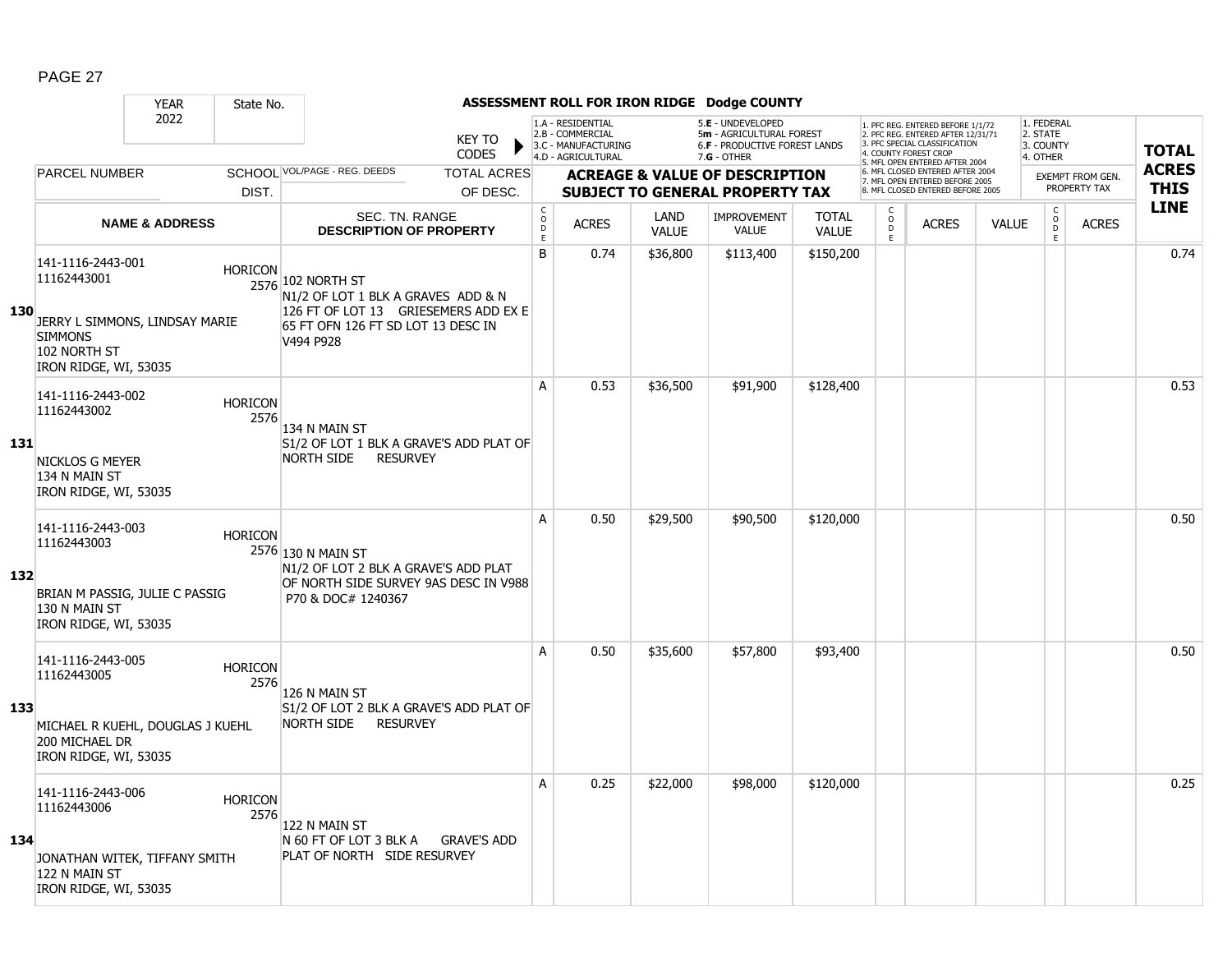|     |                                                                              | <b>YEAR</b>               | State No.              |                                                              |                                |                                                  |                                                                                    |                      | ASSESSMENT ROLL FOR IRON RIDGE Dodge COUNTY                                                     |                              |                                                 |                                                                                                                                            |              |                                                 |                                         |                             |
|-----|------------------------------------------------------------------------------|---------------------------|------------------------|--------------------------------------------------------------|--------------------------------|--------------------------------------------------|------------------------------------------------------------------------------------|----------------------|-------------------------------------------------------------------------------------------------|------------------------------|-------------------------------------------------|--------------------------------------------------------------------------------------------------------------------------------------------|--------------|-------------------------------------------------|-----------------------------------------|-----------------------------|
|     |                                                                              | 2022                      |                        |                                                              | <b>KEY TO</b><br><b>CODES</b>  |                                                  | 1.A - RESIDENTIAL<br>2.B - COMMERCIAL<br>3.C - MANUFACTURING<br>4.D - AGRICULTURAL |                      | 5.E - UNDEVELOPED<br>5m - AGRICULTURAL FOREST<br>6.F - PRODUCTIVE FOREST LANDS<br>$7.G - OTHER$ |                              | 4. COUNTY FOREST CROP                           | 1. PFC REG. ENTERED BEFORE 1/1/72<br>2. PFC REG. ENTERED AFTER 12/31/71<br>3. PFC SPECIAL CLASSIFICATION<br>5. MFL OPEN ENTERED AFTER 2004 |              | 1. FEDERAL<br>2. STATE<br>3. COUNTY<br>4. OTHER |                                         | <b>TOTAL</b>                |
|     | PARCEL NUMBER                                                                |                           | DIST.                  | SCHOOL VOL/PAGE - REG. DEEDS                                 | <b>TOTAL ACRES</b><br>OF DESC. |                                                  |                                                                                    |                      | <b>ACREAGE &amp; VALUE OF DESCRIPTION</b><br><b>SUBJECT TO GENERAL PROPERTY TAX</b>             |                              |                                                 | 6. MFL CLOSED ENTERED AFTER 2004<br>7. MFL OPEN ENTERED BEFORE 2005<br>8. MFL CLOSED ENTERED BEFORE 2005                                   |              |                                                 | <b>EXEMPT FROM GEN.</b><br>PROPERTY TAX | <b>ACRES</b><br><b>THIS</b> |
|     |                                                                              | <b>NAME &amp; ADDRESS</b> |                        | SEC. TN. RANGE<br><b>DESCRIPTION OF PROPERTY</b>             |                                | $_{\rm o}^{\rm c}$<br>$\mathsf D$<br>$\mathsf E$ | <b>ACRES</b>                                                                       | LAND<br><b>VALUE</b> | <b>IMPROVEMENT</b><br>VALUE                                                                     | <b>TOTAL</b><br><b>VALUE</b> | $\begin{matrix} 0 \\ 0 \\ 0 \end{matrix}$<br>E. | <b>ACRES</b>                                                                                                                               | <b>VALUE</b> | $\begin{matrix} 0 \\ 0 \\ D \end{matrix}$<br>E  | <b>ACRES</b>                            | <b>LINE</b>                 |
| 135 | 141-1116-2443-007<br>11162443007                                             |                           | <b>HORICON</b><br>2576 | 120 N MAIN ST<br>S 110 FT OF LOT 3 BLK A GRAVE'S ADD         |                                | A                                                | 0.46                                                                               | \$33,900             | \$130,700                                                                                       | \$164,600                    |                                                 |                                                                                                                                            |              |                                                 |                                         | 0.46                        |
|     | JAMES W SCHMIDT, CHERYL B SCHMIDT<br>120 N MAIN ST<br>IRON RIDGE, WI, 53035  |                           |                        | PLAT OF NORTH SIDE RESURVEY                                  |                                |                                                  |                                                                                    |                      |                                                                                                 |                              |                                                 |                                                                                                                                            |              |                                                 |                                         |                             |
|     | 141-1116-2443-008<br>11162443008                                             |                           | <b>HORICON</b><br>2576 | 116 N MAIN ST                                                |                                | A                                                | 0.36                                                                               | \$28,700             | \$72,400                                                                                        | \$101,100                    |                                                 |                                                                                                                                            |              |                                                 |                                         | 0.36                        |
| 136 | REBECCA TROTTER, JORDON FRITZ<br>116 N MAIN ST<br>IRON RIDGE, WI, 53035      |                           |                        | LOT 4 BLK A GRAVE'S ADD PLATOF NORTH<br>SIDE RESURVEY        |                                |                                                  |                                                                                    |                      |                                                                                                 |                              |                                                 |                                                                                                                                            |              |                                                 |                                         |                             |
| 137 | 141-1116-2443-009<br>11162443009                                             |                           | <b>HORICON</b><br>2576 | 114 N MAIN ST<br>N 79.75 FT LOT 5 BLK A                      | <b>GRAVE'S ADD</b>             | A                                                | 0.34                                                                               | \$27,500             | \$168,000                                                                                       | \$195,500                    |                                                 |                                                                                                                                            |              |                                                 |                                         | 0.34                        |
|     | Walter A. Sampson, KARLA K SAMPSON<br>114 N MAIN ST<br>IRON RIDGE, WI, 53035 |                           |                        | PLAT OF NORTH SIDE RESURVEY                                  |                                |                                                  |                                                                                    |                      |                                                                                                 |                              |                                                 |                                                                                                                                            |              |                                                 |                                         |                             |
|     | 141-1116-2443-010<br>11162443010                                             |                           | <b>HORICON</b><br>2576 | 112 N MAIN ST                                                |                                | A                                                | 0.28                                                                               | \$23,700             | \$145,800                                                                                       | \$169,500                    |                                                 |                                                                                                                                            |              |                                                 |                                         | 0.28                        |
| 138 | ANDREW J SCHMITT<br>112 N MAIN ST<br>IRON RIDGE, WI, 53035                   |                           |                        | S 66 FT OF LOT 5 BLK A JOHN GRAVE'S ADD                      |                                |                                                  |                                                                                    |                      |                                                                                                 |                              |                                                 |                                                                                                                                            |              |                                                 |                                         |                             |
|     | 141-1116-2443-011<br>11162443011                                             |                           | <b>HORICON</b><br>2576 | 110 N MAIN ST                                                |                                | A                                                | 0.34                                                                               | \$27,500             | \$108,700                                                                                       | \$136,200                    |                                                 |                                                                                                                                            |              |                                                 |                                         | 0.34                        |
| 139 | ROY A SOERENS, KATHY L SOERENS<br>118 N CLAY ST<br>GREEN BAY, WI, 543014708  |                           |                        | N 80 FT LOT 6 BLK A GRAVES ADD NORTH<br><b>SIDE RESURVEY</b> |                                |                                                  |                                                                                    |                      |                                                                                                 |                              |                                                 |                                                                                                                                            |              |                                                 |                                         |                             |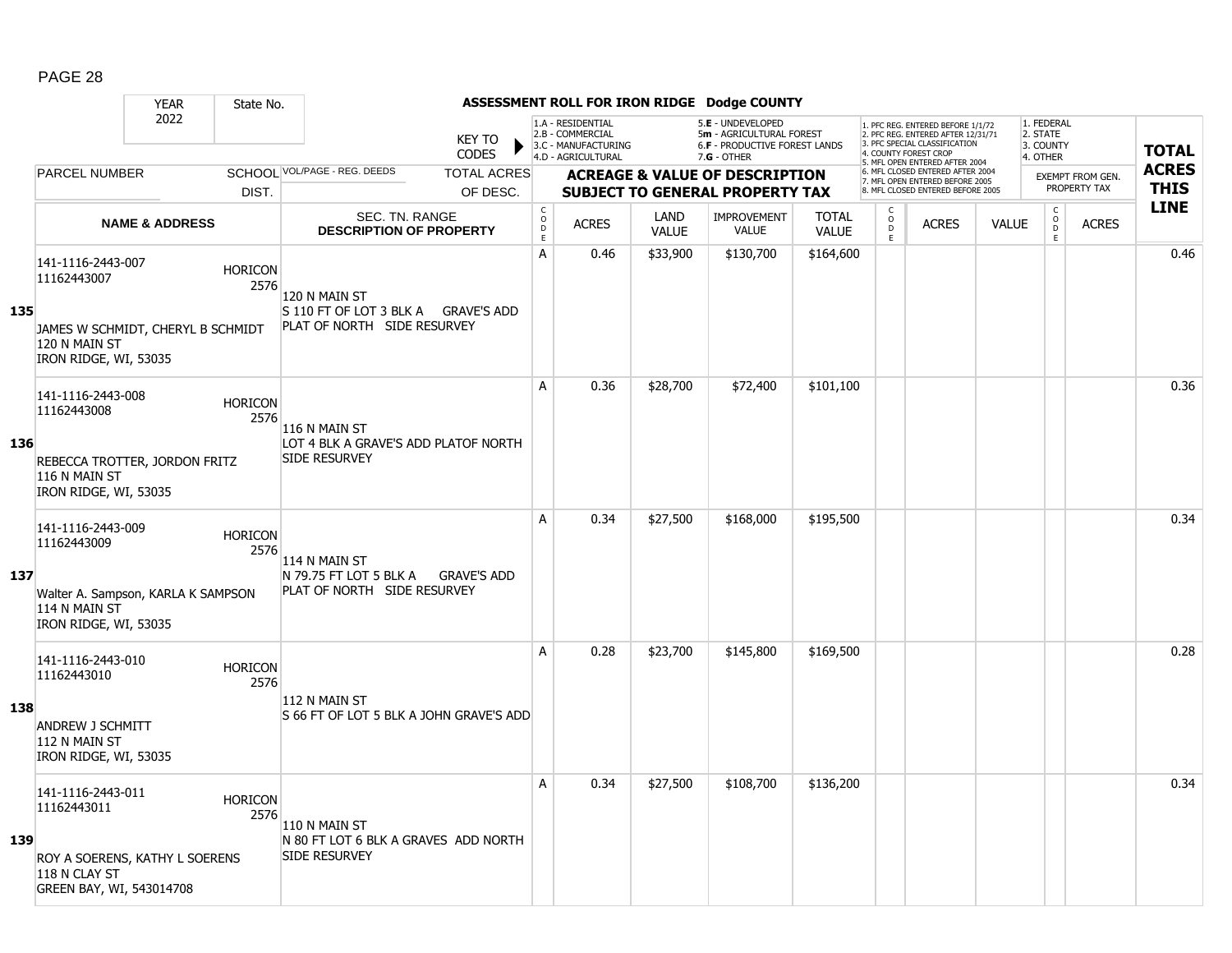|     |                                                                                                                  | <b>YEAR</b>               | State No.      |                                                                                                                                                                                                                                                                                                                                                                   |                               |                                            |                                                                                    |                      | ASSESSMENT ROLL FOR IRON RIDGE Dodge COUNTY                                                            |                              |                           |                                                                                                                                                                     |              |                                                 |                  |              |
|-----|------------------------------------------------------------------------------------------------------------------|---------------------------|----------------|-------------------------------------------------------------------------------------------------------------------------------------------------------------------------------------------------------------------------------------------------------------------------------------------------------------------------------------------------------------------|-------------------------------|--------------------------------------------|------------------------------------------------------------------------------------|----------------------|--------------------------------------------------------------------------------------------------------|------------------------------|---------------------------|---------------------------------------------------------------------------------------------------------------------------------------------------------------------|--------------|-------------------------------------------------|------------------|--------------|
|     |                                                                                                                  | 2022                      |                |                                                                                                                                                                                                                                                                                                                                                                   | <b>KEY TO</b><br><b>CODES</b> |                                            | 1.A - RESIDENTIAL<br>2.B - COMMERCIAL<br>3.C - MANUFACTURING<br>4.D - AGRICULTURAL |                      | 5.E - UNDEVELOPED<br>5m - AGRICULTURAL FOREST<br><b>6.F - PRODUCTIVE FOREST LANDS</b><br>$7.G - OTHER$ |                              |                           | 1. PFC REG. ENTERED BEFORE 1/1/72<br>2. PFC REG. ENTERED AFTER 12/31/71<br>3. PFC SPECIAL CLASSIFICATION<br>4. COUNTY FOREST CROP<br>5. MFL OPEN ENTERED AFTER 2004 |              | 1. FEDERAL<br>2. STATE<br>3. COUNTY<br>4. OTHER |                  | <b>TOTAL</b> |
|     | <b>PARCEL NUMBER</b>                                                                                             |                           |                | SCHOOL VOL/PAGE - REG. DEEDS                                                                                                                                                                                                                                                                                                                                      | <b>TOTAL ACRES</b>            |                                            |                                                                                    |                      | <b>ACREAGE &amp; VALUE OF DESCRIPTION</b>                                                              |                              |                           | 6. MFL CLOSED ENTERED AFTER 2004<br>7. MFL OPEN ENTERED BEFORE 2005                                                                                                 |              |                                                 | EXEMPT FROM GEN. | <b>ACRES</b> |
|     |                                                                                                                  |                           | DIST.          |                                                                                                                                                                                                                                                                                                                                                                   | OF DESC.                      |                                            |                                                                                    |                      | <b>SUBJECT TO GENERAL PROPERTY TAX</b>                                                                 |                              |                           | 8. MFL CLOSED ENTERED BEFORE 2005                                                                                                                                   |              |                                                 | PROPERTY TAX     | <b>THIS</b>  |
|     |                                                                                                                  | <b>NAME &amp; ADDRESS</b> |                | SEC. TN. RANGE<br><b>DESCRIPTION OF PROPERTY</b>                                                                                                                                                                                                                                                                                                                  |                               | $\mathsf C$<br>$\circ$<br>D<br>$\mathsf E$ | <b>ACRES</b>                                                                       | LAND<br><b>VALUE</b> | <b>IMPROVEMENT</b><br><b>VALUE</b>                                                                     | <b>TOTAL</b><br><b>VALUE</b> | C<br>$\overline{0}$<br>E. | <b>ACRES</b>                                                                                                                                                        | <b>VALUE</b> | $\begin{matrix} 0 \\ 0 \\ 0 \end{matrix}$<br>E  | <b>ACRES</b>     | <b>LINE</b>  |
| 140 | 141-1116-2443-012<br>11162443012<br><b>NATHAN SCHNEIDER</b><br>106 N MAIN ST<br>IRON RIDGE, WI, 53035            |                           | <b>HORICON</b> | 2576 106 N MAIN ST<br>S 80 FT OF N 160 FT OF LOT 6BLK A JOHN<br><b>GRAVES ADD</b><br>P388                                                                                                                                                                                                                                                                         | EX PARC DESC IN V376          | A                                          | 0.28                                                                               | \$27,000             | \$126,300                                                                                              | \$153,300                    |                           |                                                                                                                                                                     |              |                                                 |                  | 0.28         |
| 141 | 141-1116-2443-013<br>11162443013<br>JUSTIN MATTHEW HOLST, JORDAN HOLST<br>102 N MAIN ST<br>IRON RIDGE, WI, 53035 |                           | <b>HORICON</b> | 2576 102 N MAIN ST<br>DEED IN ERROR IN V998 P750 PT LOT 6<br>BLK A GRAVE'S ADD AS DESC IN V341 P566<br>EX E 6 FT DESC IN V376 P388 EX HWY<br>DESC IN DOC# 1239880                                                                                                                                                                                                 |                               | Α                                          | 0.24                                                                               | \$24,400             | \$130,100                                                                                              | \$154,500                    |                           |                                                                                                                                                                     |              |                                                 |                  | 0.24         |
| 142 | 141-1116-2443-014<br>11162443014<br>WILLIAM C III KELLER<br>129 N MAIN ST<br>IRON RIDGE, WI, 53035               |                           |                | 105 E PLEASANT ST<br>HORICON PT LOT 6 BLK A GRAVES ADD NORTH SIDE<br>2576 RESURVEY COM S1/4COR SEC 24 TH E 5 FT<br>TH N 1 DEG 12MIN W 25 FT TH E 58.06FT<br>TO POB TH N ODEG 36MIN W 33.75 FT TH<br>N 71DEG 31MIN E 22.65 FT TH N 41DEG<br>26MIN E 18.15 FT TH E 33.88 FT TH N<br>ODEG 36MIN W 21.43 FT TH E 22 FT TH S<br>ODEG 36MIN E 76 FT TH W 89.6 FT TO POB |                               | A                                          | 0.11                                                                               | \$18,100             | \$102,000                                                                                              | \$120,100                    |                           |                                                                                                                                                                     |              |                                                 |                  | 0.11         |
| 143 | 141-1116-2443-015<br>11162443015<br>COLTEN SCHMITT PROPERTIES LLC<br>N5689 ASTOR RD<br>IRON RIDGE, WI, 53035     |                           |                | 140 EAST AVE<br>HORICON LOT 1 GRIESMER ADD NORTH SIDE<br>2576 RESURVEY EX S 32 FT ALSO PT OL 1 OF<br>OUTLOT NORTH SIDE RESURVEY DESC<br>AS COM NW COR SD LOT 1 GRIESMERADD<br>TH NLY 32 FT TO SW COR LOT 1 SCHULZ'S<br>ADD TH ELY 206.1 FT TH S TO NE COR SD<br>LOT 1 GRIESMER ADD TH WLY TOPOB                                                                   |                               | B                                          | 0.47                                                                               | \$30,900             | \$138,100                                                                                              | \$169,000                    |                           |                                                                                                                                                                     |              |                                                 |                  | 0.47         |
| 144 | 141-1116-2443-016<br>11162443016<br>DONNA J GRUEL<br>136 EAST AVE<br>IRON RIDGE, WI, 53035                       |                           | <b>HORICON</b> | 2576 136 EAST AVE<br>S 32 FT OF LOT 1 & N 58 FT OF LOT 2<br>GRIESEMER'S ADD (& PT NORTH SIDE<br>RESURVEY)                                                                                                                                                                                                                                                         |                               | A                                          | 0.43                                                                               | \$33,800             | \$115,400                                                                                              | \$149,200                    |                           |                                                                                                                                                                     |              |                                                 |                  | 0.43         |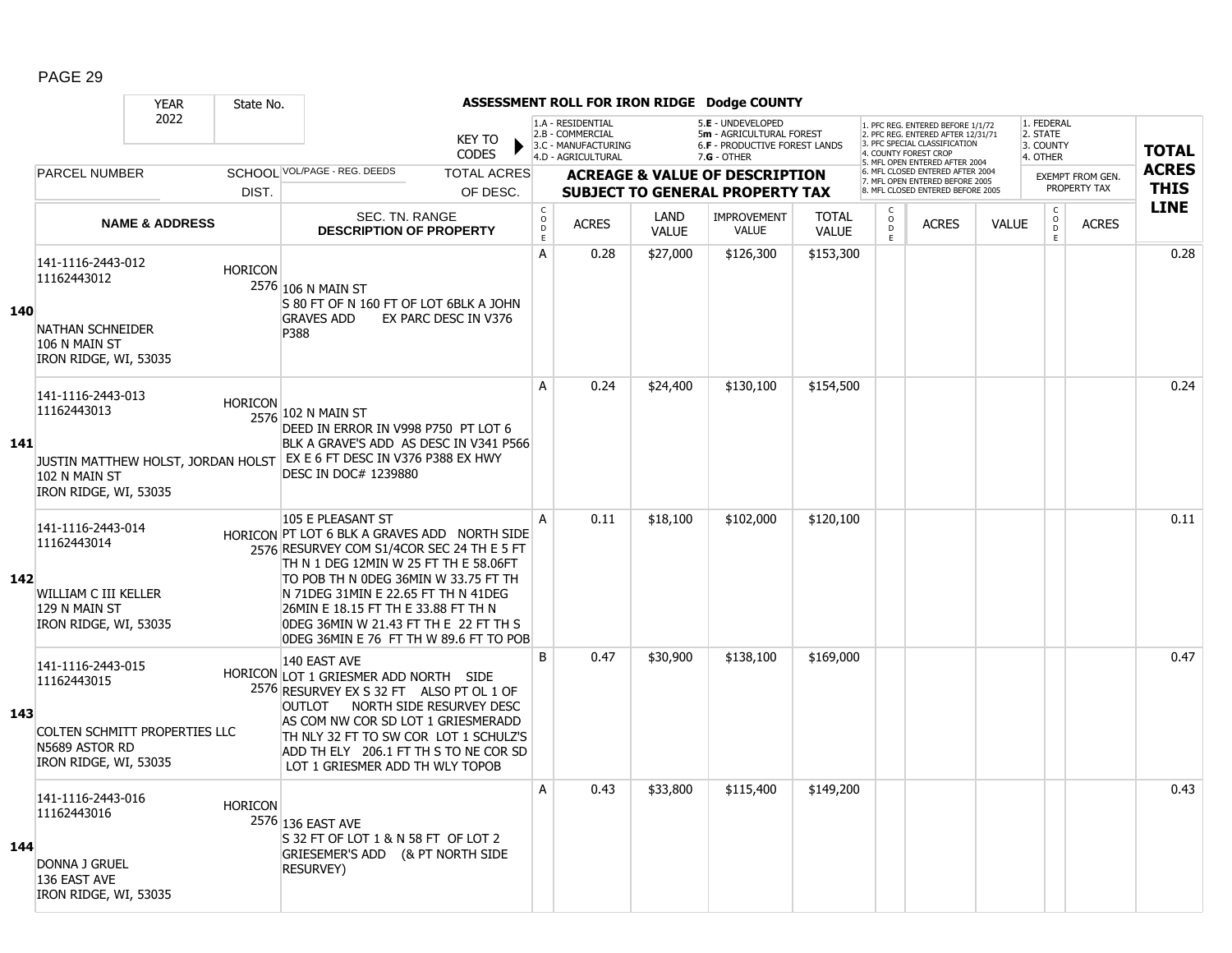|     |                                                                                                                                 | <b>YEAR</b>               | State No.      |                                                                                                                                 |                               |                                     |                                                                                    |                      | ASSESSMENT ROLL FOR IRON RIDGE Dodge COUNTY                                                          |                              |                                                |                                                                                                                                            |              |                                                 |                                         |                             |
|-----|---------------------------------------------------------------------------------------------------------------------------------|---------------------------|----------------|---------------------------------------------------------------------------------------------------------------------------------|-------------------------------|-------------------------------------|------------------------------------------------------------------------------------|----------------------|------------------------------------------------------------------------------------------------------|------------------------------|------------------------------------------------|--------------------------------------------------------------------------------------------------------------------------------------------|--------------|-------------------------------------------------|-----------------------------------------|-----------------------------|
|     |                                                                                                                                 | 2022                      |                |                                                                                                                                 | <b>KEY TO</b><br><b>CODES</b> |                                     | 1.A - RESIDENTIAL<br>2.B - COMMERCIAL<br>3.C - MANUFACTURING<br>4.D - AGRICULTURAL |                      | 5.E - UNDEVELOPED<br>5m - AGRICULTURAL FOREST<br><b>6.F - PRODUCTIVE FOREST LANDS</b><br>7.G - OTHER |                              | 4. COUNTY FOREST CROP                          | 1. PFC REG. ENTERED BEFORE 1/1/72<br>2. PFC REG. ENTERED AFTER 12/31/71<br>3. PFC SPECIAL CLASSIFICATION<br>5. MFL OPEN ENTERED AFTER 2004 |              | 1. FEDERAL<br>2. STATE<br>3. COUNTY<br>4. OTHER |                                         | <b>TOTAL</b>                |
|     | <b>PARCEL NUMBER</b>                                                                                                            |                           |                | SCHOOL VOL/PAGE - REG. DEEDS                                                                                                    | <b>TOTAL ACRES</b>            |                                     |                                                                                    |                      | <b>ACREAGE &amp; VALUE OF DESCRIPTION</b>                                                            |                              |                                                | 6. MFL CLOSED ENTERED AFTER 2004<br>7. MFL OPEN ENTERED BEFORE 2005                                                                        |              |                                                 | <b>EXEMPT FROM GEN.</b><br>PROPERTY TAX | <b>ACRES</b><br><b>THIS</b> |
|     |                                                                                                                                 |                           | DIST.          |                                                                                                                                 | OF DESC.                      |                                     |                                                                                    |                      | <b>SUBJECT TO GENERAL PROPERTY TAX</b>                                                               |                              |                                                | 8. MFL CLOSED ENTERED BEFORE 2005                                                                                                          |              |                                                 |                                         | <b>LINE</b>                 |
|     |                                                                                                                                 | <b>NAME &amp; ADDRESS</b> |                | <b>SEC. TN. RANGE</b><br><b>DESCRIPTION OF PROPERTY</b>                                                                         |                               | $_{\rm o}^{\rm c}$<br>$\frac{D}{E}$ | <b>ACRES</b>                                                                       | LAND<br><b>VALUE</b> | IMPROVEMENT<br><b>VALUE</b>                                                                          | <b>TOTAL</b><br><b>VALUE</b> | $\begin{matrix} 0 \\ 0 \\ D \end{matrix}$<br>E | <b>ACRES</b>                                                                                                                               | <b>VALUE</b> | $\begin{matrix} 0 \\ 0 \\ 0 \end{matrix}$<br>E  | <b>ACRES</b>                            |                             |
| 145 | 141-1116-2443-017<br>11162443017<br><b>CLINTON W HORST</b><br>134 EAST AVE<br>IRON RIDGE, WI, 53035                             |                           | <b>HORICON</b> | 2576 134 EAST AVE<br>S42 FT OF LOT 2 & N 60 FT OF LOT 3<br>GRIESEMER'S ADD (& PT NORTH SIDE<br><b>RESURVEY)</b>                 |                               | A                                   | 0.50                                                                               | \$36,200             | \$123,000                                                                                            | \$159,200                    |                                                |                                                                                                                                            |              |                                                 |                                         | 0.50                        |
| 146 | 141-1116-2443-018<br>11162443018<br>TYLOR J ZIELINSKI, JAMIE L ZIELINSKI<br>132 EAST AVE<br>IRON RIDGE, WI, 53035               |                           | <b>HORICON</b> | 2576 132 EAST AVE<br>S 40 FT OF LOT 3 & N 40 FT OF LOT 4<br>JOHN GRIESEMER'S ADD (& PT NORTH<br><b>SIDE</b><br><b>RESURVEY)</b> |                               | A                                   | 0.39                                                                               | \$31,100             | \$91,600                                                                                             | \$122,700                    |                                                |                                                                                                                                            |              |                                                 |                                         | 0.39                        |
| 147 | 141-1116-2443-019<br>11162443019<br>RYAN R SCHWARTZ, JESSICA J SCHWARTZ RESURVEY)<br><b>PO BOX 244</b><br>IRON RIDGE, WI, 53035 |                           | <b>HORICON</b> | 2576 130 EAST AVE<br>S 60 FT OF LOT 4 & N 20 FT OF LOT 5<br>GRIESEMER'S ADD (& PT NORTH SIDE                                    |                               | A                                   | 0.40                                                                               | \$31,100             | \$98,200                                                                                             | \$129,300                    |                                                |                                                                                                                                            |              |                                                 |                                         | 0.40                        |
| 148 | 141-1116-2443-020<br>11162443020<br><b>KEVIN D. TWARDOKUS</b><br>128 EAST AVE<br>IRON RIDGE, WI, 53035                          |                           | <b>HORICON</b> | 2576 128 EAST AVE<br>S 80 FT OF LOT 5 JOHN<br>(& PT NORTH SIDE<br><b>ADD</b><br><b>RESURVEY)</b>                                | <b>GRIESEMER'S</b>            | A                                   | 0.40                                                                               | \$31,100             | \$97,000                                                                                             | \$128,100                    |                                                |                                                                                                                                            |              |                                                 |                                         | 0.40                        |
| 149 | 141-1116-2443-021<br>11162443021<br>DANIEL J PINKNER<br>126 EAST AVE<br>IRON RIDGE, WI, 53035                                   |                           | <b>HORICON</b> | 2576 126 EAST AVE<br>LOT 6 & N 15 FT OF LOT 7 GRIESEMER'S<br>(& PT NORTH SIDE<br><b>ADD</b><br><b>RESURVEY)</b>                 |                               | A                                   | 0.58                                                                               | \$39,400             | \$113,700                                                                                            | \$153,100                    |                                                |                                                                                                                                            |              |                                                 |                                         | 0.58                        |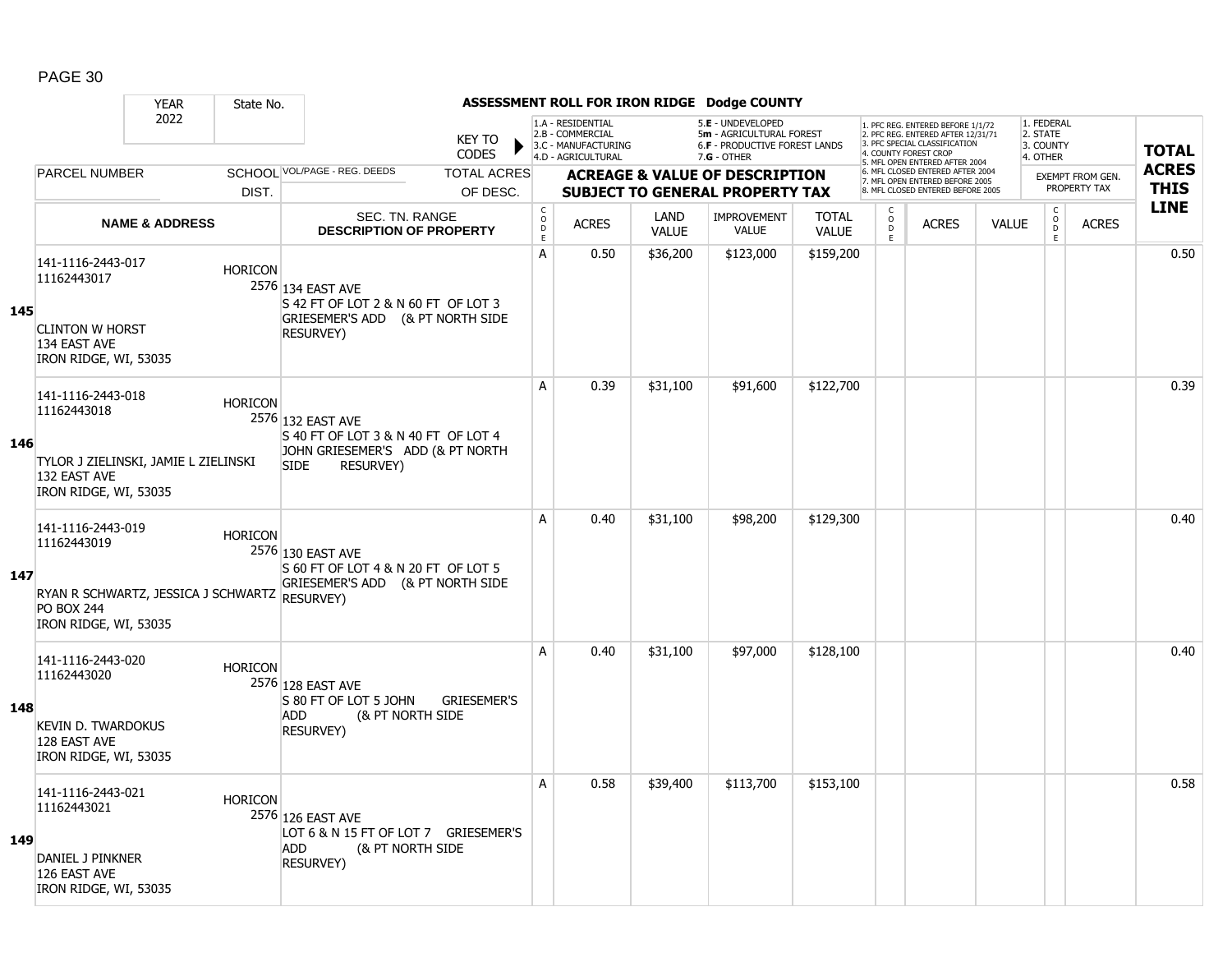|     |                                                                                                     | <b>YEAR</b>                      | State No.              |                                                                                                                             |                                |                                   |                                                                                    |                      | ASSESSMENT ROLL FOR IRON RIDGE Dodge COUNTY                                                            |                              |                                         |                                                                                                                                                                     |              |                                                 |                                         |                             |
|-----|-----------------------------------------------------------------------------------------------------|----------------------------------|------------------------|-----------------------------------------------------------------------------------------------------------------------------|--------------------------------|-----------------------------------|------------------------------------------------------------------------------------|----------------------|--------------------------------------------------------------------------------------------------------|------------------------------|-----------------------------------------|---------------------------------------------------------------------------------------------------------------------------------------------------------------------|--------------|-------------------------------------------------|-----------------------------------------|-----------------------------|
|     |                                                                                                     | 2022                             |                        |                                                                                                                             | <b>KEY TO</b><br><b>CODES</b>  |                                   | 1.A - RESIDENTIAL<br>2.B - COMMERCIAL<br>3.C - MANUFACTURING<br>4.D - AGRICULTURAL |                      | 5.E - UNDEVELOPED<br>5m - AGRICULTURAL FOREST<br><b>6.F - PRODUCTIVE FOREST LANDS</b><br>$7.G - OTHER$ |                              |                                         | 1. PFC REG. ENTERED BEFORE 1/1/72<br>2. PFC REG. ENTERED AFTER 12/31/71<br>3. PFC SPECIAL CLASSIFICATION<br>4. COUNTY FOREST CROP<br>5. MFL OPEN ENTERED AFTER 2004 |              | 1. FEDERAL<br>2. STATE<br>3. COUNTY<br>4. OTHER |                                         | <b>TOTAL</b>                |
|     | <b>PARCEL NUMBER</b>                                                                                |                                  | DIST.                  | SCHOOL VOL/PAGE - REG. DEEDS                                                                                                | <b>TOTAL ACRES</b><br>OF DESC. |                                   |                                                                                    |                      | <b>ACREAGE &amp; VALUE OF DESCRIPTION</b><br><b>SUBJECT TO GENERAL PROPERTY TAX</b>                    |                              |                                         | 6. MFL CLOSED ENTERED AFTER 2004<br>7. MFL OPEN ENTERED BEFORE 2005<br>8. MFL CLOSED ENTERED BEFORE 2005                                                            |              |                                                 | <b>EXEMPT FROM GEN.</b><br>PROPERTY TAX | <b>ACRES</b><br><b>THIS</b> |
|     |                                                                                                     | <b>NAME &amp; ADDRESS</b>        |                        | SEC. TN. RANGE<br><b>DESCRIPTION OF PROPERTY</b>                                                                            |                                | $_{\rm o}^{\rm c}$<br>$\mathsf D$ | <b>ACRES</b>                                                                       | LAND<br><b>VALUE</b> | <b>IMPROVEMENT</b><br><b>VALUE</b>                                                                     | <b>TOTAL</b><br><b>VALUE</b> | C<br>$\overset{\mathsf{O}}{\mathsf{D}}$ | <b>ACRES</b>                                                                                                                                                        | <b>VALUE</b> | $\begin{matrix} 0 \\ 0 \\ 0 \end{matrix}$       | <b>ACRES</b>                            | <b>LINE</b>                 |
| 150 | 141-1116-2443-022<br>11162443022                                                                    |                                  | <b>HORICON</b><br>2576 | 122 EAST AVE<br>LOT 7 JOHN GRIESEMER'S ADD (& PT                                                                            |                                | E<br>А                            | 0.43                                                                               | \$32,500             | \$19,600                                                                                               | \$52,100                     | E                                       |                                                                                                                                                                     |              | E                                               |                                         | 0.43                        |
|     | <b>JASON WALD</b><br><b>PO BOX 216</b><br>IRON RIDGE, WI, 53035                                     |                                  |                        | NORTH SIDE RESURVEY) EX N 15 FT                                                                                             |                                |                                   |                                                                                    |                      |                                                                                                        |                              |                                         |                                                                                                                                                                     |              |                                                 |                                         |                             |
|     | 141-1116-2443-023<br>11162443023                                                                    |                                  | <b>HORICON</b>         | 2576 120 EAST AVE<br>LOT 8 GRIESEMER'S ADD (& PT NORTH                                                                      |                                | A                                 | 0.25                                                                               | \$25,300             | \$79,000                                                                                               | \$104,300                    |                                         |                                                                                                                                                                     |              |                                                 |                                         | 0.25                        |
| 151 | PO BOX 93<br>IRON RIDGE, WI, 53035                                                                  | ROBERT A JR FIELD, LINDA A FIELD |                        | SIDE RESURVEY) EX LOT 2 CSM 2784 IN<br>V16 P269                                                                             |                                |                                   |                                                                                    |                      |                                                                                                        |                              |                                         |                                                                                                                                                                     |              |                                                 |                                         |                             |
| 152 | 141-1116-2443-024<br>11162443024<br><b>DEBRA A MUELLER</b><br>118 EAST AVE<br>IRON RIDGE, WI, 53035 |                                  | <b>HORICON</b>         | 2576 118 EAST AVE<br>LOTS 1 & 2 OF CSM 2784 IN V16 P269<br>BEING PT LOTS 8 & 9GRIESEMER'S ADD (&<br>PT NORTH SIDE RESURVEY) |                                | A                                 | 0.22                                                                               | \$22,900             | \$71,400                                                                                               | \$94,300                     |                                         |                                                                                                                                                                     |              |                                                 |                                         | 0.22                        |
| 153 | 141-1116-2443-025<br>11162443025<br>JEFFERY R SCHICKERT<br>116 EAST AVE<br>IRON RIDGE, WI, 53035    |                                  | <b>HORICON</b>         | 2576 116 EAST AVE<br>S 50 FT OF LOT 9 & 15 FT OF LOT 10<br>GRIESEMER'SADD (& PT NORTH SIDE<br><b>RESURVEY)</b>              |                                | A                                 | 0.20                                                                               | \$18,900             | \$106,000                                                                                              | \$124,900                    |                                         |                                                                                                                                                                     |              |                                                 |                                         | 0.20                        |
| 154 | 141-1116-2443-027<br>11162443027<br><b>WASHBURN</b><br>112 EAST AVE<br>IRON RIDGE, WI, 53035        | ROGER G WASHBURN, KATHRYN L      | <b>HORICON</b><br>2576 | 112 EAST AVE<br>LOT 10 GRIESMER ADD (& PT NORTH<br>SIDE RESURVEY) EX N 15 FT                                                |                                | Α                                 | 0.27                                                                               | \$26,400             | \$127,200                                                                                              | \$153,600                    |                                         |                                                                                                                                                                     |              |                                                 |                                         | 0.27                        |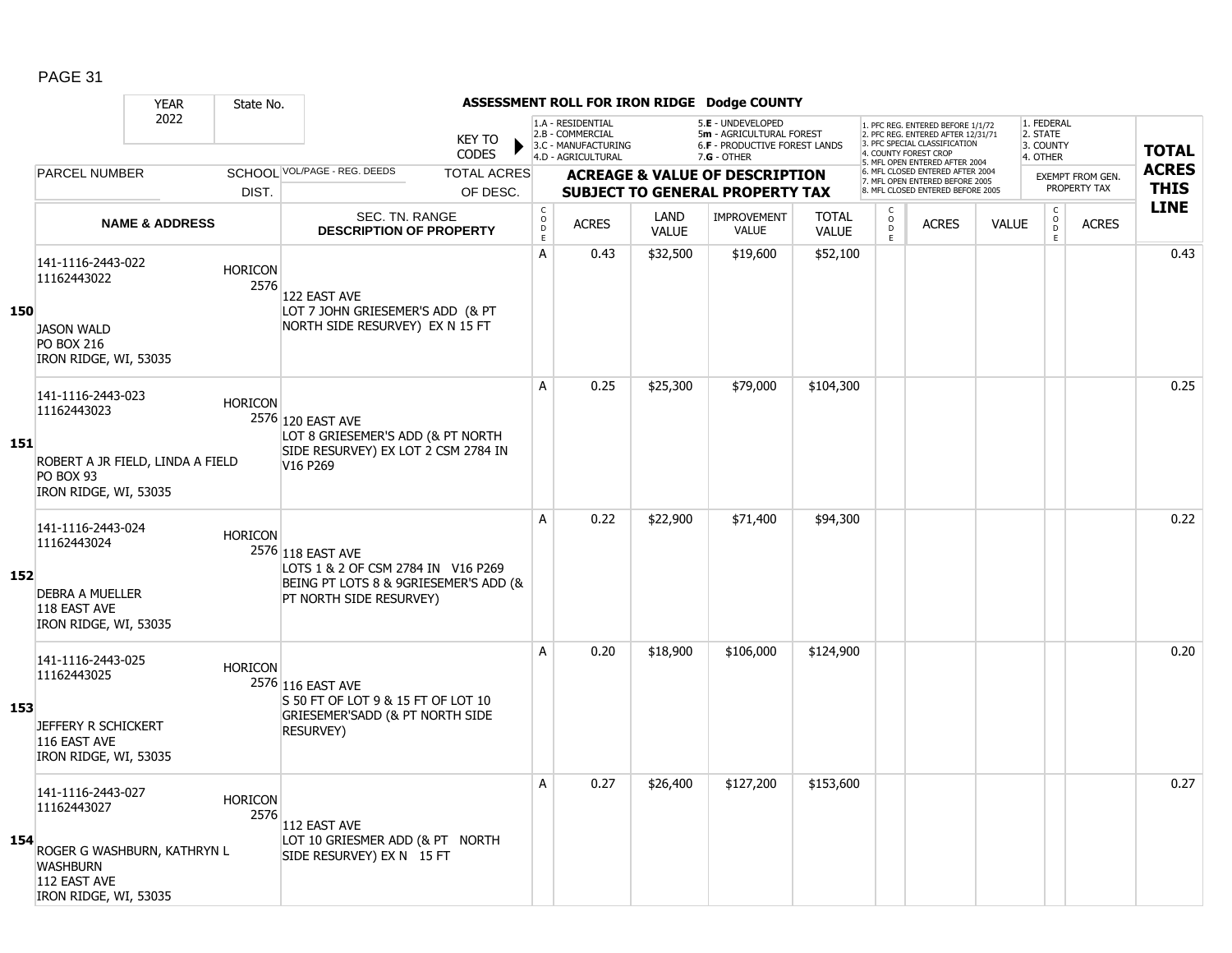|     |                                                             | <b>YEAR</b>               | State No.              |                                                                                                                                                                                      |                                        |                                                                                    |                      | ASSESSMENT ROLL FOR IRON RIDGE Dodge COUNTY                                                            |                              |                                                 |                                                                                                                                                                     |              |                                                 |                         |              |
|-----|-------------------------------------------------------------|---------------------------|------------------------|--------------------------------------------------------------------------------------------------------------------------------------------------------------------------------------|----------------------------------------|------------------------------------------------------------------------------------|----------------------|--------------------------------------------------------------------------------------------------------|------------------------------|-------------------------------------------------|---------------------------------------------------------------------------------------------------------------------------------------------------------------------|--------------|-------------------------------------------------|-------------------------|--------------|
|     |                                                             | 2022                      |                        | <b>KEY TO</b><br><b>CODES</b>                                                                                                                                                        |                                        | 1.A - RESIDENTIAL<br>2.B - COMMERCIAL<br>3.C - MANUFACTURING<br>4.D - AGRICULTURAL |                      | 5.E - UNDEVELOPED<br>5m - AGRICULTURAL FOREST<br><b>6.F - PRODUCTIVE FOREST LANDS</b><br>$7.G - OTHER$ |                              |                                                 | 1. PFC REG. ENTERED BEFORE 1/1/72<br>2. PFC REG. ENTERED AFTER 12/31/71<br>3. PFC SPECIAL CLASSIFICATION<br>4. COUNTY FOREST CROP<br>5. MFL OPEN ENTERED AFTER 2004 |              | 1. FEDERAL<br>2. STATE<br>3. COUNTY<br>4. OTHER |                         | <b>TOTAL</b> |
|     | <b>PARCEL NUMBER</b>                                        |                           |                        | SCHOOL VOL/PAGE - REG. DEEDS<br><b>TOTAL ACRES</b>                                                                                                                                   |                                        |                                                                                    |                      | <b>ACREAGE &amp; VALUE OF DESCRIPTION</b>                                                              |                              |                                                 | 6. MFL CLOSED ENTERED AFTER 2004<br>7. MFL OPEN ENTERED BEFORE 2005                                                                                                 |              |                                                 | <b>EXEMPT FROM GEN.</b> | <b>ACRES</b> |
|     |                                                             |                           | DIST.                  | OF DESC.                                                                                                                                                                             |                                        |                                                                                    |                      | <b>SUBJECT TO GENERAL PROPERTY TAX</b>                                                                 |                              |                                                 | 8. MFL CLOSED ENTERED BEFORE 2005                                                                                                                                   |              |                                                 | PROPERTY TAX            | <b>THIS</b>  |
|     |                                                             | <b>NAME &amp; ADDRESS</b> |                        | <b>SEC. TN. RANGE</b><br><b>DESCRIPTION OF PROPERTY</b>                                                                                                                              | $_{\rm o}^{\rm c}$<br>$\mathsf D$<br>E | <b>ACRES</b>                                                                       | LAND<br><b>VALUE</b> | <b>IMPROVEMENT</b><br>VALUE                                                                            | <b>TOTAL</b><br><b>VALUE</b> | $\begin{matrix} 0 \\ 0 \\ D \end{matrix}$<br>E. | <b>ACRES</b>                                                                                                                                                        | <b>VALUE</b> | $\begin{matrix} 0 \\ 0 \\ 0 \end{matrix}$<br>E  | <b>ACRES</b>            | <b>LINE</b>  |
| 155 | 141-1116-2443-028<br>11162443028                            |                           | <b>HORICON</b><br>2576 | 102 EAST AVE<br>LOTS 11 & 12 GRIESEMER'S ADD(& PT                                                                                                                                    | А                                      | 0.55                                                                               | \$37,500             | \$116,200                                                                                              | \$153,700                    |                                                 |                                                                                                                                                                     |              |                                                 |                         | 0.55         |
|     | 102 EAST AVE<br>IRON RIDGE, WI, 53035                       |                           |                        | ROBERT A JR SCHOEN, JESSICA A SCHOEN NORTH SIDE RESURVEY)                                                                                                                            |                                        |                                                                                    |                      |                                                                                                        |                              |                                                 |                                                                                                                                                                     |              |                                                 |                         |              |
|     | 141-1116-2443-029<br>11162443029                            |                           | <b>HORICON</b><br>2576 | 135 EAST AVE                                                                                                                                                                         | A                                      | 0.39                                                                               | \$33,600             | \$127,900                                                                                              | \$161,500                    |                                                 |                                                                                                                                                                     |              |                                                 |                         | 0.39         |
| 156 | <b>JANICE SCHULTZ</b><br>PO BOX 24<br>IRON RIDGE, WI, 53035 |                           |                        | S 46 FT LOT 13 & N 80 FT LOT14 GRIESMER<br>ADD (& PT NORTH SIDE RESURVEY)                                                                                                            |                                        |                                                                                    |                      |                                                                                                        |                              |                                                 |                                                                                                                                                                     |              |                                                 |                         |              |
| 157 | 141-1116-2443-030<br>11162443030                            |                           |                        | HORICON 133 EAST AVE<br>2576 N 40 FT LOT 15 & S 30 FT LOT14 JOHN<br>GRIESEMER'S ADD (& PT NORTH SIDE<br>RESURV) DESC ASCOM AT PT 252 FT S OF<br>NE CORLOT 13 JOHN GRIESEMER'S ADD TH | A                                      | 0.22                                                                               | \$22,900             | \$127,500                                                                                              | \$150,400                    |                                                 |                                                                                                                                                                     |              |                                                 |                         | 0.22         |
|     | Jason J. Koepp<br>133 E AVENUE<br>IRON RIDGE, WI, 53035     |                           |                        | WLY 136 FT TH SLY 70 FT FT TH ELY 136<br>FT TH NLY 70 FT TO POB                                                                                                                      |                                        |                                                                                    |                      |                                                                                                        |                              |                                                 |                                                                                                                                                                     |              |                                                 |                         |              |
|     | 141-1116-2443-031<br>11162443031                            |                           | <b>HORICON</b>         | 2576 131 EAST AVE<br>S 60 FT OF LOT 15 & N 10 FT OF LOT 16                                                                                                                           | A                                      | 0.22                                                                               | \$22,900             | \$138,200                                                                                              | \$161,100                    |                                                 |                                                                                                                                                                     |              |                                                 |                         | 0.22         |
| 158 | <b>ROSS SCHULTZ</b><br>PO BOX 24<br>IRON RIDGE, WI, 53035   |                           |                        | GRIESEMER'S ADD (& PT NORTH SIDE<br><b>RESURVEY)</b>                                                                                                                                 |                                        |                                                                                    |                      |                                                                                                        |                              |                                                 |                                                                                                                                                                     |              |                                                 |                         |              |
|     | 141-1116-2443-032<br>11162443032                            |                           | <b>HORICON</b><br>2576 | 127 EAST AVE                                                                                                                                                                         | A                                      | 0.28                                                                               | \$27,500             | \$110,900                                                                                              | \$138,400                    |                                                 |                                                                                                                                                                     |              |                                                 |                         | 0.28         |
| 159 | LINDA L STEFFAN<br>127 EAST AVE<br>IRON RIDGE, WI, 53035    |                           |                        | LOT 16 EX N 10 FT GRIESEMERSADD (& PT<br>NORTH SIDE RESURV)                                                                                                                          |                                        |                                                                                    |                      |                                                                                                        |                              |                                                 |                                                                                                                                                                     |              |                                                 |                         |              |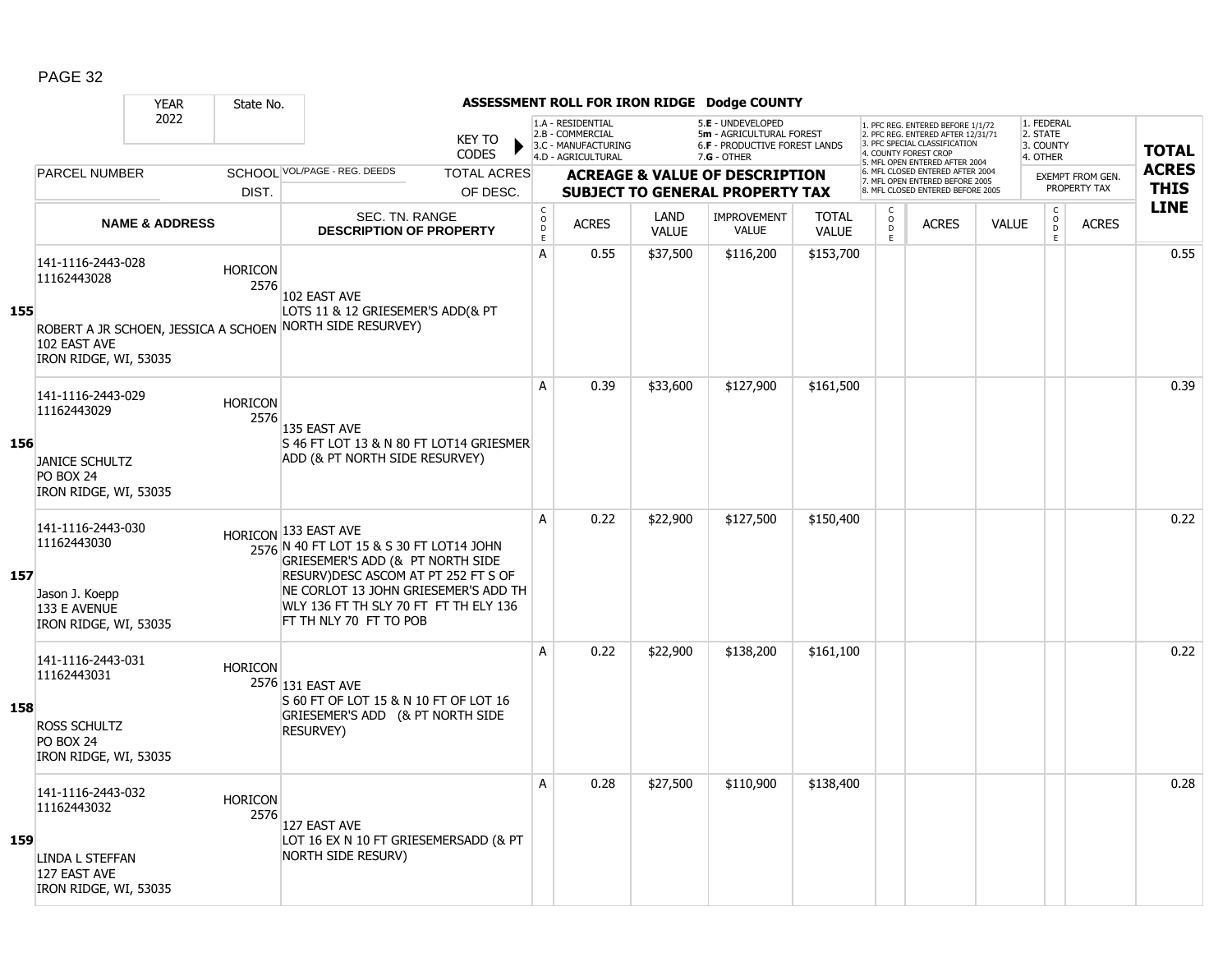|     |                                                                                                                                                       | <b>YEAR</b>               | State No.              |                                                                                                                            |     |                                                |                                                                                    |                             | ASSESSMENT ROLL FOR IRON RIDGE Dodge COUNTY                                                            |                              |                                     |                                                                                                                                  |              |                                                 |                         |              |
|-----|-------------------------------------------------------------------------------------------------------------------------------------------------------|---------------------------|------------------------|----------------------------------------------------------------------------------------------------------------------------|-----|------------------------------------------------|------------------------------------------------------------------------------------|-----------------------------|--------------------------------------------------------------------------------------------------------|------------------------------|-------------------------------------|----------------------------------------------------------------------------------------------------------------------------------|--------------|-------------------------------------------------|-------------------------|--------------|
|     |                                                                                                                                                       | 2022                      |                        | <b>KEY TO</b><br><b>CODES</b>                                                                                              |     |                                                | 1.A - RESIDENTIAL<br>2.B - COMMERCIAL<br>3.C - MANUFACTURING<br>4.D - AGRICULTURAL |                             | 5.E - UNDEVELOPED<br>5m - AGRICULTURAL FOREST<br><b>6.F - PRODUCTIVE FOREST LANDS</b><br>$7.G - OTHER$ |                              |                                     | 1. PFC REG. ENTERED BEFORE 1/1/72<br>2. PFC REG. ENTERED AFTER 12/31/71<br>3 PEC SPECIAL CLASSIFICATION<br>4. COUNTY FOREST CROP |              | 1. FEDERAL<br>2. STATE<br>3. COUNTY<br>4. OTHER |                         | <b>TOTAL</b> |
|     | <b>PARCEL NUMBER</b>                                                                                                                                  |                           |                        | SCHOOL VOL/PAGE - REG. DEEDS<br><b>TOTAL ACRES</b>                                                                         |     |                                                |                                                                                    |                             | <b>ACREAGE &amp; VALUE OF DESCRIPTION</b>                                                              |                              |                                     | 5. MFL OPEN ENTERED AFTER 2004<br>6. MFL CLOSED ENTERED AFTER 2004<br>7. MFL OPEN ENTERED BEFORE 2005                            |              |                                                 | <b>EXEMPT FROM GEN.</b> | <b>ACRES</b> |
|     |                                                                                                                                                       |                           | DIST.                  | OF DESC.                                                                                                                   |     |                                                |                                                                                    |                             | <b>SUBJECT TO GENERAL PROPERTY TAX</b>                                                                 |                              |                                     | 8. MFL CLOSED ENTERED BEFORE 2005                                                                                                |              |                                                 | PROPERTY TAX            | <b>THIS</b>  |
|     |                                                                                                                                                       | <b>NAME &amp; ADDRESS</b> |                        | SEC. TN. RANGE<br><b>DESCRIPTION OF PROPERTY</b>                                                                           |     | $\begin{matrix} 0 \\ 0 \\ D \end{matrix}$<br>E | <b>ACRES</b>                                                                       | <b>LAND</b><br><b>VALUE</b> | <b>IMPROVEMENT</b><br><b>VALUE</b>                                                                     | <b>TOTAL</b><br><b>VALUE</b> | C<br>$\overset{\mathsf{O}}{D}$<br>E | <b>ACRES</b>                                                                                                                     | <b>VALUE</b> | $\begin{matrix} 0 \\ 0 \\ 0 \end{matrix}$<br>E. | <b>ACRES</b>            | <b>LINE</b>  |
|     | 141-1116-2443-033<br>11162443033                                                                                                                      |                           | <b>HORICON</b><br>2576 | 125 EAST AVE                                                                                                               |     | A                                              | 0.28                                                                               | \$27,500                    | \$116,500                                                                                              | \$144,000                    |                                     |                                                                                                                                  |              |                                                 |                         | 0.28         |
| 160 | <b>JASON M WALD</b><br><b>PO BOX 216</b><br>IRON RIDGE, WI, 53035                                                                                     |                           |                        | LOT 17 GRIESEMER'S ADD<br>(& PT NORTH<br>SIDE RESURVEY) EX S 10 FT                                                         |     |                                                |                                                                                    |                             |                                                                                                        |                              |                                     |                                                                                                                                  |              |                                                 |                         |              |
|     | 141-1116-2443-034<br>11162443034                                                                                                                      |                           | <b>HORICON</b>         | 2576 121 EAST AVE<br>S 10 FT LOT 17 & N 80 FT LOT18 JOHN                                                                   |     | A                                              | 0.28                                                                               | \$27,500                    | \$102,100                                                                                              | \$129,600                    |                                     |                                                                                                                                  |              |                                                 |                         | 0.28         |
| 161 | JEFFREY D SOTO, DIANA L SOTO<br>121 EAST AVE<br>IRON RIDGE, WI, 53035                                                                                 |                           |                        | <b>GRIESMER'S ADD</b><br>(& PT NORTH SIDE<br><b>RESURVEY)</b>                                                              |     |                                                |                                                                                    |                             |                                                                                                        |                              |                                     |                                                                                                                                  |              |                                                 |                         |              |
| 162 | 141-1116-2443-035<br>11162443035<br>ALEJANDRO JR MONTANEZ, JACQUELINE M GRIESMER ADD<br><b>MONTANEZ</b><br><b>PO BOX 284</b><br>IRON RIDGE, WI, 53035 |                           | <b>HORICON</b>         | 2576 117 EAST AVE<br>N 66 2/3 FT LOT 19 & S 20 FTLOT 18<br>(& PT NORTH SIDE<br><b>RESURVEY)</b>                            |     | A                                              | 0.27                                                                               | \$26,900                    | \$108,300                                                                                              | \$135,200                    |                                     |                                                                                                                                  |              |                                                 |                         | 0.27         |
| 163 | 141-1116-2443-036<br>11162443036<br><b>CHRISTOPHER A GROLL</b><br>115 EAST AVE<br>IRON RIDGE, WI, 53035                                               |                           | <b>HORICON</b>         | 2576 115 EAST AVE<br>S 33 1/3 FT OF LOT 19 & N 33 1/3 FT OF<br><b>GRIESEMER'S ADD</b><br>LOT 20<br>PT NORTH SIDE RESURVEY) | (8) | A                                              | 0.21                                                                               | \$22,100                    | \$121,800                                                                                              | \$143,900                    |                                     |                                                                                                                                  |              |                                                 |                         | 0.21         |
| 164 | 141-1116-2443-037<br>11162443037<br>SAMUEL L II PURDY, JENNIFER A PURDY<br>111 E AVENUE<br>IRON RIDGE, WI, 53035                                      |                           | <b>HORICON</b>         | 2576 111 EAST AVE<br>S 66 2/3 FT OF LOT 20 JOHN GRIESEMER'S<br><b>ADD</b><br>(& PT NORTH SIDE<br><b>RESURVEY)</b>          |     | A                                              | 0.21                                                                               | \$22,100                    | \$111,500                                                                                              | \$133,600                    |                                     |                                                                                                                                  |              |                                                 |                         | 0.21         |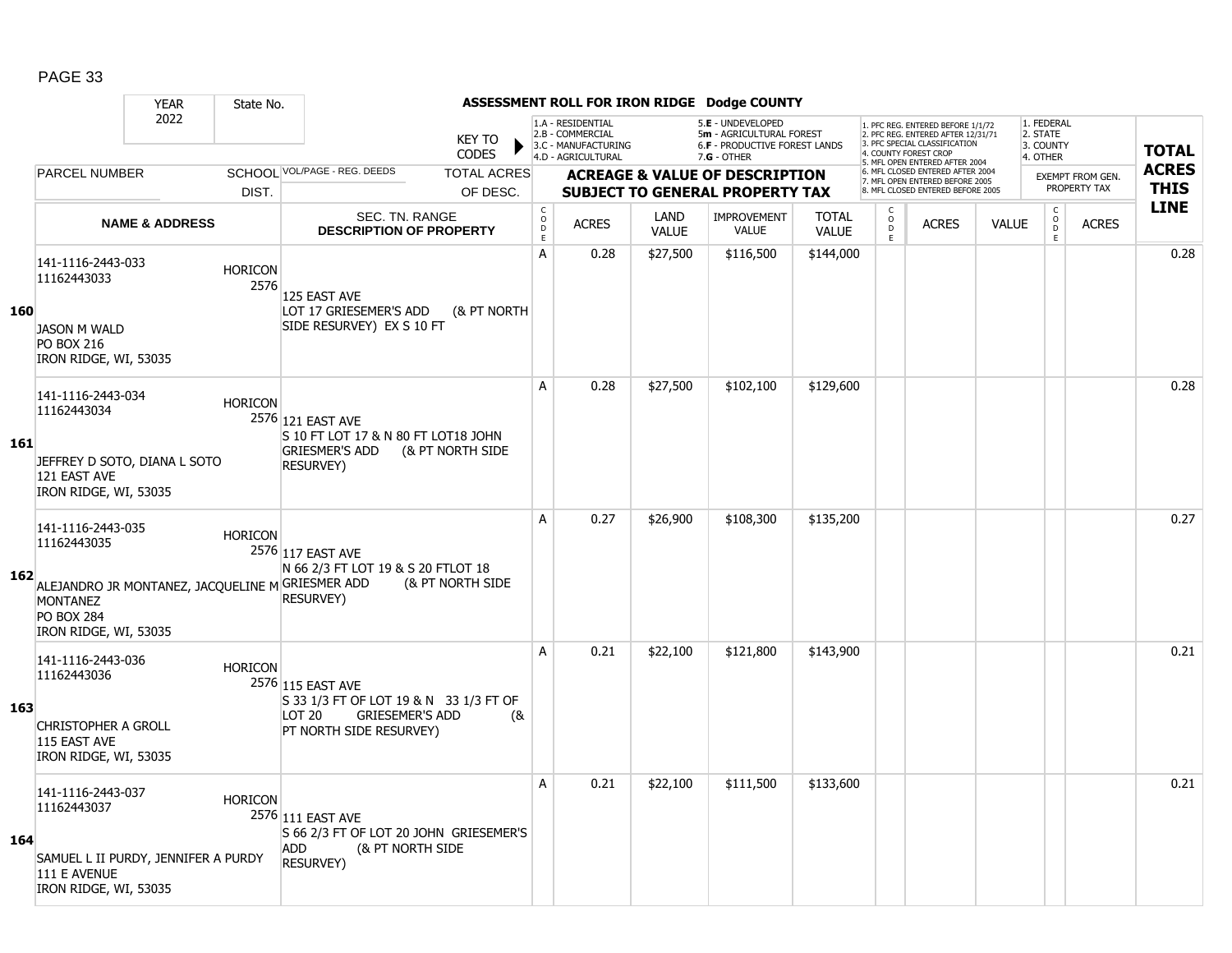|     |                                                                                         | <b>YEAR</b>               | State No.              |                                                                                                                                               |                                            |                                                                                    |                      | ASSESSMENT ROLL FOR IRON RIDGE Dodge COUNTY                                                          |                              |                                                   |                                                                                                                                   |              |                                                      |                         |              |
|-----|-----------------------------------------------------------------------------------------|---------------------------|------------------------|-----------------------------------------------------------------------------------------------------------------------------------------------|--------------------------------------------|------------------------------------------------------------------------------------|----------------------|------------------------------------------------------------------------------------------------------|------------------------------|---------------------------------------------------|-----------------------------------------------------------------------------------------------------------------------------------|--------------|------------------------------------------------------|-------------------------|--------------|
|     |                                                                                         | 2022                      |                        | <b>KEY TO</b><br><b>CODES</b>                                                                                                                 |                                            | 1.A - RESIDENTIAL<br>2.B - COMMERCIAL<br>3.C - MANUFACTURING<br>4.D - AGRICULTURAL |                      | 5.E - UNDEVELOPED<br>5m - AGRICULTURAL FOREST<br><b>6.F - PRODUCTIVE FOREST LANDS</b><br>7.G - OTHER |                              |                                                   | 1. PFC REG. ENTERED BEFORE 1/1/72<br>2. PFC REG. ENTERED AFTER 12/31/71<br>3. PFC SPECIAL CLASSIFICATION<br>4. COUNTY FOREST CROP |              | 1. FEDERAL<br>2. STATE<br>3. COUNTY<br>4. OTHER      |                         | <b>TOTAL</b> |
|     | <b>PARCEL NUMBER</b>                                                                    |                           |                        | SCHOOL VOL/PAGE - REG. DEEDS<br><b>TOTAL ACRES</b>                                                                                            |                                            |                                                                                    |                      | <b>ACREAGE &amp; VALUE OF DESCRIPTION</b>                                                            |                              |                                                   | 5. MFL OPEN ENTERED AFTER 2004<br>6. MFL CLOSED ENTERED AFTER 2004<br>7. MFL OPEN ENTERED BEFORE 2005                             |              |                                                      | <b>EXEMPT FROM GEN.</b> | <b>ACRES</b> |
|     |                                                                                         |                           | DIST.                  | OF DESC.                                                                                                                                      |                                            |                                                                                    |                      | <b>SUBJECT TO GENERAL PROPERTY TAX</b>                                                               |                              |                                                   | 8. MFL CLOSED ENTERED BEFORE 2005                                                                                                 |              |                                                      | PROPERTY TAX            | <b>THIS</b>  |
|     |                                                                                         | <b>NAME &amp; ADDRESS</b> |                        | <b>SEC. TN. RANGE</b><br><b>DESCRIPTION OF PROPERTY</b>                                                                                       | $\begin{array}{c} C \\ 0 \\ E \end{array}$ | <b>ACRES</b>                                                                       | LAND<br><b>VALUE</b> | <b>IMPROVEMENT</b><br><b>VALUE</b>                                                                   | <b>TOTAL</b><br><b>VALUE</b> | $\begin{array}{c}\nC \\ O \\ D \\ E\n\end{array}$ | <b>ACRES</b>                                                                                                                      | <b>VALUE</b> | $\begin{smallmatrix} C\ O\ D \end{smallmatrix}$<br>E | <b>ACRES</b>            | <b>LINE</b>  |
| 165 | 141-1116-2443-038<br>11162443038                                                        |                           | <b>HORICON</b><br>2576 | 109 EAST AVE                                                                                                                                  | A                                          | 0.28                                                                               | \$27,100             | \$124,900                                                                                            | \$152,000                    |                                                   |                                                                                                                                   |              |                                                      |                         | 0.28         |
|     | <b>PO BOX 87</b><br>IRON RIDGE, WI, 53035                                               |                           |                        | LOT 21 GRIESMER ADD<br>(& PT NORTH<br>CHRISTOPHER D KYSELY, LINDA A KYSELY SIDE RESURVEY) EX S 12 FT                                          |                                            |                                                                                    |                      |                                                                                                      |                              |                                                   |                                                                                                                                   |              |                                                      |                         |              |
|     | 141-1116-2443-039<br>11162443039                                                        |                           |                        | HORICON 107 EAST AVE<br>2576 LOT 22 & S 12 FT OF LOT 21 JOHN<br>GRIESMER'S ADD ALSO E 6FT OF THAT PT                                          | A                                          | 0.37                                                                               | \$31,600             | \$116,700                                                                                            | \$148,300                    |                                                   |                                                                                                                                   |              |                                                      |                         | 0.37         |
| 166 | SAMUEL A MANNING, SAMANTHA J<br><b>MANNING</b><br>107 EAST AVE<br>IRON RIDGE, WI, 53035 |                           |                        | LOT 6 BLK A JOHN GRAVE'S ADD LYG N OF<br>LOT 23 OF JOHN GRIESMER'S ADD (AS<br>DESC IN V376 P388 - SHOULD NOT<br>INCLUDE N 80 FT OF SD E 6 FT) |                                            |                                                                                    |                      |                                                                                                      |                              |                                                   |                                                                                                                                   |              |                                                      |                         |              |
| 167 | 141-1116-2443-040<br>11162443040                                                        |                           | <b>HORICON</b><br>2576 | 107 E PLEASANT ST<br>LOT 23 GRIESMER'S ADD<br>(& PT NORTH                                                                                     | A                                          | 0.33                                                                               | \$27,600             | \$109,700                                                                                            | \$137,300                    |                                                   |                                                                                                                                   |              |                                                      |                         | 0.33         |
|     | <b>DANNY J FORSBERG</b><br><b>PO BOX 175</b><br>IRON RIDGE, WI, 53035                   |                           |                        | SIDE RESURVEY)                                                                                                                                |                                            |                                                                                    |                      |                                                                                                      |                              |                                                   |                                                                                                                                   |              |                                                      |                         |              |
|     | 141-1116-2443-041<br>11162443041                                                        |                           | <b>HORICON</b><br>2576 | 202 N MAIN ST                                                                                                                                 | $\overline{A}$                             | 0.34                                                                               | \$29,300             | \$110,700                                                                                            | \$140,000                    |                                                   |                                                                                                                                   |              |                                                      |                         | 0.34         |
| 168 | <b>BRIAN J ESSELMAN</b><br>202 N MAIN ST<br>IRON RIDGE, WI, 53035                       |                           |                        | S 80 FT OF OL 6 PLAT OF<br>NORTH SIDE<br><b>RESURVEY</b>                                                                                      |                                            |                                                                                    |                      |                                                                                                      |                              |                                                   |                                                                                                                                   |              |                                                      |                         |              |
|     | 141-1116-2443-042<br>11162443042                                                        |                           | <b>HORICON</b><br>2576 | 105 NORTH ST                                                                                                                                  | A                                          | 0.11                                                                               | \$15,700             | \$87,200                                                                                             | \$102,900                    |                                                   |                                                                                                                                   |              |                                                      |                         | 0.11         |
| 169 | JENNIFER L HUMMEL<br><b>PO BOX 224</b><br>IRON RIDGE, WI, 53035                         |                           |                        | IS 80 FT OF OL 7 NORTH SIDE RESURVEY                                                                                                          |                                            |                                                                                    |                      |                                                                                                      |                              |                                                   |                                                                                                                                   |              |                                                      |                         |              |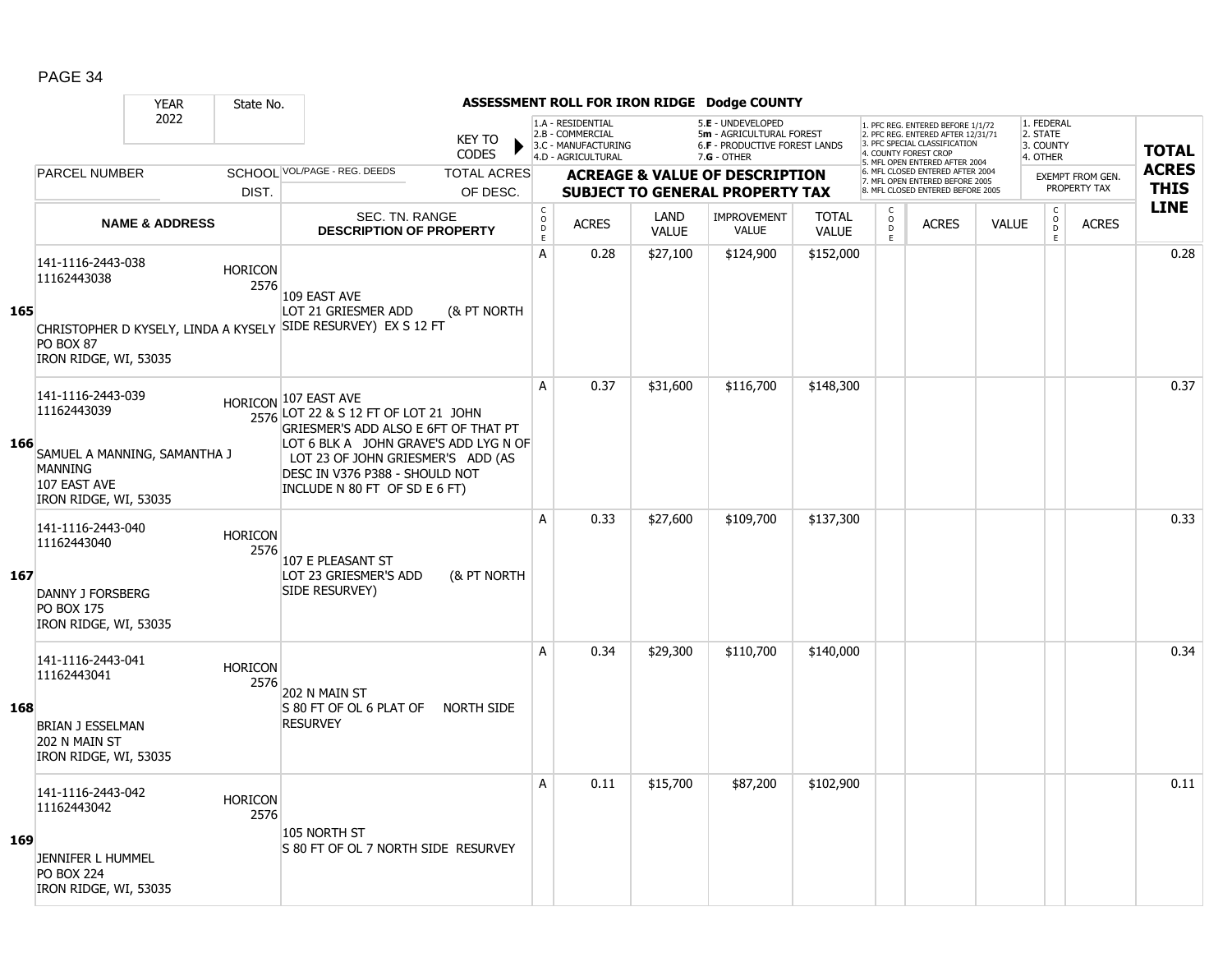|     |                                                                                                                          | <b>YEAR</b>               | State No.                |                                                                                                                                                                                                                                                                                           |                               |                                                 |                                                                                    |                      | ASSESSMENT ROLL FOR IRON RIDGE Dodge COUNTY                                                            |                              |                                |                                                                                                                                            |              |                                                  |                                  |                             |
|-----|--------------------------------------------------------------------------------------------------------------------------|---------------------------|--------------------------|-------------------------------------------------------------------------------------------------------------------------------------------------------------------------------------------------------------------------------------------------------------------------------------------|-------------------------------|-------------------------------------------------|------------------------------------------------------------------------------------|----------------------|--------------------------------------------------------------------------------------------------------|------------------------------|--------------------------------|--------------------------------------------------------------------------------------------------------------------------------------------|--------------|--------------------------------------------------|----------------------------------|-----------------------------|
|     |                                                                                                                          | 2022                      |                          |                                                                                                                                                                                                                                                                                           | <b>KEY TO</b><br><b>CODES</b> |                                                 | 1.A - RESIDENTIAL<br>2.B - COMMERCIAL<br>3.C - MANUFACTURING<br>4.D - AGRICULTURAL |                      | 5.E - UNDEVELOPED<br>5m - AGRICULTURAL FOREST<br><b>6.F - PRODUCTIVE FOREST LANDS</b><br>$7.G - OTHER$ |                              |                                | 1. PFC REG. ENTERED BEFORE 1/1/72<br>2. PFC REG. ENTERED AFTER 12/31/71<br>3. PFC SPECIAL CLASSIFICATION<br>4. COUNTY FOREST CROP          |              | 1. FEDERAL<br>2. STATE<br>3. COUNTY<br>4. OTHER  |                                  | <b>TOTAL</b>                |
|     | <b>PARCEL NUMBER</b>                                                                                                     |                           |                          | SCHOOL VOL/PAGE - REG. DEEDS                                                                                                                                                                                                                                                              | <b>TOTAL ACRES</b>            |                                                 |                                                                                    |                      | <b>ACREAGE &amp; VALUE OF DESCRIPTION</b>                                                              |                              |                                | 5. MFL OPEN ENTERED AFTER 2004<br>6. MFL CLOSED ENTERED AFTER 2004<br>7. MFL OPEN ENTERED BEFORE 2005<br>8. MFL CLOSED ENTERED BEFORE 2005 |              |                                                  | EXEMPT FROM GEN.<br>PROPERTY TAX | <b>ACRES</b><br><b>THIS</b> |
|     |                                                                                                                          |                           | DIST.                    |                                                                                                                                                                                                                                                                                           | OF DESC.                      |                                                 |                                                                                    |                      | <b>SUBJECT TO GENERAL PROPERTY TAX</b>                                                                 |                              | C                              |                                                                                                                                            |              |                                                  |                                  | <b>LINE</b>                 |
|     |                                                                                                                          | <b>NAME &amp; ADDRESS</b> |                          | SEC. TN. RANGE<br><b>DESCRIPTION OF PROPERTY</b>                                                                                                                                                                                                                                          |                               | $\begin{array}{c} C \\ O \\ D \end{array}$<br>E | <b>ACRES</b>                                                                       | LAND<br><b>VALUE</b> | <b>IMPROVEMENT</b><br><b>VALUE</b>                                                                     | <b>TOTAL</b><br><b>VALUE</b> | $\circ$<br>$\overline{D}$<br>E | <b>ACRES</b>                                                                                                                               | <b>VALUE</b> | $\begin{array}{c} C \\ O \\ D \end{array}$<br>F. | <b>ACRES</b>                     |                             |
|     | 141-1116-2443-043<br>11162443043                                                                                         |                           | <b>HORICON</b><br>2576   |                                                                                                                                                                                                                                                                                           |                               | А                                               | 0.36                                                                               | \$30,300             | \$144,200                                                                                              | \$174,500                    |                                |                                                                                                                                            |              |                                                  |                                  | 0.36                        |
| 170 | NAOMI RUTH SPRING<br>200 EAST AVE<br>IRON RIDGE, WI, 53035                                                               |                           |                          | 200 EAST AVE<br>LOT 1 BLK 1 SCHULZ'S ADD                                                                                                                                                                                                                                                  |                               |                                                 |                                                                                    |                      |                                                                                                        |                              |                                |                                                                                                                                            |              |                                                  |                                  |                             |
|     | 141-1116-2443-044<br>11162443044                                                                                         |                           | <b>HORICON</b><br>2576 0 |                                                                                                                                                                                                                                                                                           |                               | B                                               | 0.06                                                                               | \$100                | \$0                                                                                                    | \$100                        |                                |                                                                                                                                            |              |                                                  |                                  | 0.06                        |
| 171 | D & M DEVELOPMENT OF WI LLC<br>215 WATERTOWER CIR<br>IRON RIDGE, WI, 53035                                               |                           |                          | DOC# 1009886 IN ERROR<br>SIDE RESURVEY EX THAT PT THE RIDGE<br>CONDO LYG IN SD OL 9                                                                                                                                                                                                       | OL 9 NORTH                    |                                                 |                                                                                    |                      |                                                                                                        |                              |                                |                                                                                                                                            |              |                                                  |                                  |                             |
| 172 | 141-1116-2443-045<br>11162443045<br>JAMES A SHULKA, JANET L SHULKA<br><b>PO BOX 341</b><br>IRON RIDGE, WI, 53035         |                           |                          | 207 E PLEASANT ST<br>HORICON OL 10 OF OUTLOT NORTH SIDE RESURVEY<br>2576 & PT SW1/4 SE1/4 SEC 24 DESC AS COM<br>728 LKS (480.48') E OF S1/4 COR SD SEC<br>TH E 339 LKS (223.74') TH N ODEG 30MIN<br>W 763 LKS (503.58') TH W 314 LKS<br>(207.24') TH S 763 LKS (503.58') TO<br><b>POB</b> |                               | A                                               | 2.49                                                                               | \$48,400             | \$120,400                                                                                              | \$168,800                    |                                |                                                                                                                                            |              |                                                  |                                  | 2.49                        |
| 173 | 141-1116-2443-046<br>11162443046<br><b>VILLAGE OF IRON RIDGE</b><br><b>PO BOX 247</b><br>IRON RIDGE, WI, 53035           |                           | <b>HORICON</b><br>2576   | 210 WATERTOWER CIR<br>LOT 1 OF CSM 3693 IN V22 P170 BEING<br>PT SW1/4 SE1/4 SEC 24                                                                                                                                                                                                        |                               |                                                 |                                                                                    |                      |                                                                                                        |                              |                                |                                                                                                                                            |              | <b>X4</b>                                        | 1.75                             | 1.75                        |
| 174 | 141-1116-2443-047<br>11162443047<br>JAY A FEHRING, KARA L FEHRING<br><b>204 WATER TOWER CIR</b><br>IRON RIDGE, WI, 53035 |                           | <b>HORICON</b><br>2576   | 204 WATERTOWER CIR<br>LOT 1 CSM 2932 IN V17 P132 BEING PT<br>SW1/4 SE1/4 SEC 24                                                                                                                                                                                                           |                               | A                                               | 1.23                                                                               | \$41,300             | \$171,200                                                                                              | \$212,500                    |                                |                                                                                                                                            |              |                                                  |                                  | 1.23                        |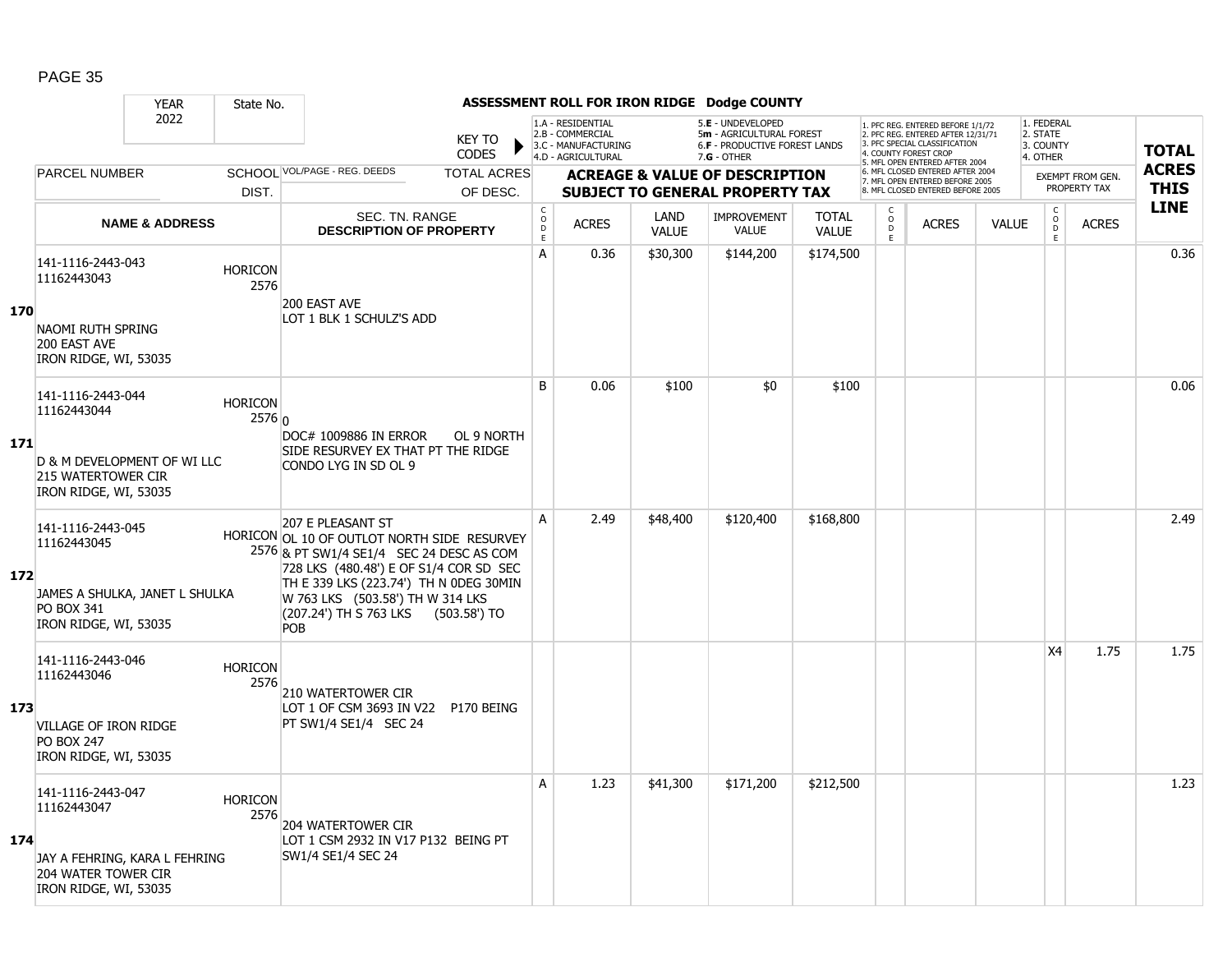|     |                                                                                                                                                                      | <b>YEAR</b>                                          | State No.                                                                       | ASSESSMENT ROLL FOR IRON RIDGE Dodge COUNTY                                                                                  |                    |                                                         |                                                                                    |                                                                                                 |                                    |                              |                                                                                                                                        |              |              |                                                 |              |                                             |
|-----|----------------------------------------------------------------------------------------------------------------------------------------------------------------------|------------------------------------------------------|---------------------------------------------------------------------------------|------------------------------------------------------------------------------------------------------------------------------|--------------------|---------------------------------------------------------|------------------------------------------------------------------------------------|-------------------------------------------------------------------------------------------------|------------------------------------|------------------------------|----------------------------------------------------------------------------------------------------------------------------------------|--------------|--------------|-------------------------------------------------|--------------|---------------------------------------------|
|     |                                                                                                                                                                      | 2022                                                 |                                                                                 | <b>KEY TO</b><br><b>CODES</b>                                                                                                |                    |                                                         | 1.A - RESIDENTIAL<br>2.B - COMMERCIAL<br>3.C - MANUFACTURING<br>4.D - AGRICULTURAL | 5.E - UNDEVELOPED<br>5m - AGRICULTURAL FOREST<br>6.F - PRODUCTIVE FOREST LANDS<br>$7.G - OTHER$ |                                    |                              | 1. PFC REG. ENTERED BEFORE 1/1/72<br>2. PFC REG. ENTERED AFTER 12/31/71<br>3. PFC SPECIAL CLASSIFICATION<br>. COUNTY FOREST CROP       |              |              | 1. FEDERAL<br>2. STATE<br>3. COUNTY<br>4. OTHER |              | <b>TOTAL</b><br><b>ACRES</b><br><b>THIS</b> |
|     |                                                                                                                                                                      | SCHOOL VOL/PAGE - REG. DEEDS<br><b>PARCEL NUMBER</b> |                                                                                 |                                                                                                                              | <b>TOTAL ACRES</b> |                                                         | <b>ACREAGE &amp; VALUE OF DESCRIPTION</b>                                          |                                                                                                 |                                    |                              | MFL OPEN ENTERED AFTER 2004<br>6. MFL CLOSED ENTERED AFTER 2004<br>7. MFL OPEN ENTERED BEFORE 2005<br>8 MFL CLOSED ENTERED BEFORE 2005 |              |              | <b>EXEMPT FROM GEN.</b><br>PROPERTY TAX         |              |                                             |
|     |                                                                                                                                                                      | DIST.<br><b>NAME &amp; ADDRESS</b>                   |                                                                                 |                                                                                                                              | OF DESC.           |                                                         |                                                                                    | <b>SUBJECT TO GENERAL PROPERTY TAX</b>                                                          |                                    |                              |                                                                                                                                        |              |              |                                                 |              |                                             |
|     |                                                                                                                                                                      |                                                      |                                                                                 | SEC. TN. RANGE<br><b>DESCRIPTION OF PROPERTY</b>                                                                             |                    | $\begin{smallmatrix} C\\O\\O\\D \end{smallmatrix}$<br>E | <b>ACRES</b>                                                                       | <b>LAND</b><br><b>VALUE</b>                                                                     | <b>IMPROVEMENT</b><br><b>VALUE</b> | <b>TOTAL</b><br><b>VALUE</b> | C<br>$\overline{0}$<br>E                                                                                                               | <b>ACRES</b> | <b>VALUE</b> | $\mathsf{C}$<br>$\overline{D}$<br>E             | <b>ACRES</b> | <b>LINE</b>                                 |
|     | 141-1116-2443-048<br><b>HORICON</b><br>11162443048<br>2576                                                                                                           |                                                      | 200 WATERTOWER CIR<br>LOT 2 CSM 2932 IN V17 P132 BEING PT<br>SW1/4 SE1/4 SEC 24 |                                                                                                                              | А                  | 1.33                                                    | \$42,000                                                                           | \$149,800                                                                                       | \$191,800                          |                              |                                                                                                                                        |              |              |                                                 | 1.33         |                                             |
| 175 | PAUL M KONIAR, CARRIE M KONIAR<br>200 WATERTOWER CIR<br>IRON RIDGE, WI, 53035                                                                                        |                                                      |                                                                                 |                                                                                                                              |                    |                                                         |                                                                                    |                                                                                                 |                                    |                              |                                                                                                                                        |              |              |                                                 |              |                                             |
| 176 | 141-1116-2443-049<br>11162443049<br>BRANDON T BALISTRERI, ASHLEY E<br><b>BALISTRERI</b>                                                                              |                                                      | <b>HORICON</b><br>2576                                                          | 102 RAYOME DR<br>LOT 2 CSM 4983 IN V32 P123 BEING PT<br>SW1/4 SE1/4 SEC 24                                                   |                    | A                                                       | 1.21                                                                               | \$41,200                                                                                        | \$117,800                          | \$159,000                    |                                                                                                                                        |              |              |                                                 |              | 1.21                                        |
|     | 102 RAYOME DR                                                                                                                                                        | IRON RIDGE, WI, 53035                                |                                                                                 |                                                                                                                              |                    |                                                         |                                                                                    |                                                                                                 |                                    |                              |                                                                                                                                        |              |              |                                                 |              |                                             |
|     | 141-1116-2443-050<br>11162443050<br>177 RODNEY L. BARNES AND LEANNE R.<br>BARNES REVOCABLE TRUST DATED JULY<br>1, 2021<br>403 E PLEASANT ST<br>IRON RIDGE, WI, 53035 |                                                      | <b>HORICON</b><br>2576                                                          | 403 E PLEASANT ST<br>LOT 1 OF CSM 2753 IN V16 P213 BEING<br>PT OF LOT 17 HILLCREST SUBD FIRST<br>ADD & PT SW1/4 SE1/4 SEC 24 |                    | A                                                       | 1.32                                                                               | \$48,000                                                                                        | \$166,200                          | \$214,200                    |                                                                                                                                        |              |              |                                                 |              | 1.32                                        |
| 178 | 141-1116-2443-051<br>11162443051<br>HERTHA A WEGENER LIVING TRUST<br>103 WASHINGTON AVE<br>IRON RIDGE, WI, 53035                                                     |                                                      | <b>HORICON</b><br>2576                                                          | 103 WASHINGTON AVE<br>LOT 18 HILLCREST SUBD FIRST ADD                                                                        |                    | А                                                       | 0.28                                                                               | \$30,400                                                                                        | \$120,300                          | \$150,700                    |                                                                                                                                        |              |              |                                                 |              | 0.28                                        |
| 179 | 141-1116-2443-052<br>11162443052<br><b>PATRICK R NELSON</b><br>107 RAYOME DR<br>IRON RIDGE, WI, 53035                                                                |                                                      | <b>HORICON</b><br>2576                                                          | 107 RAYOME DR<br>LOT 19 HILLCREST SUBD FIRST ADD                                                                             |                    | Α                                                       | 0.35                                                                               | \$33,600                                                                                        | \$109,200                          | \$142,800                    |                                                                                                                                        |              |              |                                                 |              | 0.35                                        |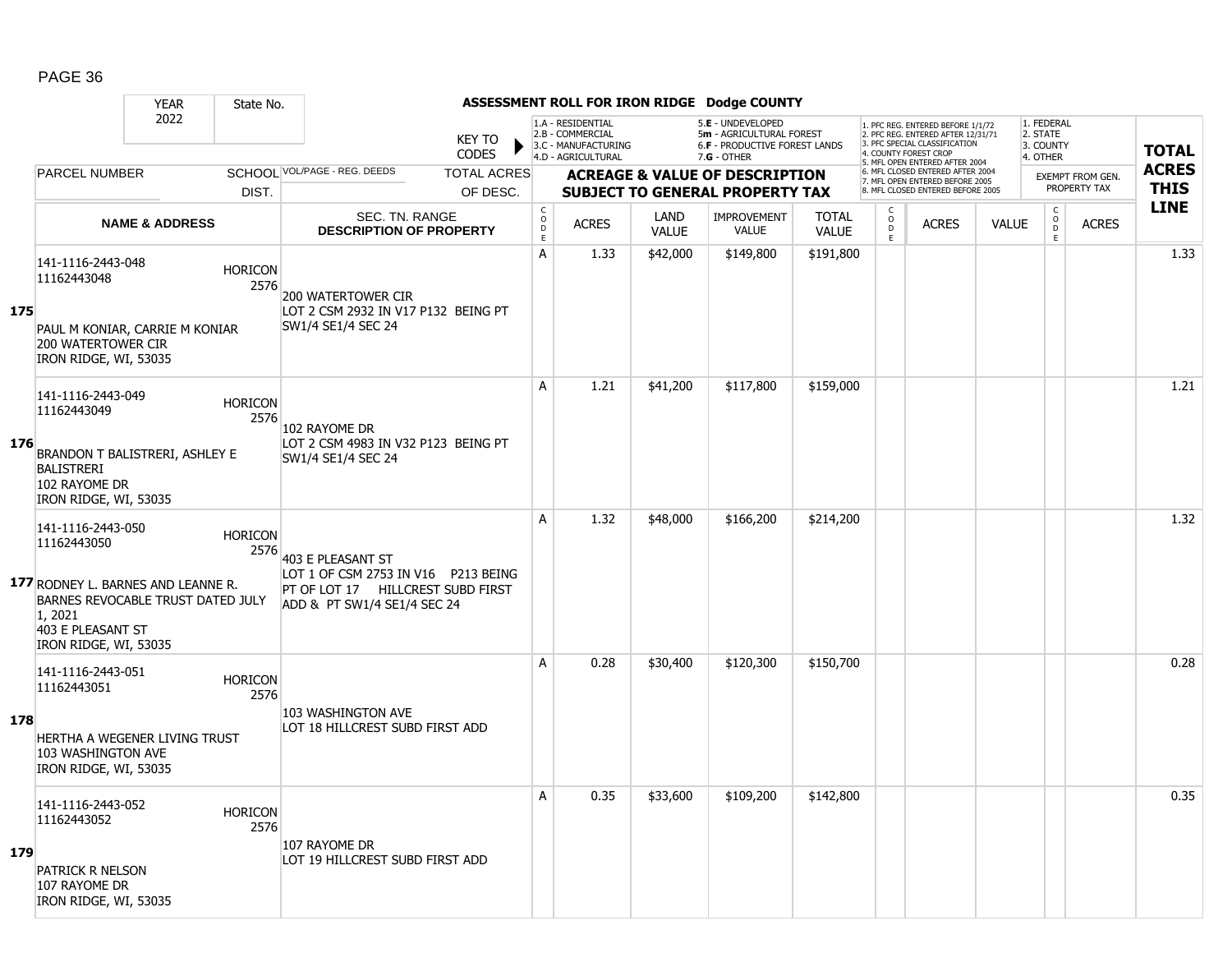|     |                                                                                               | <b>YEAR</b>               | State No.              |                                                  |                               |                                             |                                                                                    |                      | ASSESSMENT ROLL FOR IRON RIDGE Dodge COUNTY                                                   |                              |                                     |                                                                                                                                   |              |                                                 |                         |              |
|-----|-----------------------------------------------------------------------------------------------|---------------------------|------------------------|--------------------------------------------------|-------------------------------|---------------------------------------------|------------------------------------------------------------------------------------|----------------------|-----------------------------------------------------------------------------------------------|------------------------------|-------------------------------------|-----------------------------------------------------------------------------------------------------------------------------------|--------------|-------------------------------------------------|-------------------------|--------------|
|     |                                                                                               | 2022                      |                        |                                                  | <b>KEY TO</b><br><b>CODES</b> |                                             | 1.A - RESIDENTIAL<br>2.B - COMMERCIAL<br>3.C - MANUFACTURING<br>4.D - AGRICULTURAL |                      | 5.E - UNDEVELOPED<br>5m - AGRICULTURAL FOREST<br>6.F - PRODUCTIVE FOREST LANDS<br>7.G - OTHER |                              |                                     | 1. PFC REG. ENTERED BEFORE 1/1/72<br>2. PFC REG. ENTERED AFTER 12/31/71<br>3. PFC SPECIAL CLASSIFICATION<br>4. COUNTY FOREST CROP |              | 1. FEDERAL<br>2. STATE<br>3. COUNTY<br>4. OTHER |                         | <b>TOTAL</b> |
|     | <b>PARCEL NUMBER</b>                                                                          |                           |                        | SCHOOL VOL/PAGE - REG. DEEDS                     | <b>TOTAL ACRES</b>            |                                             |                                                                                    |                      | <b>ACREAGE &amp; VALUE OF DESCRIPTION</b>                                                     |                              |                                     | 5. MFL OPEN ENTERED AFTER 2004<br>6. MFL CLOSED ENTERED AFTER 2004                                                                |              |                                                 | <b>EXEMPT FROM GEN.</b> | <b>ACRES</b> |
|     |                                                                                               |                           | DIST.                  |                                                  | OF DESC.                      |                                             |                                                                                    |                      | <b>SUBJECT TO GENERAL PROPERTY TAX</b>                                                        |                              |                                     | 7. MFL OPEN ENTERED BEFORE 2005<br>8. MFL CLOSED ENTERED BEFORE 2005                                                              |              |                                                 | PROPERTY TAX            | <b>THIS</b>  |
|     |                                                                                               | <b>NAME &amp; ADDRESS</b> |                        | SEC. TN. RANGE<br><b>DESCRIPTION OF PROPERTY</b> |                               | $\mathsf{C}$<br>$\circ$<br>D<br>$\mathsf E$ | <b>ACRES</b>                                                                       | LAND<br><b>VALUE</b> | <b>IMPROVEMENT</b><br><b>VALUE</b>                                                            | <b>TOTAL</b><br><b>VALUE</b> | $\mathsf{C}$<br>$\overline{0}$<br>E | <b>ACRES</b>                                                                                                                      | <b>VALUE</b> | $\mathsf C$<br>$\overline{0}$<br>E              | <b>ACRES</b>            | <b>LINE</b>  |
| 180 | 141-1116-2443-053<br>11162443053                                                              |                           | <b>HORICON</b><br>2576 | 111 RAYOME DR                                    |                               | A                                           | 0.44                                                                               | \$33,600             | \$132,300                                                                                     | \$165,900                    |                                     |                                                                                                                                   |              |                                                 |                         | 0.44         |
|     | Revocable Trust David L. & Ruth A<br>Mamerow<br>111 RAYOME DR<br>IRON RIDGE, WI, 53035        |                           |                        | LOT 20 HILLCREST SUBD FIRST ADD                  |                               |                                             |                                                                                    |                      |                                                                                               |                              |                                     |                                                                                                                                   |              |                                                 |                         |              |
|     | 141-1116-2443-054<br>11162443054                                                              |                           | <b>HORICON</b><br>2576 | 115 RAYOME DR                                    |                               | A                                           | 0.27                                                                               | \$32,000             | \$121,600                                                                                     | \$153,600                    |                                     |                                                                                                                                   |              |                                                 |                         | 0.27         |
| 181 | STEVEN E WALD, THERESA A WALD<br><b>PO BOX 157</b><br>IRON RIDGE, WI, 53035                   |                           |                        | LOT 21 HILLCREST SUBD FIRST ADD                  |                               |                                             |                                                                                    |                      |                                                                                               |                              |                                     |                                                                                                                                   |              |                                                 |                         |              |
| 182 | 141-1116-2443-055<br>11162443055                                                              |                           | <b>HORICON</b><br>2576 | 119 RAYOME DR<br>LOT 22 HILLCREST SUBD FIRST ADD |                               | A                                           | 0.29                                                                               | \$32,000             | \$133,400                                                                                     | \$165,400                    |                                     |                                                                                                                                   |              |                                                 |                         | 0.29         |
|     | ADAN RIVERA MORENO, AMY LYNN<br><b>RIVERA</b><br>119 RAYOME DR<br>IRON RIDGE, WI, 53035       |                           |                        |                                                  |                               |                                             |                                                                                    |                      |                                                                                               |                              |                                     |                                                                                                                                   |              |                                                 |                         |              |
|     | 141-1116-2443-056<br>11162443056                                                              |                           | <b>HORICON</b><br>2576 |                                                  |                               | A                                           | 0.29                                                                               | \$32,000             | \$116,600                                                                                     | \$148,600                    |                                     |                                                                                                                                   |              |                                                 |                         | 0.29         |
| 183 | KEVIN M KUEHL, STACEY L KUEHL<br>123 RAYOME DR<br>IRON RIDGE, WI, 53035                       |                           |                        | 123 RAYOME DR<br>LOT 23 HILLCREST SUBD FIRST ADD |                               |                                             |                                                                                    |                      |                                                                                               |                              |                                     |                                                                                                                                   |              |                                                 |                         |              |
|     | 141-1116-2443-057<br>11162443057                                                              |                           | <b>HORICON</b><br>2576 | 127 RAYOME DR                                    |                               | A                                           | 0.32                                                                               | \$32,000             | \$121,400                                                                                     | \$153,400                    |                                     |                                                                                                                                   |              |                                                 |                         | 0.32         |
| 184 | KELLY M BRAUNSCHWEIG, JOEL A<br><b>BRAUNSCHWEIG</b><br>127 RAYOME DR<br>IRON RIDGE, WI, 53035 |                           |                        | LOT 24 HILLCREST SUBD FIRST ADD                  |                               |                                             |                                                                                    |                      |                                                                                               |                              |                                     |                                                                                                                                   |              |                                                 |                         |              |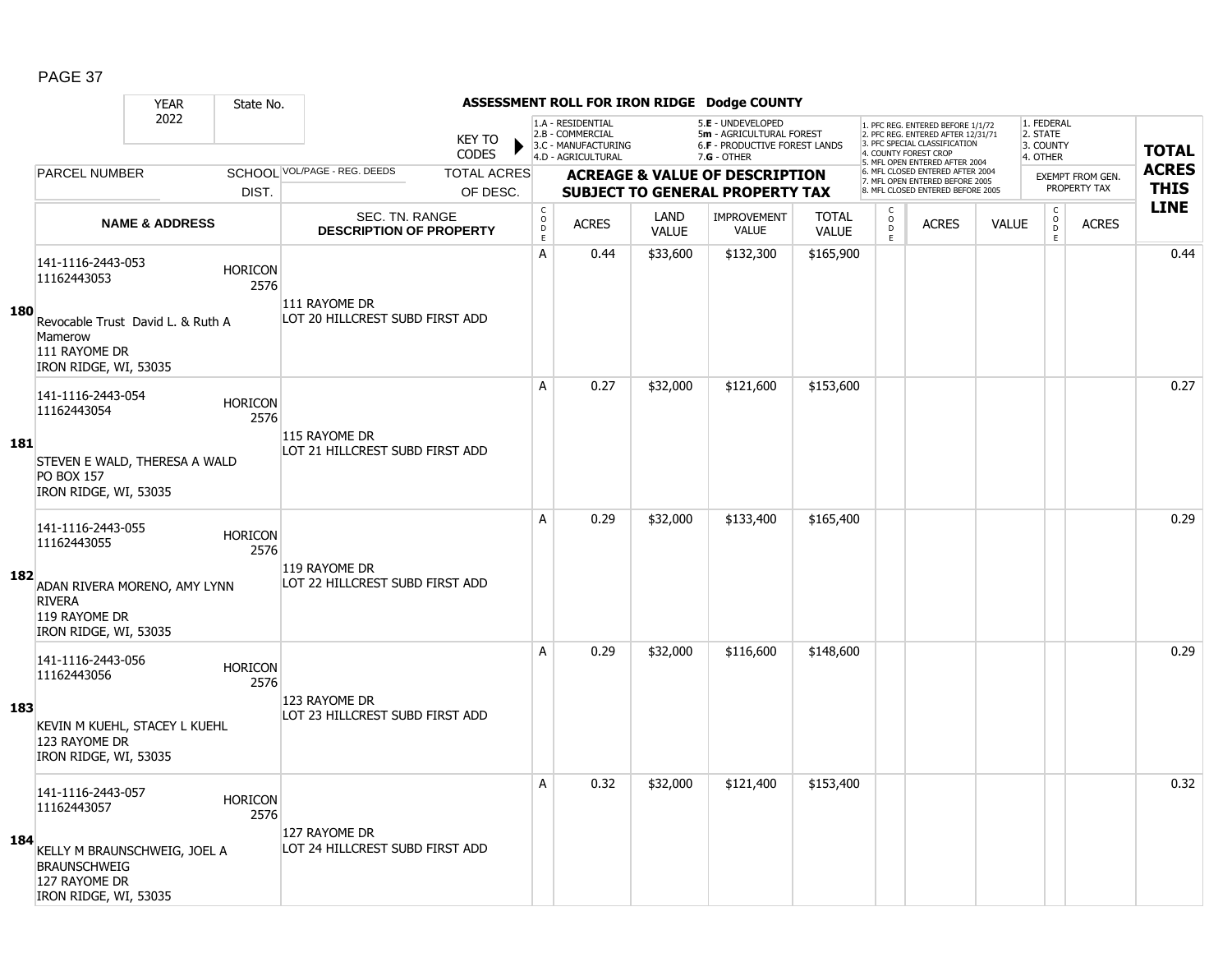|     |                                                                              | <b>YEAR</b>               | State No.              |                                                      |                               |                                     |                                                                                    |                      | ASSESSMENT ROLL FOR IRON RIDGE Dodge COUNTY                                                          |                              |                                   |                                                                                                                                   |              |                                                 |                  |              |
|-----|------------------------------------------------------------------------------|---------------------------|------------------------|------------------------------------------------------|-------------------------------|-------------------------------------|------------------------------------------------------------------------------------|----------------------|------------------------------------------------------------------------------------------------------|------------------------------|-----------------------------------|-----------------------------------------------------------------------------------------------------------------------------------|--------------|-------------------------------------------------|------------------|--------------|
|     |                                                                              | 2022                      |                        |                                                      | <b>KEY TO</b><br><b>CODES</b> |                                     | 1.A - RESIDENTIAL<br>2.B - COMMERCIAL<br>3.C - MANUFACTURING<br>4.D - AGRICULTURAL |                      | 5.E - UNDEVELOPED<br>5m - AGRICULTURAL FOREST<br><b>6.F - PRODUCTIVE FOREST LANDS</b><br>7.G - OTHER |                              |                                   | 1. PFC REG. ENTERED BEFORE 1/1/72<br>2. PFC REG. ENTERED AFTER 12/31/71<br>3. PFC SPECIAL CLASSIFICATION<br>4. COUNTY FOREST CROP |              | 1. FEDERAL<br>2. STATE<br>3. COUNTY<br>4. OTHER |                  | <b>TOTAL</b> |
|     | <b>PARCEL NUMBER</b>                                                         |                           |                        | SCHOOL VOL/PAGE - REG. DEEDS                         | <b>TOTAL ACRES</b>            |                                     |                                                                                    |                      | <b>ACREAGE &amp; VALUE OF DESCRIPTION</b>                                                            |                              |                                   | 5. MFL OPEN ENTERED AFTER 2004<br>6. MFL CLOSED ENTERED AFTER 2004                                                                |              |                                                 | EXEMPT FROM GEN. | <b>ACRES</b> |
|     |                                                                              |                           | DIST.                  |                                                      | OF DESC.                      |                                     |                                                                                    |                      | <b>SUBJECT TO GENERAL PROPERTY TAX</b>                                                               |                              |                                   | 7. MFL OPEN ENTERED BEFORE 2005<br>8. MFL CLOSED ENTERED BEFORE 2005                                                              |              |                                                 | PROPERTY TAX     | <b>THIS</b>  |
|     |                                                                              | <b>NAME &amp; ADDRESS</b> |                        | SEC. TN. RANGE<br><b>DESCRIPTION OF PROPERTY</b>     |                               | $_{\rm o}^{\rm c}$<br>$\frac{D}{E}$ | <b>ACRES</b>                                                                       | LAND<br><b>VALUE</b> | <b>IMPROVEMENT</b><br><b>VALUE</b>                                                                   | <b>TOTAL</b><br><b>VALUE</b> | $\frac{c}{0}$<br>D<br>$\mathsf E$ | <b>ACRES</b>                                                                                                                      | <b>VALUE</b> | $_{\rm o}^{\rm c}$<br>D<br>E                    | <b>ACRES</b>     | <b>LINE</b>  |
| 185 | 141-1116-2443-058<br>11162443058                                             |                           | <b>HORICON</b><br>2576 | 126 RAYOME DR<br>LOT 25 HILLCREST SUBD FIRST ADD     |                               | A                                   | 0.23                                                                               | \$32,000             | \$123,700                                                                                            | \$155,700                    |                                   |                                                                                                                                   |              |                                                 |                  | 0.23         |
|     | CHERYL L BRICCO<br>126 RAYOME DR<br>IRON RIDGE, WI, 53035                    |                           |                        |                                                      |                               |                                     |                                                                                    |                      |                                                                                                      |                              |                                   |                                                                                                                                   |              |                                                 |                  |              |
|     | 141-1116-2443-059<br>11162443059                                             |                           | <b>HORICON</b><br>2576 |                                                      |                               | A                                   | 0.29                                                                               | \$32,000             | \$137,900                                                                                            | \$169,900                    |                                   |                                                                                                                                   |              |                                                 |                  | 0.29         |
| 186 | NICHOLAS A DUNIFER<br>122 RAYOME DR<br>IRON RIDGE, WI, 53035                 |                           |                        | 122 RAYOME DR<br>LOT 26 HILLCREST SUBD FIRST ADD     |                               |                                     |                                                                                    |                      |                                                                                                      |                              |                                   |                                                                                                                                   |              |                                                 |                  |              |
|     | 141-1116-2443-060<br>11162443060                                             |                           | <b>HORICON</b><br>2576 | 114 RAYOME DR                                        |                               | A                                   | 0.29                                                                               | \$33,600             | \$76,400                                                                                             | \$110,000                    |                                   |                                                                                                                                   |              |                                                 |                  | 0.29         |
| 187 | <b>JAK RENTALS LLC</b><br><b>215 WATERTOWER CIR</b><br>IRON RIDGE, WI, 53035 |                           |                        | LOT 27 HILLCREST SUBD FIRST ADD                      |                               |                                     |                                                                                    |                      |                                                                                                      |                              |                                   |                                                                                                                                   |              |                                                 |                  |              |
|     | 141-1116-2443-061<br>11162443061                                             |                           | <b>HORICON</b><br>2576 | 106 RAYOME DR                                        |                               | Α                                   | 0.37                                                                               | \$33,600             | \$149,800                                                                                            | \$183,400                    |                                   |                                                                                                                                   |              |                                                 |                  | 0.37         |
| 188 | JJ RUBICON RENTALS LLC<br>W2753 STATE ROAD 67<br>IRON RIDGE, WI, 53035       |                           |                        | LOT 28 HILLCREST SUBD FIRST ADD                      |                               |                                     |                                                                                    |                      |                                                                                                      |                              |                                   |                                                                                                                                   |              |                                                 |                  |              |
| 189 | 141-1116-2443-062<br>11162443062                                             |                           | <b>HORICON</b><br>2576 | 100 RAYOME DR<br>LOT 1 CSM 4983 IN V32 P123 BEING PT |                               | Α                                   | 1.00                                                                               | \$40,000             | \$128,300                                                                                            | \$168,300                    |                                   |                                                                                                                                   |              |                                                 |                  | 1.00         |
|     | <b>ARTHUR L SCHLUETER</b><br>PO BOX 101<br>IRON RIDGE, WI, 53035             |                           |                        | SW1/4 SE1/4 SEC 24                                   |                               |                                     |                                                                                    |                      |                                                                                                      |                              |                                   |                                                                                                                                   |              |                                                 |                  |              |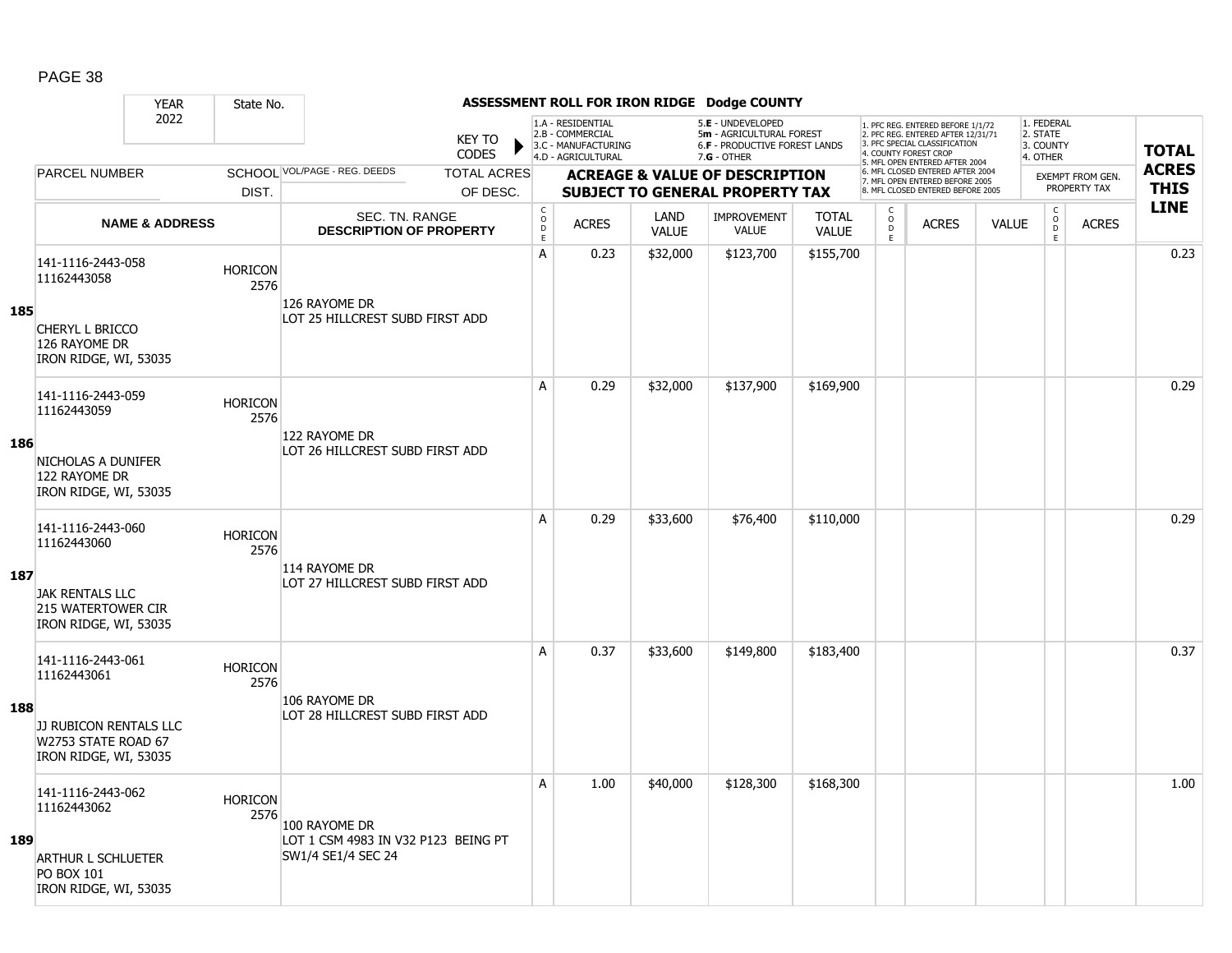|            |                                                                                                                  | <b>YEAR</b>                                          | State No. |                                                                                                                                 |                               |                                        |                                                                                    |                      | ASSESSMENT ROLL FOR IRON RIDGE Dodge COUNTY                                                          |                              |                                                 |                                                                                                                                   |              |                                                 |                         |                            |
|------------|------------------------------------------------------------------------------------------------------------------|------------------------------------------------------|-----------|---------------------------------------------------------------------------------------------------------------------------------|-------------------------------|----------------------------------------|------------------------------------------------------------------------------------|----------------------|------------------------------------------------------------------------------------------------------|------------------------------|-------------------------------------------------|-----------------------------------------------------------------------------------------------------------------------------------|--------------|-------------------------------------------------|-------------------------|----------------------------|
|            | 2022<br><b>PARCEL NUMBER</b>                                                                                     |                                                      |           |                                                                                                                                 | <b>KEY TO</b><br><b>CODES</b> |                                        | 1.A - RESIDENTIAL<br>2.B - COMMERCIAL<br>3.C - MANUFACTURING<br>4.D - AGRICULTURAL |                      | 5.E - UNDEVELOPED<br>5m - AGRICULTURAL FOREST<br><b>6.F - PRODUCTIVE FOREST LANDS</b><br>7.G - OTHER |                              |                                                 | 1. PFC REG. ENTERED BEFORE 1/1/72<br>2. PFC REG. ENTERED AFTER 12/31/71<br>3. PFC SPECIAL CLASSIFICATION<br>4. COUNTY FOREST CROP |              | 1. FEDERAL<br>2. STATE<br>3. COUNTY<br>4. OTHER |                         | <b>TOTAL</b>               |
|            |                                                                                                                  |                                                      |           | SCHOOL VOL/PAGE - REG. DEEDS                                                                                                    | <b>TOTAL ACRES</b>            |                                        |                                                                                    |                      | <b>ACREAGE &amp; VALUE OF DESCRIPTION</b>                                                            |                              |                                                 | 5. MFL OPEN ENTERED AFTER 2004<br>6. MFL CLOSED ENTERED AFTER 2004<br>7. MFL OPEN ENTERED BEFORE 2005                             |              |                                                 | <b>EXEMPT FROM GEN.</b> | <b>ACRES</b>               |
|            |                                                                                                                  | DIST.                                                |           |                                                                                                                                 | OF DESC.                      |                                        |                                                                                    |                      | <b>SUBJECT TO GENERAL PROPERTY TAX</b>                                                               |                              |                                                 | 8. MFL CLOSED ENTERED BEFORE 2005                                                                                                 |              |                                                 | PROPERTY TAX            | <b>THIS</b><br><b>LINE</b> |
|            |                                                                                                                  | <b>NAME &amp; ADDRESS</b>                            |           | <b>SEC. TN. RANGE</b><br><b>DESCRIPTION OF PROPERTY</b>                                                                         |                               | $_{\rm o}^{\rm c}$<br>$\mathsf D$<br>E | <b>ACRES</b>                                                                       | LAND<br><b>VALUE</b> | <b>IMPROVEMENT</b><br><b>VALUE</b>                                                                   | <b>TOTAL</b><br><b>VALUE</b> | $\begin{matrix} 0 \\ 0 \\ D \end{matrix}$<br>E. | <b>ACRES</b>                                                                                                                      | <b>VALUE</b> | $\begin{matrix} 0 \\ 0 \\ 0 \end{matrix}$<br>E  | <b>ACRES</b>            |                            |
| <b>190</b> | 141-1116-2443-063<br>11162443063<br>Donna Kelsey<br><b>201 WATERTOWER CIR</b><br>IRON RIDGE, WI, 53035           | <b>HORICON</b>                                       |           | 2576 201 WATERTOWER CIR<br>UNIT 201 THE RIDGE CONDO & 1/14TH<br>INTEREST IN COMMON ELEMENTS (AREA<br>OF CONDO = $4.420$ ACRES)  |                               | A                                      | 0.00                                                                               | \$18,000             | \$177,300                                                                                            | \$195,300                    |                                                 |                                                                                                                                   |              |                                                 |                         | 0.00                       |
| <b>191</b> | 141-1116-2443-064<br>11162443064<br><b>203 WATERTOWER CIR</b><br>IRON RIDGE, WI, 53035                           | <b>HORICON</b><br>RICHARD A SKINNER, NANCY A SKINNER |           | 2576 203 WATERTOWER CIR<br>UNIT 203 THE RIDGE CONDO & 1/14TH<br>INTEREST IN COMMON ELEMENTS (AREA<br>$OF CONDO = 4.420 ACRES)$  |                               | A                                      | 0.00                                                                               | \$18,000             | \$174,500                                                                                            | \$192,500                    |                                                 |                                                                                                                                   |              |                                                 |                         | 0.00                       |
| 192        | 141-1116-2443-065<br>11162443065<br><b>REVOCABLE TRUST</b><br><b>205 WATERTOWER CIR</b><br>IRON RIDGE, WI, 53035 | <b>HORICON</b><br>SUZANNE L & MICHAEL S JANOSKA      |           | 2576 205 WATERTOWER CIR<br>UNIT 205 THE RIDGE CONDO & 1/14TH<br>INTEREST IN COMMON ELEMENTS (AREA<br>OF CONDO = $4.420$ ACRES)  |                               | A                                      | 0.00                                                                               | \$18,000             | \$151,200                                                                                            | \$169,200                    |                                                 |                                                                                                                                   |              |                                                 |                         | 0.00                       |
| 193        | 141-1116-2443-066<br>11162443066<br><b>MJ KRAMER LLC</b><br>215 WATERTOWER CIR<br>IRON RIDGE, WI, 53035          | <b>HORICON</b>                                       |           | 2576 207 WATERTOWER CIR<br>UNIT 207 THE RIDGE CONDO & 1/14TH<br>INTEREST IN COMMON ELEMENTS (AREA<br>OF CONDO = 4.420 ACRES)1uu |                               | A                                      | 0.00                                                                               | \$18,000             | \$121,000                                                                                            | \$139,000                    |                                                 |                                                                                                                                   |              |                                                 |                         | 0.00                       |
| 194        | 141-1116-2443-067<br>11162443067<br><b>MARY BURTCH</b><br><b>209 WATERTOWER CIR</b><br>IRON RIDGE, WI, 53035     | <b>HORICON</b>                                       |           | 2576 209 WATERTOWER CIR<br>UNIT 209 THE RIDGE CONDO & 1/14TH<br>INTEREST IN COMMON ELEMENTS (AREA<br>OF CONDO = $4.420$ ACRES)  |                               | A                                      | 0.00                                                                               | \$18,000             | \$161,100                                                                                            | \$179,100                    |                                                 |                                                                                                                                   |              |                                                 |                         | 0.00                       |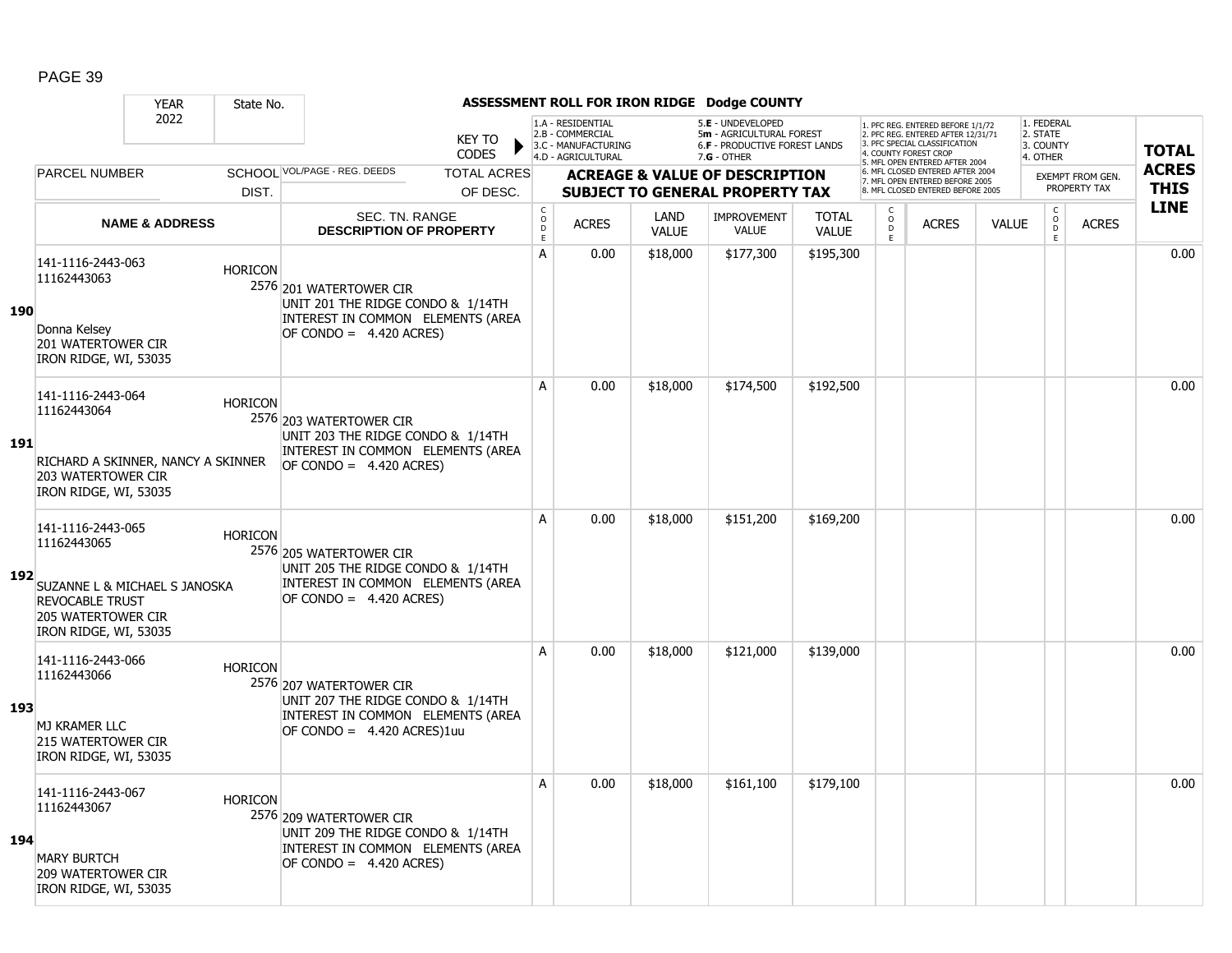|     |                                                                                                               | <b>YEAR</b><br>State No.                                                            |                                                                                                                                           |                        |                                                          |                                                                                    |                      | ASSESSMENT ROLL FOR IRON RIDGE Dodge COUNTY                                                     |                              |                          |                                                                                                                                   |              |                                                 |                         |              |
|-----|---------------------------------------------------------------------------------------------------------------|-------------------------------------------------------------------------------------|-------------------------------------------------------------------------------------------------------------------------------------------|------------------------|----------------------------------------------------------|------------------------------------------------------------------------------------|----------------------|-------------------------------------------------------------------------------------------------|------------------------------|--------------------------|-----------------------------------------------------------------------------------------------------------------------------------|--------------|-------------------------------------------------|-------------------------|--------------|
|     |                                                                                                               | 2022                                                                                |                                                                                                                                           | KEY TO<br><b>CODES</b> |                                                          | 1.A - RESIDENTIAL<br>2.B - COMMERCIAL<br>3.C - MANUFACTURING<br>4.D - AGRICULTURAL |                      | 5.E - UNDEVELOPED<br>5m - AGRICULTURAL FOREST<br>6.F - PRODUCTIVE FOREST LANDS<br>$7.G - OTHER$ |                              |                          | 1. PFC REG. ENTERED BEFORE 1/1/72<br>2. PFC REG. ENTERED AFTER 12/31/71<br>3. PFC SPECIAL CLASSIFICATION<br>4. COUNTY FOREST CROP |              | 1. FEDERAL<br>2. STATE<br>3. COUNTY<br>4. OTHER |                         | <b>TOTAL</b> |
|     | <b>PARCEL NUMBER</b>                                                                                          |                                                                                     | SCHOOL VOL/PAGE - REG. DEEDS                                                                                                              | <b>TOTAL ACRES</b>     |                                                          |                                                                                    |                      | <b>ACREAGE &amp; VALUE OF DESCRIPTION</b>                                                       |                              |                          | 5. MFL OPEN ENTERED AFTER 2004<br>6. MFL CLOSED ENTERED AFTER 2004                                                                |              |                                                 | <b>EXEMPT FROM GEN.</b> | <b>ACRES</b> |
|     |                                                                                                               | DIST.                                                                               |                                                                                                                                           | OF DESC.               |                                                          |                                                                                    |                      | <b>SUBJECT TO GENERAL PROPERTY TAX</b>                                                          |                              |                          | 7. MFL OPEN ENTERED BEFORE 2005<br>8. MFL CLOSED ENTERED BEFORE 2005                                                              |              |                                                 | PROPERTY TAX            | <b>THIS</b>  |
|     |                                                                                                               | <b>NAME &amp; ADDRESS</b>                                                           | SEC. TN. RANGE<br><b>DESCRIPTION OF PROPERTY</b>                                                                                          |                        | $\begin{matrix} 0 \\ 0 \\ 0 \end{matrix}$<br>$\mathsf E$ | <b>ACRES</b>                                                                       | LAND<br><b>VALUE</b> | <b>IMPROVEMENT</b><br><b>VALUE</b>                                                              | <b>TOTAL</b><br><b>VALUE</b> | C<br>$\overline{0}$<br>E | <b>ACRES</b>                                                                                                                      | <b>VALUE</b> | $\mathsf{C}$<br>$\overline{0}$<br>E             | <b>ACRES</b>            | <b>LINE</b>  |
| 195 | 141-1116-2443-068<br>11162443068<br><b>CHERYL JESKE</b><br><b>211 WATERTOWER CIR</b><br>IRON RIDGE, WI, 53035 | <b>HORICON</b>                                                                      | 2576 211 WATERTOWER CIR<br>UNIT 211 THE RIDGE CONDO & 1/14TH<br>INTEREST IN COMMON ELEMENTS (AREA<br>$OF CONDO = 4.420 ACRES)$            |                        | A                                                        | 0.00                                                                               | \$18,000             | \$183,000                                                                                       | \$201,000                    |                          |                                                                                                                                   |              |                                                 |                         | 0.00         |
| 196 | 141-1116-2443-069<br>11162443069<br><b>LIVING TRUST</b><br>213 WATERTOWER CIR<br>IRON RIDGE, WI, 53035        | <b>HORICON</b><br>CHARLES E & PATRICIA A SCHULDT                                    | 2576 213 WATERTOWER CIR<br>UNIT 213 THE RIDGE CONDO & 1/14TH<br>INTEREST IN COMMON ELEMENTS (AREA<br>$\overline{OP}$ CONDO = 4.420 ACRES) |                        | A                                                        | 0.00                                                                               | \$18,000             | \$164,800                                                                                       | \$182,800                    |                          |                                                                                                                                   |              |                                                 |                         | 0.00         |
| 197 | 141-1116-2443-070<br>11162443070<br><b>JULIE A NEHLS</b><br>215 WATERTOWER CIR<br>IRON RIDGE, WI, 53035       | <b>HORICON</b>                                                                      | 2576 215 WATERTOWER CIR<br>UNIT 215 THE RIDGE CONDO & 1/14TH<br>INTEREST IN COMMON ELEMENTS (AREA<br>$OF CONDO = 4.420 ACRES)$            |                        | A                                                        | 0.00                                                                               | \$18,000             | \$167,700                                                                                       | \$185,700                    |                          |                                                                                                                                   |              |                                                 |                         | 0.00         |
| 198 | 141-1116-2443-071<br>11162443071<br>215 WATERTOWER CIR<br>IRON RIDGE, WI, 53035                               | <b>HORICON</b><br>D & M DEVELOPMENT OF WI LLC                                       | 2576<br>215 WATERTOWER CIR<br>AREA SHOWN AS EXPANSION LANDTHE<br>RIDGE CONDO                                                              |                        | A                                                        | 11.42                                                                              | \$128,400            | \$23,000                                                                                        | \$151,400                    |                          |                                                                                                                                   |              |                                                 |                         | 11.42        |
|     | 141-1116-2443-072<br>11162443072<br>DATED MARCH 21 2003<br><b>PO BOX 221</b><br>LARCHWOOD, IA, 51241          | Horicon<br>199 ROBERT P KRAMER REVOCABLE TRUST,<br>CAROLYN D KRAMER REVOCABLE TRUST | 2576 272 WATERTOWER CIR<br>UNIT 272 THE RIDGE CONDO & 1/14TH<br>INTEREST IN COMMON ELEMENTS (AREA<br>OF CONDO = $4.420$ ACRES)            |                        | А                                                        | 0.00                                                                               | \$18,000             | \$140,000                                                                                       | \$158,000                    |                          |                                                                                                                                   |              |                                                 |                         | 0.00         |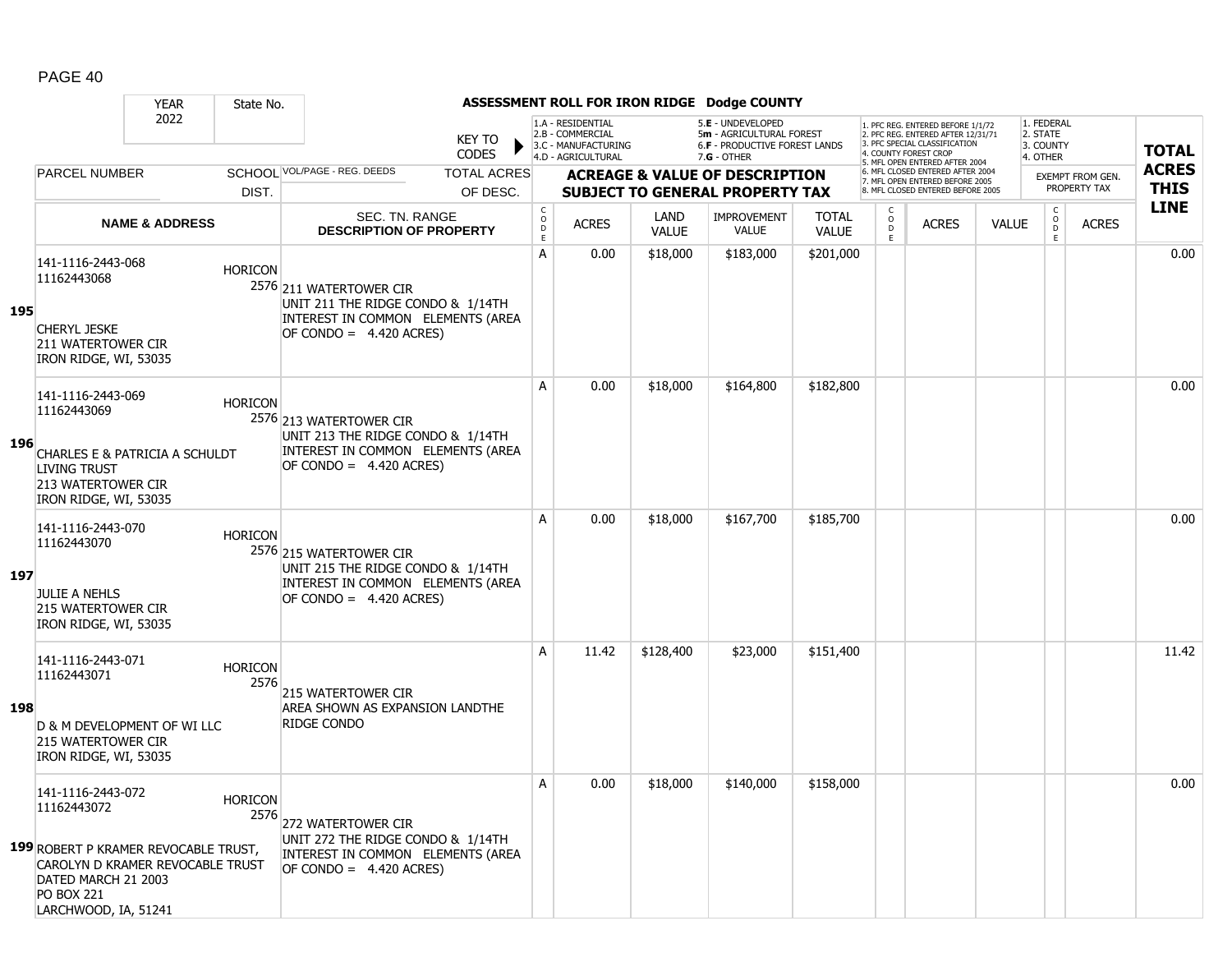|            | <b>YEAR</b>                                                                                                             | State No.      |                                                                                                                                |                                     |                                                                                    |                      | ASSESSMENT ROLL FOR IRON RIDGE Dodge COUNTY                                                            |                              |                                                   |                                                                                                                                   |              |                                                 |                         |              |
|------------|-------------------------------------------------------------------------------------------------------------------------|----------------|--------------------------------------------------------------------------------------------------------------------------------|-------------------------------------|------------------------------------------------------------------------------------|----------------------|--------------------------------------------------------------------------------------------------------|------------------------------|---------------------------------------------------|-----------------------------------------------------------------------------------------------------------------------------------|--------------|-------------------------------------------------|-------------------------|--------------|
|            | 2022                                                                                                                    |                | <b>KEY TO</b><br><b>CODES</b>                                                                                                  |                                     | 1.A - RESIDENTIAL<br>2.B - COMMERCIAL<br>3.C - MANUFACTURING<br>4.D - AGRICULTURAL |                      | 5.E - UNDEVELOPED<br>5m - AGRICULTURAL FOREST<br><b>6.F - PRODUCTIVE FOREST LANDS</b><br>$7.G - OTHER$ |                              |                                                   | 1. PFC REG. ENTERED BEFORE 1/1/72<br>2. PFC REG. ENTERED AFTER 12/31/71<br>3. PFC SPECIAL CLASSIFICATION<br>4. COUNTY FOREST CROP |              | 1. FEDERAL<br>2. STATE<br>3. COUNTY<br>4. OTHER |                         | <b>TOTAL</b> |
|            | <b>PARCEL NUMBER</b>                                                                                                    |                | SCHOOL VOL/PAGE - REG. DEEDS<br><b>TOTAL ACRES</b>                                                                             |                                     |                                                                                    |                      | <b>ACREAGE &amp; VALUE OF DESCRIPTION</b>                                                              |                              |                                                   | 5. MFL OPEN ENTERED AFTER 2004<br>6. MFL CLOSED ENTERED AFTER 2004                                                                |              |                                                 | <b>EXEMPT FROM GEN.</b> | <b>ACRES</b> |
|            |                                                                                                                         | DIST.          | OF DESC.                                                                                                                       |                                     |                                                                                    |                      | <b>SUBJECT TO GENERAL PROPERTY TAX</b>                                                                 |                              |                                                   | 7. MFL OPEN ENTERED BEFORE 2005<br>8. MFL CLOSED ENTERED BEFORE 2005                                                              |              |                                                 | PROPERTY TAX            | <b>THIS</b>  |
|            | <b>NAME &amp; ADDRESS</b>                                                                                               |                | <b>SEC. TN. RANGE</b><br><b>DESCRIPTION OF PROPERTY</b>                                                                        | $_{\rm o}^{\rm c}$<br>$\frac{D}{E}$ | <b>ACRES</b>                                                                       | LAND<br><b>VALUE</b> | <b>IMPROVEMENT</b><br><b>VALUE</b>                                                                     | <b>TOTAL</b><br><b>VALUE</b> | $\begin{array}{c}\nC \\ O \\ D \\ E\n\end{array}$ | <b>ACRES</b>                                                                                                                      | <b>VALUE</b> | $\begin{matrix} C \\ O \\ D \end{matrix}$<br>E  | <b>ACRES</b>            | <b>LINE</b>  |
| <b>200</b> | 141-1116-2443-073<br>11162443073<br>WILLIAM A KAEPERNICK, MAXINE E                                                      | <b>HORICON</b> | 2576 274 WATERTOWER CIR<br>UNIT 274 THE RIDGE CONDO & 1/14TH<br>INTEREST IN COMMON ELEMENTS (AREA                              | $\overline{A}$                      | 0.00                                                                               | \$18,000             | \$167,800                                                                                              | \$185,800                    |                                                   |                                                                                                                                   |              |                                                 |                         | 0.00         |
|            | <b>KAEPERNICK</b><br>274 WATERTOWER CIR<br>IRON RIDGE, WI, 53035                                                        |                | OF CONDO = $4.420$ ACRES)                                                                                                      |                                     |                                                                                    |                      |                                                                                                        |                              |                                                   |                                                                                                                                   |              |                                                 |                         |              |
| 201        | 141-1116-2443-074<br>11162443074<br>THOMAS R ZARNOTH<br>276 WATERTOWER CIR<br>IRON RIDGE, WI, 53035                     | <b>HORICON</b> | 2576 276 WATERTOWER CIR<br>UNIT 276 THE RIDGE CONDO & 1/14TH<br>INTEREST IN COMMON ELEMENTS (AREA<br>OF CONDO = $4.420$ ACRES) | A                                   | 0.00                                                                               | \$18,000             | \$131,900                                                                                              | \$149,900                    |                                                   |                                                                                                                                   |              |                                                 |                         | 0.00         |
| 202        | 141-1116-2443-075<br>11162443075<br><b>MARY J MOSCISKI</b><br>278 WATERTOWER CIR<br>IRON RIDGE, WI, 53035               | <b>HORICON</b> | 2576 278 WATERTOWER CIR<br>UNIT 278 THE RIDGE CONDO & 1/14TH<br>INTEREST IN COMMON ELEMENTS (AREA<br>OF CONDO = $4.420$ ACRES) | A                                   | 0.00                                                                               | \$18,000             | \$147,600                                                                                              | \$165,600                    |                                                   |                                                                                                                                   |              |                                                 |                         | 0.00         |
| 203        | 141-1116-2443-076<br>11162443076<br><b>JAMES RAMSAK</b><br>280 WATERTOWER CIR<br>IRON RIDGE, WI, 53035                  | <b>HORICON</b> | 2576 280 WATERTOWER CIR<br>UNIT 280 THE RIDGE CONDO & 1/14TH<br>INTEREST IN COMMON ELEMENTS (AREA<br>OF CONDO = $4.420$ ACRES) | A                                   | 0.00                                                                               | \$18,000             | \$131,900                                                                                              | \$149,900                    |                                                   |                                                                                                                                   |              |                                                 |                         | 0.00         |
| 204        | 141-1116-2443-077<br>11162443077<br>MARK S HANNI, ANGELA M HAYNES<br><b>282 WATERTOWER CIR</b><br>IRON RIDGE, WI, 53035 | <b>HORICON</b> | 2576 282 WATERTOWER CIR<br>UNIT 282 THE RIDGE CONDO & 1/14TH<br>INTEREST IN COMMON ELEMENTS (AREA<br>OF CONDO = $4.420$ ACRES) | A                                   | 0.00                                                                               | \$18,000             | \$147,600                                                                                              | \$165,600                    |                                                   |                                                                                                                                   |              |                                                 |                         | 0.00         |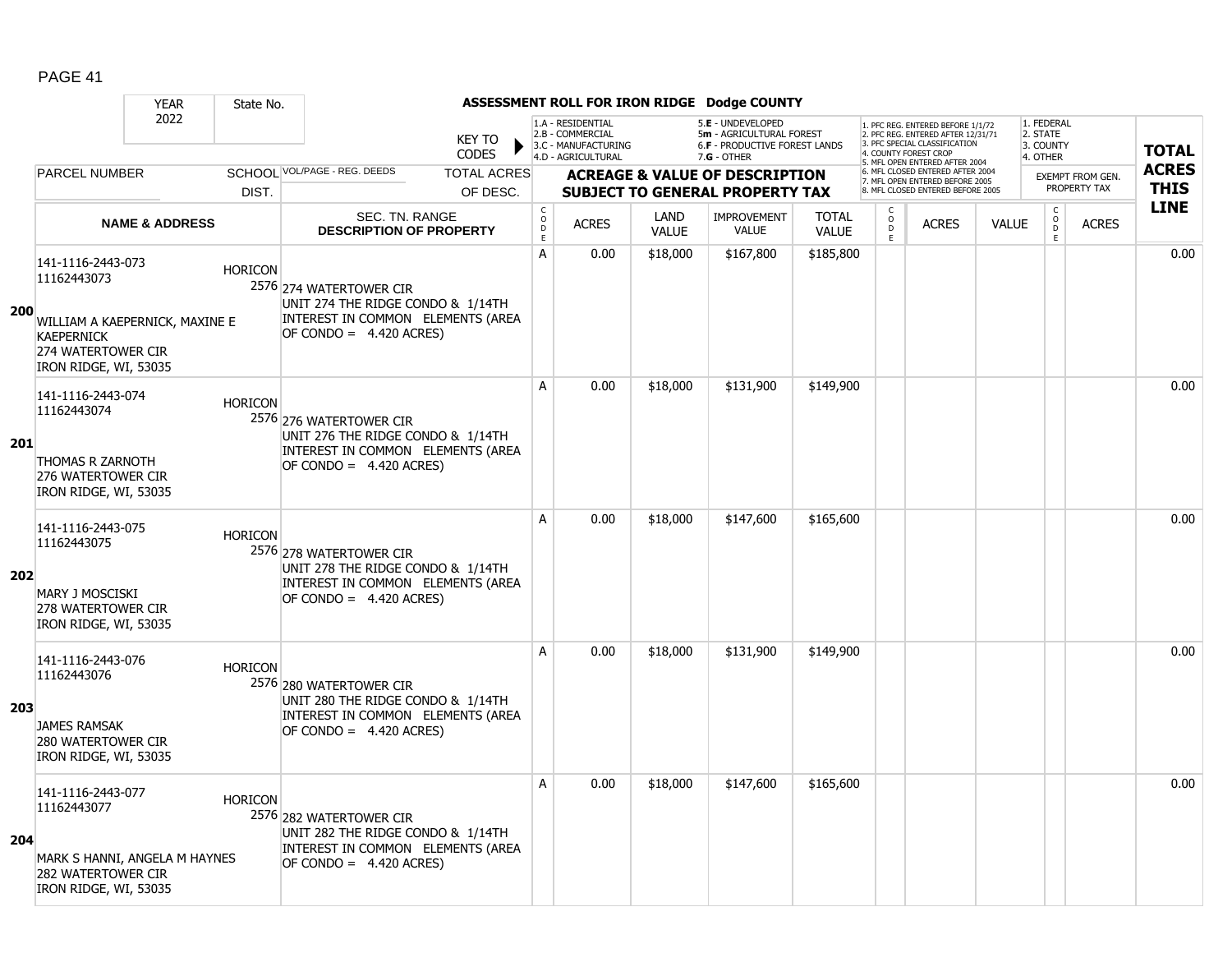|     |                                                                                                    | <b>YEAR</b>               | State No.              |                                                              |                               |                                     |                                                                                    |                      | ASSESSMENT ROLL FOR IRON RIDGE Dodge COUNTY                                                     |                              |                                            |                                                                                                                                                                     |              |                                                 |                         |              |
|-----|----------------------------------------------------------------------------------------------------|---------------------------|------------------------|--------------------------------------------------------------|-------------------------------|-------------------------------------|------------------------------------------------------------------------------------|----------------------|-------------------------------------------------------------------------------------------------|------------------------------|--------------------------------------------|---------------------------------------------------------------------------------------------------------------------------------------------------------------------|--------------|-------------------------------------------------|-------------------------|--------------|
|     |                                                                                                    | 2022                      |                        |                                                              | <b>KEY TO</b><br><b>CODES</b> |                                     | 1.A - RESIDENTIAL<br>2.B - COMMERCIAL<br>3.C - MANUFACTURING<br>4.D - AGRICULTURAL |                      | 5.E - UNDEVELOPED<br>5m - AGRICULTURAL FOREST<br>6.F - PRODUCTIVE FOREST LANDS<br>$7.G - OTHER$ |                              |                                            | 1. PFC REG. ENTERED BEFORE 1/1/72<br>2. PFC REG. ENTERED AFTER 12/31/71<br>3. PFC SPECIAL CLASSIFICATION<br>4. COUNTY FOREST CROP<br>5. MFL OPEN ENTERED AFTER 2004 |              | 1. FEDERAL<br>2. STATE<br>3. COUNTY<br>4. OTHER |                         | <b>TOTAL</b> |
|     | <b>PARCEL NUMBER</b>                                                                               |                           |                        | SCHOOL VOL/PAGE - REG. DEEDS                                 | <b>TOTAL ACRES</b>            |                                     |                                                                                    |                      | <b>ACREAGE &amp; VALUE OF DESCRIPTION</b>                                                       |                              |                                            | 6. MFL CLOSED ENTERED AFTER 2004<br>7. MFL OPEN ENTERED BEFORE 2005                                                                                                 |              |                                                 | <b>EXEMPT FROM GEN.</b> | <b>ACRES</b> |
|     |                                                                                                    |                           | DIST.                  |                                                              | OF DESC.                      |                                     |                                                                                    |                      | <b>SUBJECT TO GENERAL PROPERTY TAX</b>                                                          |                              |                                            | 8. MFL CLOSED ENTERED BEFORE 2005                                                                                                                                   |              |                                                 | PROPERTY TAX            | <b>THIS</b>  |
|     |                                                                                                    | <b>NAME &amp; ADDRESS</b> |                        | SEC. TN. RANGE<br><b>DESCRIPTION OF PROPERTY</b>             |                               | $_{\rm o}^{\rm c}$<br>$\frac{D}{E}$ | <b>ACRES</b>                                                                       | LAND<br><b>VALUE</b> | <b>IMPROVEMENT</b><br><b>VALUE</b>                                                              | <b>TOTAL</b><br><b>VALUE</b> | $\begin{array}{c} C \\ 0 \\ E \end{array}$ | <b>ACRES</b>                                                                                                                                                        | <b>VALUE</b> | $\begin{array}{c} C \\ O \\ E \end{array}$      | <b>ACRES</b>            | <b>LINE</b>  |
|     | 141-1116-2511-000<br>11162511000                                                                   |                           | <b>HORICON</b><br>2576 | 402 HERMAN ST                                                |                               | B                                   | 1.22                                                                               | \$43,000             | \$16,200                                                                                        | \$59,200                     |                                            |                                                                                                                                                                     |              |                                                 |                         | 1.22         |
| 205 | MEADOWBROOK PARK COMMUNITY LLC<br>N7559 N PIONEER RD<br>FOND DU LAC, WI, 54937                     |                           |                        | PARC DESC IN CSM 61 IN V5 P88 BEING PT<br>NE1/4 NE1/4 SEC 25 |                               |                                     |                                                                                    |                      |                                                                                                 |                              |                                            |                                                                                                                                                                     |              |                                                 |                         |              |
|     | 141-1116-2511-003<br>11162511003                                                                   |                           | <b>HORICON</b><br>2576 | 110 FENCE LINE AVE                                           |                               | A                                   | 0.38                                                                               | \$35,000             | \$165,200                                                                                       | \$200,200                    |                                            |                                                                                                                                                                     |              |                                                 |                         | 0.38         |
| 206 | Cody Millikin, DONALD KEARNS<br>110 FENCELINE AVE<br>IRON RIDGE, WI, 53035                         |                           |                        | LOT 1 CSM 3315 IN V19 P275 BEING PT<br>NE1/4 NE1/4 SEC 25    |                               |                                     |                                                                                    |                      |                                                                                                 |                              |                                            |                                                                                                                                                                     |              |                                                 |                         |              |
| 207 | 141-1116-2511-005<br>11162511005                                                                   |                           | <b>HORICON</b><br>2576 | 106 FENCE LINE AVE<br>LOT 3 CSM 3315 IN V19 P275 BEING PT    |                               | A                                   | 0.38                                                                               | \$36,800             | \$170,100                                                                                       | \$206,900                    |                                            |                                                                                                                                                                     |              |                                                 |                         | 0.38         |
|     | 106 FENCELINE LLC<br>106A FENCELINE AVE<br>IRON RIDGE, WI, 53035                                   |                           |                        | NE1/4 NE1/4 SEC 25                                           |                               |                                     |                                                                                    |                      |                                                                                                 |                              |                                            |                                                                                                                                                                     |              |                                                 |                         |              |
|     | 141-1116-2511-006<br>11162511006                                                                   |                           | <b>HORICON</b><br>2576 | 501 HERMAN ST                                                |                               | A                                   | 1.19                                                                               | \$43,800             | \$176,100                                                                                       | \$219,900                    |                                            |                                                                                                                                                                     |              |                                                 |                         | 1.19         |
| 208 | PAUL J WAGNER, JULIE A WAGNER<br>501 HERMAN ST<br>IRON RIDGE, WI, 53035                            |                           |                        | LOT 1 CSM 2882 IN V17 P37 BEING PT<br>NE1/4 NE1/4 SEC 25     |                               |                                     |                                                                                    |                      |                                                                                                 |                              |                                            |                                                                                                                                                                     |              |                                                 |                         |              |
|     | 141-1116-2511-007<br>11162511007                                                                   |                           | <b>HORICON</b><br>2576 | 505 HERMAN ST                                                |                               | Α                                   | 0.81                                                                               | \$40,300             | \$104,400                                                                                       | \$144,700                    |                                            |                                                                                                                                                                     |              |                                                 |                         | 0.81         |
| 209 | Julia C. and Travis L. Belyeu, TRAVIS L<br><b>BELYEU</b><br>505 HERMAN ST<br>IRON RIDGE, WI, 53035 |                           |                        | LOT 2 CSM 2882 IN V17 P37 BEING PT<br>NE1/4 NE1/4 SEC 25     |                               |                                     |                                                                                    |                      |                                                                                                 |                              |                                            |                                                                                                                                                                     |              |                                                 |                         |              |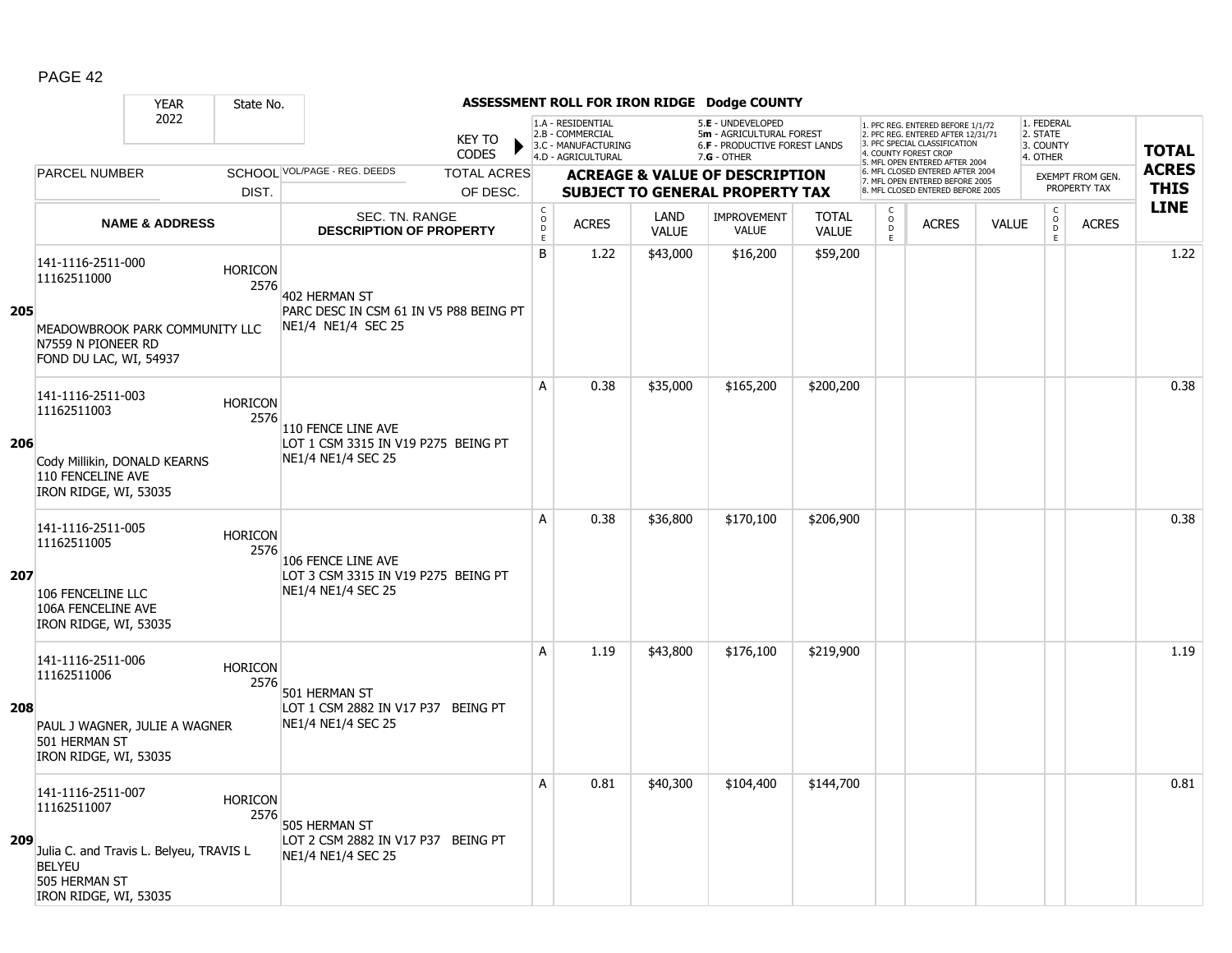|     |                                                                                | <b>YEAR</b>               | State No.              |                                                                                          |                               |                    |                                                                                    |              | ASSESSMENT ROLL FOR IRON RIDGE Dodge COUNTY                                                     |              |                                           |                                                                                                                                            |              |                                                 |                                         |                             |
|-----|--------------------------------------------------------------------------------|---------------------------|------------------------|------------------------------------------------------------------------------------------|-------------------------------|--------------------|------------------------------------------------------------------------------------|--------------|-------------------------------------------------------------------------------------------------|--------------|-------------------------------------------|--------------------------------------------------------------------------------------------------------------------------------------------|--------------|-------------------------------------------------|-----------------------------------------|-----------------------------|
|     | 2022<br><b>PARCEL NUMBER</b>                                                   |                           |                        |                                                                                          | <b>KEY TO</b><br><b>CODES</b> |                    | 1.A - RESIDENTIAL<br>2.B - COMMERCIAL<br>3.C - MANUFACTURING<br>4.D - AGRICULTURAL |              | 5.E - UNDEVELOPED<br>5m - AGRICULTURAL FOREST<br>6.F - PRODUCTIVE FOREST LANDS<br>$7.G - OTHER$ |              | 4. COUNTY FOREST CROP                     | 1. PFC REG. ENTERED BEFORE 1/1/72<br>2. PFC REG. ENTERED AFTER 12/31/71<br>3. PFC SPECIAL CLASSIFICATION<br>5. MFL OPEN ENTERED AFTER 2004 |              | 1. FEDERAL<br>2. STATE<br>3. COUNTY<br>4. OTHER |                                         | <b>TOTAL</b>                |
|     |                                                                                |                           |                        | SCHOOL VOL/PAGE - REG. DEEDS                                                             | <b>TOTAL ACRES</b>            |                    |                                                                                    |              | <b>ACREAGE &amp; VALUE OF DESCRIPTION</b>                                                       |              |                                           | 6. MFL CLOSED ENTERED AFTER 2004<br>7. MFL OPEN ENTERED BEFORE 2005<br>8. MFL CLOSED ENTERED BEFORE 2005                                   |              |                                                 | <b>EXEMPT FROM GEN.</b><br>PROPERTY TAX | <b>ACRES</b><br><b>THIS</b> |
|     |                                                                                |                           | DIST.                  | <b>SEC. TN. RANGE</b>                                                                    | OF DESC.                      | $_{\rm o}^{\rm c}$ |                                                                                    | LAND         | <b>SUBJECT TO GENERAL PROPERTY TAX</b><br><b>IMPROVEMENT</b>                                    | <b>TOTAL</b> | $\begin{matrix} 0 \\ 0 \\ D \end{matrix}$ |                                                                                                                                            |              | $\begin{matrix} 0 \\ 0 \\ 0 \end{matrix}$       |                                         | <b>LINE</b>                 |
|     |                                                                                | <b>NAME &amp; ADDRESS</b> |                        | <b>DESCRIPTION OF PROPERTY</b>                                                           |                               | $\mathsf D$<br>E   | <b>ACRES</b>                                                                       | <b>VALUE</b> | VALUE                                                                                           | <b>VALUE</b> | E                                         | <b>ACRES</b>                                                                                                                               | <b>VALUE</b> | E                                               | <b>ACRES</b>                            |                             |
|     | 141-1116-2511-009<br>11162511009                                               |                           | <b>HORICON</b><br>2576 | 128 LINCOLN AVE                                                                          |                               | A                  | 0.29                                                                               | \$31,000     | \$135,200                                                                                       | \$166,200    |                                           |                                                                                                                                            |              |                                                 |                                         | 0.29                        |
| 210 | <b>SARA LENTZ</b><br>128 LINCOLN AVE<br>IRON RIDGE, WI, 53035                  |                           |                        | LOT 1 CSM 922 IN V7 P460<br>N1/2 NE1/4 SEC 25                                            | <b>BEING PT</b>               |                    |                                                                                    |              |                                                                                                 |              |                                           |                                                                                                                                            |              |                                                 |                                         |                             |
|     | 141-1116-2511-010<br>11162511010                                               |                           | <b>HORICON</b><br>2576 | 132 LINCOLN AVE                                                                          |                               | A                  | 0.30                                                                               | \$31,000     | \$122,300                                                                                       | \$153,300    |                                           |                                                                                                                                            |              |                                                 |                                         | 0.30                        |
| 211 | <b>CAROL M SCHRAUFNAGEL</b><br>132 LINCOLN AVE<br>IRON RIDGE, WI, 53035        |                           |                        | LOT 2 CSM 922 IN V7 P460<br>N1/2 NE1/4 SEC 25                                            | <b>BEING PT</b>               |                    |                                                                                    |              |                                                                                                 |              |                                           |                                                                                                                                            |              |                                                 |                                         |                             |
| 212 | 141-1116-2511-011<br>11162511011                                               |                           | <b>HORICON</b>         | 2576 428 ANN MARIE AVE<br>LOT 2 CSM 3287 IN V19 P214 BEING PT                            |                               | A                  | 0.45                                                                               | \$36,800     | \$138,500                                                                                       | \$175,300    |                                           |                                                                                                                                            |              |                                                 |                                         | 0.45                        |
|     | MATTHEW L CAMPBELL<br>428 ANN MARIE AVE<br>IRON RIDGE, WI, 53035               |                           |                        | LOT 29 HILLCREST SUBD 2ND ADD ALSO<br>THAT PT NE1/4 NE1/4 SEC 25 AS DESC IN<br>V813 P856 |                               |                    |                                                                                    |              |                                                                                                 |              |                                           |                                                                                                                                            |              |                                                 |                                         |                             |
|     | 141-1116-2511-012<br>11162511012                                               |                           | <b>HORICON</b><br>2576 | 424 ANN MARIE AVE                                                                        |                               | A                  | 0.30                                                                               | \$33,300     | \$108,900                                                                                       | \$142,200    |                                           |                                                                                                                                            |              |                                                 |                                         | 0.30                        |
| 213 | ALLEN R BEHLING, SUZANNE BEHLING<br>424 ANN MARIE AVE<br>IRON RIDGE, WI, 53035 |                           |                        | LOT 1 CSM 3287 IN V19 P214 BEING PT<br>LOT 29 HILLCREST SUBD 2ND ADD                     |                               |                    |                                                                                    |              |                                                                                                 |              |                                           |                                                                                                                                            |              |                                                 |                                         |                             |
|     | 141-1116-2511-013<br>11162511013                                               |                           | <b>HORICON</b><br>2576 |                                                                                          |                               | A                  | 0.82                                                                               | \$45,500     | \$194,800                                                                                       | \$240,300    |                                           |                                                                                                                                            |              |                                                 |                                         | 0.82                        |
| 214 | KURT A ENDERS, LORELEI M ENDERS<br>200 HILL CIR<br>IRON RIDGE, WI, 53035       |                           |                        | 200 HILL CIR<br>LOTS 30 & 31 HILLCREST SUBD 2ND ADD                                      |                               |                    |                                                                                    |              |                                                                                                 |              |                                           |                                                                                                                                            |              |                                                 |                                         |                             |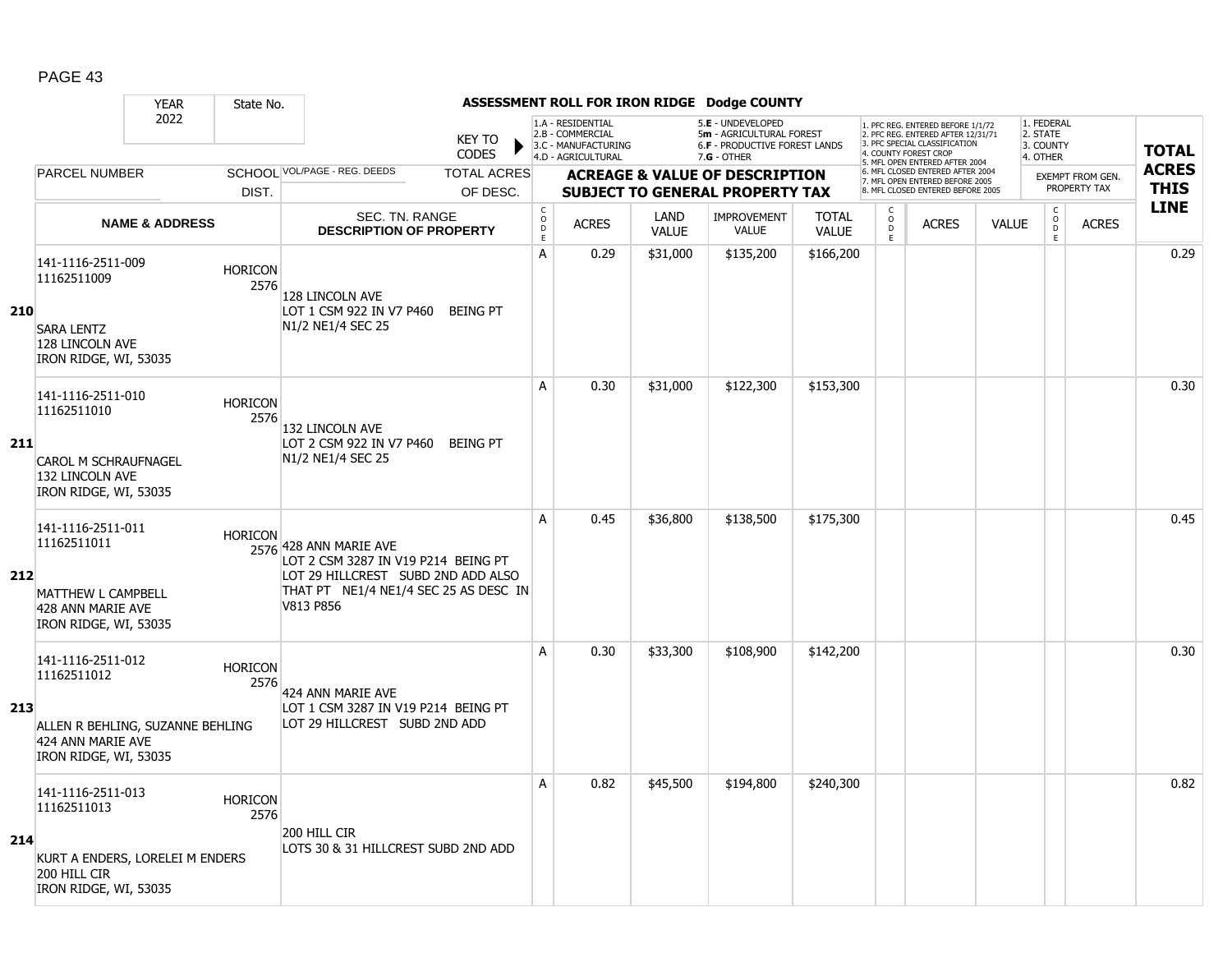|     | <b>YEAR</b>                                                                                       | State No.              |                                                    |                    |                                     |                                                                                    |                      | ASSESSMENT ROLL FOR IRON RIDGE Dodge COUNTY                                                          |                              |                                                |                                                                                                                                   |              |                                                          |                         |              |
|-----|---------------------------------------------------------------------------------------------------|------------------------|----------------------------------------------------|--------------------|-------------------------------------|------------------------------------------------------------------------------------|----------------------|------------------------------------------------------------------------------------------------------|------------------------------|------------------------------------------------|-----------------------------------------------------------------------------------------------------------------------------------|--------------|----------------------------------------------------------|-------------------------|--------------|
|     | 2022                                                                                              |                        | <b>KEY TO</b><br><b>CODES</b>                      |                    |                                     | 1.A - RESIDENTIAL<br>2.B - COMMERCIAL<br>3.C - MANUFACTURING<br>4.D - AGRICULTURAL |                      | 5.E - UNDEVELOPED<br>5m - AGRICULTURAL FOREST<br><b>6.F - PRODUCTIVE FOREST LANDS</b><br>7.G - OTHER |                              |                                                | 1. PFC REG. ENTERED BEFORE 1/1/72<br>2. PFC REG. ENTERED AFTER 12/31/71<br>3. PFC SPECIAL CLASSIFICATION<br>4. COUNTY FOREST CROP |              | 1. FEDERAL<br>2. STATE<br>3. COUNTY<br>4. OTHER          |                         | <b>TOTAL</b> |
|     | <b>PARCEL NUMBER</b>                                                                              |                        | SCHOOL VOL/PAGE - REG. DEEDS                       | <b>TOTAL ACRES</b> |                                     |                                                                                    |                      | <b>ACREAGE &amp; VALUE OF DESCRIPTION</b>                                                            |                              |                                                | 5. MFL OPEN ENTERED AFTER 2004<br>6. MFL CLOSED ENTERED AFTER 2004                                                                |              |                                                          | <b>EXEMPT FROM GEN.</b> | <b>ACRES</b> |
|     |                                                                                                   | DIST.                  |                                                    | OF DESC.           |                                     |                                                                                    |                      | <b>SUBJECT TO GENERAL PROPERTY TAX</b>                                                               |                              |                                                | 7. MFL OPEN ENTERED BEFORE 2005<br>8. MFL CLOSED ENTERED BEFORE 2005                                                              |              |                                                          | PROPERTY TAX            | <b>THIS</b>  |
|     | <b>NAME &amp; ADDRESS</b>                                                                         |                        | SEC. TN. RANGE<br><b>DESCRIPTION OF PROPERTY</b>   |                    | $_{\rm o}^{\rm c}$<br>$\frac{D}{E}$ | <b>ACRES</b>                                                                       | LAND<br><b>VALUE</b> | <b>IMPROVEMENT</b><br><b>VALUE</b>                                                                   | <b>TOTAL</b><br><b>VALUE</b> | $\begin{matrix} 0 \\ 0 \\ D \end{matrix}$<br>E | <b>ACRES</b>                                                                                                                      | <b>VALUE</b> | $\begin{matrix} 0 \\ 0 \\ 0 \end{matrix}$<br>$\mathsf E$ | <b>ACRES</b>            | <b>LINE</b>  |
| 215 | 141-1116-2511-014<br>11162511014                                                                  | <b>HORICON</b><br>2576 | 412 ANN MARIE AVE<br>LOT 34 HILLCREST SUBD 2ND ADD |                    | A                                   | 0.40                                                                               | \$35,000             | \$149,500                                                                                            | \$184,500                    |                                                |                                                                                                                                   |              |                                                          |                         | 0.40         |
|     | <b>KENDRA STEEN</b><br>412 ANN MARIE DR<br>IRON RIDGE, WI, 53035                                  |                        |                                                    |                    |                                     |                                                                                    |                      |                                                                                                      |                              |                                                |                                                                                                                                   |              |                                                          |                         |              |
|     | 141-1116-2511-015<br>11162511015                                                                  | <b>HORICON</b><br>2576 |                                                    |                    | A                                   | 0.36                                                                               | \$34,000             | \$117,900                                                                                            | \$151,900                    |                                                |                                                                                                                                   |              |                                                          |                         | 0.36         |
| 216 | <b>CLINT A WISKERCHEN</b><br>402 ANN MARIE AVE<br>IRON RIDGE, WI, 53035                           |                        | 402 ANN MARIE AVE<br>LOT 35 HILLCREST SUBD 2ND ADD |                    |                                     |                                                                                    |                      |                                                                                                      |                              |                                                |                                                                                                                                   |              |                                                          |                         |              |
|     | 141-1116-2511-016<br>11162511016                                                                  | <b>HORICON</b><br>2576 | 413 COLBY CIR                                      |                    | A                                   | 0.38                                                                               | \$35,000             | \$120,200                                                                                            | \$155,200                    |                                                |                                                                                                                                   |              |                                                          |                         | 0.38         |
| 217 | DOUGLAS H WERTHER, THERESA L<br><b>WERTHER</b><br>N91 W29511 CENTER OAK RD<br>HARTLAND, WI, 53029 |                        | LOT 36 HILLCREST SUBD 2ND ADD                      |                    |                                     |                                                                                    |                      |                                                                                                      |                              |                                                |                                                                                                                                   |              |                                                          |                         |              |
|     | 141-1116-2511-017<br>11162511017                                                                  | <b>HORICON</b><br>2576 |                                                    |                    | А                                   | 0.36                                                                               | \$34,000             | \$169,300                                                                                            | \$203,300                    |                                                |                                                                                                                                   |              |                                                          |                         | 0.36         |
| 218 | BARRY KING, JAMIE KING<br>409 COLBY CIR<br>IRON RIDGE, WI, 53035                                  |                        | 409 COLBY CIR<br>LOT 37 HILLCREST SUBD 2ND ADD     |                    |                                     |                                                                                    |                      |                                                                                                      |                              |                                                |                                                                                                                                   |              |                                                          |                         |              |
|     | 141-1116-2511-018<br>11162511018                                                                  | <b>HORICON</b><br>2576 | 405 COLBY CIR                                      |                    | Α                                   | 0.43                                                                               | \$35,000             | \$162,500                                                                                            | \$197,500                    |                                                |                                                                                                                                   |              |                                                          |                         | 0.43         |
| 219 | CESARE MAZZOLARI, ROXANN MAZZOLARI<br>405 COLBY CIR<br>IRON RIDGE, WI, 53035                      |                        | LOT 38 HILLCREST SUBD SECONDADD                    |                    |                                     |                                                                                    |                      |                                                                                                      |                              |                                                |                                                                                                                                   |              |                                                          |                         |              |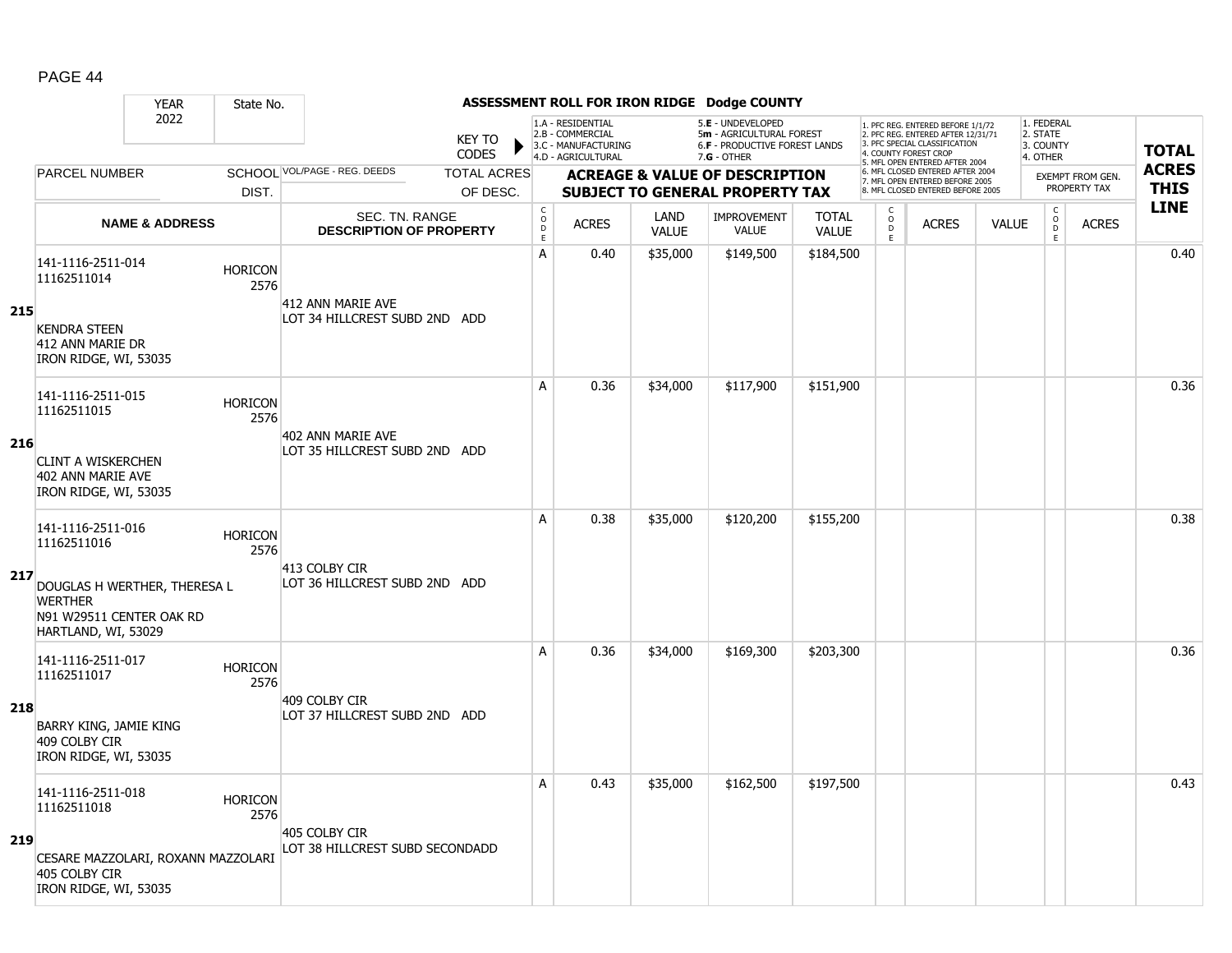|     |                                                                                                 | <b>YEAR</b>               | State No.              |                                                    |                               |                                                 |                                                                                    |                      | ASSESSMENT ROLL FOR IRON RIDGE Dodge COUNTY                                                            |                              |                                                        |                                                                                                                                                                     |              |                                                          |                         |              |
|-----|-------------------------------------------------------------------------------------------------|---------------------------|------------------------|----------------------------------------------------|-------------------------------|-------------------------------------------------|------------------------------------------------------------------------------------|----------------------|--------------------------------------------------------------------------------------------------------|------------------------------|--------------------------------------------------------|---------------------------------------------------------------------------------------------------------------------------------------------------------------------|--------------|----------------------------------------------------------|-------------------------|--------------|
|     |                                                                                                 | 2022                      |                        |                                                    | <b>KEY TO</b><br><b>CODES</b> |                                                 | 1.A - RESIDENTIAL<br>2.B - COMMERCIAL<br>3.C - MANUFACTURING<br>4.D - AGRICULTURAL |                      | 5.E - UNDEVELOPED<br>5m - AGRICULTURAL FOREST<br><b>6.F - PRODUCTIVE FOREST LANDS</b><br>$7.G - OTHER$ |                              |                                                        | 1. PFC REG. ENTERED BEFORE 1/1/72<br>2. PFC REG. ENTERED AFTER 12/31/71<br>3. PFC SPECIAL CLASSIFICATION<br>4. COUNTY FOREST CROP<br>5. MFL OPEN ENTERED AFTER 2004 |              | 1. FEDERAL<br>2. STATE<br>3. COUNTY<br>4. OTHER          |                         | <b>TOTAL</b> |
|     | <b>PARCEL NUMBER</b>                                                                            |                           |                        | SCHOOL VOL/PAGE - REG. DEEDS                       | <b>TOTAL ACRES</b>            |                                                 |                                                                                    |                      | <b>ACREAGE &amp; VALUE OF DESCRIPTION</b>                                                              |                              |                                                        | 6. MFL CLOSED ENTERED AFTER 2004<br>7. MFL OPEN ENTERED BEFORE 2005                                                                                                 |              |                                                          | <b>EXEMPT FROM GEN.</b> | <b>ACRES</b> |
|     |                                                                                                 |                           | DIST.                  |                                                    | OF DESC.                      |                                                 |                                                                                    |                      | <b>SUBJECT TO GENERAL PROPERTY TAX</b>                                                                 |                              |                                                        | 8. MFL CLOSED ENTERED BEFORE 2005                                                                                                                                   |              |                                                          | PROPERTY TAX            | <b>THIS</b>  |
|     |                                                                                                 | <b>NAME &amp; ADDRESS</b> |                        | SEC. TN. RANGE<br><b>DESCRIPTION OF PROPERTY</b>   |                               | $_{\rm o}^{\rm c}$<br>$\mathsf{D}_{\mathsf{E}}$ | <b>ACRES</b>                                                                       | LAND<br><b>VALUE</b> | <b>IMPROVEMENT</b><br><b>VALUE</b>                                                                     | <b>TOTAL</b><br><b>VALUE</b> | $\begin{matrix} 0 \\ 0 \\ D \end{matrix}$<br>$\bar{E}$ | <b>ACRES</b>                                                                                                                                                        | <b>VALUE</b> | $\begin{matrix} 0 \\ 0 \\ 0 \end{matrix}$<br>$\mathsf E$ | <b>ACRES</b>            | <b>LINE</b>  |
|     | 141-1116-2511-019<br>11162511019                                                                |                           | <b>HORICON</b><br>2576 | 401 COLBY CIR                                      |                               | А                                               | 0.46                                                                               | \$35,000             | \$137,500                                                                                              | \$172,500                    |                                                        |                                                                                                                                                                     |              |                                                          |                         | 0.46         |
| 220 | KURT R HECKEL, CHRISTINE M HECKEL<br>401 COLBY CIR<br>IRON RIDGE, WI, 53035                     |                           |                        | LOT 39 HILLCREST SUBD 2ND ADD                      |                               |                                                 |                                                                                    |                      |                                                                                                        |                              |                                                        |                                                                                                                                                                     |              |                                                          |                         |              |
|     | 141-1116-2511-020<br>11162511020                                                                |                           | <b>HORICON</b><br>2576 |                                                    |                               | A                                               | 0.34                                                                               | \$33,300             | \$137,100                                                                                              | \$170,400                    |                                                        |                                                                                                                                                                     |              |                                                          |                         | 0.34         |
| 221 | DUTCH ARLAN MACHMUELLER, KAREN A<br><b>MACHMUELLER</b><br>230 GRAND BLVD<br>MAYVILLE, WI, 53050 |                           |                        | 403 ANN MARIE AVE<br>LOT 40 HILLCREST SUBD 2ND ADD |                               |                                                 |                                                                                    |                      |                                                                                                        |                              |                                                        |                                                                                                                                                                     |              |                                                          |                         |              |
|     | 141-1116-2511-021<br>11162511021                                                                |                           | <b>HORICON</b><br>2576 | 407 ANN MARIE AVE                                  |                               | A                                               | 0.40                                                                               | \$35,000             | \$124,900                                                                                              | \$159,900                    |                                                        |                                                                                                                                                                     |              |                                                          |                         | 0.40         |
| 222 | Andrew Brovelli<br>407 ANN MARIE AVE<br>IRON RIDGE, WI, 53035                                   |                           |                        | LOT 41 HILLCREST SUBD 2ND ADD                      |                               |                                                 |                                                                                    |                      |                                                                                                        |                              |                                                        |                                                                                                                                                                     |              |                                                          |                         |              |
|     | 141-1116-2511-022<br>11162511022                                                                |                           | <b>HORICON</b><br>2576 |                                                    |                               | A                                               | 0.34                                                                               | \$35,000             | \$146,200                                                                                              | \$181,200                    |                                                        |                                                                                                                                                                     |              |                                                          |                         | 0.34         |
| 223 | <b>DOREEN H MUELLER</b><br>411 ANN MARIE AVE<br>IRON RIDGE, WI, 53035                           |                           |                        | 411 ANN MARIE AVE<br>LOT 42 HILLCREST SUBD 2ND ADD |                               |                                                 |                                                                                    |                      |                                                                                                        |                              |                                                        |                                                                                                                                                                     |              |                                                          |                         |              |
|     | 141-1116-2511-023<br>11162511023                                                                |                           | <b>HORICON</b><br>2576 |                                                    |                               | A                                               | 0.38                                                                               | \$35,000             | \$129,000                                                                                              | \$164,000                    |                                                        |                                                                                                                                                                     |              |                                                          |                         | 0.38         |
| 224 | CHARLES J WICKERT, ALLISON M<br><b>WICKERT</b><br>415 ANN MARIE AVE<br>IRON RIDGE, WI, 53035    |                           |                        | 415 ANN MARIE AVE<br>LOT 43 HILLCREST SUBD 2ND ADD |                               |                                                 |                                                                                    |                      |                                                                                                        |                              |                                                        |                                                                                                                                                                     |              |                                                          |                         |              |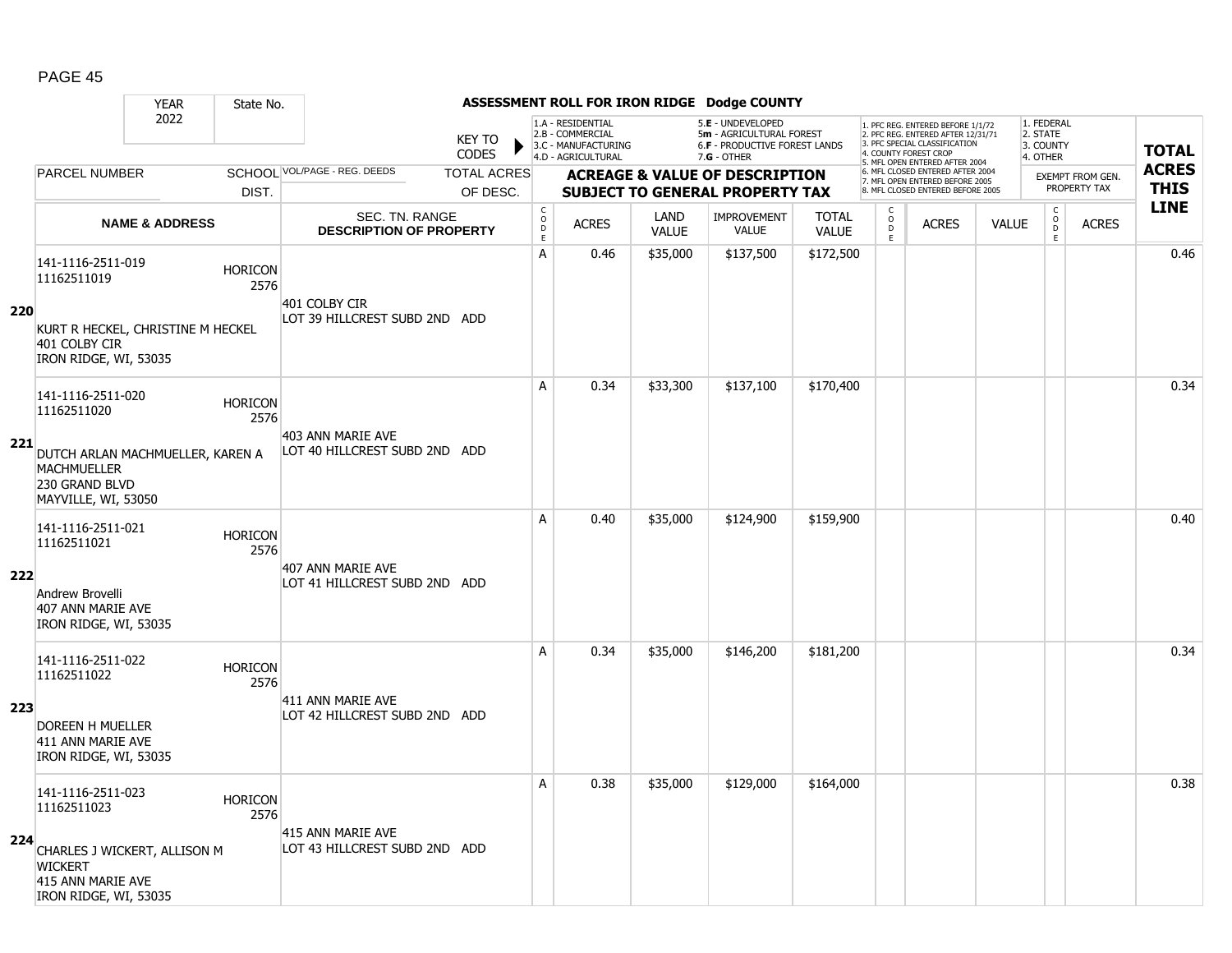|     |                                                                      | <b>YEAR</b>                        | State No.              |                                                                                                                |                                        |                                                                                    |                      | ASSESSMENT ROLL FOR IRON RIDGE Dodge COUNTY                                                     |                              |                                                 |                                                                                                                                                                     |              |                                                 |                  |              |
|-----|----------------------------------------------------------------------|------------------------------------|------------------------|----------------------------------------------------------------------------------------------------------------|----------------------------------------|------------------------------------------------------------------------------------|----------------------|-------------------------------------------------------------------------------------------------|------------------------------|-------------------------------------------------|---------------------------------------------------------------------------------------------------------------------------------------------------------------------|--------------|-------------------------------------------------|------------------|--------------|
|     |                                                                      | 2022                               |                        | <b>KEY TO</b><br><b>CODES</b>                                                                                  |                                        | 1.A - RESIDENTIAL<br>2.B - COMMERCIAL<br>3.C - MANUFACTURING<br>4.D - AGRICULTURAL |                      | 5.E - UNDEVELOPED<br>5m - AGRICULTURAL FOREST<br>6.F - PRODUCTIVE FOREST LANDS<br>$7.G - OTHER$ |                              |                                                 | 1. PFC REG. ENTERED BEFORE 1/1/72<br>2. PFC REG. ENTERED AFTER 12/31/71<br>3. PFC SPECIAL CLASSIFICATION<br>4. COUNTY FOREST CROP<br>5. MFL OPEN ENTERED AFTER 2004 |              | 1. FEDERAL<br>2. STATE<br>3. COUNTY<br>4. OTHER |                  | <b>TOTAL</b> |
|     | <b>PARCEL NUMBER</b>                                                 |                                    |                        | SCHOOL VOL/PAGE - REG. DEEDS<br><b>TOTAL ACRES</b>                                                             |                                        |                                                                                    |                      | <b>ACREAGE &amp; VALUE OF DESCRIPTION</b>                                                       |                              |                                                 | 6. MFL CLOSED ENTERED AFTER 2004<br>7. MFL OPEN ENTERED BEFORE 2005                                                                                                 |              |                                                 | EXEMPT FROM GEN. | <b>ACRES</b> |
|     |                                                                      |                                    | DIST.                  | OF DESC.                                                                                                       |                                        |                                                                                    |                      | <b>SUBJECT TO GENERAL PROPERTY TAX</b>                                                          |                              |                                                 | 8. MFL CLOSED ENTERED BEFORE 2005                                                                                                                                   |              |                                                 | PROPERTY TAX     | <b>THIS</b>  |
|     |                                                                      | <b>NAME &amp; ADDRESS</b>          |                        | <b>SEC. TN. RANGE</b><br><b>DESCRIPTION OF PROPERTY</b>                                                        | $_{\rm o}^{\rm c}$<br>$\mathsf D$<br>E | <b>ACRES</b>                                                                       | LAND<br><b>VALUE</b> | <b>IMPROVEMENT</b><br>VALUE                                                                     | <b>TOTAL</b><br><b>VALUE</b> | $\begin{matrix} 0 \\ 0 \\ D \end{matrix}$<br>E. | <b>ACRES</b>                                                                                                                                                        | <b>VALUE</b> | $\begin{matrix} 0 \\ 0 \end{matrix}$<br>E       | <b>ACRES</b>     | <b>LINE</b>  |
| 225 | 141-1116-2511-024<br>11162511024                                     |                                    | <b>HORICON</b><br>2576 | 419 ANN MARIE AVE                                                                                              | А                                      | 0.38                                                                               | \$35,000             | \$104,600                                                                                       | \$139,600                    |                                                 |                                                                                                                                                                     |              |                                                 |                  | 0.38         |
|     | <b>TAMRA J HARTL</b><br>419 ANN MARIE AVE<br>IRON RIDGE, WI, 53035   |                                    |                        | LOT 44 HILLCREST SUBD 2ND ADD                                                                                  |                                        |                                                                                    |                      |                                                                                                 |                              |                                                 |                                                                                                                                                                     |              |                                                 |                  |              |
|     | 141-1116-2511-025<br>11162511025                                     |                                    | <b>HORICON</b><br>2576 | 423 ANN MARIE AVE                                                                                              | A                                      | 0.38                                                                               | \$35,000             | \$119,700                                                                                       | \$154,700                    |                                                 |                                                                                                                                                                     |              |                                                 |                  | 0.38         |
| 226 | 423 ANN MARIE AVE<br>IRON RIDGE, WI, 53035                           | DAVID E FOULKES, DEBORAH J FOULKES |                        | LOT 45 HILLCREST SUBD 2ND ADD                                                                                  |                                        |                                                                                    |                      |                                                                                                 |                              |                                                 |                                                                                                                                                                     |              |                                                 |                  |              |
|     | 141-1116-2511-026<br>141-1116-2511-026                               |                                    | <b>HORICON</b><br>2576 |                                                                                                                | A                                      | 0.61                                                                               | \$42,600             | \$150,300                                                                                       | \$192,900                    |                                                 |                                                                                                                                                                     |              |                                                 |                  | 0.61         |
| 227 | 427 ANN MARIE AVE<br>IRON RIDGE, WI, 53035                           | ALEXANDER FOULKES, SARAH P FOULKES |                        | 427 ANN MARIE AVE<br>LOT 46 HILLCREST SUBD 2ND ADD                                                             |                                        |                                                                                    |                      |                                                                                                 |                              |                                                 |                                                                                                                                                                     |              |                                                 |                  |              |
| 228 | 141-1116-2511-027<br>11162511027                                     |                                    |                        | HORICON 109 FENCE LINE AVE<br>2576 LOT 47 HILLCREST SUBD SECONDADD<br>ALSO PT NE1/4 NE1/4 SEC 25 COM NE COR    | A                                      | 0.56                                                                               | \$36,800             | \$130,900                                                                                       | \$167,700                    |                                                 |                                                                                                                                                                     |              |                                                 |                  | 0.56         |
|     | 109 FENCE LINE AVE<br>IRON RIDGE, WI, 53035                          | STEPHEN A TROTT, IRMA E TROTT      |                        | SD LOT 47 TH W150 FT TH N TO N LN SD<br>1/4 1/4 33.49 FT TH E 150 FT TH S 33 FT<br>TO POB AS DESC IN V821 P214 |                                        |                                                                                    |                      |                                                                                                 |                              |                                                 |                                                                                                                                                                     |              |                                                 |                  |              |
|     | 141-1116-2511-028<br>11162511028                                     |                                    | <b>HORICON</b><br>2576 | 107 FENCE LINE AVE                                                                                             | A                                      | 0.38                                                                               | \$35,000             | \$139,000                                                                                       | \$174,000                    |                                                 |                                                                                                                                                                     |              |                                                 |                  | 0.38         |
| 229 | <b>WESTON E OSWALD</b><br>107 FENCELINE AVE<br>IRON RIDGE, WI, 53035 |                                    |                        | LOT 48 HILLCREST SUBD 2ND ADD                                                                                  |                                        |                                                                                    |                      |                                                                                                 |                              |                                                 |                                                                                                                                                                     |              |                                                 |                  |              |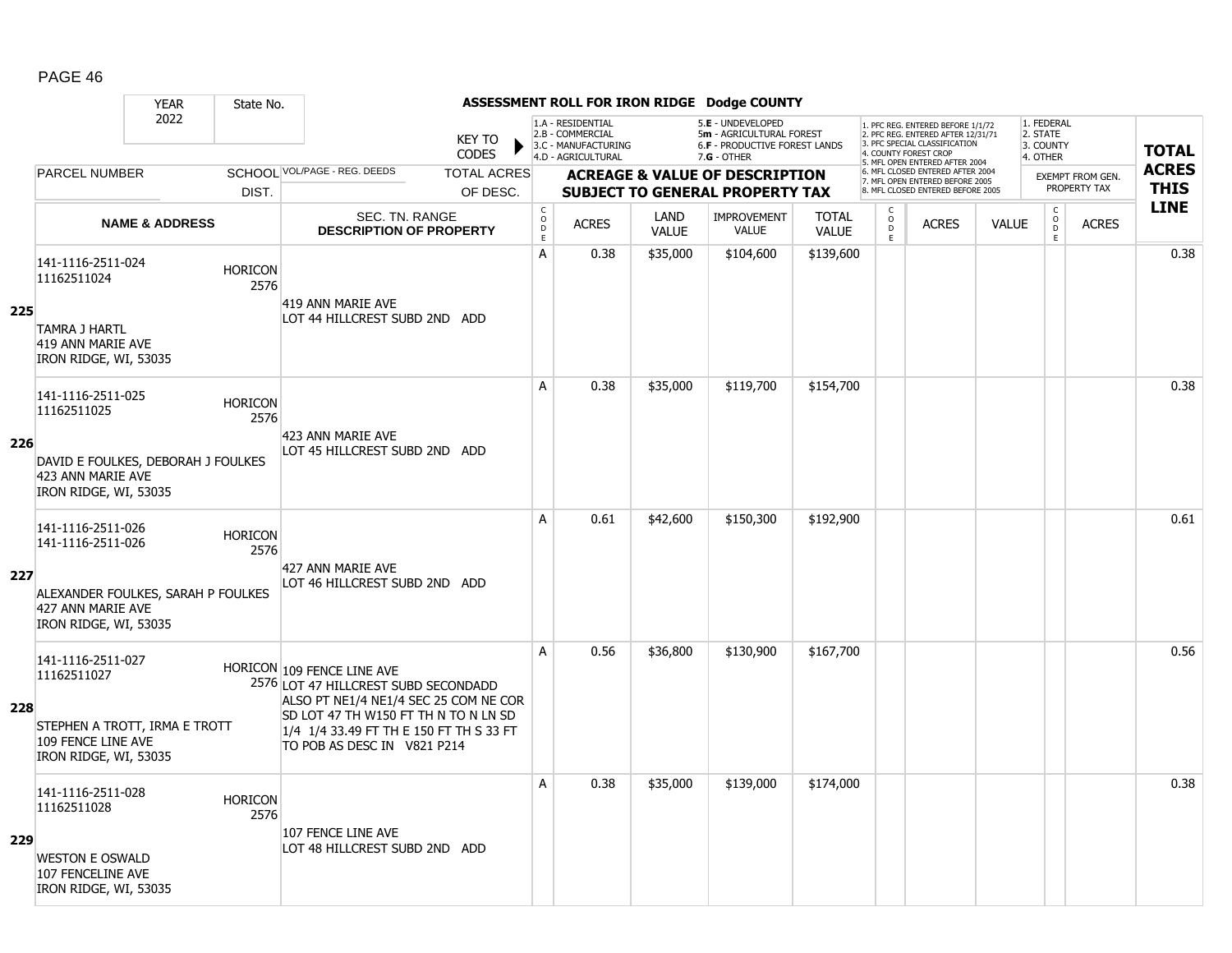|            |                                                                                                                                                | <b>YEAR</b>               | State No.              |                                                                                                               |                               |                             |                                                                                    |                      | ASSESSMENT ROLL FOR IRON RIDGE Dodge COUNTY                                                   |                              |                                            |                                                                                                                                   |              |                                                 |                         |              |
|------------|------------------------------------------------------------------------------------------------------------------------------------------------|---------------------------|------------------------|---------------------------------------------------------------------------------------------------------------|-------------------------------|-----------------------------|------------------------------------------------------------------------------------|----------------------|-----------------------------------------------------------------------------------------------|------------------------------|--------------------------------------------|-----------------------------------------------------------------------------------------------------------------------------------|--------------|-------------------------------------------------|-------------------------|--------------|
|            |                                                                                                                                                | 2022                      |                        |                                                                                                               | <b>KEY TO</b><br><b>CODES</b> |                             | 1.A - RESIDENTIAL<br>2.B - COMMERCIAL<br>3.C - MANUFACTURING<br>4.D - AGRICULTURAL |                      | 5.E - UNDEVELOPED<br>5m - AGRICULTURAL FOREST<br>6.F - PRODUCTIVE FOREST LANDS<br>7.G - OTHER |                              |                                            | 1. PFC REG. ENTERED BEFORE 1/1/72<br>2. PFC REG. ENTERED AFTER 12/31/71<br>3. PFC SPECIAL CLASSIFICATION<br>4. COUNTY FOREST CROP |              | 1. FEDERAL<br>2. STATE<br>3. COUNTY<br>4. OTHER |                         | <b>TOTAL</b> |
|            | <b>PARCEL NUMBER</b>                                                                                                                           |                           |                        | SCHOOL VOL/PAGE - REG. DEEDS                                                                                  | <b>TOTAL ACRES</b>            |                             |                                                                                    |                      | <b>ACREAGE &amp; VALUE OF DESCRIPTION</b>                                                     |                              |                                            | 5. MFL OPEN ENTERED AFTER 2004<br>6. MFL CLOSED ENTERED AFTER 2004                                                                |              |                                                 | <b>EXEMPT FROM GEN.</b> | <b>ACRES</b> |
|            |                                                                                                                                                |                           | DIST.                  |                                                                                                               | OF DESC.                      |                             |                                                                                    |                      | <b>SUBJECT TO GENERAL PROPERTY TAX</b>                                                        |                              |                                            | 7. MFL OPEN ENTERED BEFORE 2005<br>8. MFL CLOSED ENTERED BEFORE 2005                                                              |              |                                                 | PROPERTY TAX            | <b>THIS</b>  |
|            |                                                                                                                                                | <b>NAME &amp; ADDRESS</b> |                        | SEC. TN. RANGE<br><b>DESCRIPTION OF PROPERTY</b>                                                              |                               | $\rm _c^C$<br>$\frac{D}{E}$ | <b>ACRES</b>                                                                       | LAND<br><b>VALUE</b> | <b>IMPROVEMENT</b><br><b>VALUE</b>                                                            | <b>TOTAL</b><br><b>VALUE</b> | $\begin{array}{c} C \\ 0 \\ E \end{array}$ | <b>ACRES</b>                                                                                                                      | <b>VALUE</b> | $\begin{matrix} 0 \\ 0 \\ 0 \end{matrix}$<br>E  | <b>ACRES</b>            | <b>LINE</b>  |
| <b>230</b> | 141-1116-2511-029<br>11162511029<br>THOMAS J HAZELBERG, DENISE C<br><b>HAZELBERG</b><br>105 FENCE LINE AVE                                     |                           | <b>HORICON</b><br>2576 | 105 FENCE LINE AVE<br>LOT 49 HILLCREST SUBD 2ND ADD                                                           |                               | A                           | 0.38                                                                               | \$35,000             | \$112,700                                                                                     | \$147,700                    |                                            |                                                                                                                                   |              |                                                 |                         | 0.38         |
| 231        | IRON RIDGE, WI, 53035<br>141-1116-2511-030<br>11162511030<br>THOMAS S COMENS, JENNIFER L COMENS<br>103 FENCE LINE AVE<br>IRON RIDGE, WI, 53035 |                           | <b>HORICON</b><br>2576 | 103 FENCE LINE AVE<br>LOT 50 HILLCREST SUBD 2ND ADD                                                           |                               | A                           | 0.38                                                                               | \$36,800             | \$166,200                                                                                     | \$203,000                    |                                            |                                                                                                                                   |              |                                                 |                         | 0.38         |
| 232        | 141-1116-2511-031<br>11162511031<br>PETER LINDSAY<br>95 MEADOWBROOK PARK DR<br>IRON RIDGE, WI, 53035                                           |                           | <b>HORICON</b><br>2576 | 101 FENCE LINE AVE<br>LOT 51 HILLCREST SUBD 2ND ADD                                                           |                               | A                           | 0.38                                                                               | \$35,000             | \$0                                                                                           | \$35,000                     |                                            |                                                                                                                                   |              |                                                 |                         | 0.38         |
| 233        | 141-1116-2511-032<br>11162511032<br>MICHAEL W KOLBACH<br>414 COLBY CIR<br>IRON RIDGE, WI, 53035                                                |                           | <b>HORICON</b>         | 2576 414 COLBY CIR<br>SALE 1/30/19 VALID SQ SENT TO GRANTEE<br>- NO RESPONSE<br>LOT 52 HILLCREST SUBD 2ND ADD |                               | A                           | 0.39                                                                               | \$34,000             | \$146,100                                                                                     | \$180,100                    |                                            |                                                                                                                                   |              |                                                 |                         | 0.39         |
| 234        | 141-1116-2511-033<br>11162511033<br>SEAN M DALEY, HOLLY M DALEY<br>102 FENCE LINE AVE<br>IRON RIDGE, WI, 53035                                 |                           | <b>HORICON</b><br>2576 | 102 FENCE LINE AVE<br>LOT 1 CSM 3911 IN V24 P68 BEING PT<br>NE1/4 NE1/4 SEC 25                                |                               | A                           | 0.38                                                                               | \$35,000             | \$188,300                                                                                     | \$223,300                    |                                            |                                                                                                                                   |              |                                                 |                         | 0.38         |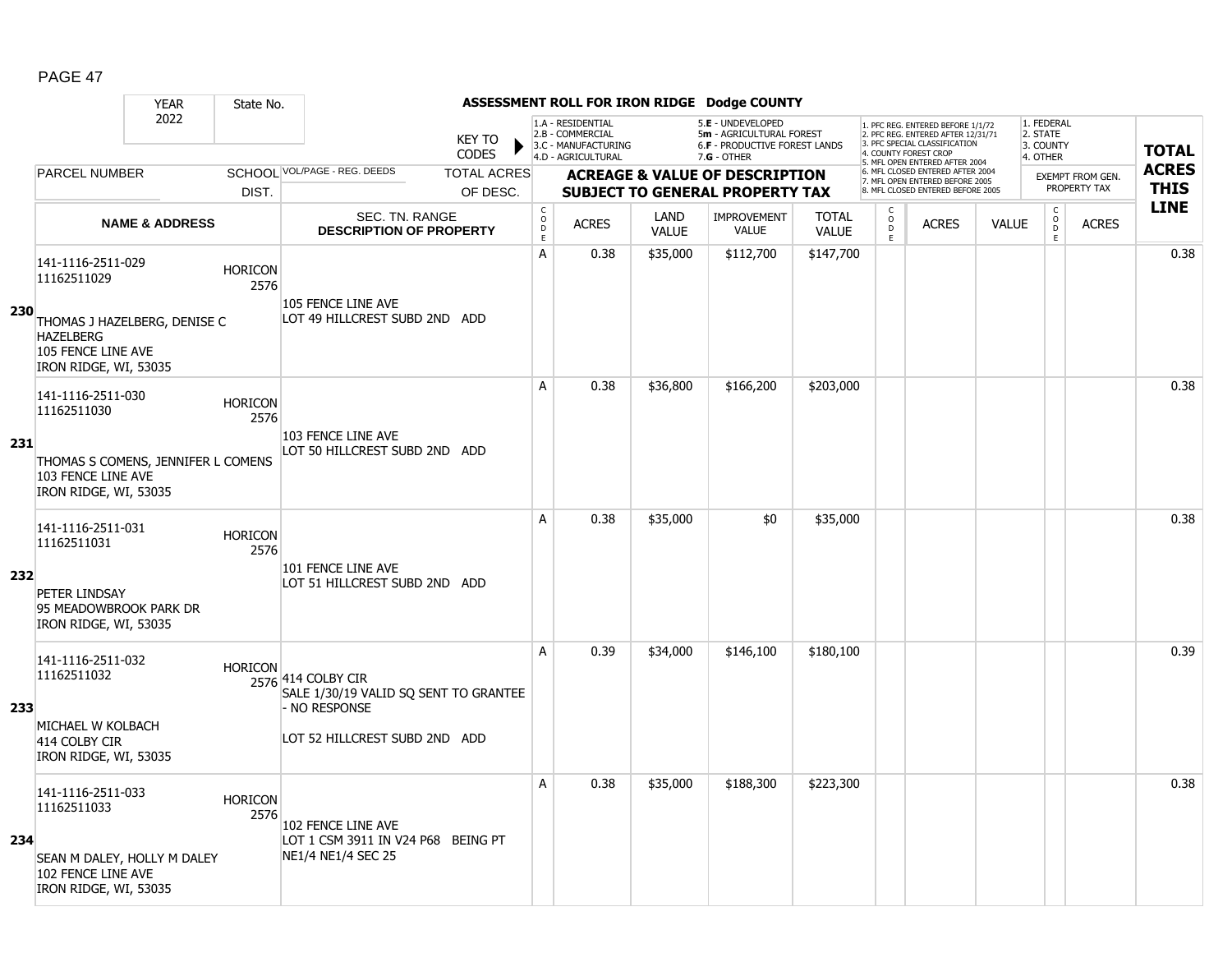|     |                                                                                                                      | <b>YEAR</b>               | State No.              |                                                                                                                      |                                |                                        |                                                                                    |                      | ASSESSMENT ROLL FOR IRON RIDGE Dodge COUNTY                                                            |                              |                                         |                                                                                                                                                                     |              |                                                 |                                         |                             |
|-----|----------------------------------------------------------------------------------------------------------------------|---------------------------|------------------------|----------------------------------------------------------------------------------------------------------------------|--------------------------------|----------------------------------------|------------------------------------------------------------------------------------|----------------------|--------------------------------------------------------------------------------------------------------|------------------------------|-----------------------------------------|---------------------------------------------------------------------------------------------------------------------------------------------------------------------|--------------|-------------------------------------------------|-----------------------------------------|-----------------------------|
|     |                                                                                                                      | 2022                      |                        |                                                                                                                      | <b>KEY TO</b><br><b>CODES</b>  |                                        | 1.A - RESIDENTIAL<br>2.B - COMMERCIAL<br>3.C - MANUFACTURING<br>4.D - AGRICULTURAL |                      | 5.E - UNDEVELOPED<br>5m - AGRICULTURAL FOREST<br><b>6.F - PRODUCTIVE FOREST LANDS</b><br>$7.G - OTHER$ |                              |                                         | 1. PFC REG. ENTERED BEFORE 1/1/72<br>2. PFC REG. ENTERED AFTER 12/31/71<br>3. PFC SPECIAL CLASSIFICATION<br>4. COUNTY FOREST CROP<br>5. MFL OPEN ENTERED AFTER 2004 |              | 1. FEDERAL<br>2. STATE<br>3. COUNTY<br>4. OTHER |                                         | <b>TOTAL</b>                |
|     | <b>PARCEL NUMBER</b>                                                                                                 |                           | DIST.                  | SCHOOL VOL/PAGE - REG. DEEDS                                                                                         | <b>TOTAL ACRES</b><br>OF DESC. |                                        |                                                                                    |                      | <b>ACREAGE &amp; VALUE OF DESCRIPTION</b><br><b>SUBJECT TO GENERAL PROPERTY TAX</b>                    |                              |                                         | 6. MFL CLOSED ENTERED AFTER 2004<br>7. MFL OPEN ENTERED BEFORE 2005<br>8. MFL CLOSED ENTERED BEFORE 2005                                                            |              |                                                 | <b>EXEMPT FROM GEN.</b><br>PROPERTY TAX | <b>ACRES</b><br><b>THIS</b> |
|     |                                                                                                                      | <b>NAME &amp; ADDRESS</b> |                        | SEC. TN. RANGE<br><b>DESCRIPTION OF PROPERTY</b>                                                                     |                                | $_{\rm o}^{\rm c}$<br>$\mathsf D$<br>E | <b>ACRES</b>                                                                       | LAND<br><b>VALUE</b> | <b>IMPROVEMENT</b><br>VALUE                                                                            | <b>TOTAL</b><br><b>VALUE</b> | C<br>$\overset{\circ}{\mathsf{D}}$<br>E | <b>ACRES</b>                                                                                                                                                        | <b>VALUE</b> | $\begin{array}{c} C \\ O \\ E \end{array}$      | <b>ACRES</b>                            | <b>LINE</b>                 |
| 235 | 141-1116-2511-034<br>11162511034<br>KENNETH A BINGEN, KIMBERLY A BINGEN<br>N3374 COUNTY ROAD P<br>RUBICON, WI, 53078 |                           | <b>HORICON</b><br>2576 | 104 FENCE LINE AVE<br>LOT 2 CSM 3911 IN V24 P68 BEING PT<br>NE1/4 NE1/4 SEC 25                                       |                                | $\overline{A}$                         | 0.38                                                                               | \$36,800             | \$217,900                                                                                              | \$254,700                    |                                         |                                                                                                                                                                     |              |                                                 |                                         | 0.38                        |
| 236 | 141-1116-2511-036<br>11162511036<br>HERON REVOCABLE LIVING TRUST<br>502 B FENCE LINE AVE<br>IRON RIDGE, WI, 53035    |                           | <b>HORICON</b><br>2576 | 502 B FENCE LINE AVE<br>LOT 1 CSM 6014 IN V40 P166 BEING PT<br>NE1/4 NE1/4 SEC 25                                    |                                | A                                      | 4.30                                                                               | \$59,100             | \$155,200                                                                                              | \$214,300                    |                                         |                                                                                                                                                                     |              |                                                 |                                         | 4.30                        |
| 237 | 141-1116-2511-037<br>11162511037<br><b>GERALDINE M WEBER</b><br>502A FENCE LINE AVE<br>IRON RIDGE, WI, 53035         |                           | <b>HORICON</b><br>2576 | 502 A FENCE LINE AVE<br>LOT 2 CSM 6014 IN V40 P166 BEING PT<br>NE1/4 NE1/4 SEC 25                                    |                                | A                                      | 4.30                                                                               | \$59,100             | \$155,200                                                                                              | \$214,300                    |                                         |                                                                                                                                                                     |              |                                                 |                                         | 4.30                        |
| 238 | 141-1116-2511-038<br>14111162511038<br>Marissa J. Waschow<br>108 A FENCE LINE AVE<br>IRON RIDGE, WI, 53035           |                           | <b>HORICON</b>         | 2576 108 A FENCE LINE AVE<br>UNIT 1 COUNTRYSIDE RANCH CONDO &<br>1/2 INT IN COMMON ELEMENTS (CONDO<br>$AREA = 0.379$ |                                | A                                      | 0.19                                                                               | \$17,500             | \$151,500                                                                                              | \$169,000                    |                                         |                                                                                                                                                                     |              |                                                 |                                         | 0.19                        |
| 239 | 141-1116-2511-039<br>14111162511039<br>HOWARD A LOUDEN, LANA K LOUDEN<br>108B FENCELINE AVE<br>IRON RIDGE, WI, 53035 |                           | <b>HORICON</b>         | 2576 108 B FENCE LINE AVE<br>UNIT 2 COUNTRYSIDE RANCH CONDO &<br>1/2 INT IN COMMON ELEMENTS (CONDO<br>$AREA = 0.379$ |                                | A                                      | 0.19                                                                               | \$17,500             | \$151,500                                                                                              | \$169,000                    |                                         |                                                                                                                                                                     |              |                                                 |                                         | 0.19                        |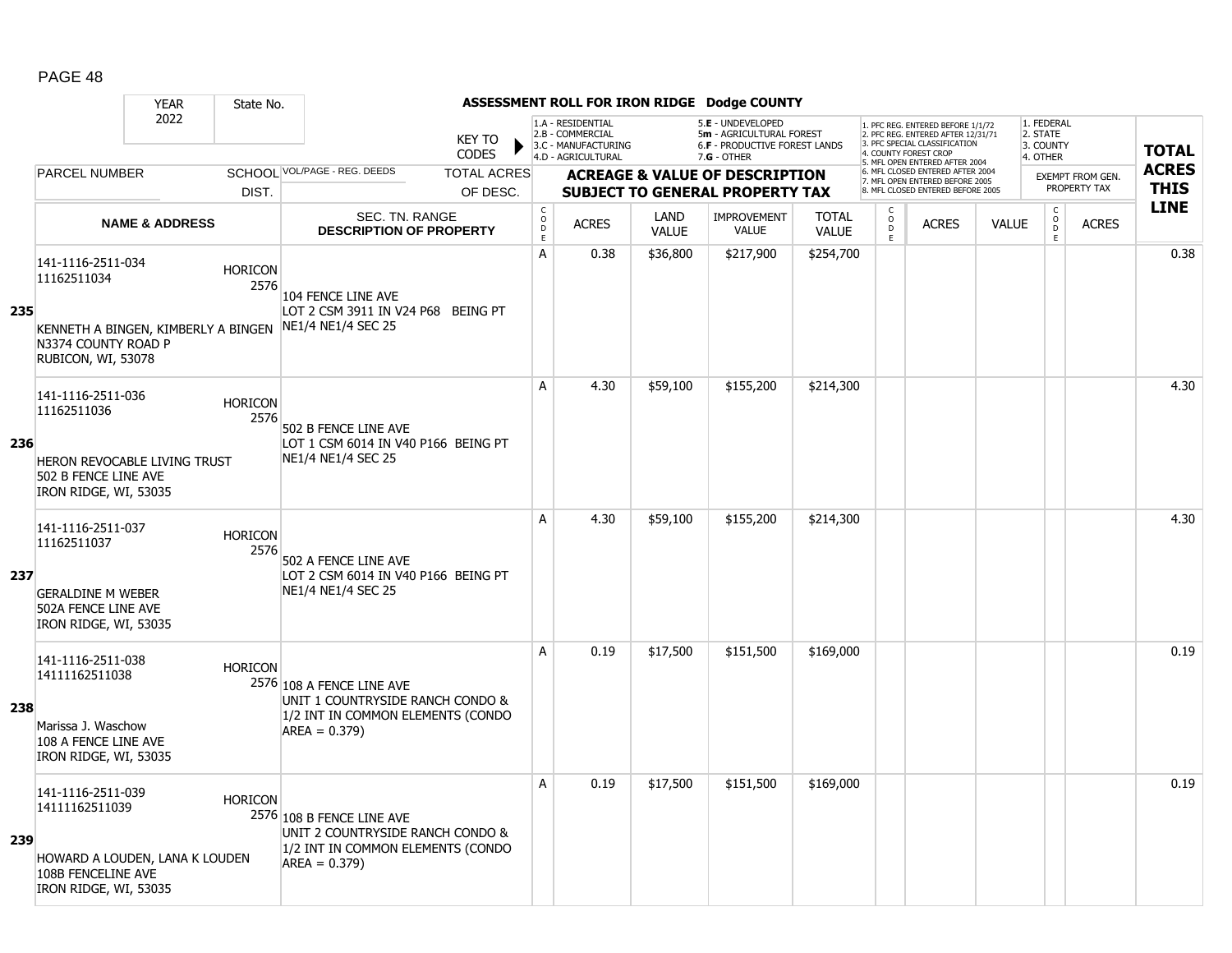|     |                                                                                                                 | <b>YEAR</b>               | State No.              |                                                                                                                                                                                                                                                                                                                                                                                                                                                             |                               |                        |                                                                                    |                      | ASSESSMENT ROLL FOR IRON RIDGE Dodge COUNTY                                                   |                              |                             |                                                                                                                                  |              |                                                 |                                         |                             |
|-----|-----------------------------------------------------------------------------------------------------------------|---------------------------|------------------------|-------------------------------------------------------------------------------------------------------------------------------------------------------------------------------------------------------------------------------------------------------------------------------------------------------------------------------------------------------------------------------------------------------------------------------------------------------------|-------------------------------|------------------------|------------------------------------------------------------------------------------|----------------------|-----------------------------------------------------------------------------------------------|------------------------------|-----------------------------|----------------------------------------------------------------------------------------------------------------------------------|--------------|-------------------------------------------------|-----------------------------------------|-----------------------------|
|     |                                                                                                                 | 2022                      |                        |                                                                                                                                                                                                                                                                                                                                                                                                                                                             | <b>KEY TO</b><br><b>CODES</b> |                        | 1.A - RESIDENTIAL<br>2.B - COMMERCIAL<br>3.C - MANUFACTURING<br>4.D - AGRICULTURAL |                      | 5.E - UNDEVELOPED<br>5m - AGRICULTURAL FOREST<br>6.F - PRODUCTIVE FOREST LANDS<br>7.G - OTHER |                              |                             | 1. PFC REG. ENTERED BEFORE 1/1/72<br>2. PFC REG. ENTERED AFTER 12/31/71<br>3. PFC SPECIAL CLASSIFICATION<br>. COUNTY FOREST CROP |              | 1. FEDERAL<br>2. STATE<br>3. COUNTY<br>4. OTHER |                                         | <b>TOTAL</b>                |
|     | <b>PARCEL NUMBER</b>                                                                                            |                           |                        | SCHOOL VOL/PAGE - REG. DEEDS                                                                                                                                                                                                                                                                                                                                                                                                                                | <b>TOTAL ACRES</b>            |                        |                                                                                    |                      | <b>ACREAGE &amp; VALUE OF DESCRIPTION</b>                                                     |                              |                             | 5. MFL OPEN ENTERED AFTER 2004<br>6. MFL CLOSED ENTERED AFTER 2004<br>7. MFL OPEN ENTERED BEFORE 2005                            |              |                                                 | <b>EXEMPT FROM GEN.</b><br>PROPERTY TAX | <b>ACRES</b><br><b>THIS</b> |
|     |                                                                                                                 |                           | DIST.                  |                                                                                                                                                                                                                                                                                                                                                                                                                                                             | OF DESC.                      |                        |                                                                                    |                      | <b>SUBJECT TO GENERAL PROPERTY TAX</b>                                                        |                              |                             | 8. MFL CLOSED ENTERED BEFORE 2005                                                                                                |              |                                                 |                                         | <b>LINE</b>                 |
|     |                                                                                                                 | <b>NAME &amp; ADDRESS</b> |                        | SEC. TN. RANGE<br><b>DESCRIPTION OF PROPERTY</b>                                                                                                                                                                                                                                                                                                                                                                                                            |                               | C<br>$\circ$<br>D<br>E | <b>ACRES</b>                                                                       | LAND<br><b>VALUE</b> | <b>IMPROVEMENT</b><br><b>VALUE</b>                                                            | <b>TOTAL</b><br><b>VALUE</b> | C<br>$\mathsf{o}$<br>D<br>E | <b>ACRES</b>                                                                                                                     | <b>VALUE</b> | C<br>$\circ$<br>D<br>E                          | <b>ACRES</b>                            |                             |
|     | 141-1116-2511-040<br>141-1116-2511-040<br>240 ALEXANDER FOULKES, SARAH FOULKES<br>IRON RIDGE, Wisconsin, 53035  |                           |                        | <b>FENCELINE AVE</b><br>HORICON PT NW1/4 NE1/4 S25 COM NE COR TH S<br>2576 990' TH W 441.375' TH N 990' TH E<br>441.375' TO POB & PT NE1/4 NE1/4 S25<br>COMNE COR TH W TO W LN 1/4 1/4 TH S<br>990' TO CL HWY TH E ALGCL TO E LN SEC<br>TH N TO POB EX V227 V556 EX V294 P291<br>EXV294 P292 EX V352 P599 EX CSM V7<br>P460 EX HILLCREST SUB& 2ND ADD EX LOT<br>1 CSM V12 P298 EX DEDICATION IN CSM<br>V16 P213 EX V813 P856 EX CSMV19 P275<br>EX V821 P214 |                               | A                      | 0.05                                                                               | \$100                | \$0                                                                                           | \$100                        |                             |                                                                                                                                  |              |                                                 |                                         | 0.05                        |
| 241 | 141-1116-2512-000<br>11162512000<br>DOUGLAS J KUEHL, MICHAEL R KUEHL<br>202 MICHAEL DR<br>IRON RIDGE, WI, 53035 |                           | <b>HORICON</b><br>2576 | <b>W PLEASANT ST</b><br>LOT 1 VILLAGE OF IRON RIDGE<br>ASSESSOR'S PLAT NO. 1                                                                                                                                                                                                                                                                                                                                                                                |                               | B                      | 0.19                                                                               | \$21,700             | \$3,700                                                                                       | \$25,400                     |                             |                                                                                                                                  |              |                                                 |                                         | 0.19                        |
| 242 | 141-1116-2512-001<br>11162512001<br>ROBIN L EHRENSBERGER<br><b>PO BOX 335</b><br>IRON RIDGE, WI, 53035          |                           | <b>HORICON</b><br>2576 | 108 E PLEASANT ST<br>LOT 2 VILLAGE OF IRON RIDGE<br>ASSESSOR'S PLAT NO. 1                                                                                                                                                                                                                                                                                                                                                                                   |                               | B                      | 0.23                                                                               | \$18,700             | \$1,700                                                                                       | \$20,400                     |                             |                                                                                                                                  |              |                                                 |                                         | 0.23                        |
| 243 | 141-1116-2512-002<br>11162512002<br>JOHN E SPURGIN, SUZY J TORN<br>PO BOX 83<br>IRON RIDGE, WI, 53035           |                           |                        | HORICON 106 E PLEASANT ST<br>2576 PT LOTS 3,4 & 7 VILLAGE OF IRON RIDGE<br>ASSESSOR'S PLAT NO. 1 BEG 178.5 FT E<br>OF N1/4COR SEC 25 TH E 100 FT TH S<br>1DEG E 93 FT TH S 88DEG 12 MIN W 61.4<br>FT TH S 70DEG 34 MIN W 40.81 FT TH N<br>ODEG 56 MIN W 108.5 FT TO POB                                                                                                                                                                                     |                               | A                      | 0.22                                                                               | \$25,600             | \$91,200                                                                                      | \$116,800                    |                             |                                                                                                                                  |              |                                                 |                                         | 0.22                        |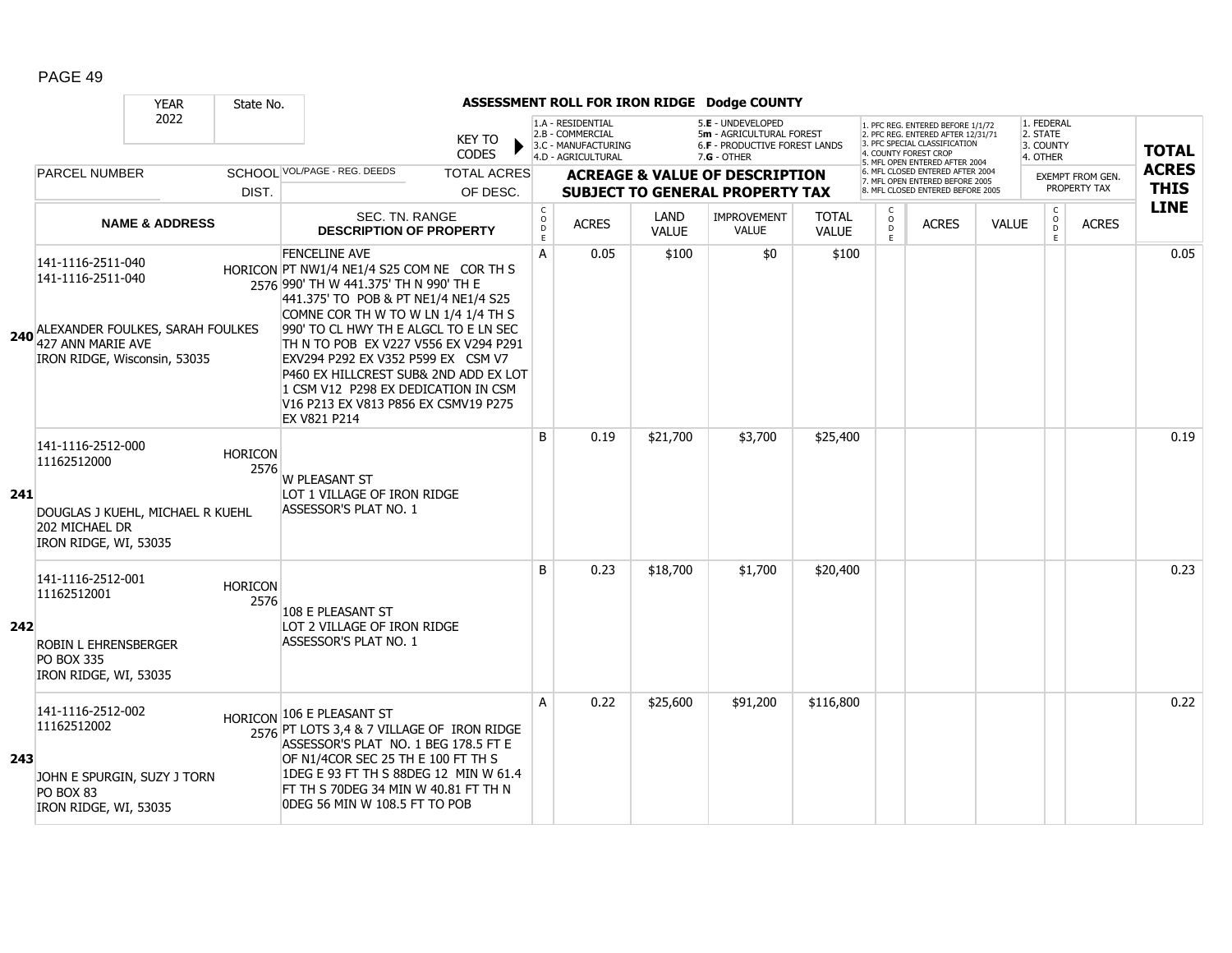|     |                                                                                                             | <b>YEAR</b>               | State No.              |                                                                                                                                                                                  |                                                |                                                              |                      | ASSESSMENT ROLL FOR IRON RIDGE Dodge COUNTY                                         |                              |                                                |                                                                                                                                  |              |                                     |                                         |              |
|-----|-------------------------------------------------------------------------------------------------------------|---------------------------|------------------------|----------------------------------------------------------------------------------------------------------------------------------------------------------------------------------|------------------------------------------------|--------------------------------------------------------------|----------------------|-------------------------------------------------------------------------------------|------------------------------|------------------------------------------------|----------------------------------------------------------------------------------------------------------------------------------|--------------|-------------------------------------|-----------------------------------------|--------------|
|     |                                                                                                             | 2022                      |                        | <b>KEY TO</b><br><b>CODES</b>                                                                                                                                                    |                                                | 1.A - RESIDENTIAL<br>2.B - COMMERCIAL<br>3.C - MANUFACTURING |                      | 5.E - UNDEVELOPED<br>5m - AGRICULTURAL FOREST<br>6.F - PRODUCTIVE FOREST LANDS      |                              |                                                | 1. PFC REG. ENTERED BEFORE 1/1/72<br>2. PFC REG. ENTERED AFTER 12/31/71<br>3. PFC SPECIAL CLASSIFICATION<br>. COUNTY FOREST CROF |              | 1. FEDERAL<br>2. STATE<br>3. COUNTY |                                         | <b>TOTAL</b> |
|     | <b>PARCEL NUMBER</b>                                                                                        |                           |                        | SCHOOL VOL/PAGE - REG. DEEDS                                                                                                                                                     |                                                | 4.D - AGRICULTURAL                                           |                      | $7.G - OTHER$                                                                       |                              |                                                | 5. MFL OPEN ENTERED AFTER 2004<br>6. MFL CLOSED ENTERED AFTER 2004                                                               |              | 4. OTHER                            |                                         | <b>ACRES</b> |
|     |                                                                                                             |                           | DIST.                  | <b>TOTAL ACRES</b><br>OF DESC.                                                                                                                                                   |                                                |                                                              |                      | <b>ACREAGE &amp; VALUE OF DESCRIPTION</b><br><b>SUBJECT TO GENERAL PROPERTY TAX</b> |                              |                                                | 7. MFL OPEN ENTERED BEFORE 2005<br>8. MFL CLOSED ENTERED BEFORE 2005                                                             |              |                                     | <b>EXEMPT FROM GEN.</b><br>PROPERTY TAX | <b>THIS</b>  |
|     |                                                                                                             | <b>NAME &amp; ADDRESS</b> |                        | SEC. TN. RANGE<br><b>DESCRIPTION OF PROPERTY</b>                                                                                                                                 | $\begin{matrix} 0 \\ 0 \\ D \end{matrix}$<br>E | <b>ACRES</b>                                                 | LAND<br><b>VALUE</b> | <b>IMPROVEMENT</b><br><b>VALUE</b>                                                  | <b>TOTAL</b><br><b>VALUE</b> | $\begin{matrix} 0 \\ 0 \\ 0 \end{matrix}$<br>E | <b>ACRES</b>                                                                                                                     | <b>VALUE</b> | $\mathsf{C}$<br>$\circ$<br>D<br>E.  | <b>ACRES</b>                            | <b>LINE</b>  |
| 244 | 141-1116-2512-003<br>11162512003<br><b>CLIFFORD L YUNK</b><br>PO BOX 86<br>IRON RIDGE, WI, 53035            |                           | <b>HORICON</b>         | 2576 100 S MAIN ST<br>CSM 637 IN V7 P21 BEING PT LOT 5<br>ASSESSOR'S PLAT #1EX HWY DESC IN<br>DOC# 1239881                                                                       | B                                              | 0.20                                                         | \$11,800             | \$75,500                                                                            | \$87,300                     |                                                |                                                                                                                                  |              |                                     |                                         | 0.20         |
| 245 | 141-1116-2512-005<br>11162512005<br>ROBIN L EHRENSBERGER<br><b>PO BOX 335</b><br>IRON RIDGE, WI, 53035      |                           | <b>HORICON</b>         | 2576 112 S MAIN ST<br>LOTS 6 & 7 VILLAGE OF IRON RIDGE<br>ASSESSOR'S PLAT #1 EX PT DESC IN V339<br>P485 ALSO PTOF LOTS 3 & 4 AS DESC IN<br>V339 P484 EX HWY DESC IN DOC# 1239689 | B                                              | 0.50                                                         | \$36,600             | \$142,100                                                                           | \$178,700                    |                                                |                                                                                                                                  |              |                                     |                                         | 0.50         |
| 246 | 141-1116-2512-006<br>11162512006<br><b>SCOTTIE PROPERTIES LLC</b><br>PO BOX 69<br>IRON RIDGE, WI, 530350069 |                           | <b>HORICON</b><br>2576 | 120 S MAIN ST<br>LOTS 8,9 & 32 ASSESSORS PLATNO. 1EX<br>HWY DESC IN DOC3 1241026                                                                                                 | C<br>C                                         | 0.48                                                         | \$0                  | \$0<br>\$0                                                                          | \$0<br>\$0                   |                                                |                                                                                                                                  |              |                                     |                                         | 0.48         |
|     |                                                                                                             |                           |                        | <b>Parcel Total</b>                                                                                                                                                              |                                                | 0.48                                                         | \$0                  | \$0                                                                                 | \$0                          |                                                | 0.00                                                                                                                             | \$0          |                                     | 0.00                                    |              |
| 247 | 141-1116-2512-007<br>11162512007<br>HENTZ PROPERTIES LLC<br>3889 SCHUSTER DR<br>WEST BEND, WI, 53095        |                           | <b>HORICON</b><br>2576 | 126 S MAIN ST<br>LOT 10 VILLAGE OF IRON<br>RIDGEASSESSOR'S PLAT NO. 1                                                                                                            | B                                              | 0.21                                                         | \$21,300             | \$184,600                                                                           | \$205,900                    |                                                |                                                                                                                                  |              |                                     |                                         | 0.21         |
| 248 | 141-1116-2512-008<br>11162512008<br>ROBIN EHRENSBERGER<br><b>PO BOX 335</b><br>IRON RIDGE, WI, 53035        |                           | <b>HORICON</b><br>2576 | 130 S MAIN ST<br>LOT 11 VILLAGE OF IRON<br>RIDGEASSESSOR'S PLAT NO. 1                                                                                                            | B                                              | 0.11                                                         | \$12,700             | \$130,300                                                                           | \$143,000                    |                                                |                                                                                                                                  |              |                                     |                                         | 0.11         |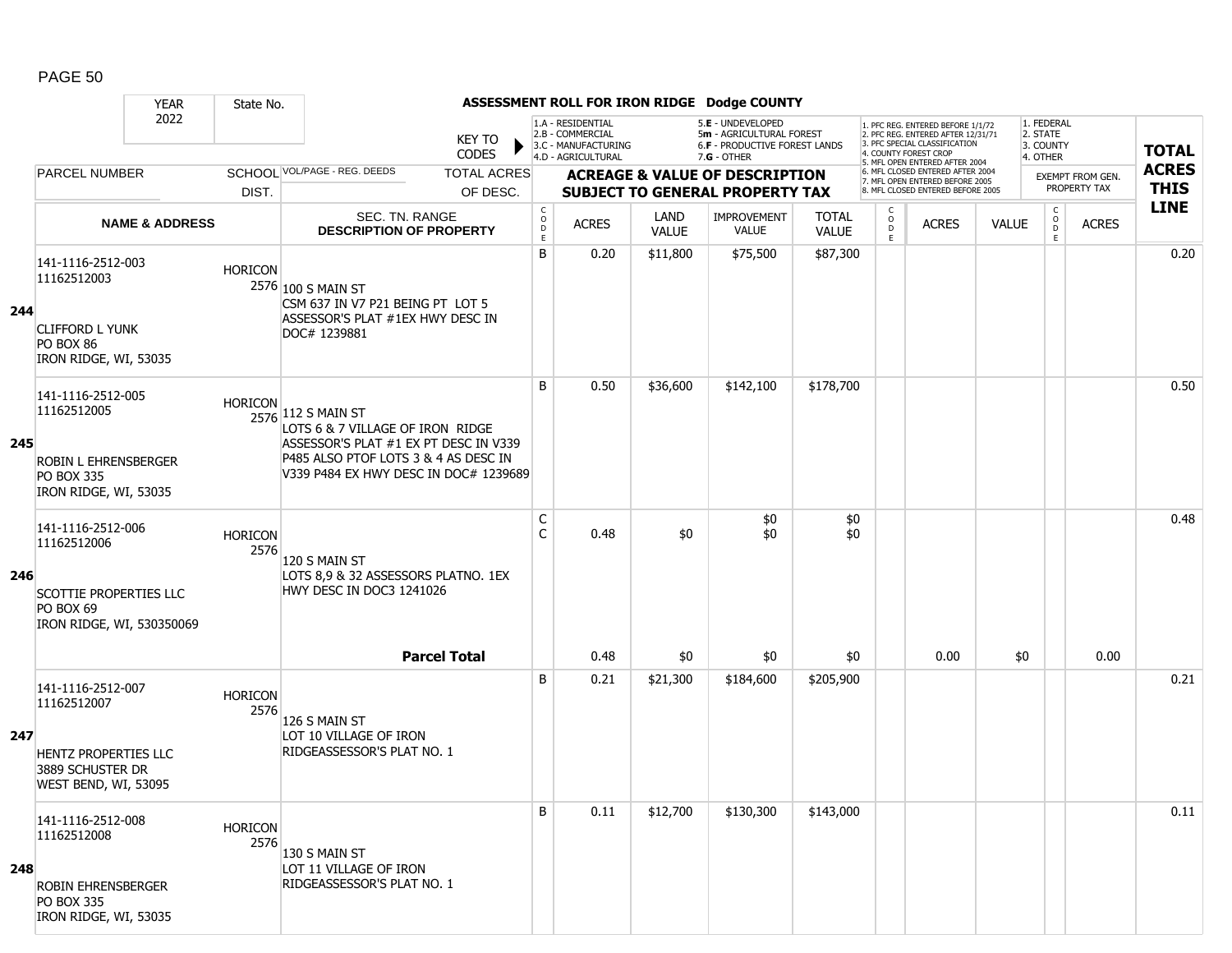|     |                                                                        | <b>YEAR</b>               | State No.              |                                                                                                |                               |                                            |                                                                                    |                             | ASSESSMENT ROLL FOR IRON RIDGE Dodge COUNTY                                                            |                              |                     |                                                                                                                                            |              |                                                 |                                         |                             |
|-----|------------------------------------------------------------------------|---------------------------|------------------------|------------------------------------------------------------------------------------------------|-------------------------------|--------------------------------------------|------------------------------------------------------------------------------------|-----------------------------|--------------------------------------------------------------------------------------------------------|------------------------------|---------------------|--------------------------------------------------------------------------------------------------------------------------------------------|--------------|-------------------------------------------------|-----------------------------------------|-----------------------------|
|     |                                                                        | 2022                      |                        |                                                                                                | <b>KEY TO</b><br><b>CODES</b> |                                            | 1.A - RESIDENTIAL<br>2.B - COMMERCIAL<br>3.C - MANUFACTURING<br>4.D - AGRICULTURAL |                             | 5.E - UNDEVELOPED<br>5m - AGRICULTURAL FOREST<br><b>6.F - PRODUCTIVE FOREST LANDS</b><br>$7.G - OTHER$ |                              |                     | 1. PFC REG. ENTERED BEFORE 1/1/72<br>2. PFC REG. ENTERED AFTER 12/31/71<br>3 PEC SPECIAL CLASSIFICATION<br>4. COUNTY FOREST CROP           |              | 1. FEDERAL<br>2. STATE<br>3. COUNTY<br>4. OTHER |                                         | <b>TOTAL</b>                |
|     | <b>PARCEL NUMBER</b>                                                   |                           | DIST.                  | SCHOOL VOL/PAGE - REG. DEEDS                                                                   | <b>TOTAL ACRES</b>            |                                            |                                                                                    |                             | <b>ACREAGE &amp; VALUE OF DESCRIPTION</b><br><b>SUBJECT TO GENERAL PROPERTY TAX</b>                    |                              |                     | 5. MFL OPEN ENTERED AFTER 2004<br>6. MFL CLOSED ENTERED AFTER 2004<br>7. MFL OPEN ENTERED BEFORE 2005<br>8. MFL CLOSED ENTERED BEFORE 2005 |              |                                                 | <b>EXEMPT FROM GEN.</b><br>PROPERTY TAX | <b>ACRES</b><br><b>THIS</b> |
|     |                                                                        | <b>NAME &amp; ADDRESS</b> |                        | SEC. TN. RANGE<br><b>DESCRIPTION OF PROPERTY</b>                                               | OF DESC.                      | $\begin{array}{c} C \\ O \\ D \end{array}$ | <b>ACRES</b>                                                                       | <b>LAND</b><br><b>VALUE</b> | <b>IMPROVEMENT</b><br><b>VALUE</b>                                                                     | <b>TOTAL</b><br><b>VALUE</b> | C<br>$\overline{D}$ | <b>ACRES</b>                                                                                                                               | <b>VALUE</b> | $\begin{matrix} 0 \\ 0 \\ 0 \end{matrix}$       | <b>ACRES</b>                            | <b>LINE</b>                 |
|     | 141-1116-2512-009<br>11162512009                                       |                           | <b>HORICON</b><br>2576 | 134 S MAIN ST                                                                                  |                               | E<br>А                                     | 0.10                                                                               | \$12,400                    | \$111,400                                                                                              | \$123,800                    | E.                  |                                                                                                                                            |              | E                                               |                                         | 0.10                        |
| 249 | KIM M ZIRBEL, TERRY J ZIRBEL<br>134 S MAIN ST<br>IRON RIDGE, WI, 53035 |                           |                        | LOT 12 VILLAGE OF IRON<br>RIDGEASSESSOR'S PLAT NO. 1                                           |                               |                                            |                                                                                    |                             |                                                                                                        |                              |                     |                                                                                                                                            |              |                                                 |                                         |                             |
|     | 141-1116-2512-010<br>11162512010                                       |                           | <b>HORICON</b><br>2576 | 138 S MAIN ST                                                                                  |                               | B                                          | 0.06                                                                               | \$9,300                     | \$112,800                                                                                              | \$122,100                    |                     |                                                                                                                                            |              |                                                 |                                         | 0.06                        |
| 250 | LEITZKE HOLDINGS LLC<br>N4374 DALEY RD<br>HUSTISFORD, WI, 53034        |                           |                        | LOT 13 VILLAGE OF IRON<br>RIDGEASSESSOR'S PLAT NO. 1                                           |                               |                                            |                                                                                    |                             |                                                                                                        |                              |                     |                                                                                                                                            |              |                                                 |                                         |                             |
| 251 | 141-1116-2512-011<br>11162512011                                       |                           | <b>HORICON</b>         | 2576 140 S MAIN ST<br>PT OF LOTS 14,15,24 & 25 ASSESSOR'S<br>PLAT NO. 1, VILLAGE OF IRON RIDGE |                               | A                                          | 0.25                                                                               | \$16,600                    | \$92,900                                                                                               | \$109,500                    |                     |                                                                                                                                            |              |                                                 |                                         | 0.25                        |
|     | Jason Young<br>W3061 WILDCAT RD<br>IRON RIDGE, WI, 53035               |                           |                        | <b>DESC IN V956 P614</b><br>AS                                                                 |                               |                                            |                                                                                    |                             |                                                                                                        |                              |                     |                                                                                                                                            |              |                                                 |                                         |                             |
|     | 141-1116-2512-012<br>11162512012                                       |                           | <b>HORICON</b><br>2576 | 142 S MAIN ST                                                                                  |                               | A                                          | 0.17                                                                               | \$18,000                    | \$135,700                                                                                              | \$153,700                    |                     |                                                                                                                                            |              |                                                 |                                         | 0.17                        |
| 252 | <b>KRISTI A SCHMIDT</b><br><b>PO BOX 142</b><br>IRON RIDGE, WI, 53035  |                           |                        | LOT 1 CSM 3066 IN V18 P48 BEING PT<br>LOTS 14,15 & 16 ASSESSOR'S PLAT #1                       |                               |                                            |                                                                                    |                             |                                                                                                        |                              |                     |                                                                                                                                            |              |                                                 |                                         |                             |
| 253 | 141-1116-2512-013<br>11162512013                                       |                           | <b>HORICON</b><br>2576 | 144 S MAIN ST<br>LOT 2 CSM 3066 IN V18 P48 BEING PT                                            |                               | B                                          | 0.11                                                                               | \$13,600                    | \$105,900                                                                                              | \$119,500                    |                     |                                                                                                                                            |              |                                                 |                                         | 0.11                        |
|     | JENNIFER M SCHIEBLE<br>1573 FOXTAIL DR<br>HARTFORD, WI, 53027          |                           |                        | LOTS 15 & 16                                                                                   | ASSESSOR'S PLAT #1            |                                            |                                                                                    |                             |                                                                                                        |                              |                     |                                                                                                                                            |              |                                                 |                                         |                             |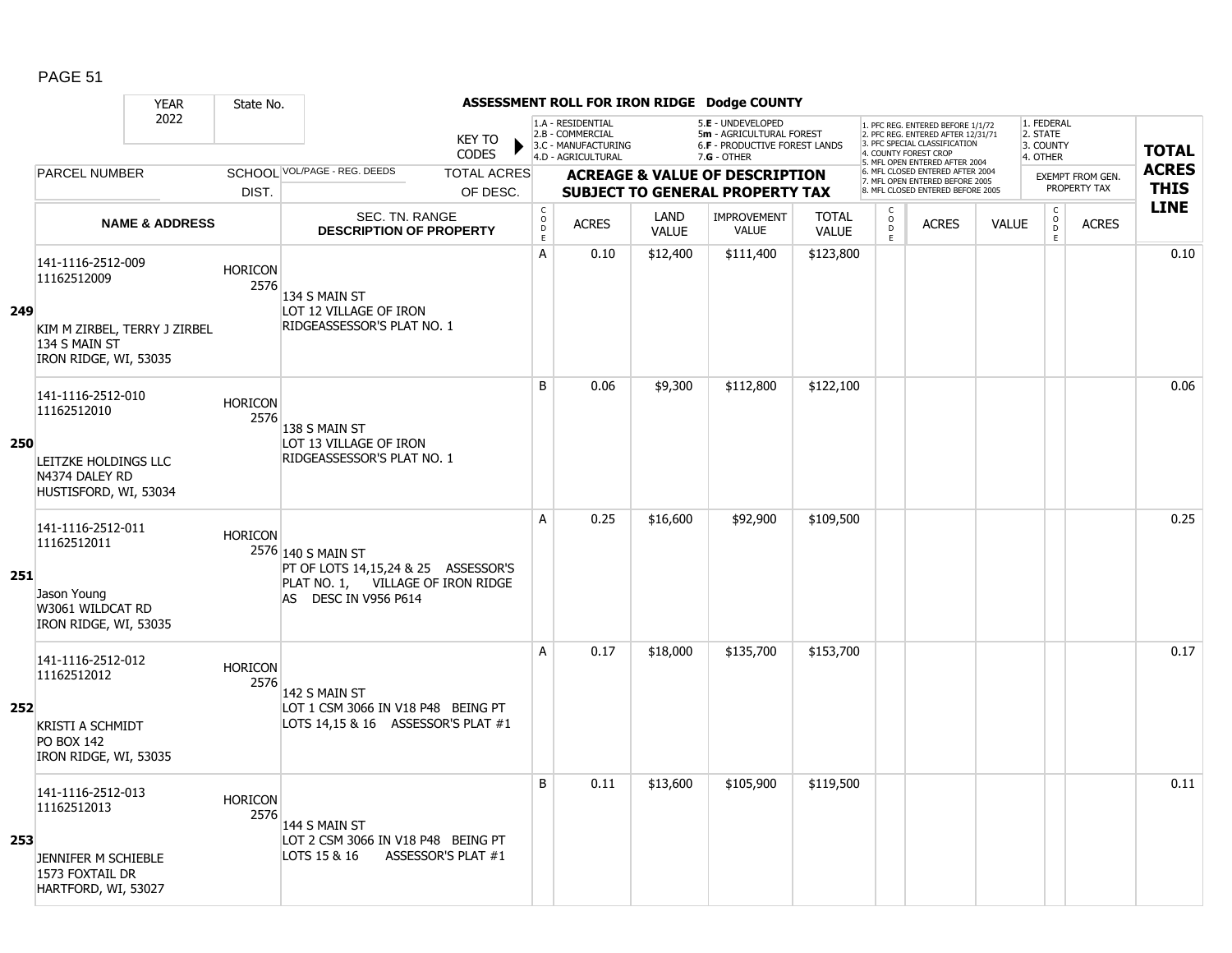|     |                                                                                                                | <b>YEAR</b>               | State No.              |                                                                                                          |                               |                                                  |                                                                                    |                      | ASSESSMENT ROLL FOR IRON RIDGE Dodge COUNTY                                                            |                              |                         |                                                                                                                                   |              |                                                 |                         |              |
|-----|----------------------------------------------------------------------------------------------------------------|---------------------------|------------------------|----------------------------------------------------------------------------------------------------------|-------------------------------|--------------------------------------------------|------------------------------------------------------------------------------------|----------------------|--------------------------------------------------------------------------------------------------------|------------------------------|-------------------------|-----------------------------------------------------------------------------------------------------------------------------------|--------------|-------------------------------------------------|-------------------------|--------------|
|     |                                                                                                                | 2022                      |                        |                                                                                                          | <b>KEY TO</b><br><b>CODES</b> |                                                  | 1.A - RESIDENTIAL<br>2.B - COMMERCIAL<br>3.C - MANUFACTURING<br>4.D - AGRICULTURAL |                      | 5.E - UNDEVELOPED<br>5m - AGRICULTURAL FOREST<br><b>6.F - PRODUCTIVE FOREST LANDS</b><br>$7.G - OTHER$ |                              |                         | 1. PFC REG. ENTERED BEFORE 1/1/72<br>2. PFC REG. ENTERED AFTER 12/31/71<br>3. PFC SPECIAL CLASSIFICATION<br>4. COUNTY FOREST CROP |              | 1. FEDERAL<br>2. STATE<br>3. COUNTY<br>4. OTHER |                         | <b>TOTAL</b> |
|     | <b>PARCEL NUMBER</b>                                                                                           |                           |                        | SCHOOL VOL/PAGE - REG. DEEDS                                                                             | <b>TOTAL ACRES</b>            |                                                  |                                                                                    |                      | <b>ACREAGE &amp; VALUE OF DESCRIPTION</b>                                                              |                              |                         | 5. MFL OPEN ENTERED AFTER 2004<br>6. MFL CLOSED ENTERED AFTER 2004<br>7. MFL OPEN ENTERED BEFORE 2005                             |              |                                                 | <b>EXEMPT FROM GEN.</b> | <b>ACRES</b> |
|     |                                                                                                                |                           | DIST.                  |                                                                                                          | OF DESC.                      |                                                  |                                                                                    |                      | <b>SUBJECT TO GENERAL PROPERTY TAX</b>                                                                 |                              |                         | 8. MFL CLOSED ENTERED BEFORE 2005                                                                                                 |              |                                                 | PROPERTY TAX            | <b>THIS</b>  |
|     |                                                                                                                | <b>NAME &amp; ADDRESS</b> |                        | SEC. TN. RANGE<br><b>DESCRIPTION OF PROPERTY</b>                                                         |                               | $_{\rm o}^{\rm c}$<br>$\mathsf D$<br>$\mathsf E$ | <b>ACRES</b>                                                                       | LAND<br><b>VALUE</b> | <b>IMPROVEMENT</b><br><b>VALUE</b>                                                                     | <b>TOTAL</b><br><b>VALUE</b> | C<br>$\circ$<br>D<br>E. | <b>ACRES</b>                                                                                                                      | <b>VALUE</b> | $\begin{matrix} 0 \\ 0 \\ 0 \end{matrix}$<br>E  | <b>ACRES</b>            | <b>LINE</b>  |
| 254 | 141-1116-2512-014<br>11162512014<br>RICHARD R JR BIRA<br>W2895 LEHMAN RD                                       |                           | <b>HORICON</b><br>2576 | 148 S MAIN ST<br>LOT 17 VILLAGE OF IRON<br>RIDGEASSESSOR'S PLAT NO. 1                                    |                               | B                                                | 0.23                                                                               | \$22,200             | \$42,000                                                                                               | \$64,200                     |                         |                                                                                                                                   |              |                                                 |                         | 0.23         |
| 255 | NEOSHO, WI, 53059<br>141-1116-2512-015<br>11162512015                                                          |                           | <b>HORICON</b>         | 2576 150 S MAIN ST<br>LOT 18 & LOT 21 ASSESSOR'S PLAT NO 1<br>EX E 116 FT OF SD LOT 21 VILLAGE OF        |                               | B                                                | 0.37                                                                               | \$28,500             | \$166,200                                                                                              | \$194,700                    |                         |                                                                                                                                   |              |                                                 |                         | 0.37         |
|     | CHOICE ONE LLC<br><b>PO BOX 274</b><br>HARTLAND, WI, 53029                                                     |                           |                        | <b>IRON RIDGE</b>                                                                                        |                               |                                                  |                                                                                    |                      |                                                                                                        |                              |                         |                                                                                                                                   |              |                                                 |                         |              |
| 256 | 141-1116-2512-016<br>11162512016<br><b>HORICON STATE BANK</b><br><b>PO BOX 144</b><br>HORICON, WI, 53032       |                           | <b>HORICON</b>         | 2576 156 S MAIN ST<br>LOT 19 & W 10 FT OF LOT 20 VILLAGE OF<br>IRON RIDGE<br>EX HWY DESC IN DOC# 1239690 | ASSESSOR'S PLAT NO. 1         | B                                                | 0.55                                                                               | \$45,500             | \$439,500                                                                                              | \$485,000                    |                         |                                                                                                                                   |              |                                                 |                         | 0.55         |
| 257 | 141-1116-2512-017<br>11162512017<br><b>VILLAGE OF IRON RIDGE</b><br><b>PO BOX 247</b><br>IRON RIDGE, WI, 53035 |                           | <b>HORICON</b><br>2576 | 0 S MAIN ST<br>LOT 19A VILLAGE OF IRON<br>ASSESSOR'S PLAT NO. 1                                          | <b>RIDGE</b>                  |                                                  |                                                                                    |                      |                                                                                                        |                              |                         |                                                                                                                                   |              | X4                                              | 0.00                    | 0.00         |
| 258 | 141-1116-2512-018<br>11162512018<br>MICHAEL A STEHLI<br>105 HERMAN ST<br>IRON RIDGE, WI, 53035                 |                           | <b>HORICON</b><br>2576 | 105 HERMAN ST<br>LOT 20 ASSESSOR'S PLAT NO 1 EX W 10 FT<br>EX HWY DESC IN DOC#1241572                    |                               | A                                                | 0.29                                                                               | \$28,200             | \$121,800                                                                                              | \$150,000                    |                         |                                                                                                                                   |              |                                                 |                         | 0.29         |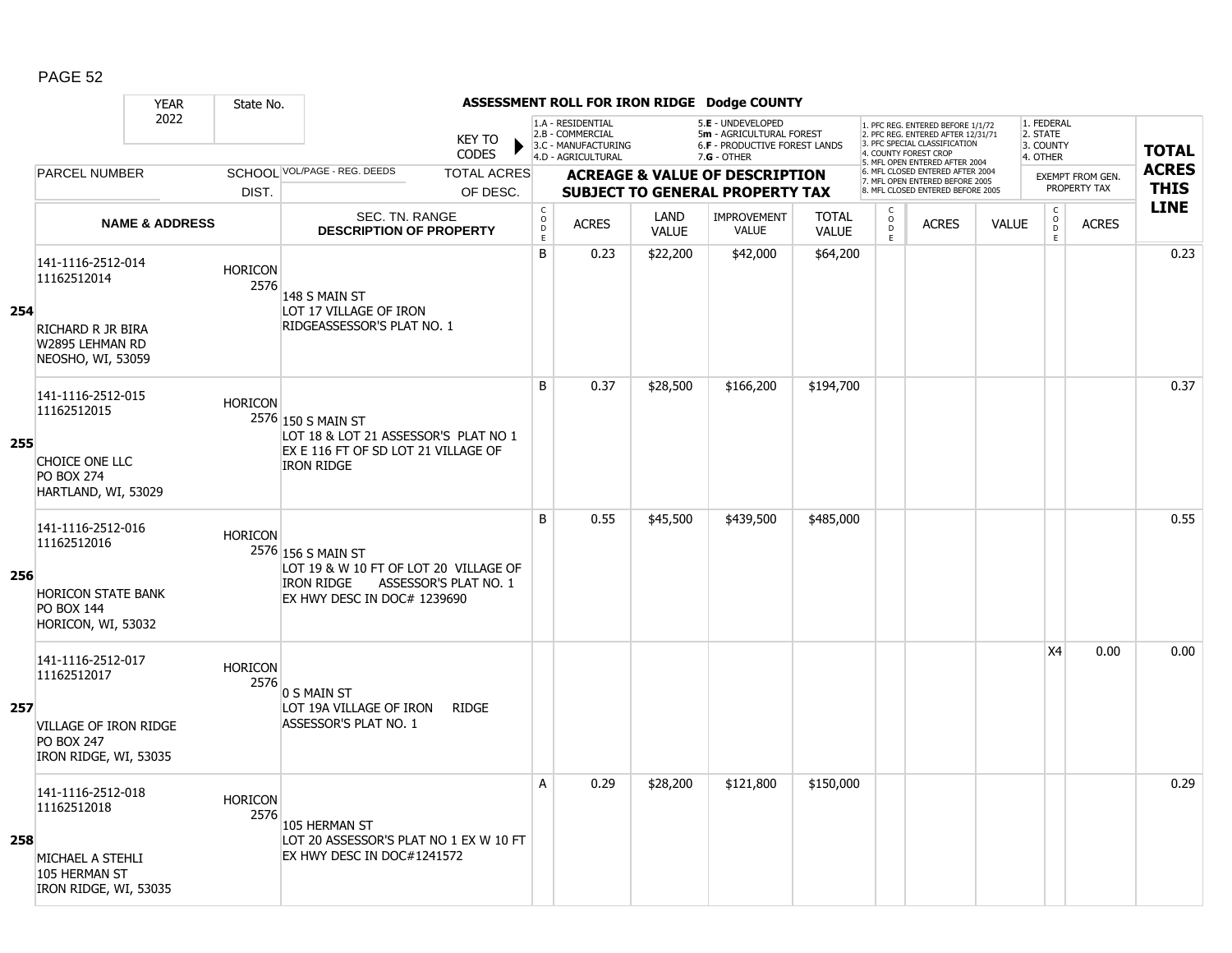|            |                                                                     | <b>YEAR</b>                    | State No.              |                                                                                                                   |                               |                                  |                                                                                    |                      | ASSESSMENT ROLL FOR IRON RIDGE Dodge COUNTY                                                     |                              |                         |                                                                                                                                   |              |                                                 |                                         |                             |
|------------|---------------------------------------------------------------------|--------------------------------|------------------------|-------------------------------------------------------------------------------------------------------------------|-------------------------------|----------------------------------|------------------------------------------------------------------------------------|----------------------|-------------------------------------------------------------------------------------------------|------------------------------|-------------------------|-----------------------------------------------------------------------------------------------------------------------------------|--------------|-------------------------------------------------|-----------------------------------------|-----------------------------|
|            |                                                                     | 2022                           |                        |                                                                                                                   | <b>KEY TO</b><br><b>CODES</b> |                                  | 1.A - RESIDENTIAL<br>2.B - COMMERCIAL<br>3.C - MANUFACTURING<br>4.D - AGRICULTURAL |                      | 5.E - UNDEVELOPED<br>5m - AGRICULTURAL FOREST<br>6.F - PRODUCTIVE FOREST LANDS<br>$7.G - OTHER$ |                              |                         | 1. PFC REG. ENTERED BEFORE 1/1/72<br>2. PFC REG. ENTERED AFTER 12/31/71<br>3. PFC SPECIAL CLASSIFICATION<br>4. COUNTY FOREST CROP |              | 1. FEDERAL<br>2. STATE<br>3. COUNTY<br>4. OTHER |                                         | <b>TOTAL</b>                |
|            | <b>PARCEL NUMBER</b>                                                |                                |                        | SCHOOL VOL/PAGE - REG. DEEDS                                                                                      | <b>TOTAL ACRES</b>            |                                  |                                                                                    |                      | <b>ACREAGE &amp; VALUE OF DESCRIPTION</b>                                                       |                              |                         | 5. MFL OPEN ENTERED AFTER 2004<br>6. MFL CLOSED ENTERED AFTER 2004<br>7. MFL OPEN ENTERED BEFORE 2005                             |              |                                                 | <b>EXEMPT FROM GEN.</b><br>PROPERTY TAX | <b>ACRES</b><br><b>THIS</b> |
|            |                                                                     |                                | DIST.                  |                                                                                                                   | OF DESC.                      | C                                |                                                                                    |                      | <b>SUBJECT TO GENERAL PROPERTY TAX</b>                                                          |                              | C                       | 8. MFL CLOSED ENTERED BEFORE 2005                                                                                                 |              |                                                 |                                         | <b>LINE</b>                 |
|            |                                                                     | <b>NAME &amp; ADDRESS</b>      |                        | SEC. TN. RANGE<br><b>DESCRIPTION OF PROPERTY</b>                                                                  |                               | $\mathsf{O}$<br>$\mathsf D$<br>E | <b>ACRES</b>                                                                       | LAND<br><b>VALUE</b> | <b>IMPROVEMENT</b><br><b>VALUE</b>                                                              | <b>TOTAL</b><br><b>VALUE</b> | $_{\rm D}^{\rm O}$<br>E | <b>ACRES</b>                                                                                                                      | <b>VALUE</b> | $\begin{matrix} 0 \\ 0 \\ D \end{matrix}$<br>E  | <b>ACRES</b>                            |                             |
| 259        | 141-1116-2512-019<br>11162512019                                    |                                | <b>HORICON</b><br>2576 | 121 HIGHLAND AVE<br>E 116 FT OF LOT 21 VILLAGE OF IRON                                                            |                               | A                                | 0.19                                                                               | \$21,400             | \$117,600                                                                                       | \$139,000                    |                         |                                                                                                                                   |              |                                                 |                                         | 0.19                        |
|            | <b>MATTHEW C DACHS</b><br>121 HIGHLAND AVE<br>IRON RIDGE, WI, 53035 |                                |                        | RIDGE ASSESSOR'S PLAT NO 1                                                                                        |                               |                                  |                                                                                    |                      |                                                                                                 |                              |                         |                                                                                                                                   |              |                                                 |                                         |                             |
|            | 141-1116-2512-020<br>11162512020                                    |                                | <b>HORICON</b><br>2576 | 119 HIGHLAND AVE                                                                                                  |                               | A                                | 0.29                                                                               | \$28,000             | \$91,900                                                                                        | \$119,900                    |                         |                                                                                                                                   |              |                                                 |                                         | 0.29                        |
| <b>260</b> | <b>CARRIE ROETHLE</b><br>119 HIGHLAND AVE<br>IRON RIDGE, WI, 53035  |                                |                        | LOT 22 VILLAGE OF IRON<br>RIDGEASSESSOR'S PLAT NO. 1                                                              |                               |                                  |                                                                                    |                      |                                                                                                 |                              |                         |                                                                                                                                   |              |                                                 |                                         |                             |
|            | 141-1116-2512-021<br>11162512021                                    |                                | <b>HORICON</b><br>2576 | 117 HIGHLAND AVE                                                                                                  |                               | B                                | 0.25                                                                               | \$23,600             | \$26,500                                                                                        | \$50,100                     |                         |                                                                                                                                   |              |                                                 |                                         | 0.25                        |
| 261        | SHAWN A MCDANIEL<br>116 HIGHLAND AVE<br>IRON RIDGE, WI, 53035       |                                |                        | LOT 23 VILLAGE OF IRON<br>RIDGEASSESSOR'S PLAT NO. 1                                                              |                               |                                  |                                                                                    |                      |                                                                                                 |                              |                         |                                                                                                                                   |              |                                                 |                                         |                             |
|            | 141-1116-2512-022<br>11162512022                                    |                                |                        | HORICON 115 HIGHLAND AVE<br>2576 LOT 24 EX W 25 FT ALSO THAT PT OF S 17<br>FT OF LOT 25 LYG 25 FT E OF & PARALLEL |                               | A                                | 0.28                                                                               | \$23,500             | \$96,500                                                                                        | \$120,000                    |                         |                                                                                                                                   |              |                                                 |                                         | 0.28                        |
| 262        | <b>BUREN</b><br>115 HIGHLAND AVE<br>IRON RIDGE, WI, 53035           | STEVEN F VAN BUREN, TAMARA VAN |                        | WITH WLN LOT 24 EXTENDING N AS<br>DESC IN V364 P562 VILLAGE OFIRON<br>RIDGE ASSESSOR'S PLAT NO. 1                 |                               |                                  |                                                                                    |                      |                                                                                                 |                              |                         |                                                                                                                                   |              |                                                 |                                         |                             |
| 263        | 141-1116-2512-023<br>11162512023                                    |                                | <b>HORICON</b>         | 2576 111 HIGHLAND AVE<br>DEED V559 P678 IS WRONG LOTS 26, 27<br>& PT OF LOTS 25,28, 29 & 30 BEING LOT 1           |                               |                                  |                                                                                    |                      |                                                                                                 |                              |                         |                                                                                                                                   |              | X4                                              | 0.65                                    | 0.65                        |
|            | 491 E CENTER ST<br>JUNEAU, WI, 530391347                            | DODGE COUNTY HOUSING AUTHORITY |                        | OF CSM IN V9 P142 VILLAGE OF IRON<br>RIDGE ASSESSOR'S PLAT NO. 1                                                  |                               |                                  |                                                                                    |                      |                                                                                                 |                              |                         |                                                                                                                                   |              |                                                 |                                         |                             |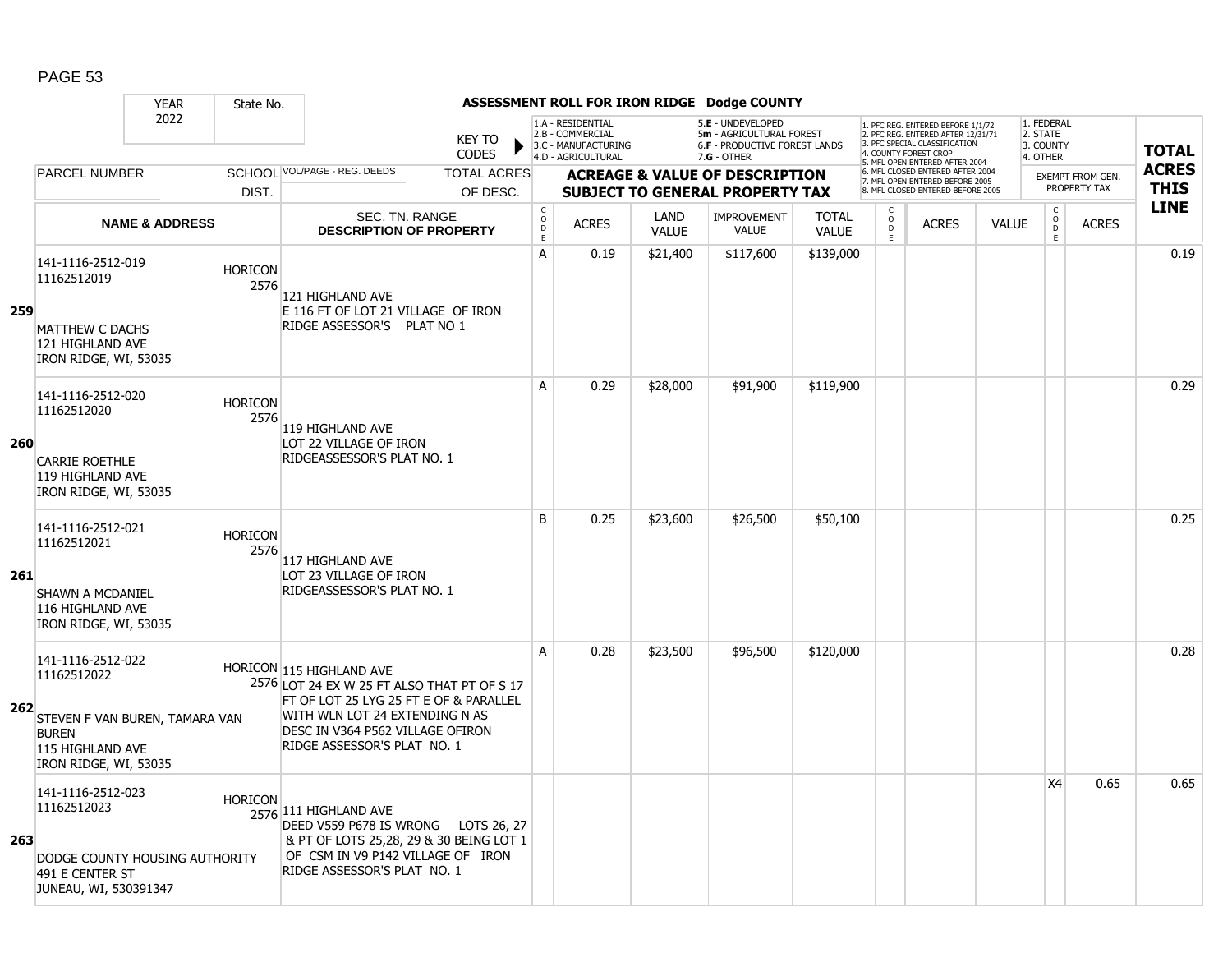|     |                                                                                                         | <b>YEAR</b>                   | State No.              |                                                                                                                                                                                                                                                              |                               |                                                 |                                                                                    |                      | ASSESSMENT ROLL FOR IRON RIDGE Dodge COUNTY                                                     |                              |                                    |                                                                                                                                  |              |                                                 |                         |              |
|-----|---------------------------------------------------------------------------------------------------------|-------------------------------|------------------------|--------------------------------------------------------------------------------------------------------------------------------------------------------------------------------------------------------------------------------------------------------------|-------------------------------|-------------------------------------------------|------------------------------------------------------------------------------------|----------------------|-------------------------------------------------------------------------------------------------|------------------------------|------------------------------------|----------------------------------------------------------------------------------------------------------------------------------|--------------|-------------------------------------------------|-------------------------|--------------|
|     |                                                                                                         | 2022                          |                        |                                                                                                                                                                                                                                                              | <b>KEY TO</b><br><b>CODES</b> |                                                 | 1.A - RESIDENTIAL<br>2.B - COMMERCIAL<br>3.C - MANUFACTURING<br>4.D - AGRICULTURAL |                      | 5.E - UNDEVELOPED<br>5m - AGRICULTURAL FOREST<br>6.F - PRODUCTIVE FOREST LANDS<br>$7.G - OTHER$ |                              |                                    | 1. PFC REG. ENTERED BEFORE 1/1/72<br>2. PFC REG. ENTERED AFTER 12/31/71<br>3 PEC SPECIAL CLASSIFICATION<br>4. COUNTY FOREST CROP |              | 1. FEDERAL<br>2. STATE<br>3. COUNTY<br>4. OTHER |                         | <b>TOTAL</b> |
|     | <b>PARCEL NUMBER</b>                                                                                    |                               |                        | SCHOOL VOL/PAGE - REG. DEEDS                                                                                                                                                                                                                                 | <b>TOTAL ACRES</b>            |                                                 |                                                                                    |                      | <b>ACREAGE &amp; VALUE OF DESCRIPTION</b>                                                       |                              |                                    | 5. MFL OPEN ENTERED AFTER 2004<br>6. MFL CLOSED ENTERED AFTER 2004                                                               |              |                                                 | <b>EXEMPT FROM GEN.</b> | <b>ACRES</b> |
|     |                                                                                                         |                               | DIST.                  |                                                                                                                                                                                                                                                              | OF DESC.                      |                                                 |                                                                                    |                      | <b>SUBJECT TO GENERAL PROPERTY TAX</b>                                                          |                              |                                    | 7. MFL OPEN ENTERED BEFORE 2005<br>8. MFL CLOSED ENTERED BEFORE 2005                                                             |              |                                                 | PROPERTY TAX            | <b>THIS</b>  |
|     |                                                                                                         | <b>NAME &amp; ADDRESS</b>     |                        | SEC. TN. RANGE<br><b>DESCRIPTION OF PROPERTY</b>                                                                                                                                                                                                             |                               | $\begin{array}{c} C \\ O \\ D \end{array}$<br>E | <b>ACRES</b>                                                                       | LAND<br><b>VALUE</b> | <b>IMPROVEMENT</b><br>VALUE                                                                     | <b>TOTAL</b><br><b>VALUE</b> | $\overset{\circ}{\mathsf{D}}$<br>E | <b>ACRES</b>                                                                                                                     | <b>VALUE</b> | $\begin{matrix} 0 \\ 0 \end{matrix}$<br>E       | <b>ACRES</b>            | <b>LINE</b>  |
| 264 | 141-1116-2512-024<br>11162512024<br><b>ROBIN EHRENSBERGER</b><br><b>PO BOX 335</b>                      |                               |                        | 130 S MAIN ST<br>HORICON PT OF LOTS 28 & 29 COM NW COR LOT 29<br>2576 TH S 89DEG 18MIN E 99.21FT TH S 5DEG<br>23MIN 20SEC E 109.13 FT TH S<br>86DEG46MIN 25SEC W 18.80 FT TH CONT<br>SWLY 52.75 FT TH NWLY ALG W LN SD<br>LOTS 120 FT TO POB VILLAGE OF IRON |                               | B                                               | 0.21                                                                               | \$19,100             | \$13,400                                                                                        | \$32,500                     |                                    |                                                                                                                                  |              |                                                 |                         | 0.21         |
|     | IRON RIDGE, WI, 53035<br>141-1116-2512-025<br>11162512025                                               |                               | <b>HORICON</b><br>2576 | RIDGE ASSESSOR'S PLAT NO. 1                                                                                                                                                                                                                                  |                               | A                                               | 0.26                                                                               | \$26,400             | \$126,300                                                                                       | \$152,700                    |                                    |                                                                                                                                  |              |                                                 |                         | 0.26         |
| 265 | Brenda A. Lerner<br>105 HIGHLAND AVE<br>IRON RIDGE, WI, 53035                                           |                               |                        | 105 HIGHLAND AVE<br>LOT 31 VILLAGE OF IRON<br>RIDGEASSESSOR'S PLAT NO. 1                                                                                                                                                                                     |                               |                                                 |                                                                                    |                      |                                                                                                 |                              |                                    |                                                                                                                                  |              |                                                 |                         |              |
| 266 | 141-1116-2512-026<br>11162512026<br>VILLAGE OF IRON RIDGE<br><b>PO BOX 247</b><br>IRON RIDGE, WI, 53035 |                               | <b>HORICON</b>         | 2576 E PLEASANT ST<br>N 40 FT OF E 40 FT LOT 1 BLK1 JUSTMAN &<br>MOLDENHAUER<br><b>PLAT</b>                                                                                                                                                                  | <b>RESURVEY OF ORIGINAL</b>   |                                                 |                                                                                    |                      |                                                                                                 |                              |                                    |                                                                                                                                  |              | <b>X4</b>                                       | 0.04                    | 0.04         |
| 267 | 141-1116-2512-027<br>11162512027<br>102 PROSPECT AVE<br>IRON RIDGE, WI, 53035                           | LARRY L ZIRBEL, LORI J ZIRBEL | <b>HORICON</b>         | 2576 102 PROSPECT AVE<br>LOT 1 EX N 40 FT OF E 40 FT & N 55 FT OF<br>LOT 2 JUSTMAN & MOLDENHAUER<br>RESURVEY OF ORIGINAL PLAT                                                                                                                                |                               | A                                               | 0.38                                                                               | \$33,500             | \$115,900                                                                                       | \$149,400                    |                                    |                                                                                                                                  |              |                                                 |                         | 0.38         |
| 268 | 141-1116-2512-028<br>11162512028<br>LAURALE HARDAWAY<br>108 PROSPECT AVE<br>IRON RIDGE, WI, 53035       |                               | <b>HORICON</b>         | 2576 108 PROSPECT AVE<br>LOTS 3 & 4 ALSO S 3 FT LOT 2JUSTMAN &<br><b>MOLDENHAUER</b><br><b>ORIGINAL PLAT</b>                                                                                                                                                 | <b>RESURVEY OF</b>            | A                                               | 0.41                                                                               | \$33,100             | \$113,600                                                                                       | \$146,700                    |                                    |                                                                                                                                  |              |                                                 |                         | 0.41         |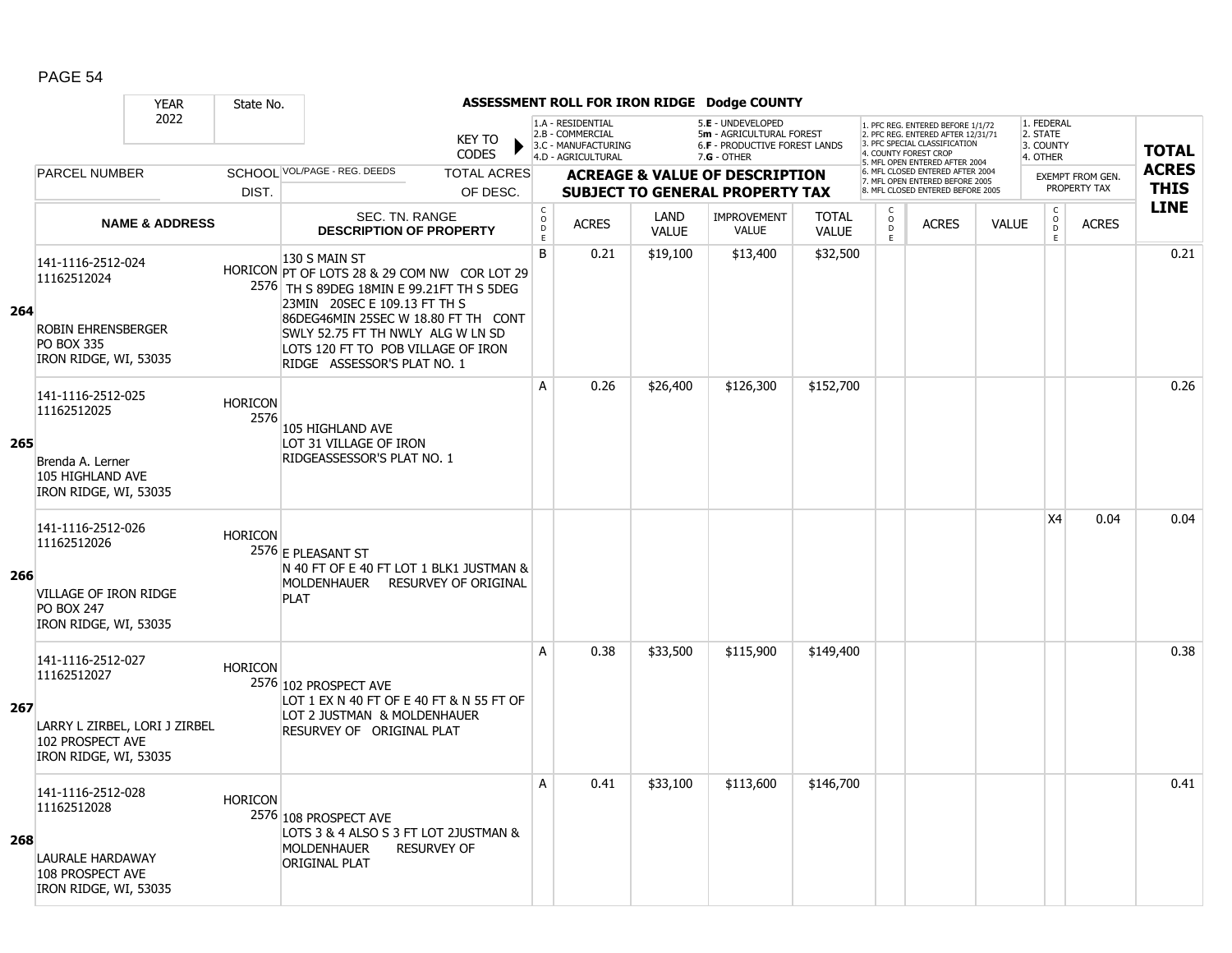|     |                                                                                                                       | <b>YEAR</b>               | State No.      |                                                                                                                  |                               |                             |                                                                                    |                      | ASSESSMENT ROLL FOR IRON RIDGE Dodge COUNTY                                                            |                              |                         |                                                                                                                                                                     |              |                                                 |                                         |                             |
|-----|-----------------------------------------------------------------------------------------------------------------------|---------------------------|----------------|------------------------------------------------------------------------------------------------------------------|-------------------------------|-----------------------------|------------------------------------------------------------------------------------|----------------------|--------------------------------------------------------------------------------------------------------|------------------------------|-------------------------|---------------------------------------------------------------------------------------------------------------------------------------------------------------------|--------------|-------------------------------------------------|-----------------------------------------|-----------------------------|
|     |                                                                                                                       | 2022                      |                |                                                                                                                  | <b>KEY TO</b><br><b>CODES</b> |                             | 1.A - RESIDENTIAL<br>2.B - COMMERCIAL<br>3.C - MANUFACTURING<br>4.D - AGRICULTURAL |                      | 5.E - UNDEVELOPED<br>5m - AGRICULTURAL FOREST<br><b>6.F - PRODUCTIVE FOREST LANDS</b><br>$7.G - OTHER$ |                              |                         | 1. PFC REG. ENTERED BEFORE 1/1/72<br>2. PFC REG. ENTERED AFTER 12/31/71<br>3. PFC SPECIAL CLASSIFICATION<br>4. COUNTY FOREST CROP<br>5. MFL OPEN ENTERED AFTER 2004 |              | 1. FEDERAL<br>2. STATE<br>3. COUNTY<br>4. OTHER |                                         | <b>TOTAL</b>                |
|     | <b>PARCEL NUMBER</b>                                                                                                  |                           |                | SCHOOL VOL/PAGE - REG. DEEDS                                                                                     | <b>TOTAL ACRES</b>            |                             |                                                                                    |                      | <b>ACREAGE &amp; VALUE OF DESCRIPTION</b>                                                              |                              |                         | 6. MFL CLOSED ENTERED AFTER 2004<br>7. MFL OPEN ENTERED BEFORE 2005<br>8. MFL CLOSED ENTERED BEFORE 2005                                                            |              |                                                 | <b>EXEMPT FROM GEN.</b><br>PROPERTY TAX | <b>ACRES</b><br><b>THIS</b> |
|     |                                                                                                                       |                           | DIST.          |                                                                                                                  | OF DESC.                      | C                           |                                                                                    |                      | <b>SUBJECT TO GENERAL PROPERTY TAX</b>                                                                 |                              | C                       |                                                                                                                                                                     |              |                                                 |                                         | <b>LINE</b>                 |
|     |                                                                                                                       | <b>NAME &amp; ADDRESS</b> |                | SEC. TN. RANGE<br><b>DESCRIPTION OF PROPERTY</b>                                                                 |                               | $\circ$<br>$\mathsf D$<br>E | <b>ACRES</b>                                                                       | LAND<br><b>VALUE</b> | <b>IMPROVEMENT</b><br><b>VALUE</b>                                                                     | <b>TOTAL</b><br><b>VALUE</b> | $_{\rm D}^{\rm O}$<br>E | <b>ACRES</b>                                                                                                                                                        | <b>VALUE</b> | $\begin{matrix} 0 \\ 0 \\ D \end{matrix}$<br>E  | <b>ACRES</b>                            |                             |
| 269 | 141-1116-2512-029<br>11162512029<br><b>CLINT A BARTELL</b><br>112 PROSPECT AVE<br>IRON RIDGE, WI, 53035               |                           | <b>HORICON</b> | 2576 112 PROSPECT AVE<br>LOT 5 & N 45 FT LOT 6 BLK 1 JUSTMAN &<br><b>MOLDENHAUER</b><br><b>PLAT</b>              | RESURVEY OF ORIG              | A                           | 0.36                                                                               | \$32,100             | \$147,800                                                                                              | \$179,900                    |                         |                                                                                                                                                                     |              |                                                 |                                         | 0.36                        |
| 270 | 141-1116-2512-030<br>11162512030<br><b>KRISTINA R TWIGG</b><br>114 PROSPECT AVE<br>IRON RIDGE, WI, 53035              |                           | <b>HORICON</b> | 2576 114 PROSPECT AVE<br>S 13 FT LOT 6, LOT 7, & N1/2LOT 8<br>JUSTMAN & MOLDENHAUER RESURVEY OF<br>ORIGINAL PLAT |                               | A                           | 0.34                                                                               | \$28,600             | \$143,900                                                                                              | \$172,500                    |                         |                                                                                                                                                                     |              |                                                 |                                         | 0.34                        |
| 271 | 141-1116-2512-031<br>11162512031<br><b>GERTRUDE R CUNDY FAMILY TRUST</b><br>116 PROSPECT AVE<br>IRON RIDGE, WI, 53035 |                           | <b>HORICON</b> | 2576 116 PROSPECT AVE<br>S1/2 LOT 8 & ALL LOT 9 JUSTMAN &<br><b>MOLDENHAUER</b><br><b>ORIGINAL PLAT</b>          | <b>RESURVEY OF</b>            | A                           | 0.20                                                                               | \$28,600             | \$109,700                                                                                              | \$138,300                    |                         |                                                                                                                                                                     |              |                                                 |                                         | 0.20                        |
| 272 | 141-1116-2512-032<br>11162512032<br>JONATHAN C SIGNER, CELINA R SIGNER<br>120 PROSPECT AVE<br>IRON RIDGE, WI, 53035   |                           | <b>HORICON</b> | 2576 120 PROSPECT AVE<br>LOTS 10 & 11 JUSTMAN &<br>MOLDENHAUER RESURVEY OF<br><b>PLAT</b>                        | ORIGINAL                      | A                           | 0.40                                                                               | \$34,600             | \$129,200                                                                                              | \$163,800                    |                         |                                                                                                                                                                     |              |                                                 |                                         | 0.40                        |
| 273 | 141-1116-2512-033<br>11162512033<br><b>JAMES TOEPEL</b><br><b>PO BOX 242</b><br>IRON RIDGE, WI, 53035                 |                           | <b>HORICON</b> | 2576 122 PROSPECT AVE<br>LOTS 12 & 13 JUSTMAN &<br>MOLDENHAUER RESURVEY OF<br><b>PLAT</b>                        | ORIGINAL                      | A                           | 0.41                                                                               | \$34,900             | \$95,800                                                                                               | \$130,700                    |                         |                                                                                                                                                                     |              |                                                 |                                         | 0.41                        |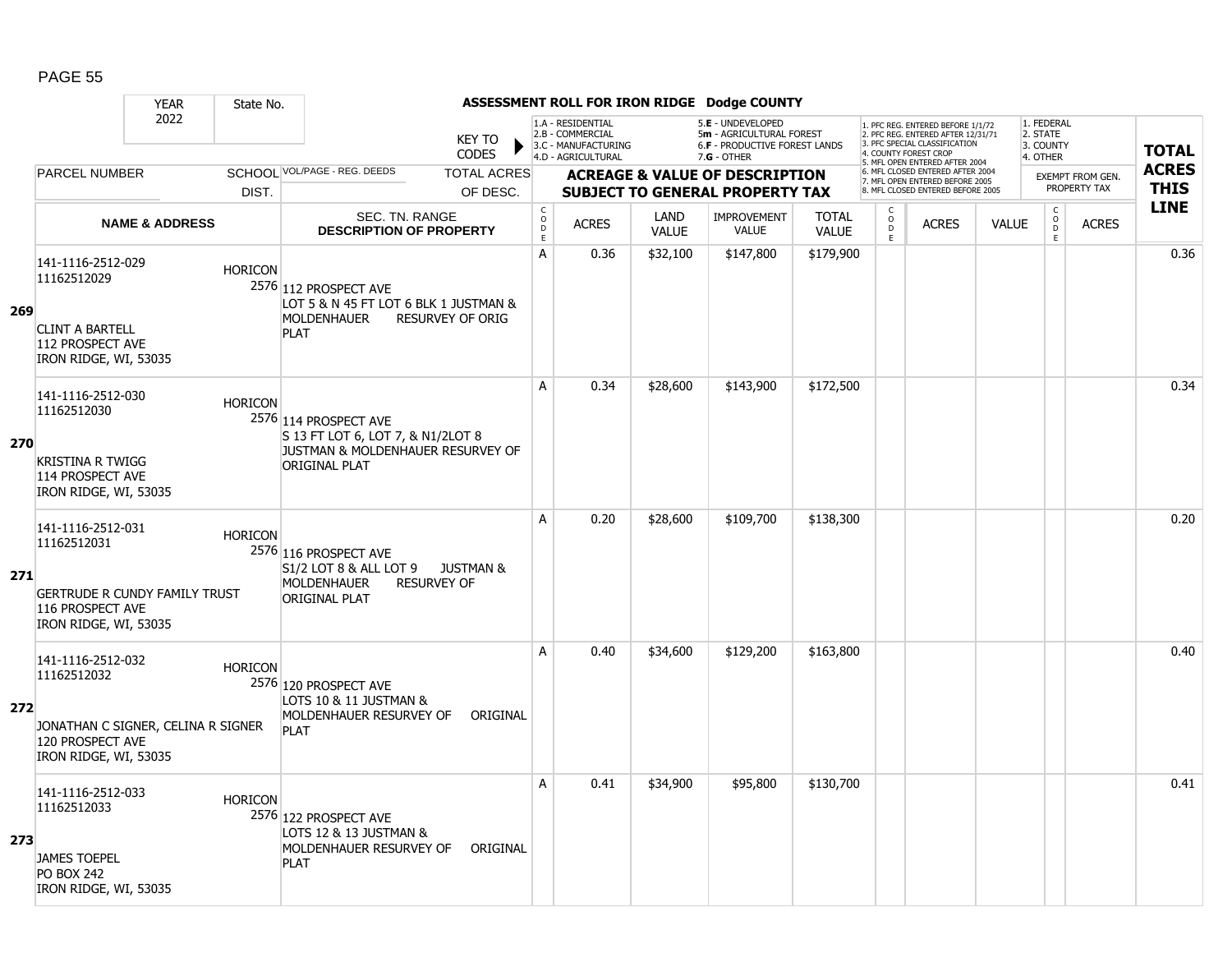|     |                                                                                                                                 | <b>YEAR</b>               | State No.              |                                                                                                                                                     |                                                 |                                                                                    |                      | ASSESSMENT ROLL FOR IRON RIDGE Dodge COUNTY                                                            |                              |                                                        |                                                                                                                                   |              |                                                 |                  |              |
|-----|---------------------------------------------------------------------------------------------------------------------------------|---------------------------|------------------------|-----------------------------------------------------------------------------------------------------------------------------------------------------|-------------------------------------------------|------------------------------------------------------------------------------------|----------------------|--------------------------------------------------------------------------------------------------------|------------------------------|--------------------------------------------------------|-----------------------------------------------------------------------------------------------------------------------------------|--------------|-------------------------------------------------|------------------|--------------|
|     |                                                                                                                                 | 2022                      |                        | <b>KEY TO</b><br><b>CODES</b>                                                                                                                       |                                                 | 1.A - RESIDENTIAL<br>2.B - COMMERCIAL<br>3.C - MANUFACTURING<br>4.D - AGRICULTURAL |                      | 5.E - UNDEVELOPED<br>5m - AGRICULTURAL FOREST<br><b>6.F - PRODUCTIVE FOREST LANDS</b><br>$7.G - OTHER$ |                              |                                                        | 1. PFC REG. ENTERED BEFORE 1/1/72<br>2. PFC REG. ENTERED AFTER 12/31/71<br>3. PFC SPECIAL CLASSIFICATION<br>4. COUNTY FOREST CROP |              | 1. FEDERAL<br>2. STATE<br>3. COUNTY<br>4. OTHER |                  | <b>TOTAL</b> |
|     | <b>PARCEL NUMBER</b>                                                                                                            |                           |                        | SCHOOL VOL/PAGE - REG. DEEDS<br><b>TOTAL ACRES</b>                                                                                                  |                                                 |                                                                                    |                      | <b>ACREAGE &amp; VALUE OF DESCRIPTION</b>                                                              |                              |                                                        | 5. MFL OPEN ENTERED AFTER 2004<br>6. MFL CLOSED ENTERED AFTER 2004                                                                |              |                                                 | EXEMPT FROM GEN. | <b>ACRES</b> |
|     |                                                                                                                                 |                           | DIST.                  | OF DESC.                                                                                                                                            |                                                 |                                                                                    |                      | <b>SUBJECT TO GENERAL PROPERTY TAX</b>                                                                 |                              |                                                        | 7. MFL OPEN ENTERED BEFORE 2005<br>8. MFL CLOSED ENTERED BEFORE 2005                                                              |              |                                                 | PROPERTY TAX     | <b>THIS</b>  |
|     |                                                                                                                                 | <b>NAME &amp; ADDRESS</b> |                        | SEC. TN. RANGE<br><b>DESCRIPTION OF PROPERTY</b>                                                                                                    | $_{\rm o}^{\rm c}$<br>$\mathsf{D}_{\mathsf{E}}$ | <b>ACRES</b>                                                                       | LAND<br><b>VALUE</b> | <b>IMPROVEMENT</b><br><b>VALUE</b>                                                                     | <b>TOTAL</b><br><b>VALUE</b> | $\begin{matrix} 0 \\ 0 \\ D \end{matrix}$<br>$\bar{E}$ | <b>ACRES</b>                                                                                                                      | <b>VALUE</b> | $\begin{matrix} 0 \\ 0 \\ 0 \end{matrix}$<br>E  | <b>ACRES</b>     | <b>LINE</b>  |
| 274 | 141-1116-2512-034<br>11162512034<br>RICHARD E SCHULZ, JOLENE E SCHULZ<br>N3426 HIGHWAY 67<br>NEOSHO, WI, 530599658              |                           | <b>HORICON</b>         | 2576 126 PROSPECT AVE<br>lot 14 Justman &<br>MOLDENHAUERRESURVEY OF ORIGINAL<br><b>PLAT</b>                                                         | А                                               | 0.21                                                                               | \$22,000             | \$108,800                                                                                              | \$130,800                    |                                                        |                                                                                                                                   |              |                                                 |                  | 0.21         |
| 275 | 141-1116-2512-035<br>11162512035<br>ST MATTHEWS EVANGELICAL LUTHERAN<br><b>CHURCH</b><br>308 HERMAN ST<br>IRON RIDGE, WI, 53035 |                           | <b>HORICON</b>         | 2576 305 HERMAN ST<br>LOT 15 JUSTMAN &<br>MOLDENHAUERRESURVEY OF ORIGINAL<br><b>PLAT</b>                                                            |                                                 |                                                                                    |                      |                                                                                                        |                              |                                                        |                                                                                                                                   |              | X4                                              | 0.34             | 0.34         |
| 276 | 141-1116-2512-036<br>11162512036<br><b>MARIE A BACHLEITNER</b><br>201 HERMAN ST<br>IRON RIDGE, WI, 53035                        |                           | <b>HORICON</b>         | 2576 201 HERMAN ST<br>LOT 1 CSM 6710 IN V45 P272 BEING<br>PART OF LOT 16 MCDUFFY'S PLAT<br>RESURVEY OF ORIGINAL PLAT DOC<br>1185946 1181713 1169796 | A                                               | 0.27                                                                               | \$34,600             | \$85,400                                                                                               | \$120,000                    |                                                        |                                                                                                                                   |              |                                                 |                  | 0.27         |
| 277 | 141-1116-2512-037<br>11162512037<br>MICHAEL A KLINK<br>122 HIGHLAND AVE<br>IRON RIDGE, WI, 53035                                |                           | <b>HORICON</b><br>2576 | 122 HIGHLAND AVE<br>LOT 17 MCDUFFY'S PLAT<br><b>RESURVEY OF</b><br><b>ORIGINAL PLAT</b>                                                             | A                                               | 0.16                                                                               | \$19,500             | \$76,900                                                                                               | \$96,400                     |                                                        |                                                                                                                                   |              |                                                 |                  | 0.16         |
| 278 | 141-1116-2512-038<br>11162512038<br>CARLY HALL, JASON MEYERS<br>120 HIGHLAND AVE<br>IRON RIDGE, WI, 53035                       |                           | <b>HORICON</b><br>2576 | 120 HIGHLAND AVE<br>LOT 18 MCDUFFY'S PLAT<br><b>RESURVEY OF</b><br><b>ORIGINAL PLAT</b>                                                             | A                                               | 0.16                                                                               | \$19,500             | \$95,500                                                                                               | \$115,000                    |                                                        |                                                                                                                                   |              |                                                 |                  | 0.16         |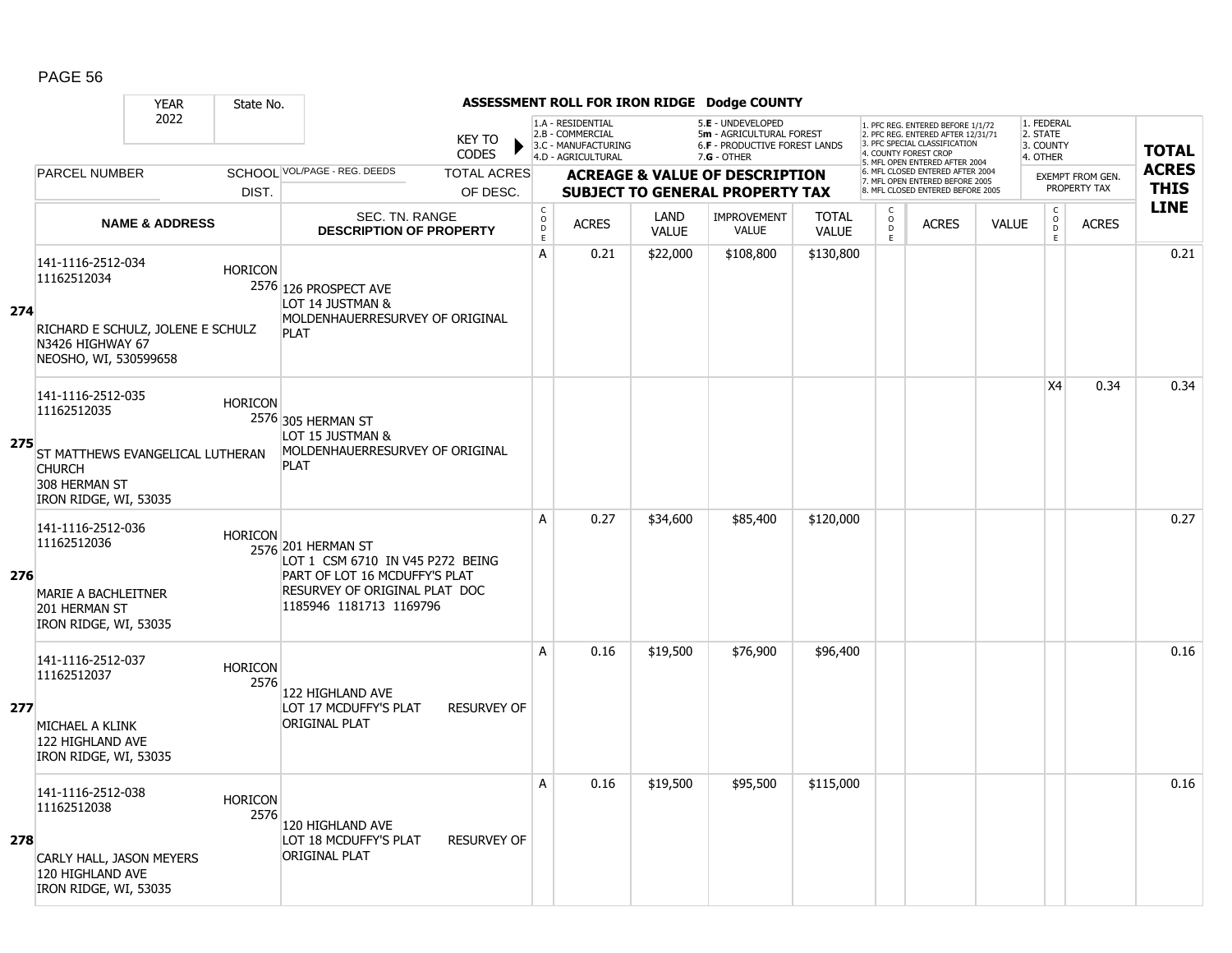|            |                                                                            | <b>YEAR</b>               | State No.              |                                                          |                               |                                     |                                                                                    |                      | ASSESSMENT ROLL FOR IRON RIDGE Dodge COUNTY                                                     |                              |                                                   |                                                                                                                                                                     |              |                                                 |                         |              |
|------------|----------------------------------------------------------------------------|---------------------------|------------------------|----------------------------------------------------------|-------------------------------|-------------------------------------|------------------------------------------------------------------------------------|----------------------|-------------------------------------------------------------------------------------------------|------------------------------|---------------------------------------------------|---------------------------------------------------------------------------------------------------------------------------------------------------------------------|--------------|-------------------------------------------------|-------------------------|--------------|
|            |                                                                            | 2022                      |                        |                                                          | <b>KEY TO</b><br><b>CODES</b> |                                     | 1.A - RESIDENTIAL<br>2.B - COMMERCIAL<br>3.C - MANUFACTURING<br>4.D - AGRICULTURAL |                      | 5.E - UNDEVELOPED<br>5m - AGRICULTURAL FOREST<br>6.F - PRODUCTIVE FOREST LANDS<br>$7.G - OTHER$ |                              |                                                   | 1. PFC REG. ENTERED BEFORE 1/1/72<br>2. PFC REG. ENTERED AFTER 12/31/71<br>3. PFC SPECIAL CLASSIFICATION<br>4. COUNTY FOREST CROP<br>5. MFL OPEN ENTERED AFTER 2004 |              | 1. FEDERAL<br>2. STATE<br>3. COUNTY<br>4. OTHER |                         | <b>TOTAL</b> |
|            | <b>PARCEL NUMBER</b>                                                       |                           |                        | SCHOOL VOL/PAGE - REG. DEEDS                             | <b>TOTAL ACRES</b>            |                                     |                                                                                    |                      | <b>ACREAGE &amp; VALUE OF DESCRIPTION</b>                                                       |                              |                                                   | 6. MFL CLOSED ENTERED AFTER 2004<br>7. MFL OPEN ENTERED BEFORE 2005                                                                                                 |              |                                                 | <b>EXEMPT FROM GEN.</b> | <b>ACRES</b> |
|            |                                                                            |                           | DIST.                  |                                                          | OF DESC.                      |                                     |                                                                                    |                      | <b>SUBJECT TO GENERAL PROPERTY TAX</b>                                                          |                              |                                                   | 8. MFL CLOSED ENTERED BEFORE 2005                                                                                                                                   |              |                                                 | PROPERTY TAX            | <b>THIS</b>  |
|            |                                                                            | <b>NAME &amp; ADDRESS</b> |                        | <b>SEC. TN. RANGE</b><br><b>DESCRIPTION OF PROPERTY</b>  |                               | $_{\rm o}^{\rm c}$<br>$\frac{D}{E}$ | <b>ACRES</b>                                                                       | LAND<br><b>VALUE</b> | <b>IMPROVEMENT</b><br><b>VALUE</b>                                                              | <b>TOTAL</b><br><b>VALUE</b> | $\begin{array}{c}\nC \\ O \\ D \\ E\n\end{array}$ | <b>ACRES</b>                                                                                                                                                        | <b>VALUE</b> | $\begin{array}{c} C \\ O \\ E \end{array}$      | <b>ACRES</b>            | <b>LINE</b>  |
|            | 141-1116-2512-039<br>11162512039                                           |                           | <b>HORICON</b><br>2576 | 118 HIGHLAND AVE                                         |                               | $\overline{A}$                      | 0.18                                                                               | \$20,500             | \$89,000                                                                                        | \$109,500                    |                                                   |                                                                                                                                                                     |              |                                                 |                         | 0.18         |
| 279        | HENRY JR RAYNOR, KAREN RAYNOR<br>118 HIGHLAND AVE<br>IRON RIDGE, WI, 53035 |                           |                        | LOT 19 MCDUFFY'S PLAT<br>ORIGINAL PLAT                   | <b>RESURVEY OF</b>            |                                     |                                                                                    |                      |                                                                                                 |                              |                                                   |                                                                                                                                                                     |              |                                                 |                         |              |
|            | 141-1116-2512-040<br>11162512040                                           |                           | <b>HORICON</b><br>2576 | 116 HIGHLAND AVE                                         |                               | A                                   | 0.42                                                                               | \$35,500             | \$66,300                                                                                        | \$101,800                    |                                                   |                                                                                                                                                                     |              |                                                 |                         | 0.42         |
| <b>280</b> | <b>SHAWN A MCDANIEL</b><br>116 HIGHLAND AVE<br>IRON RIDGE, WI, 53035       |                           |                        | LOTS 20 & 21 MCDUFFY'S PLAT RESURVEY<br>OF ORIGINAL PLAT |                               |                                     |                                                                                    |                      |                                                                                                 |                              |                                                   |                                                                                                                                                                     |              |                                                 |                         |              |
|            | 141-1116-2512-042<br>11162512042                                           |                           | <b>HORICON</b><br>2576 | 112 HIGHLAND AVE                                         |                               |                                     |                                                                                    |                      |                                                                                                 |                              |                                                   |                                                                                                                                                                     |              | <b>X4</b>                                       | 0.50                    | 0.50         |
| 281        | VILLAGE OF IRON RIDGE<br><b>PO BOX 247</b><br>IRON RIDGE, WI, 53035        |                           |                        | LOTS 22 & 23 MCDUFFY'S PLAT RESURVEY<br>OF ORIGINAL PLAT |                               |                                     |                                                                                    |                      |                                                                                                 |                              |                                                   |                                                                                                                                                                     |              |                                                 |                         |              |
|            | 141-1116-2512-043<br>11162512043                                           |                           | <b>HORICON</b><br>2576 | 108 HIGHLAND AVE                                         |                               | Α                                   | 0.30                                                                               | \$26,900             | \$82,400                                                                                        | \$109,300                    |                                                   |                                                                                                                                                                     |              |                                                 |                         | 0.30         |
| 282        | <b>BRITTANY M YOUNG</b><br>108 HIGHLAND AVE<br>IRON RIDGE, WI, 53035       |                           |                        | LOT 24 MCDUFFY'S PLAT<br>ORIGINAL PLAT                   | <b>RESURVEY OF</b>            |                                     |                                                                                    |                      |                                                                                                 |                              |                                                   |                                                                                                                                                                     |              |                                                 |                         |              |
|            | 141-1116-2512-044<br>11162512044                                           |                           | <b>HORICON</b><br>2576 | 104 HIGHLAND AVE                                         |                               | A                                   | 0.66                                                                               | \$44,900             | \$96,500                                                                                        | \$141,400                    |                                                   |                                                                                                                                                                     |              |                                                 |                         | 0.66         |
| 283        | <b>GARY BRENNER</b><br>104 HIGHLAND AVE<br>IRON RIDGE, WI, 53035           |                           |                        | LOTS 25 & 26 MCDUFFY'S PLAT RESURVEY<br>OF ORIGINAL PLAT |                               |                                     |                                                                                    |                      |                                                                                                 |                              |                                                   |                                                                                                                                                                     |              |                                                 |                         |              |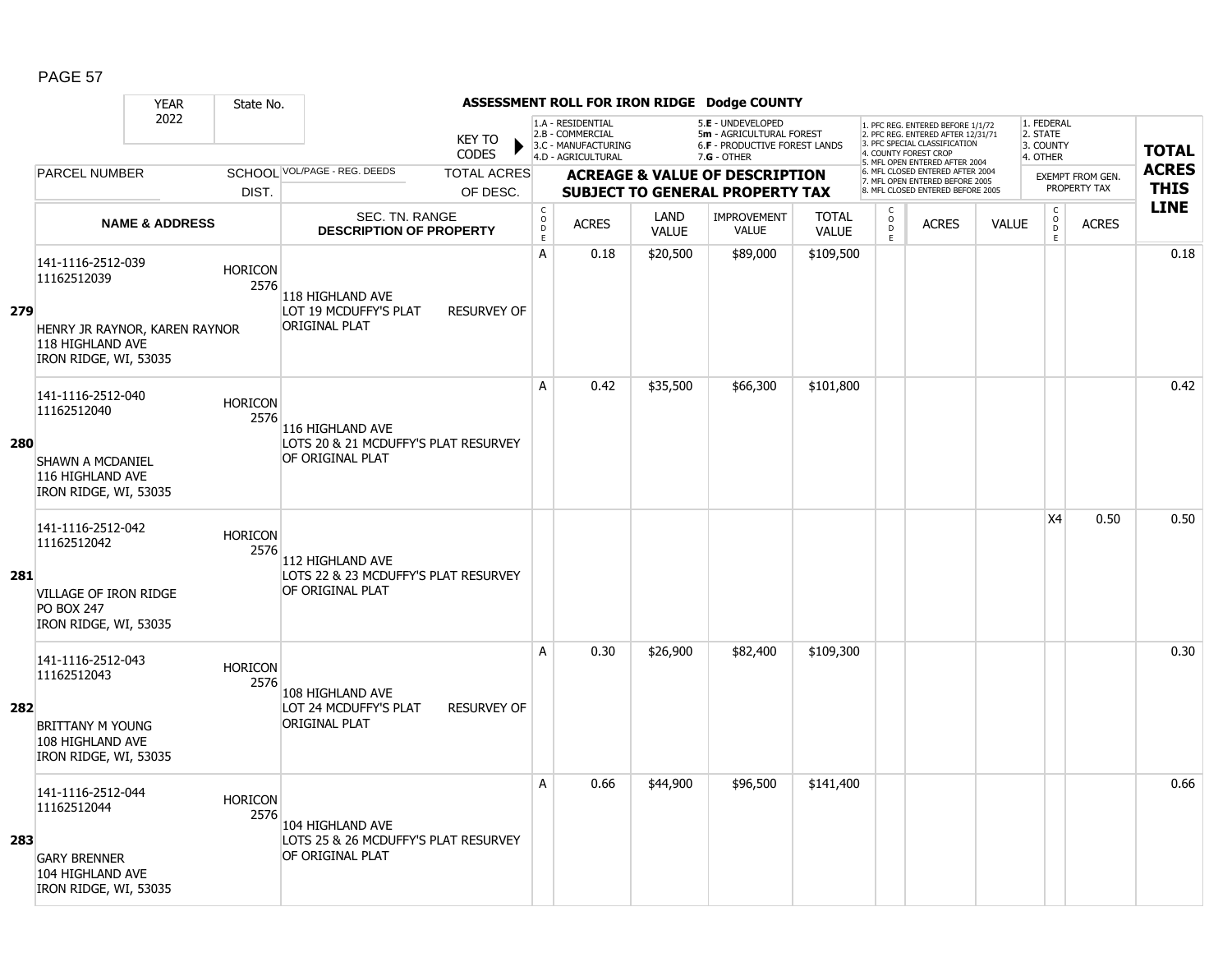|     |                                                                                                                                  | <b>YEAR</b><br>State No.                                      |                                                                                                                                                                                                        |                                        |                                                                                    |                      | ASSESSMENT ROLL FOR IRON RIDGE Dodge COUNTY                                                     |                              |                                              |                                                                                                                                                                     |              |                                                 |                                         |                             |
|-----|----------------------------------------------------------------------------------------------------------------------------------|---------------------------------------------------------------|--------------------------------------------------------------------------------------------------------------------------------------------------------------------------------------------------------|----------------------------------------|------------------------------------------------------------------------------------|----------------------|-------------------------------------------------------------------------------------------------|------------------------------|----------------------------------------------|---------------------------------------------------------------------------------------------------------------------------------------------------------------------|--------------|-------------------------------------------------|-----------------------------------------|-----------------------------|
|     |                                                                                                                                  | 2022                                                          | <b>KEY TO</b><br><b>CODES</b>                                                                                                                                                                          |                                        | 1.A - RESIDENTIAL<br>2.B - COMMERCIAL<br>3.C - MANUFACTURING<br>4.D - AGRICULTURAL |                      | 5.E - UNDEVELOPED<br>5m - AGRICULTURAL FOREST<br>6.F - PRODUCTIVE FOREST LANDS<br>$7.G - OTHER$ |                              |                                              | 1. PFC REG. ENTERED BEFORE 1/1/72<br>2. PFC REG. ENTERED AFTER 12/31/71<br>3. PFC SPECIAL CLASSIFICATION<br>4. COUNTY FOREST CROP<br>5. MFL OPEN ENTERED AFTER 2004 |              | 1. FEDERAL<br>2. STATE<br>3. COUNTY<br>4. OTHER |                                         | <b>TOTAL</b>                |
|     | <b>PARCEL NUMBER</b>                                                                                                             | DIST.                                                         | SCHOOL VOL/PAGE - REG. DEEDS<br><b>TOTAL ACRES</b><br>OF DESC.                                                                                                                                         |                                        |                                                                                    |                      | <b>ACREAGE &amp; VALUE OF DESCRIPTION</b><br><b>SUBJECT TO GENERAL PROPERTY TAX</b>             |                              |                                              | 6. MFL CLOSED ENTERED AFTER 2004<br>7. MFL OPEN ENTERED BEFORE 2005<br>8. MFL CLOSED ENTERED BEFORE 2005                                                            |              |                                                 | <b>EXEMPT FROM GEN.</b><br>PROPERTY TAX | <b>ACRES</b><br><b>THIS</b> |
|     |                                                                                                                                  | <b>NAME &amp; ADDRESS</b>                                     | SEC. TN. RANGE<br><b>DESCRIPTION OF PROPERTY</b>                                                                                                                                                       | $_{\rm o}^{\rm c}$<br>$\mathsf D$<br>E | <b>ACRES</b>                                                                       | LAND<br><b>VALUE</b> | <b>IMPROVEMENT</b><br><b>VALUE</b>                                                              | <b>TOTAL</b><br><b>VALUE</b> | C<br>$\overset{\circ}{\phantom{\circ}}$<br>E | <b>ACRES</b>                                                                                                                                                        | <b>VALUE</b> | $\begin{matrix} 0 \\ 0 \\ 0 \end{matrix}$<br>E  | <b>ACRES</b>                            | <b>LINE</b>                 |
| 284 | 141-1116-2512-045<br>11162512045<br>202 E PLEASANT ST<br>IRON RIDGE, WI, 53035                                                   | <b>HORICON</b><br>2576<br>CURT A NICOLAUS, JANELLE M NICOLAUS | 202 E PLEASANT ST<br>LOT 27 MCDUFFY'S PLAT<br><b>RESURVEY OF</b><br><b>ORIGINAL PLAT</b>                                                                                                               | A                                      | 0.48                                                                               | \$33,100             | \$80,900                                                                                        | \$114,000                    |                                              |                                                                                                                                                                     |              |                                                 |                                         | 0.48                        |
| 285 | 141-1116-2512-046<br>11162512046<br><b>TROY B MAASER</b><br>W2216 COUNTY ROAD Y<br>LOMIRA, WI, 53048                             | <b>HORICON</b>                                                | 2576 S MAIN ST<br>THAT PT BLK 5 MCDUFFY'S PLAT AS DESC<br>IN V637 P9 EX HWY DESC IN DOC#<br>1239884                                                                                                    | B                                      | 0.31                                                                               | \$12,300             | \$0                                                                                             | \$12,300                     |                                              |                                                                                                                                                                     |              |                                                 |                                         | 0.31                        |
| 286 | 141-1116-2512-047<br>11162512047<br><b>JULIE A NEHLS</b><br>131 S MAIN ST<br>IRON RIDGE, WI, 53035                               |                                                               | HORICON 131 S MAIN ST<br>2576 LOT 2 & OL 1 CSM 2934 IN V17 P136 BEING<br>PT NE1/4 NW1/4 & PT NW1/4 NE1/4 SEC 25<br>BEING PT BLK 5 MCDUFFY'S PLAT<br>RESURVEY OF ORIG PLAT EX HWY DESC IN<br>DOC#124072 | B                                      | 1.02                                                                               | \$44,200             | \$796,000                                                                                       | \$840,200                    |                                              |                                                                                                                                                                     |              |                                                 |                                         | 1.02                        |
| 287 | 141-1116-2512-049<br>11162512049<br>AARON J MOLDENHAUER, MEGAN E<br><b>MOLDENHAUER</b><br>307 HERMAN ST<br>IRON RIDGE, WI, 53035 | <b>HORICON</b>                                                | 2576 307 HERMAN ST<br>PT OL 1 OF OL RESURVEY ORIG PLAT COM<br>SE COR LOT 15 BLK 1MCDUFFY'S PLAT TH N<br>ALG E LNLOTS 15 & 13 SD BLK 150 FT TH E<br>90 FT TH S 150 FT TO W TO POB                       | A                                      | 0.31                                                                               | \$29,300             | \$98,400                                                                                        | \$127,700                    |                                              |                                                                                                                                                                     |              |                                                 |                                         | 0.31                        |
| 288 | 141-1116-2512-050<br>11162512050<br><b>GRETCHEN ZASTROW</b><br>309 HERMAN ST<br>IRON RIDGE, WI, 53035                            | <b>HORICON</b>                                                | 2576 309 HERMAN ST<br>PT OL 1 OF OL RESURVEY ORIG PLAT COM<br>SE COR LOT 15 BLK 1MCDUFFY'S PLAT TH E<br>90 FT TOPOB TH E 100 FT TH N 150 FT TH<br>W 100 FT TH S 150 FT TO POB                          | A                                      | 0.34                                                                               | \$31,500             | \$103,900                                                                                       | \$135,400                    |                                              |                                                                                                                                                                     |              |                                                 |                                         | 0.34                        |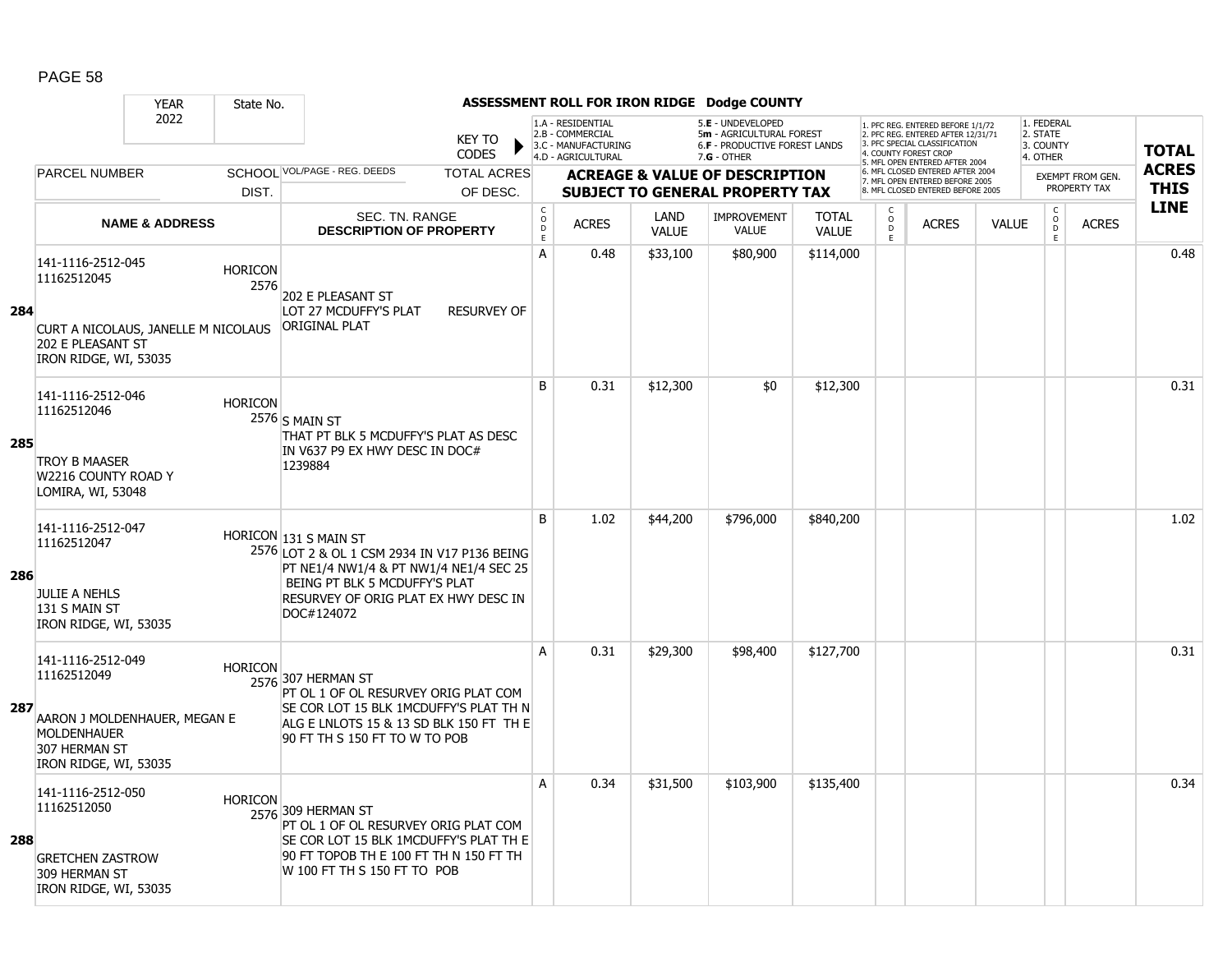|      |                                                                                                                                            | <b>YEAR</b>               | State No.      |                                                                                                                                                                                                                                                                                                                                 |                        |                              |                                                                                    |                      | ASSESSMENT ROLL FOR IRON RIDGE Dodge COUNTY                                                            |                              |                       |                                                                                                                                            |              |                                                 |                                         |                             |
|------|--------------------------------------------------------------------------------------------------------------------------------------------|---------------------------|----------------|---------------------------------------------------------------------------------------------------------------------------------------------------------------------------------------------------------------------------------------------------------------------------------------------------------------------------------|------------------------|------------------------------|------------------------------------------------------------------------------------|----------------------|--------------------------------------------------------------------------------------------------------|------------------------------|-----------------------|--------------------------------------------------------------------------------------------------------------------------------------------|--------------|-------------------------------------------------|-----------------------------------------|-----------------------------|
|      |                                                                                                                                            | 2022                      |                |                                                                                                                                                                                                                                                                                                                                 | KEY TO<br><b>CODES</b> |                              | 1.A - RESIDENTIAL<br>2.B - COMMERCIAL<br>3.C - MANUFACTURING<br>4.D - AGRICULTURAL |                      | 5.E - UNDEVELOPED<br>5m - AGRICULTURAL FOREST<br><b>6.F - PRODUCTIVE FOREST LANDS</b><br>$7.G - OTHER$ |                              | 4. COUNTY FOREST CROP | 1. PFC REG. ENTERED BEFORE 1/1/72<br>2. PFC REG. ENTERED AFTER 12/31/71<br>3. PFC SPECIAL CLASSIFICATION<br>5. MFL OPEN ENTERED AFTER 2004 |              | 1. FEDERAL<br>2. STATE<br>3. COUNTY<br>4. OTHER |                                         | <b>TOTAL</b>                |
|      | <b>PARCEL NUMBER</b>                                                                                                                       |                           |                | SCHOOL VOL/PAGE - REG. DEEDS                                                                                                                                                                                                                                                                                                    | <b>TOTAL ACRES</b>     |                              |                                                                                    |                      | <b>ACREAGE &amp; VALUE OF DESCRIPTION</b>                                                              |                              |                       | 6. MFL CLOSED ENTERED AFTER 2004<br>7. MFL OPEN ENTERED BEFORE 2005                                                                        |              |                                                 | <b>EXEMPT FROM GEN.</b><br>PROPERTY TAX | <b>ACRES</b><br><b>THIS</b> |
|      |                                                                                                                                            |                           | DIST.          |                                                                                                                                                                                                                                                                                                                                 | OF DESC.               |                              |                                                                                    |                      | <b>SUBJECT TO GENERAL PROPERTY TAX</b>                                                                 |                              | $\mathsf{C}$          | 8. MFL CLOSED ENTERED BEFORE 2005                                                                                                          |              | C                                               |                                         | <b>LINE</b>                 |
|      |                                                                                                                                            | <b>NAME &amp; ADDRESS</b> |                | SEC. TN. RANGE<br><b>DESCRIPTION OF PROPERTY</b>                                                                                                                                                                                                                                                                                |                        | $_{\rm o}^{\rm c}$<br>D<br>E | <b>ACRES</b>                                                                       | LAND<br><b>VALUE</b> | <b>IMPROVEMENT</b><br><b>VALUE</b>                                                                     | <b>TOTAL</b><br><b>VALUE</b> | $\circ$<br>D<br>E     | <b>ACRES</b>                                                                                                                               | <b>VALUE</b> | $\circ$<br>D<br>E                               | <b>ACRES</b>                            |                             |
| 289  | 141-1116-2512-051<br>11162512051<br>MARY JO BEINE<br>311 HERMAN ST<br>IRON RIDGE, WI, 53035                                                |                           | <b>HORICON</b> | 2576 311 HERMAN ST<br>PT NW1/4 NE1/4 SEC 25 COM SECOR LOT<br>15 BLK 1 MCDUFFY'S PLAT TH E ALG N LN<br>HERMAN ST190 FT TO POB TH E 90 FT TH<br>IN 150 FT TH W 90 FT TH S 150FT TO POB                                                                                                                                            |                        | A                            | 0.31                                                                               | \$29,300             | \$111,600                                                                                              | \$140,900                    |                       |                                                                                                                                            |              |                                                 |                                         | 0.31                        |
| 290  | 141-1116-2512-052<br>11162512052<br>HARRIET J BUCHHOLZ, HOWARD<br><b>BUCHHOLZ</b><br>313 HERMAN ST<br>IRON RIDGE, WI, 53035                |                           | <b>HORICON</b> | 2576 313 HERMAN ST<br>PT OL 1 OF OL RESURVEY ORIG PLAT COM<br>SE COR LOT 15 BLK 1MCDUFFY'S PLAT TH E<br>280 FT TO POB TH E 90 FT TH N 150 FT<br>TH W 90 FT TH S 150 FT TOPOB                                                                                                                                                    |                        | A                            | 0.31                                                                               | \$29,300             | \$119,700                                                                                              | \$149,000                    |                       |                                                                                                                                            |              |                                                 |                                         | 0.31                        |
|      | 141-1116-2512-053<br>11162512053<br>291 ST MATTHEW'S EVANGELICAL LUTHERAN<br><b>CONGREGATION</b><br>308 HERMAN ST<br>IRON RIDGE, WI, 53035 |                           |                | 0 HERMAN ST<br>HORICON PT OL 2 RESURVEY OF ORIGINALPLAT COM<br>2576 E1/4 COR SEC 25 TH S 85DEG 36MIN 15SEC<br>1349.62 FT TH N 4DEG 57MIN<br>W<br>35SEC W 1415.07 FT TO POB THN 4DEG<br>57MIN 35SEC W 163.77 FT TH S 85DEG<br>04MIN W 213.76FT TH S 4DEG 41MIN<br>57SEC E 161.90 FT TH N 85DEG 33MIN<br>56SEC E 214.50 FT TO POB |                        |                              |                                                                                    |                      |                                                                                                        |                              |                       |                                                                                                                                            |              | X4                                              | 0.80                                    | 0.80                        |
| 292  | 141-1116-2512-054<br>11162512054<br>ST MATTHEW'S EVANGELICAL LUTHERAN<br><b>CHURCH</b><br>308 HERMAN ST<br>IRON RIDGE, WI, 53035           |                           |                | 0 HERMAN ST<br>HORICON PT OL 2 RESURVEY ORIGINAL PLAT COM<br>2576 SE COR LOT 15 TH S 4DEG 56MIN E 32.29<br>FT TH N 85DEG 04MIN E 237 FT TO POB<br>TH N 85DEG 04MIN E 212.98 FTTH S 4DEG<br>57MIN 35SEC E 171.19 FT TH S 85DEG<br>04MIN W213.76 FT TH N 4DEG 41MIN<br>57SEC W 171.19 FT TO POB                                   |                        |                              |                                                                                    |                      |                                                                                                        |                              |                       |                                                                                                                                            |              | X4                                              | 0.84                                    | 0.84                        |
| -293 | 141-1116-2512-055<br>11162512055<br>ST MATTHEW'S EVANGELICAL LUTHERAN<br><b>CHURCH</b><br>308 HERMAN ST<br>IRON RIDGE, WI, 53035           |                           | <b>HORICON</b> | 2576 308 HERMAN ST<br>OL 3 & W1/2 OL 2 ALSO PT OLS4,5 & 6<br>RESURVEY OF ORIG PLAT AS DESC IN<br>V501 P568, V501 P569, V501 P570                                                                                                                                                                                                |                        |                              |                                                                                    |                      |                                                                                                        |                              |                       |                                                                                                                                            |              | X4                                              | 2.87                                    | 2.87                        |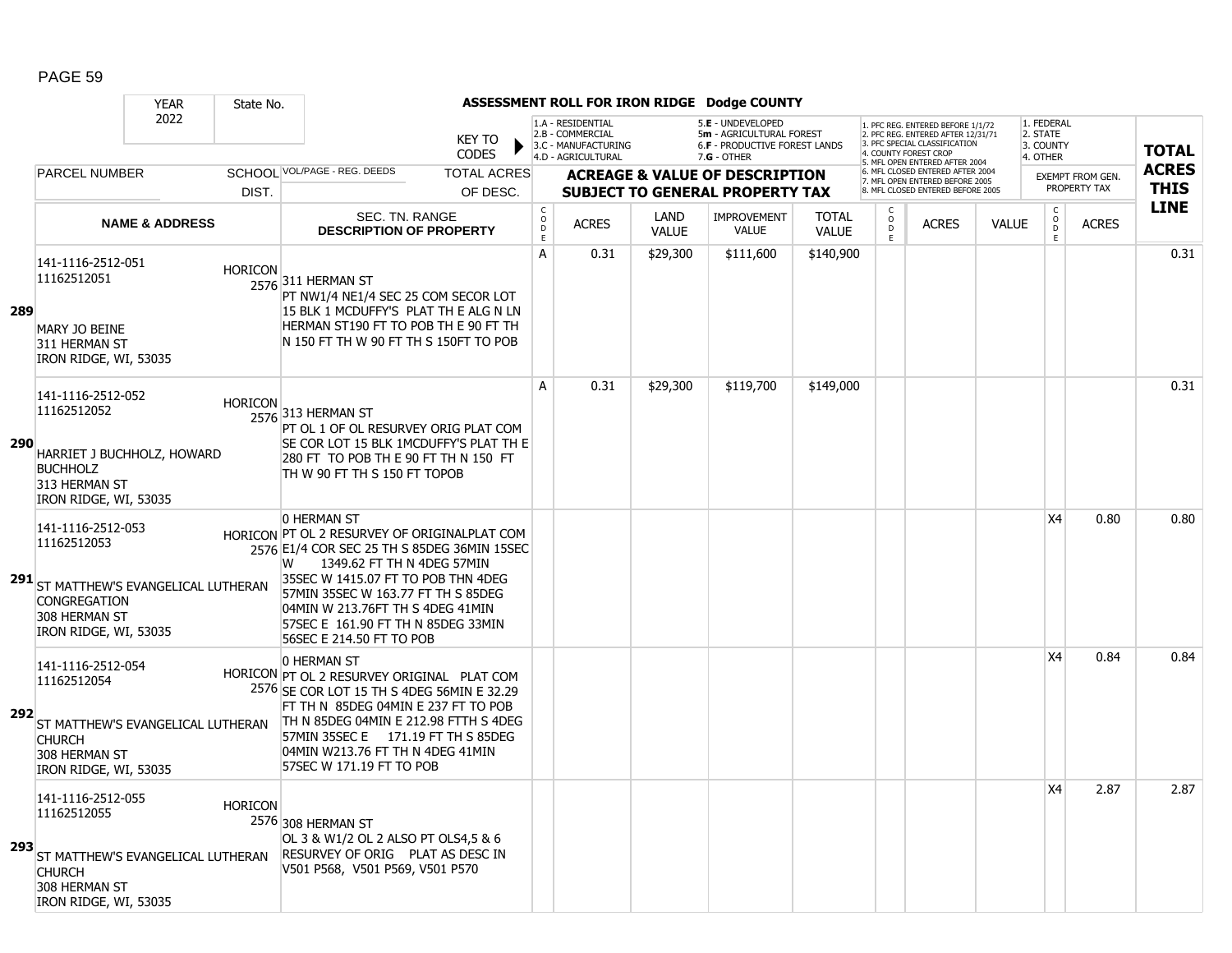|     |                                                                                               | <b>YEAR</b>               | State No.              |                                                                                                             |                               |                                              |                                                                                    |                      | ASSESSMENT ROLL FOR IRON RIDGE Dodge COUNTY                                                   |                              |                                                 |                                                                                                                                                                    |              |                                                 |                         |              |
|-----|-----------------------------------------------------------------------------------------------|---------------------------|------------------------|-------------------------------------------------------------------------------------------------------------|-------------------------------|----------------------------------------------|------------------------------------------------------------------------------------|----------------------|-----------------------------------------------------------------------------------------------|------------------------------|-------------------------------------------------|--------------------------------------------------------------------------------------------------------------------------------------------------------------------|--------------|-------------------------------------------------|-------------------------|--------------|
|     |                                                                                               | 2022                      |                        |                                                                                                             | <b>KEY TO</b><br><b>CODES</b> |                                              | 1.A - RESIDENTIAL<br>2.B - COMMERCIAL<br>3.C - MANUFACTURING<br>4.D - AGRICULTURAL |                      | 5.E - UNDEVELOPED<br>5m - AGRICULTURAL FOREST<br>6.F - PRODUCTIVE FOREST LANDS<br>7.G - OTHER |                              |                                                 | 1. PFC REG. ENTERED BEFORE 1/1/72<br>2. PFC REG. ENTERED AFTER 12/31/71<br>. PFC SPECIAL CLASSIFICATION<br>4. COUNTY FOREST CROP<br>5. MFL OPEN ENTERED AFTER 2004 |              | 1. FEDERAL<br>2. STATE<br>3. COUNTY<br>4. OTHER |                         | <b>TOTAL</b> |
|     | <b>PARCEL NUMBER</b>                                                                          |                           |                        | SCHOOL VOL/PAGE - REG. DEEDS                                                                                | <b>TOTAL ACRES</b>            |                                              |                                                                                    |                      | <b>ACREAGE &amp; VALUE OF DESCRIPTION</b>                                                     |                              |                                                 | 6. MFL CLOSED ENTERED AFTER 2004<br>7. MFL OPEN ENTERED BEFORE 2005                                                                                                |              |                                                 | <b>EXEMPT FROM GEN.</b> | <b>ACRES</b> |
|     |                                                                                               |                           | DIST.                  |                                                                                                             | OF DESC.                      |                                              |                                                                                    |                      | <b>SUBJECT TO GENERAL PROPERTY TAX</b>                                                        |                              |                                                 | 8. MFL CLOSED ENTERED BEFORE 2005                                                                                                                                  |              |                                                 | PROPERTY TAX            | <b>THIS</b>  |
|     |                                                                                               | <b>NAME &amp; ADDRESS</b> |                        | SEC. TN. RANGE<br><b>DESCRIPTION OF PROPERTY</b>                                                            |                               | $\mathsf C$<br>$\mathsf{O}$<br>$\frac{D}{E}$ | <b>ACRES</b>                                                                       | LAND<br><b>VALUE</b> | IMPROVEMENT<br><b>VALUE</b>                                                                   | <b>TOTAL</b><br><b>VALUE</b> | $\begin{matrix} 0 \\ 0 \\ D \end{matrix}$<br>E. | <b>ACRES</b>                                                                                                                                                       | <b>VALUE</b> | $\begin{matrix} 0 \\ 0 \\ D \end{matrix}$<br>E  | <b>ACRES</b>            | <b>LINE</b>  |
| 294 | 141-1116-2512-056<br>11162512056                                                              |                           | <b>HORICON</b><br>2576 | 200 S MAIN ST<br>OL 4 EX PARC IN V501 P569 RESURVEY OF                                                      |                               | A                                            | 0.53                                                                               | \$39,400             | \$83,800                                                                                      | \$123,200                    |                                                 |                                                                                                                                                                    |              |                                                 |                         | 0.53         |
|     | THEODORE T HAZELBERG<br>200 S MAIN ST<br>IRON RIDGE, WI, 53035                                |                           |                        | NE1/4 NW1/4 & NW1/4 NE1/4 SEC 25                                                                            |                               |                                              |                                                                                    |                      |                                                                                               |                              |                                                 |                                                                                                                                                                    |              |                                                 |                         |              |
|     | 141-1116-2512-057<br>11162512057                                                              |                           | <b>HORICON</b><br>2576 | 204 S MAIN ST                                                                                               |                               | A                                            | 0.25                                                                               | \$24,400             | \$96,600                                                                                      | \$121,000                    |                                                 |                                                                                                                                                                    |              |                                                 |                         | 0.25         |
| 295 | JACOB M KABITZKE<br>204 S MAIN ST<br>IRON RIDGE, WI, 53035                                    |                           |                        | OL 5 OF OUTLOT RESURVEY OF ORIGINAL<br><b>PLAT EX V501 P568</b>                                             |                               |                                              |                                                                                    |                      |                                                                                               |                              |                                                 |                                                                                                                                                                    |              |                                                 |                         |              |
| 296 | 141-1116-2512-058<br>11162512058<br><b>DARRELL R PERSON</b><br>208 S MAIN ST                  |                           | <b>HORICON</b>         | 2576 208 S MAIN ST<br>OL 6 EX PARC IN V501 P570 RESURVEY OF<br>ORIGINAL PLAT EX HWY DESC IN DOC#<br>1241027 |                               | A                                            | 0.40                                                                               | \$34,400             | \$110,900                                                                                     | \$145,300                    |                                                 |                                                                                                                                                                    |              |                                                 |                         | 0.40         |
|     | IRON RIDGE, WI, 53035                                                                         |                           |                        |                                                                                                             |                               |                                              |                                                                                    |                      |                                                                                               |                              |                                                 |                                                                                                                                                                    |              |                                                 |                         |              |
|     | 141-1116-2512-059<br>11162512059                                                              |                           | <b>HORICON</b><br>2576 | 205 S MAIN ST                                                                                               |                               | A                                            | 0.64                                                                               | \$26,800             | \$106,000                                                                                     | \$132,800                    |                                                 |                                                                                                                                                                    |              |                                                 |                         | 0.64         |
| 297 | BARBARA ANN CRAIG, MICHAEL SHANE<br><b>CRAIG</b><br>205 S MAIN ST<br>IRON RIDGE, WI, 53035    |                           |                        | OL 7 RESURVEY OF ORIG PLAT EX HWY<br><b>DESC IN V188 P246</b>                                               |                               |                                              |                                                                                    |                      |                                                                                               |                              |                                                 |                                                                                                                                                                    |              |                                                 |                         |              |
|     | 141-1116-2512-060<br>11162512060                                                              |                           | <b>HORICON</b><br>2576 |                                                                                                             |                               | Α                                            | 0.29                                                                               | \$32,000             | \$123,900                                                                                     | \$155,900                    |                                                 |                                                                                                                                                                    |              |                                                 |                         | 0.29         |
| 298 | JILL RETTLER LIVING TRUST DATED JUNE<br>30 2015<br>306 E PLEASANT ST<br>IRON RIDGE, WI, 53035 |                           |                        | 306 E PLEASANT ST<br>LOT 1 PLAT OF HILLCREST SUBD                                                           |                               |                                              |                                                                                    |                      |                                                                                               |                              |                                                 |                                                                                                                                                                    |              |                                                 |                         |              |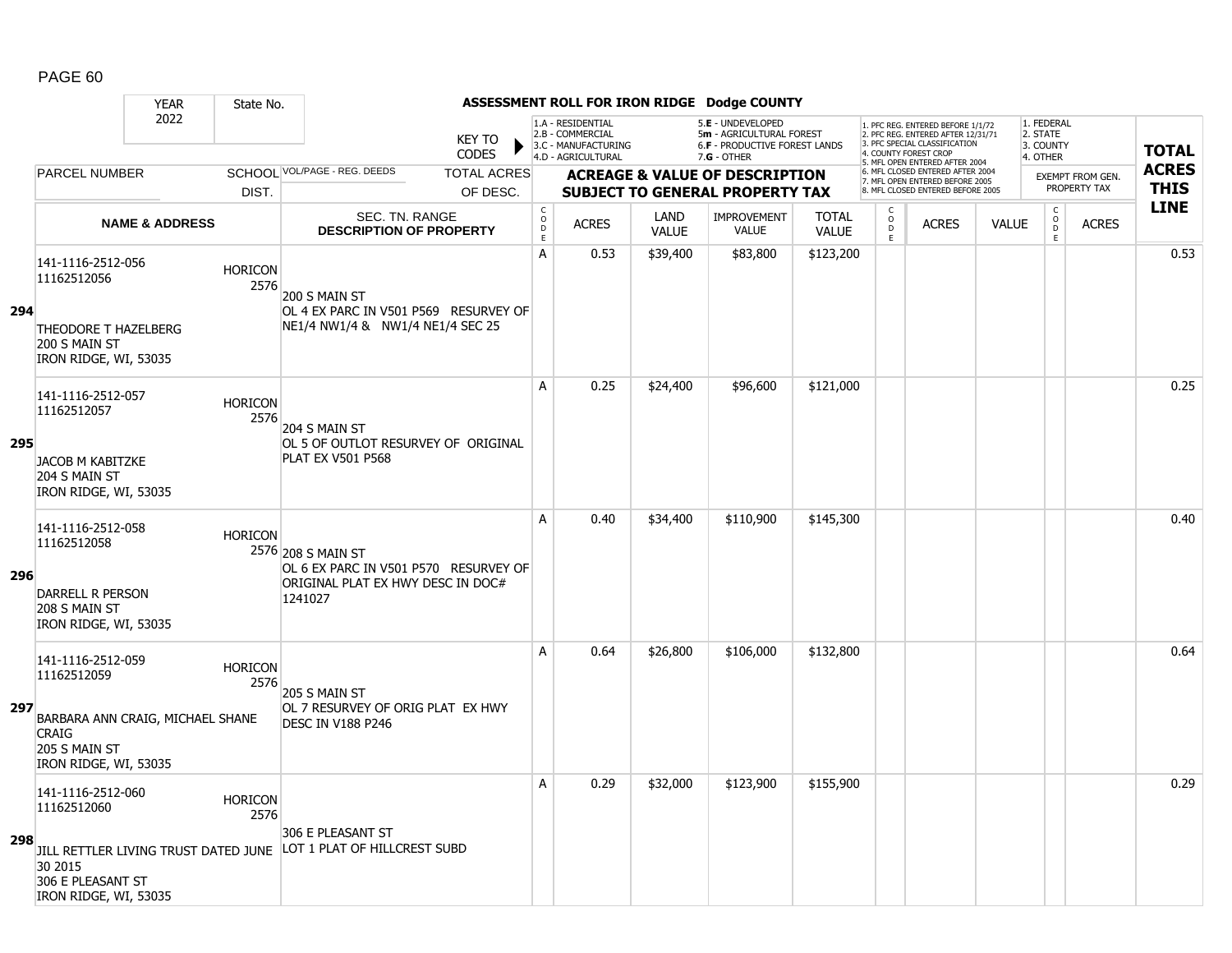|     |                                                                                   | <b>YEAR</b>               | State No.              |                                                         |                               |                                        |                                                                                    |                      | ASSESSMENT ROLL FOR IRON RIDGE Dodge COUNTY                                                          |                              |                                                |                                                                                                                                                                     |              |                                                 |                  |                            |
|-----|-----------------------------------------------------------------------------------|---------------------------|------------------------|---------------------------------------------------------|-------------------------------|----------------------------------------|------------------------------------------------------------------------------------|----------------------|------------------------------------------------------------------------------------------------------|------------------------------|------------------------------------------------|---------------------------------------------------------------------------------------------------------------------------------------------------------------------|--------------|-------------------------------------------------|------------------|----------------------------|
|     |                                                                                   | 2022                      |                        |                                                         | <b>KEY TO</b><br><b>CODES</b> |                                        | 1.A - RESIDENTIAL<br>2.B - COMMERCIAL<br>3.C - MANUFACTURING<br>4.D - AGRICULTURAL |                      | 5.E - UNDEVELOPED<br>5m - AGRICULTURAL FOREST<br><b>6.F - PRODUCTIVE FOREST LANDS</b><br>7.G - OTHER |                              |                                                | 1. PFC REG. ENTERED BEFORE 1/1/72<br>2. PFC REG. ENTERED AFTER 12/31/71<br>3. PFC SPECIAL CLASSIFICATION<br>4. COUNTY FOREST CROP<br>5. MFL OPEN ENTERED AFTER 2004 |              | 1. FEDERAL<br>2. STATE<br>3. COUNTY<br>4. OTHER |                  | <b>TOTAL</b>               |
|     | <b>PARCEL NUMBER</b>                                                              |                           |                        | SCHOOL VOL/PAGE - REG. DEEDS                            | <b>TOTAL ACRES</b>            |                                        |                                                                                    |                      | <b>ACREAGE &amp; VALUE OF DESCRIPTION</b>                                                            |                              |                                                | 6. MFL CLOSED ENTERED AFTER 2004<br>7. MFL OPEN ENTERED BEFORE 2005                                                                                                 |              |                                                 | EXEMPT FROM GEN. | <b>ACRES</b>               |
|     |                                                                                   |                           | DIST.                  |                                                         | OF DESC.                      |                                        |                                                                                    |                      | <b>SUBJECT TO GENERAL PROPERTY TAX</b>                                                               |                              |                                                | 8. MFL CLOSED ENTERED BEFORE 2005                                                                                                                                   |              |                                                 | PROPERTY TAX     | <b>THIS</b><br><b>LINE</b> |
|     |                                                                                   | <b>NAME &amp; ADDRESS</b> |                        | <b>SEC. TN. RANGE</b><br><b>DESCRIPTION OF PROPERTY</b> |                               | $_{\rm o}^{\rm c}$<br>$\mathsf D$<br>E | <b>ACRES</b>                                                                       | LAND<br><b>VALUE</b> | <b>IMPROVEMENT</b><br>VALUE                                                                          | <b>TOTAL</b><br><b>VALUE</b> | $\begin{matrix} 0 \\ 0 \\ 0 \end{matrix}$<br>E | <b>ACRES</b>                                                                                                                                                        | <b>VALUE</b> | $\begin{matrix} 0 \\ 0 \end{matrix}$<br>E       | <b>ACRES</b>     |                            |
|     | 141-1116-2512-061<br>11162512061                                                  |                           | <b>HORICON</b><br>2576 | 105 WASHINGTON AVE                                      |                               | А                                      | 0.29                                                                               | \$32,000             | \$130,300                                                                                            | \$162,300                    |                                                |                                                                                                                                                                     |              |                                                 |                  | 0.29                       |
| 299 | DENNIS C ROBINS, PATRICIA A ROBINS<br>105 WASHINGTON AVE<br>IRON RIDGE, WI, 53035 |                           |                        | <b>LOT 2 HILLCREST SUBD</b>                             |                               |                                        |                                                                                    |                      |                                                                                                      |                              |                                                |                                                                                                                                                                     |              |                                                 |                  |                            |
|     | 141-1116-2512-062<br>11162512062                                                  |                           | <b>HORICON</b><br>2576 |                                                         |                               | A                                      | 0.29                                                                               | \$32,000             | \$112,500                                                                                            | \$144,500                    |                                                |                                                                                                                                                                     |              |                                                 |                  | 0.29                       |
| 300 | LISA M BEINE<br>109 WASHINGTON AVE<br>IRON RIDGE, WI, 53035                       |                           |                        | 109 WASHINGTON AVE<br>LOT 3 PLAT OF HILLCREST SUBD      |                               |                                        |                                                                                    |                      |                                                                                                      |                              |                                                |                                                                                                                                                                     |              |                                                 |                  |                            |
|     | 141-1116-2512-063<br>11162512063                                                  |                           | <b>HORICON</b><br>2576 | 113 WASHINGTON AVE                                      |                               | A                                      | 0.29                                                                               | \$32,000             | \$111,400                                                                                            | \$143,400                    |                                                |                                                                                                                                                                     |              |                                                 |                  | 0.29                       |
| 301 | <b>CONNOR LODEWEGEN</b><br>113 WASHINGTON AVE<br>IRON RIDGE, WI, 53035            |                           |                        | LOT 4 PLAT OF HILLCREST SUBD                            |                               |                                        |                                                                                    |                      |                                                                                                      |                              |                                                |                                                                                                                                                                     |              |                                                 |                  |                            |
|     | 141-1116-2512-064<br>11162512064                                                  |                           | <b>HORICON</b><br>2576 |                                                         |                               | A                                      | 0.30                                                                               | \$32,000             | \$120,200                                                                                            | \$152,200                    |                                                |                                                                                                                                                                     |              |                                                 |                  | 0.30                       |
| 302 | DALE G WILD, ROSE A WILD<br>117 WASHINGTON AVE<br>IRON RIDGE, WI, 53035           |                           |                        | 117 WASHINGTON AVE<br>LOT 5 PLAT OF HILLCREST SUBD      |                               |                                        |                                                                                    |                      |                                                                                                      |                              |                                                |                                                                                                                                                                     |              |                                                 |                  |                            |
|     | 141-1116-2512-065<br>11162512065                                                  |                           | <b>HORICON</b><br>2576 | 121 WASHINGTON AVE                                      |                               | A                                      | 0.38                                                                               | \$33,600             | \$126,600                                                                                            | \$160,200                    |                                                |                                                                                                                                                                     |              |                                                 |                  | 0.38                       |
| 303 | <b>CHRISTA A SHEBUSKI</b><br>121 WASHINGTON AVE<br>IRON RIDGE, WI, 53035          |                           |                        | LOT 6 PLAT OF HILLCREST SUBD                            |                               |                                        |                                                                                    |                      |                                                                                                      |                              |                                                |                                                                                                                                                                     |              |                                                 |                  |                            |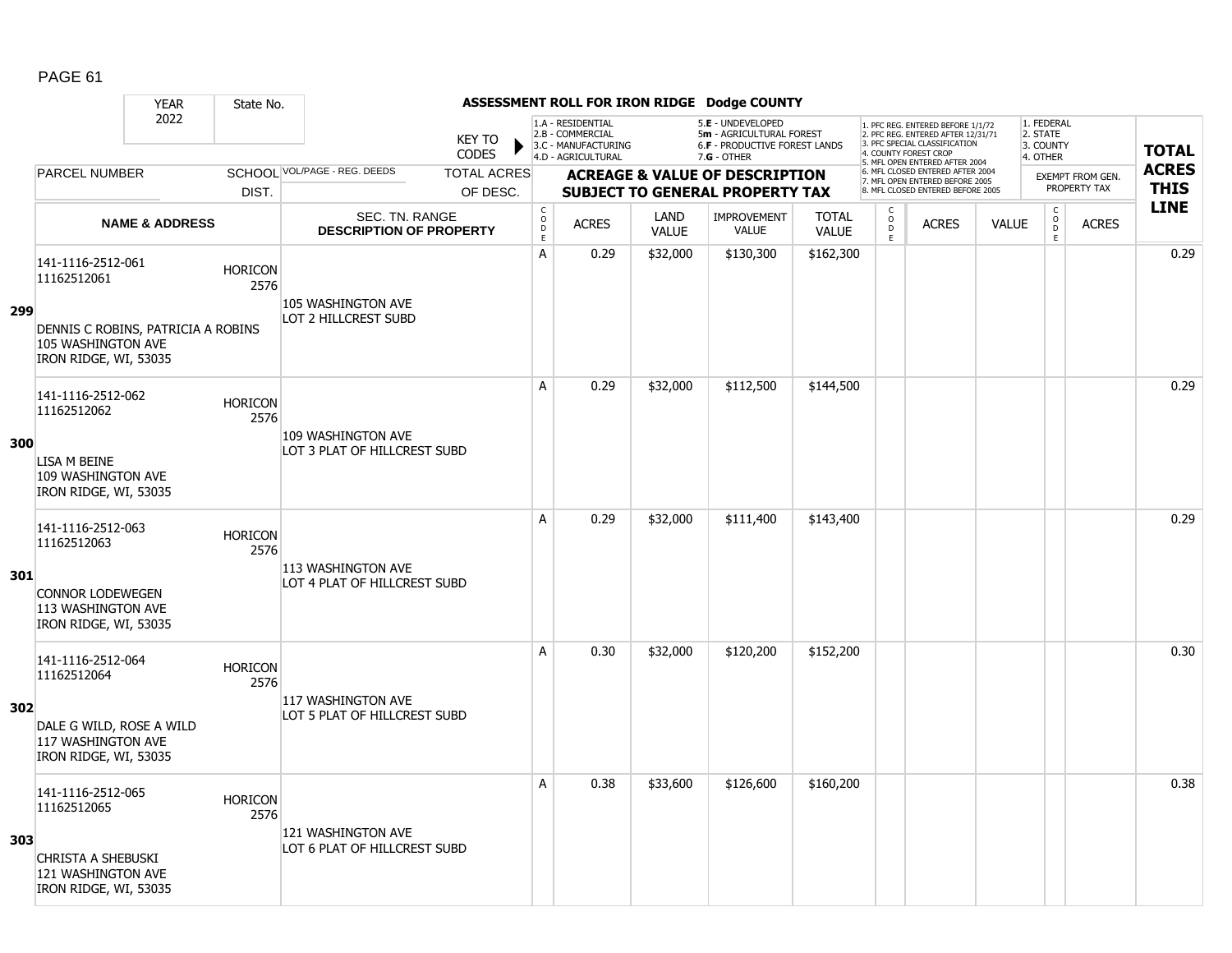|     |                                                                                                      | <b>YEAR</b>               | State No.              |                                                          |                               |                                     |                                                                                    |                      | ASSESSMENT ROLL FOR IRON RIDGE Dodge COUNTY                                                          |                              |                                                |                                                                                                                                   |              |                                                          |                         |              |
|-----|------------------------------------------------------------------------------------------------------|---------------------------|------------------------|----------------------------------------------------------|-------------------------------|-------------------------------------|------------------------------------------------------------------------------------|----------------------|------------------------------------------------------------------------------------------------------|------------------------------|------------------------------------------------|-----------------------------------------------------------------------------------------------------------------------------------|--------------|----------------------------------------------------------|-------------------------|--------------|
|     |                                                                                                      | 2022                      |                        |                                                          | <b>KEY TO</b><br><b>CODES</b> |                                     | 1.A - RESIDENTIAL<br>2.B - COMMERCIAL<br>3.C - MANUFACTURING<br>4.D - AGRICULTURAL |                      | 5.E - UNDEVELOPED<br>5m - AGRICULTURAL FOREST<br><b>6.F - PRODUCTIVE FOREST LANDS</b><br>7.G - OTHER |                              |                                                | 1. PFC REG. ENTERED BEFORE 1/1/72<br>2. PFC REG. ENTERED AFTER 12/31/71<br>3. PFC SPECIAL CLASSIFICATION<br>4. COUNTY FOREST CROP |              | 1. FEDERAL<br>2. STATE<br>3. COUNTY<br>4. OTHER          |                         | <b>TOTAL</b> |
|     | <b>PARCEL NUMBER</b>                                                                                 |                           |                        | SCHOOL VOL/PAGE - REG. DEEDS                             | <b>TOTAL ACRES</b>            |                                     |                                                                                    |                      | <b>ACREAGE &amp; VALUE OF DESCRIPTION</b>                                                            |                              |                                                | 5. MFL OPEN ENTERED AFTER 2004<br>6. MFL CLOSED ENTERED AFTER 2004                                                                |              |                                                          | <b>EXEMPT FROM GEN.</b> | <b>ACRES</b> |
|     |                                                                                                      |                           | DIST.                  |                                                          | OF DESC.                      |                                     |                                                                                    |                      | <b>SUBJECT TO GENERAL PROPERTY TAX</b>                                                               |                              |                                                | 7. MFL OPEN ENTERED BEFORE 2005<br>8. MFL CLOSED ENTERED BEFORE 2005                                                              |              |                                                          | PROPERTY TAX            | <b>THIS</b>  |
|     |                                                                                                      | <b>NAME &amp; ADDRESS</b> |                        | SEC. TN. RANGE<br><b>DESCRIPTION OF PROPERTY</b>         |                               | $_{\rm o}^{\rm c}$<br>$\frac{D}{E}$ | <b>ACRES</b>                                                                       | LAND<br><b>VALUE</b> | <b>IMPROVEMENT</b><br><b>VALUE</b>                                                                   | <b>TOTAL</b><br><b>VALUE</b> | $\begin{matrix} 0 \\ 0 \\ D \end{matrix}$<br>E | <b>ACRES</b>                                                                                                                      | <b>VALUE</b> | $\begin{matrix} 0 \\ 0 \\ 0 \end{matrix}$<br>$\mathsf E$ | <b>ACRES</b>            | <b>LINE</b>  |
| 304 | 141-1116-2512-066<br>11162512066<br>JOYCE D DORN                                                     |                           | <b>HORICON</b><br>2576 | 125 WASHINGTON AVE<br>LOT 7 PLAT OF HILLCREST SUBD       |                               | A                                   | 0.54                                                                               | \$34,600             | \$146,500                                                                                            | \$181,100                    |                                                |                                                                                                                                   |              |                                                          |                         | 0.54         |
|     | <b>PO BOX 81</b><br>IRON RIDGE, WI, 53035                                                            |                           |                        |                                                          |                               |                                     |                                                                                    |                      |                                                                                                      |                              |                                                |                                                                                                                                   |              |                                                          |                         |              |
|     | 141-1116-2512-067<br>11162512067                                                                     |                           | <b>HORICON</b><br>2576 |                                                          |                               | A                                   | 0.37                                                                               | \$33,600             | \$136,800                                                                                            | \$170,400                    |                                                |                                                                                                                                   |              |                                                          |                         | 0.37         |
| 305 | DONALD D SCHWERSINKE, DARLENE P<br><b>SCHWERSINKE</b><br>129 WASHINGTON AVE<br>IRON RIDGE, WI, 53035 |                           |                        | 129 WASHINGTON AVE<br>LOT 8 PLAT OF HILLCREST SUBD       |                               |                                     |                                                                                    |                      |                                                                                                      |                              |                                                |                                                                                                                                   |              |                                                          |                         |              |
|     | 141-1116-2512-068<br>11162512068                                                                     |                           | <b>HORICON</b><br>2576 | 133 LINCOLN AVE                                          |                               | A                                   | 0.31                                                                               | \$31,000             | \$135,600                                                                                            | \$166,600                    |                                                |                                                                                                                                   |              |                                                          |                         | 0.31         |
| 306 | STEVE R & ALICE K HANSEN LIVING TRUST<br>133 LINCOLN AVE<br>IRON RIDGE, WI, 53035                    |                           |                        | LOT 9 PLAT OF HILLCREST SUBD                             |                               |                                     |                                                                                    |                      |                                                                                                      |                              |                                                |                                                                                                                                   |              |                                                          |                         |              |
|     | 141-1116-2512-069<br>11162512069                                                                     |                           | <b>HORICON</b><br>2576 | 124 WASHINGTON AVE                                       |                               | А                                   | 0.25                                                                               | \$32,000             | \$117,700                                                                                            | \$149,700                    |                                                |                                                                                                                                   |              |                                                          |                         | 0.25         |
| 307 | <b>TARA L DETLOF</b><br>124 WASHINGTON AVE<br>IRON RIDGE, WI, 53035                                  |                           |                        | LOT 10 PLAT OF HILLCREST SUBD                            |                               |                                     |                                                                                    |                      |                                                                                                      |                              |                                                |                                                                                                                                   |              |                                                          |                         |              |
| 308 | 141-1116-2512-070<br>11162512070                                                                     |                           | <b>HORICON</b><br>2576 | 120 WASHINGTON AVE<br>LOT 11 PLAT OF HILLCREST SUBD EX N |                               | Α                                   | 0.23                                                                               | \$31,000             | \$119,900                                                                                            | \$150,900                    |                                                |                                                                                                                                   |              |                                                          |                         | 0.23         |
|     | <b>JWS Properties, LLC</b><br>119 GORMAN WAY<br>WEST BEND, WI, 53095                                 |                           |                        | 10 FT                                                    |                               |                                     |                                                                                    |                      |                                                                                                      |                              |                                                |                                                                                                                                   |              |                                                          |                         |              |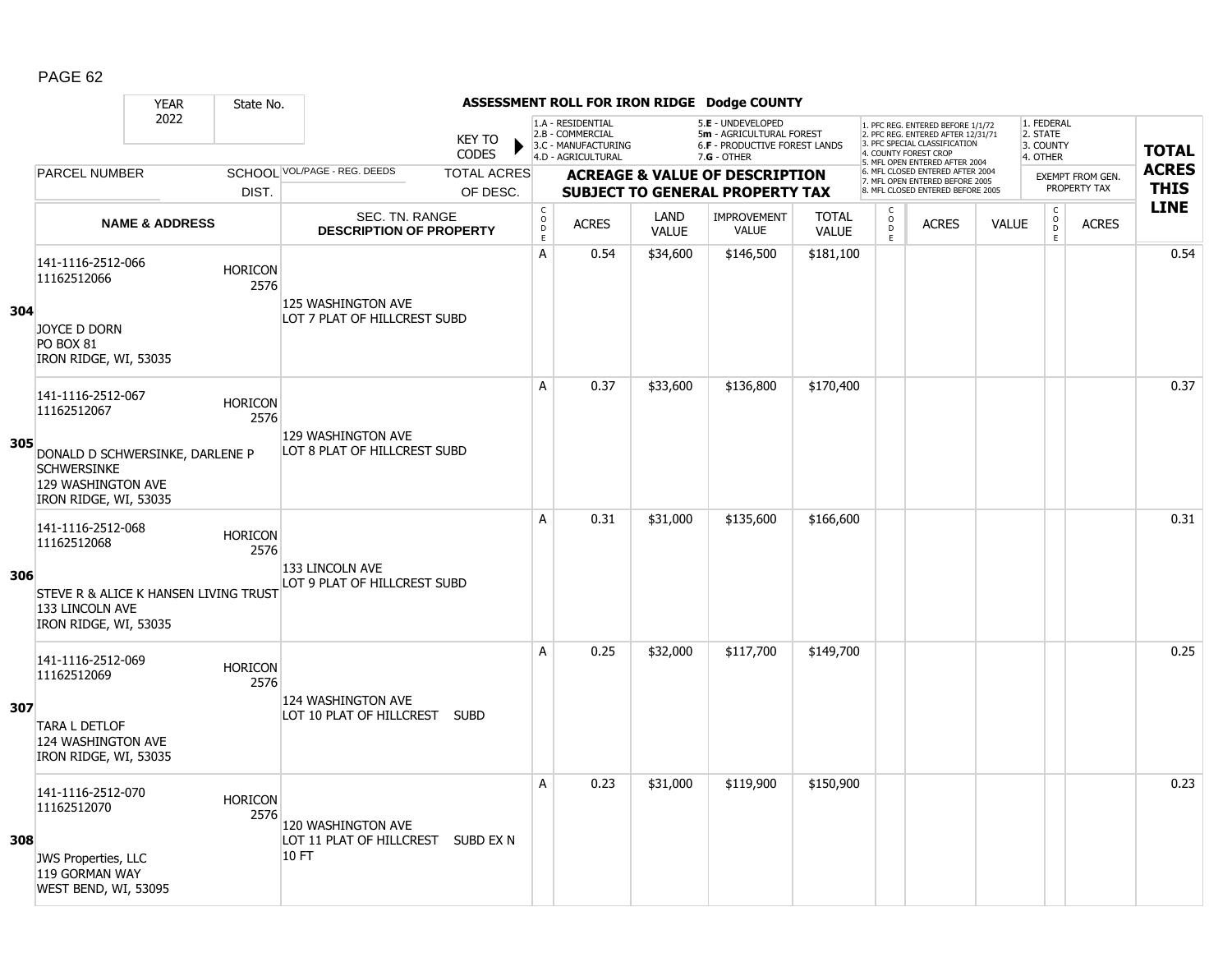|     |                                                                                                                                                                        | <b>YEAR</b>               | State No.              |                                                                                   |                                |                                  |                                                                                    |                      | ASSESSMENT ROLL FOR IRON RIDGE Dodge COUNTY                                                            |                              |                                               |                                                                                                                                                                     |              |                                                 |                                         |                             |
|-----|------------------------------------------------------------------------------------------------------------------------------------------------------------------------|---------------------------|------------------------|-----------------------------------------------------------------------------------|--------------------------------|----------------------------------|------------------------------------------------------------------------------------|----------------------|--------------------------------------------------------------------------------------------------------|------------------------------|-----------------------------------------------|---------------------------------------------------------------------------------------------------------------------------------------------------------------------|--------------|-------------------------------------------------|-----------------------------------------|-----------------------------|
|     |                                                                                                                                                                        | 2022                      |                        |                                                                                   | <b>KEY TO</b><br><b>CODES</b>  |                                  | 1.A - RESIDENTIAL<br>2.B - COMMERCIAL<br>3.C - MANUFACTURING<br>4.D - AGRICULTURAL |                      | 5.E - UNDEVELOPED<br>5m - AGRICULTURAL FOREST<br><b>6.F - PRODUCTIVE FOREST LANDS</b><br>$7.G - OTHER$ |                              |                                               | 1. PFC REG. ENTERED BEFORE 1/1/72<br>2. PFC REG. ENTERED AFTER 12/31/71<br>3. PFC SPECIAL CLASSIFICATION<br>4. COUNTY FOREST CROP<br>5. MFL OPEN ENTERED AFTER 2004 |              | 1. FEDERAL<br>2. STATE<br>3. COUNTY<br>4. OTHER |                                         | <b>TOTAL</b>                |
|     | <b>PARCEL NUMBER</b>                                                                                                                                                   |                           | DIST.                  | SCHOOL VOL/PAGE - REG. DEEDS                                                      | <b>TOTAL ACRES</b><br>OF DESC. |                                  |                                                                                    |                      | <b>ACREAGE &amp; VALUE OF DESCRIPTION</b><br><b>SUBJECT TO GENERAL PROPERTY TAX</b>                    |                              |                                               | 6. MFL CLOSED ENTERED AFTER 2004<br>7. MFL OPEN ENTERED BEFORE 2005<br>8. MFL CLOSED ENTERED BEFORE 2005                                                            |              |                                                 | <b>EXEMPT FROM GEN.</b><br>PROPERTY TAX | <b>ACRES</b><br><b>THIS</b> |
|     |                                                                                                                                                                        | <b>NAME &amp; ADDRESS</b> |                        | SEC. TN. RANGE<br><b>DESCRIPTION OF PROPERTY</b>                                  |                                | C<br>$\circ$<br>$\mathsf D$<br>E | <b>ACRES</b>                                                                       | LAND<br><b>VALUE</b> | <b>IMPROVEMENT</b><br><b>VALUE</b>                                                                     | <b>TOTAL</b><br><b>VALUE</b> | C<br>$\overset{\mathsf{O}}{\mathsf{D}}$<br>E. | <b>ACRES</b>                                                                                                                                                        | <b>VALUE</b> | $\begin{matrix} 0 \\ 0 \\ D \end{matrix}$<br>E  | <b>ACRES</b>                            | <b>LINE</b>                 |
| 309 | 141-1116-2512-071<br>11162512071<br>Timothy and Cynthia Wild, CYNTHIA WILD<br>116 WASHINGTON AVE                                                                       |                           | <b>HORICON</b><br>2576 | 116 WASHINGTON AVE<br>LOT 12 & N 10 FT OF LOT 11 PLAT OF<br><b>HILLCREST SUBD</b> |                                | А                                | 0.27                                                                               | \$32,000             | \$113,500                                                                                              | \$145,500                    |                                               |                                                                                                                                                                     |              |                                                 |                                         | 0.27                        |
| 310 | IRON RIDGE, WI, 53035<br>141-1116-2512-072<br>11162512072<br>SCOTT M OSHEFSKY, VICTORIA M<br><b>OSHEFSKY</b><br>112 WASHINGTON AVE                                     |                           | <b>HORICON</b><br>2576 | 112 WASHINGTON AVE<br>LOT 13 PLAT OF HILLCREST SUBD                               |                                | A                                | 0.29                                                                               | \$32,000             | \$136,000                                                                                              | \$168,000                    |                                               |                                                                                                                                                                     |              |                                                 |                                         | 0.29                        |
| 311 | IRON RIDGE, WI, 53035<br>141-1116-2512-073<br>11162512073<br>Jeffrey Lee and Cynthia Farber, CYNTHIA<br><b>FARBER</b><br>108 S WASHINGTON AVE<br>IRON RIDGE, WI, 53035 |                           | <b>HORICON</b><br>2576 | 108 WASHINGTON AVE<br>LOT 14 PLAT OF HILLCREST SUBD                               |                                | A                                | 0.29                                                                               | \$32,000             | \$144,000                                                                                              | \$176,000                    |                                               |                                                                                                                                                                     |              |                                                 |                                         | 0.29                        |
| 312 | 141-1116-2512-074<br>11162512074<br>CURTIS L PIEL, SANDRA PIEL<br><b>PO BOX 321</b><br>IRON RIDGE, WI, 53035                                                           |                           | <b>HORICON</b><br>2576 | 104 WASHINGTON AVE<br>LOT 15 PLAT OF HILLCREST SUBD                               |                                | A                                | 0.29                                                                               | \$32,000             | \$140,000                                                                                              | \$172,000                    |                                               |                                                                                                                                                                     |              |                                                 |                                         | 0.29                        |
| 313 | 141-1116-2512-075<br>11162512075<br>MICHAEL G REVALEE, ROBIN A<br><b>JISCHKOWSKY</b><br>100 S WASHINGTON AVE<br>IRON RIDGE, WI, 53035                                  |                           | <b>HORICON</b><br>2576 | 100 WASHINGTON AVE<br>LOT 16 PLAT OF HILLCREST SUBD                               |                                | Α                                | 0.29                                                                               | \$31,000             | \$112,100                                                                                              | \$143,100                    |                                               |                                                                                                                                                                     |              |                                                 |                                         | 0.29                        |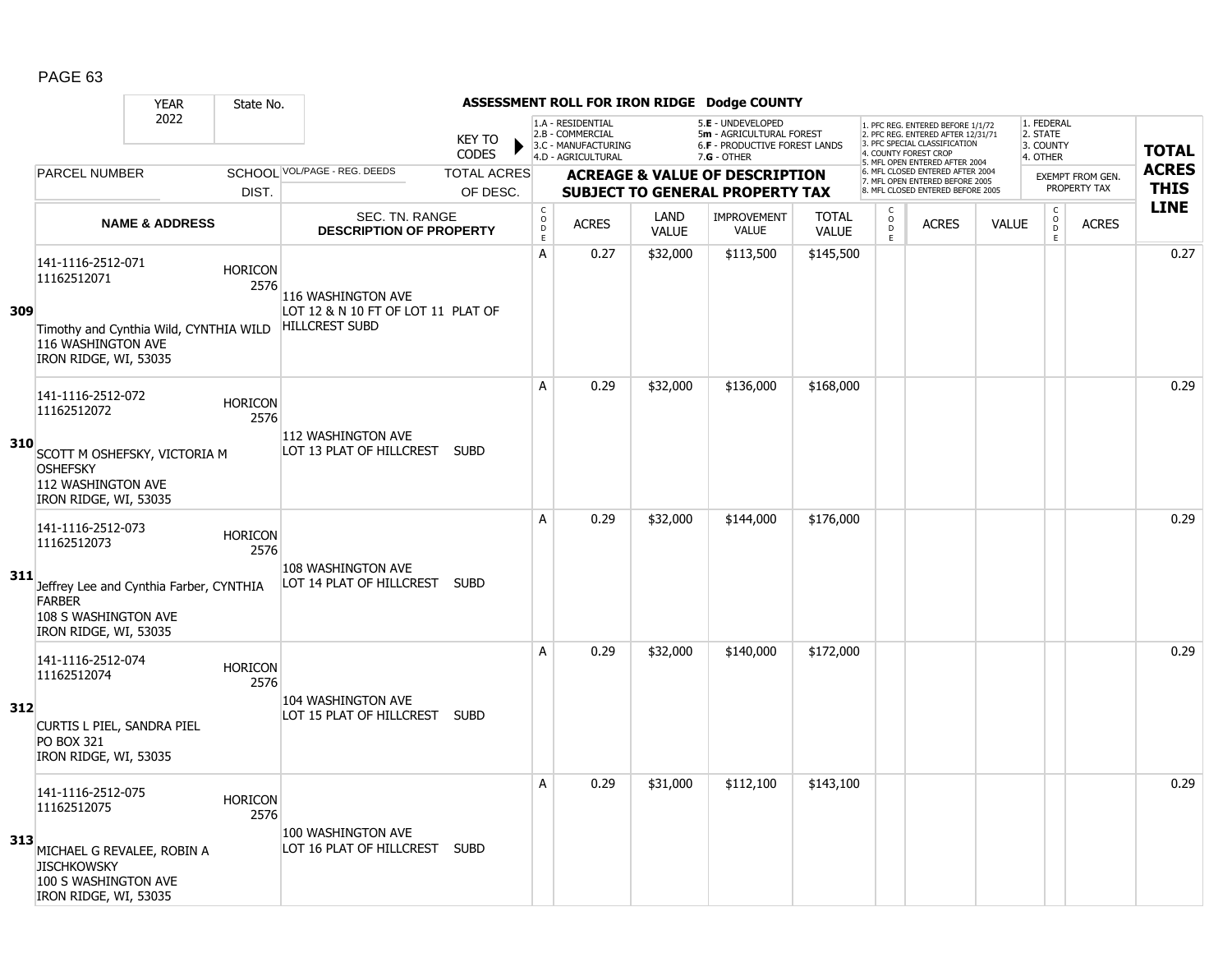|     |                                                                   | <b>YEAR</b>               | State No.              |                                                                                                                                   |                               |                         |                                                                                    |                             | ASSESSMENT ROLL FOR IRON RIDGE Dodge COUNTY                                                     |                              |                                          |                                                                                                                                  |              |                                                 |                                         |                             |
|-----|-------------------------------------------------------------------|---------------------------|------------------------|-----------------------------------------------------------------------------------------------------------------------------------|-------------------------------|-------------------------|------------------------------------------------------------------------------------|-----------------------------|-------------------------------------------------------------------------------------------------|------------------------------|------------------------------------------|----------------------------------------------------------------------------------------------------------------------------------|--------------|-------------------------------------------------|-----------------------------------------|-----------------------------|
|     |                                                                   | 2022                      |                        |                                                                                                                                   | <b>KEY TO</b><br><b>CODES</b> |                         | 1.A - RESIDENTIAL<br>2.B - COMMERCIAL<br>3.C - MANUFACTURING<br>4.D - AGRICULTURAL |                             | 5.E - UNDEVELOPED<br>5m - AGRICULTURAL FOREST<br>6.F - PRODUCTIVE FOREST LANDS<br>$7.G - OTHER$ |                              |                                          | 1. PFC REG. ENTERED BEFORE 1/1/72<br>2. PFC REG. ENTERED AFTER 12/31/71<br>3. PFC SPECIAL CLASSIFICATION<br>. COUNTY FOREST CROP |              | 1. FEDERAL<br>2. STATE<br>3. COUNTY<br>4. OTHER |                                         | <b>TOTAL</b>                |
|     | <b>PARCEL NUMBER</b>                                              |                           |                        | SCHOOL VOL/PAGE - REG. DEEDS                                                                                                      | <b>TOTAL ACRES</b>            |                         |                                                                                    |                             | <b>ACREAGE &amp; VALUE OF DESCRIPTION</b>                                                       |                              |                                          | 5. MFL OPEN ENTERED AFTER 2004<br>6. MFL CLOSED ENTERED AFTER 2004<br>7. MFL OPEN ENTERED BEFORE 2005                            |              |                                                 | <b>EXEMPT FROM GEN.</b><br>PROPERTY TAX | <b>ACRES</b><br><b>THIS</b> |
|     |                                                                   |                           | DIST.                  |                                                                                                                                   | OF DESC.                      | $\mathsf C$             |                                                                                    |                             | <b>SUBJECT TO GENERAL PROPERTY TAX</b>                                                          |                              | C                                        | 8. MFL CLOSED ENTERED BEFORE 2005                                                                                                |              |                                                 |                                         | <b>LINE</b>                 |
|     |                                                                   | <b>NAME &amp; ADDRESS</b> |                        | SEC. TN. RANGE<br><b>DESCRIPTION OF PROPERTY</b>                                                                                  |                               | $_{\rm D}^{\rm O}$<br>E | <b>ACRES</b>                                                                       | <b>LAND</b><br><b>VALUE</b> | <b>IMPROVEMENT</b><br><b>VALUE</b>                                                              | <b>TOTAL</b><br><b>VALUE</b> | $\overset{\circ}{\phantom{\circ}}$<br>F. | <b>ACRES</b>                                                                                                                     | <b>VALUE</b> | $\begin{matrix} 0 \\ 0 \\ D \end{matrix}$<br>E  | <b>ACRES</b>                            |                             |
|     | 141-1116-2512-076<br>11162512076                                  |                           | <b>HORICON</b><br>2576 | 402 E PLEASANT ST                                                                                                                 |                               | А                       | 0.39                                                                               | \$31,500                    | \$197,300                                                                                       | \$228,800                    |                                          |                                                                                                                                  |              |                                                 |                                         | 0.39                        |
| 314 | <b>TERRY J BELL</b><br>402 E PLEASANT ST<br>IRON RIDGE, WI, 53035 |                           |                        | LOT 3 CSM 3287 IN V19 P214 BEING PT<br>LOT 29 HILLCREST SUBD 2ND ADD                                                              |                               |                         |                                                                                    |                             |                                                                                                 |                              |                                          |                                                                                                                                  |              |                                                 |                                         |                             |
|     | 141-1116-2512-077<br>11162512077                                  |                           |                        | HORICON <sup>300</sup> HILL CIR<br>2576 LOT 32 & PT LOT 33 HILLCRESTSUBD 2ND<br>ADD COM NW COR LOT 33 TH N 62DEG                  |                               | $\mathsf{A}$            | 0.39                                                                               | \$35,000                    | \$150,700                                                                                       | \$185,700                    |                                          |                                                                                                                                  |              |                                                 |                                         | 0.39                        |
| 315 | JEFFREY M ZIETLOW<br>300 HILL CIR<br>IRON RIDGE, WI, 53035        |                           |                        | 54MIN 10SEC E 136 FT TH S 31DEG 53MIN<br>30 SEC E 10.03 FT ALG CURVE TH S 62DEG<br>54MIN 10SEC W 141.96FT TH N 11.23 FT<br>TO POB |                               |                         |                                                                                    |                             |                                                                                                 |                              |                                          |                                                                                                                                  |              |                                                 |                                         |                             |
|     | 141-1116-2512-078<br>11162512078                                  |                           | <b>HORICON</b><br>2576 | 400 HILL CIR                                                                                                                      |                               | A                       | 0.43                                                                               | \$35,000                    | \$126,200                                                                                       | \$161,200                    |                                          |                                                                                                                                  |              |                                                 |                                         | 0.43                        |
| 316 | <b>ANDREW J LACROSS</b><br>400 HILL CIR<br>IRON RIDGE, WI, 53035  |                           |                        | LOT 33 HILLCREST SUB 2ND ADDEX NWLY<br>PT OF SD LOT DESC INV530 P346                                                              |                               |                         |                                                                                    |                             |                                                                                                 |                              |                                          |                                                                                                                                  |              |                                                 |                                         |                             |
|     | 141-1116-2512-079<br>14111162512079                               |                           | <b>HORICON</b>         | 2576 124 HIGHLAND AVE<br>LOT 2 CSM 6710 IN V45 P272 BEING                                                                         |                               | A                       | 0.19                                                                               | \$10,000                    | \$93,700                                                                                        | \$103,700                    |                                          |                                                                                                                                  |              |                                                 |                                         | 0.19                        |
| 317 | TED W YOUNG TRUST<br>124 HIGHLAND AVE<br>IRON RIDGE, WI, 53035    |                           |                        | PART OF LOT 16 MCDUFFY'S PLAT<br>RESURVEY OF ORIGINAL PLAT DOC<br>1185948 1181713                                                 |                               |                         |                                                                                    |                             |                                                                                                 |                              |                                          |                                                                                                                                  |              |                                                 |                                         |                             |
|     | 141-1116-2513-000<br>11162513000                                  |                           | <b>HORICON</b><br>2576 | <b>S MAIN ST</b>                                                                                                                  |                               | D                       | 17.35                                                                              | \$5,100                     | \$0                                                                                             | \$5,100                      |                                          |                                                                                                                                  |              |                                                 |                                         | 17.35                       |
| 318 | <b>GOOD KIND LLC</b><br>W1761 WOODLAND RD<br>RUBICON, WI, 53078   |                           |                        | PT SW1/4 NE1/4 SEC 25 DESC AS PARCEL 1<br>IN DOC# 1026323                                                                         |                               |                         |                                                                                    |                             |                                                                                                 |                              |                                          |                                                                                                                                  |              |                                                 |                                         |                             |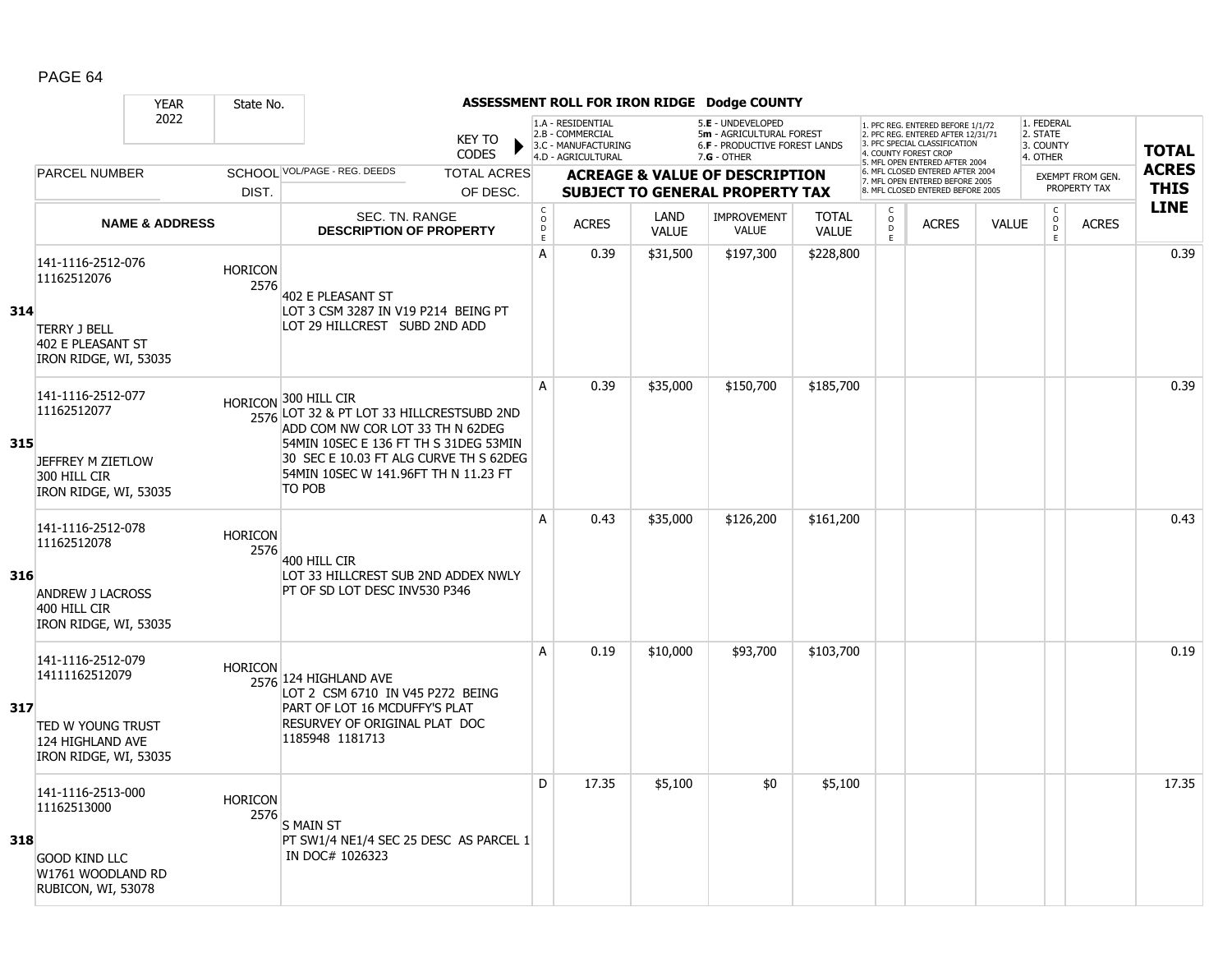|     |                                                                                | <b>YEAR</b>               | State No.              |                                                                                                 |                               |                                                  |                                                                                    |                      | ASSESSMENT ROLL FOR IRON RIDGE Dodge COUNTY                                                            |                              |                                                |                                                                                                          |              |                                                 |                         |                            |
|-----|--------------------------------------------------------------------------------|---------------------------|------------------------|-------------------------------------------------------------------------------------------------|-------------------------------|--------------------------------------------------|------------------------------------------------------------------------------------|----------------------|--------------------------------------------------------------------------------------------------------|------------------------------|------------------------------------------------|----------------------------------------------------------------------------------------------------------|--------------|-------------------------------------------------|-------------------------|----------------------------|
|     |                                                                                | 2022                      |                        |                                                                                                 | <b>KEY TO</b><br><b>CODES</b> |                                                  | 1.A - RESIDENTIAL<br>2.B - COMMERCIAL<br>3.C - MANUFACTURING<br>4.D - AGRICULTURAL |                      | 5.E - UNDEVELOPED<br>5m - AGRICULTURAL FOREST<br><b>6.F - PRODUCTIVE FOREST LANDS</b><br>$7.G - OTHER$ |                              | 4. COUNTY FOREST CROP                          | 1. PFC REG. ENTERED BEFORE 1/1/72<br>2. PFC REG. ENTERED AFTER 12/31/71<br>3. PFC SPECIAL CLASSIFICATION |              | 1. FEDERAL<br>2. STATE<br>3. COUNTY<br>4. OTHER |                         | <b>TOTAL</b>               |
|     | <b>PARCEL NUMBER</b>                                                           |                           |                        | SCHOOL VOL/PAGE - REG. DEEDS                                                                    | <b>TOTAL ACRES</b>            |                                                  |                                                                                    |                      | <b>ACREAGE &amp; VALUE OF DESCRIPTION</b>                                                              |                              |                                                | 5. MFL OPEN ENTERED AFTER 2004<br>6. MFL CLOSED ENTERED AFTER 2004<br>7. MFL OPEN ENTERED BEFORE 2005    |              |                                                 | <b>EXEMPT FROM GEN.</b> | <b>ACRES</b>               |
|     |                                                                                |                           | DIST.                  |                                                                                                 | OF DESC.                      |                                                  |                                                                                    |                      | <b>SUBJECT TO GENERAL PROPERTY TAX</b>                                                                 |                              |                                                | 8. MFL CLOSED ENTERED BEFORE 2005                                                                        |              |                                                 | PROPERTY TAX            | <b>THIS</b><br><b>LINE</b> |
|     |                                                                                | <b>NAME &amp; ADDRESS</b> |                        | <b>SEC. TN. RANGE</b><br><b>DESCRIPTION OF PROPERTY</b>                                         |                               | $\mathsf{C}$<br>$\mathsf{O}$<br>$\mathsf D$<br>E | <b>ACRES</b>                                                                       | LAND<br><b>VALUE</b> | <b>IMPROVEMENT</b><br>VALUE                                                                            | <b>TOTAL</b><br><b>VALUE</b> | $\begin{matrix} 0 \\ 0 \\ 0 \end{matrix}$<br>E | <b>ACRES</b>                                                                                             | <b>VALUE</b> | $\begin{matrix} 0 \\ 0 \\ 0 \end{matrix}$<br>E  | <b>ACRES</b>            |                            |
|     | 141-1116-2513-001<br>11162513001                                               |                           | <b>HORICON</b><br>2576 | 225 S MAIN ST                                                                                   |                               | B                                                | 4.38                                                                               | \$48,900             | \$29,300                                                                                               | \$78,200                     |                                                |                                                                                                          |              |                                                 |                         | 4.38                       |
| 319 | <b>GOOD KIND LLC</b><br>W1761 WOODLAND RD<br>RUBICON, WI, 53078                |                           |                        | PT SW1/4 NE1/4 SEC 25 DESC AS PARCEL 2<br>IN DOC# 1026323                                       |                               |                                                  |                                                                                    |                      |                                                                                                        |                              |                                                |                                                                                                          |              |                                                 |                         |                            |
|     | 141-1116-2513-002<br>11162513002                                               |                           | <b>HORICON</b>         | 2576 218 S MAIN ST<br>OL 3 SOUTH SIDE RESURVEY EX V331 P255                                     |                               | B                                                | 8.06                                                                               | \$97,000             | \$650,000                                                                                              | \$747,000                    |                                                |                                                                                                          |              |                                                 |                         | 8.06                       |
| 320 | MEADOWBROOK PARK COMMUNITY LLC<br>N7559 N PIONEER RD<br>FOND DU LAC, WI, 54937 |                           |                        | EX 0.12 AC HWY DESC IN V460 P528 EX<br>LOT 1 CSM 1791 IN V12 P16 EX HWY DESC<br>IN DOC# 1241225 |                               |                                                  |                                                                                    |                      |                                                                                                        |                              |                                                |                                                                                                          |              |                                                 |                         |                            |
|     | 141-1116-2513-003<br>11162513003                                               |                           | <b>HORICON</b><br>2576 | <b>S MAIN ST</b>                                                                                |                               | B                                                | 0.04                                                                               | \$1,800              | \$0                                                                                                    | \$1,800                      |                                                |                                                                                                          |              |                                                 |                         | 0.04                       |
| 321 | MEADOWBROOK PARK COMMUNITY LLC<br>N7559 N PIONEER RD<br>FOND DU LAC, WI, 54937 |                           |                        | LOT 1 CSM 1791 IN V12 P16 BEING PT OL<br>3 SOUTH SIDE RESURVEY                                  |                               |                                                  |                                                                                    |                      |                                                                                                        |                              |                                                |                                                                                                          |              |                                                 |                         |                            |
|     | 141-1116-2513-004<br>11162513004                                               |                           | <b>HORICON</b>         | 2576 216 S MAIN ST<br>THAT PT OL 3 SOUTH SIDE RESURVEY AS                                       |                               | A                                                | 0.48                                                                               | \$32,100             | \$122,300                                                                                              | \$154,400                    |                                                |                                                                                                          |              |                                                 |                         | 0.48                       |
| 322 | DON A EVJE, MARY ANNE EVJE<br>216 S MAIN ST<br>IRON RIDGE, WI, 53035           |                           |                        | DESC IN V331 P255 EX HWY DESC IN DOC#<br>1239823                                                |                               |                                                  |                                                                                    |                      |                                                                                                        |                              |                                                |                                                                                                          |              |                                                 |                         |                            |
|     | 141-1116-2513-005<br>11162513005                                               |                           | <b>HORICON</b><br>2576 | 214 S MAIN ST                                                                                   |                               | A                                                | 0.20                                                                               | \$23,300             | \$126,300                                                                                              | \$149,600                    |                                                |                                                                                                          |              |                                                 |                         | 0.20                       |
| 323 | DONALD BILGRIEN, JERELYN BILGRIEN<br>214 S MAIN ST<br>IRON RIDGE, WI, 53035    |                           |                        | LOT 7 & W 38 FT OF LOT 8 WEISS SUBD<br>OF PT OF OL 4                                            |                               |                                                  |                                                                                    |                      |                                                                                                        |                              |                                                |                                                                                                          |              |                                                 |                         |                            |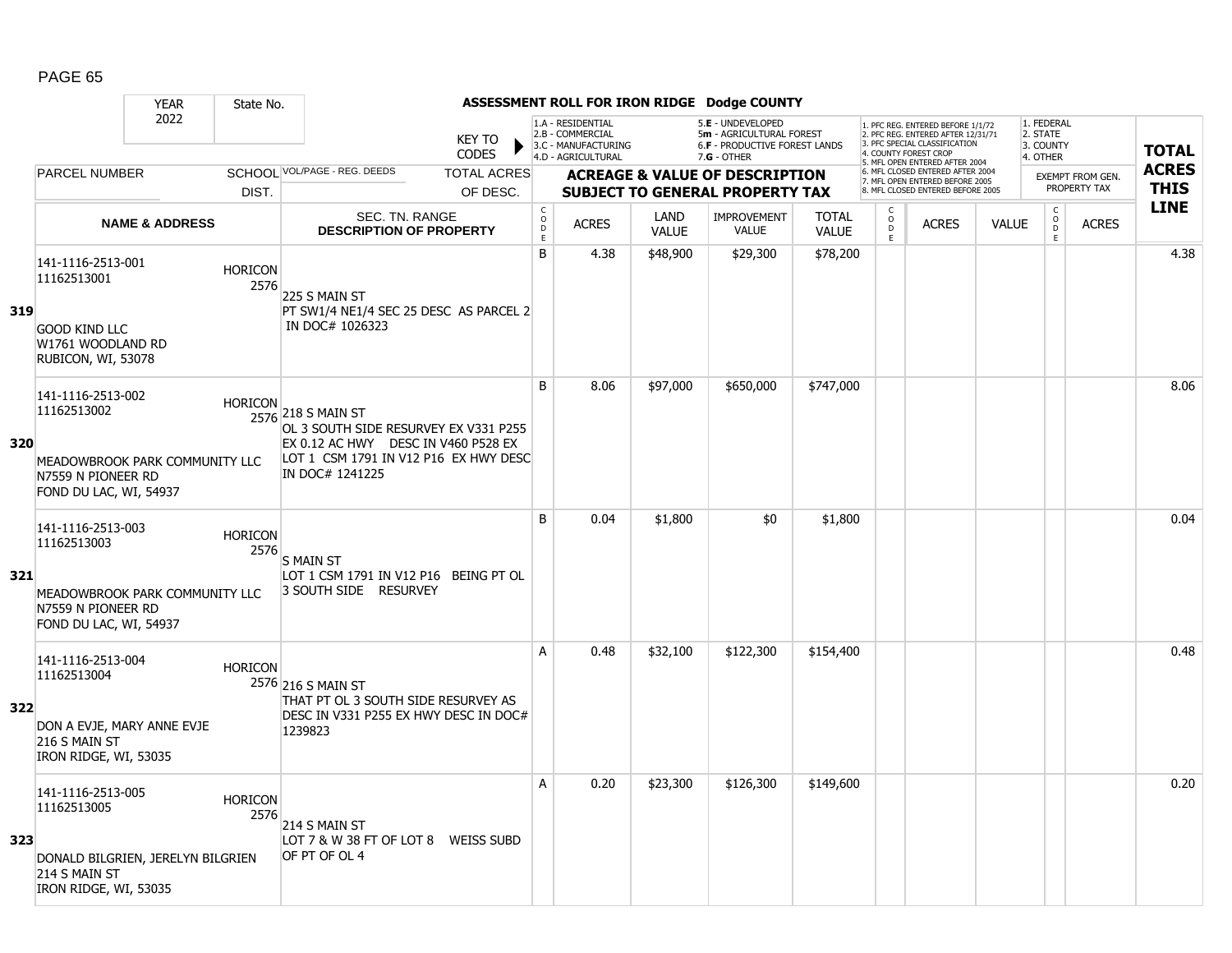|     |                                                                                                                                         | <b>YEAR</b>               | State No.              |                                                                                                                                         |                        |                         |                                                                                    |                      | ASSESSMENT ROLL FOR IRON RIDGE Dodge COUNTY                                                            |                              |                              |                                                                                                                                   |              |                                                 |                  |              |
|-----|-----------------------------------------------------------------------------------------------------------------------------------------|---------------------------|------------------------|-----------------------------------------------------------------------------------------------------------------------------------------|------------------------|-------------------------|------------------------------------------------------------------------------------|----------------------|--------------------------------------------------------------------------------------------------------|------------------------------|------------------------------|-----------------------------------------------------------------------------------------------------------------------------------|--------------|-------------------------------------------------|------------------|--------------|
|     |                                                                                                                                         | 2022                      |                        |                                                                                                                                         | <b>KEY TO</b><br>CODES |                         | 1.A - RESIDENTIAL<br>2.B - COMMERCIAL<br>3.C - MANUFACTURING<br>4.D - AGRICULTURAL |                      | 5.E - UNDEVELOPED<br>5m - AGRICULTURAL FOREST<br><b>6.F - PRODUCTIVE FOREST LANDS</b><br>$7.G - OTHER$ |                              |                              | 1. PFC REG. ENTERED BEFORE 1/1/72<br>2. PFC REG. ENTERED AFTER 12/31/71<br>3. PFC SPECIAL CLASSIFICATION<br>4. COUNTY FOREST CROP |              | 1. FEDERAL<br>2. STATE<br>3. COUNTY<br>4. OTHER |                  | <b>TOTAL</b> |
|     | <b>PARCEL NUMBER</b>                                                                                                                    |                           |                        | SCHOOL VOL/PAGE - REG. DEEDS                                                                                                            | <b>TOTAL ACRES</b>     |                         |                                                                                    |                      | <b>ACREAGE &amp; VALUE OF DESCRIPTION</b>                                                              |                              |                              | 5. MFL OPEN ENTERED AFTER 2004<br>6. MFL CLOSED ENTERED AFTER 2004<br>7. MFL OPEN ENTERED BEFORE 2005                             |              |                                                 | EXEMPT FROM GEN. | <b>ACRES</b> |
|     |                                                                                                                                         |                           | DIST.                  |                                                                                                                                         | OF DESC.               |                         |                                                                                    |                      | <b>SUBJECT TO GENERAL PROPERTY TAX</b>                                                                 |                              |                              | 8. MFL CLOSED ENTERED BEFORE 2005                                                                                                 |              |                                                 | PROPERTY TAX     | <b>THIS</b>  |
|     |                                                                                                                                         | <b>NAME &amp; ADDRESS</b> |                        | SEC. TN. RANGE<br><b>DESCRIPTION OF PROPERTY</b>                                                                                        |                        | C<br>$\circ$<br>D<br>E. | <b>ACRES</b>                                                                       | LAND<br><b>VALUE</b> | <b>IMPROVEMENT</b><br><b>VALUE</b>                                                                     | <b>TOTAL</b><br><b>VALUE</b> | $\circ$<br>$\mathsf D$<br>E. | <b>ACRES</b>                                                                                                                      | <b>VALUE</b> | $\mathsf{C}$<br>$\circ$<br>D<br>Ε               | <b>ACRES</b>     | <b>LINE</b>  |
| 324 | 141-1116-2513-006<br>11162513006<br>Arthur S Konkel<br>108 ALBERT ST<br>IRON RIDGE, WI, 53035                                           |                           | <b>HORICON</b><br>2576 | 108 ALBERT ST<br>LOTS 8,9,10,11,12 & 13 EX W 38 FT LOT 8<br><b>WEISS SUBD</b>                                                           |                        | A                       | 0.71                                                                               | \$42,300             | \$87,600                                                                                               | \$129,900                    |                              |                                                                                                                                   |              |                                                 |                  | 0.71         |
| 325 | 141-1116-2513-007<br>11162513007<br><b>ST MATTHEW'S EVANGELICAL LUTHERAN</b><br><b>CHURCH</b><br>305 HERMAN ST<br>IRON RIDGE, WI, 53035 |                           | <b>HORICON</b><br>2576 | 0 ALBERT ST<br>E 194 FT OL 4 SOUTH SIDE RESURVEY EX<br>N 91.5 FT                                                                        |                        |                         |                                                                                    |                      |                                                                                                        |                              |                              |                                                                                                                                   |              | X <sub>4</sub>                                  | 0.63             | 0.63         |
| 326 | 141-1116-2513-008<br>11162513008<br>EVANGELICAL LUTHERAN ST MATTHEWS<br><b>CONGREGATION</b><br>308 HERMAN ST<br>IRON RIDGE, WI, 53035   |                           | <b>HORICON</b>         | 2576 0 ALBERT ST<br>LOTS 1 THRU 6 ALSO PARC DESCIN V507<br>P790 ADJ LOT 6 ON W ALSO N 91.5 FT OF E<br>194 FT OL 4 WEISS SUBD OF OL 4    |                        |                         |                                                                                    |                      |                                                                                                        |                              |                              |                                                                                                                                   |              | X <sub>4</sub>                                  | 1.22             | 1.22         |
| 327 | 141-1116-2513-009<br>11162513009<br>MERLIN H HEINECKE, LAURIE A<br><b>MOLDENHAUER</b><br>212 S MAIN ST<br>IRON RIDGE, WI, 53035         |                           | <b>HORICON</b>         | 2576 212 S MAIN ST<br>THAT PT OL 4 SOUTH SID ERESURVEY AS<br>DESC IN V501 P649 EX PARC DESC IN V507<br>P790 EX HWY DESC IN DOC# 1239691 |                        | A                       | 0.29                                                                               | \$27,700             | \$104,100                                                                                              | \$131,800                    |                              |                                                                                                                                   |              |                                                 |                  | 0.29         |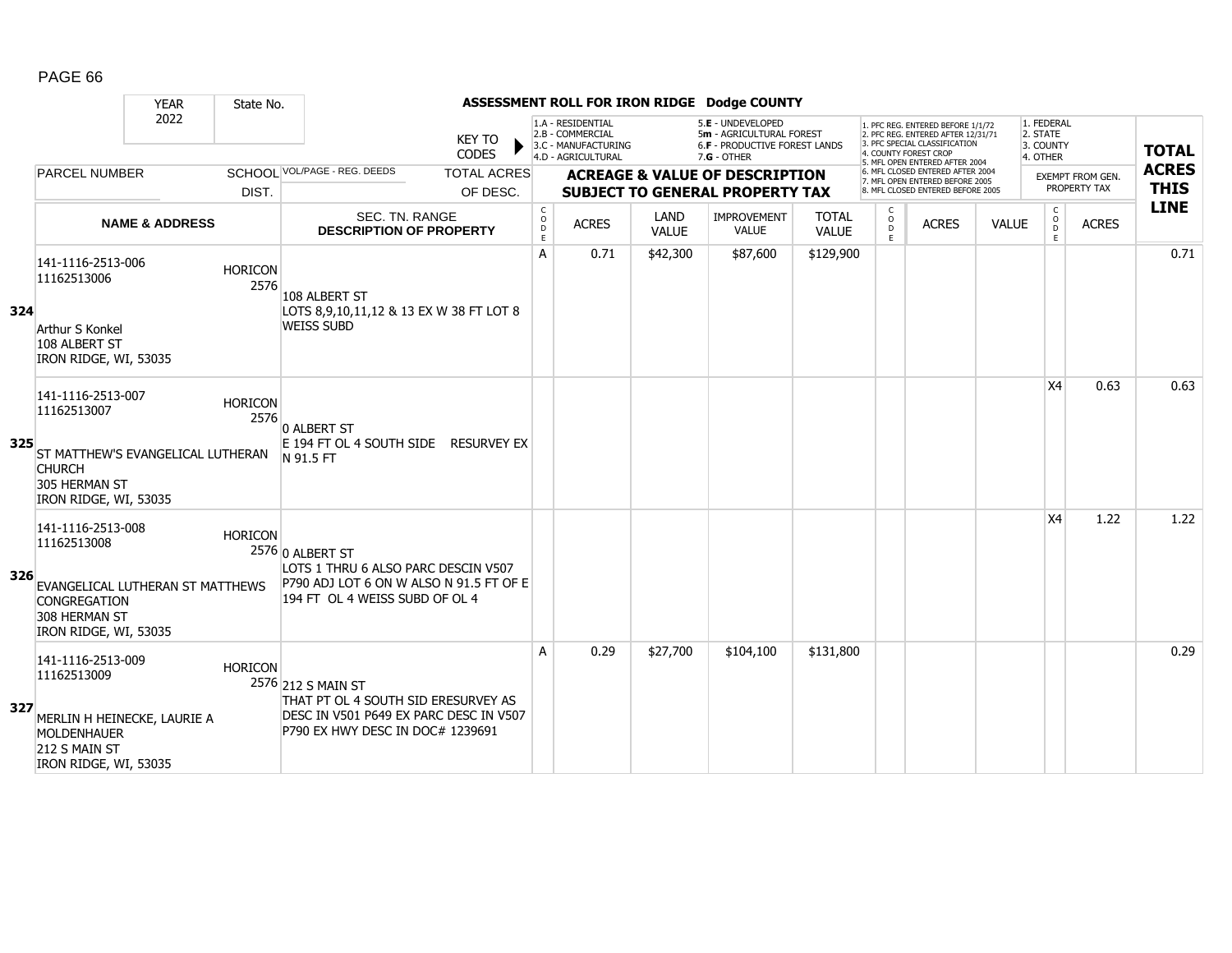|     |                                                                                                                    | <b>YEAR</b>               | State No.              |                                                                                                                                                                                                                                                                                                                                                                                                                                                       |                        |                                       |                                                                                    |                                 | ASSESSMENT ROLL FOR IRON RIDGE Dodge COUNTY                                                          |                                  |                        |                                                                                                                                       |              |                                     |                         |              |
|-----|--------------------------------------------------------------------------------------------------------------------|---------------------------|------------------------|-------------------------------------------------------------------------------------------------------------------------------------------------------------------------------------------------------------------------------------------------------------------------------------------------------------------------------------------------------------------------------------------------------------------------------------------------------|------------------------|---------------------------------------|------------------------------------------------------------------------------------|---------------------------------|------------------------------------------------------------------------------------------------------|----------------------------------|------------------------|---------------------------------------------------------------------------------------------------------------------------------------|--------------|-------------------------------------|-------------------------|--------------|
|     |                                                                                                                    | 2022                      |                        |                                                                                                                                                                                                                                                                                                                                                                                                                                                       | KEY TO<br><b>CODES</b> |                                       | 1.A - RESIDENTIAL<br>2.B - COMMERCIAL<br>3.C - MANUFACTURING<br>4.D - AGRICULTURAL |                                 | 5.E - UNDEVELOPED<br>5m - AGRICULTURAL FOREST<br><b>6.F - PRODUCTIVE FOREST LANDS</b><br>7.G - OTHER |                                  |                        | 1. PFC REG. ENTERED BEFORE 1/1/72<br>2. PFC REG. ENTERED AFTER 12/31/71<br>3. PFC SPECIAL CLASSIFICATION<br><b>COUNTY FOREST CROF</b> |              | 1. FEDERAL<br>2. STATE<br>3. COUNTY |                         | <b>TOTAL</b> |
|     | <b>PARCEL NUMBER</b>                                                                                               |                           |                        | SCHOOL VOL/PAGE - REG. DEEDS                                                                                                                                                                                                                                                                                                                                                                                                                          | <b>TOTAL ACRES</b>     |                                       |                                                                                    |                                 | <b>ACREAGE &amp; VALUE OF DESCRIPTION</b>                                                            |                                  |                        | 5. MFL OPEN ENTERED AFTER 2004<br>6. MFL CLOSED ENTERED AFTER 2004                                                                    |              | 4. OTHER                            | <b>EXEMPT FROM GEN.</b> | <b>ACRES</b> |
|     |                                                                                                                    |                           | DIST.                  |                                                                                                                                                                                                                                                                                                                                                                                                                                                       | OF DESC.               |                                       |                                                                                    |                                 | <b>SUBJECT TO GENERAL PROPERTY TAX</b>                                                               |                                  |                        | 7. MFL OPEN ENTERED BEFORE 2005<br>8. MFL CLOSED ENTERED BEFORE 2005                                                                  |              |                                     | PROPERTY TAX            | <b>THIS</b>  |
|     |                                                                                                                    | <b>NAME &amp; ADDRESS</b> |                        | <b>SEC. TN. RANGE</b><br><b>DESCRIPTION OF PROPERTY</b>                                                                                                                                                                                                                                                                                                                                                                                               |                        | C<br>$\mathsf{o}$<br>$\mathsf D$<br>E | <b>ACRES</b>                                                                       | LAND<br><b>VALUE</b>            | <b>IMPROVEMENT</b><br><b>VALUE</b>                                                                   | <b>TOTAL</b><br><b>VALUE</b>     | C<br>$\circ$<br>D<br>E | <b>ACRES</b>                                                                                                                          | <b>VALUE</b> | C<br>$\rm _D^O$<br>$\mathsf E$      | <b>ACRES</b>            | <b>LINE</b>  |
|     | 141-1116-2513-010<br>11162513010<br>328 STATE OF WISCONSIN DOT<br>MADISON, WI, 537077914                           |                           |                        | 0 <sub>RR</sub><br>HORICON PT W1/2 NE1/4 & NE1/4 NW1/4 SEC 25<br>2576 BEING A STRIP 100' WDNWLY THRU SW1/4<br>NE1/4 & A STRIP 99' WD NWLY THRU<br>NW1/4NE1/4 & NE1/4 NW1/4 & A PARCCOM<br>INT E LN RR & W LN MAIN ST TH NWLY<br>650' ALG W LN ST TH SWLY AT R/A FROM<br>MAIN ST TO E LN RR & POB TH NELY<br>ALGSD LAST DESC LN 15' FT TH SELY //<br>TO E LN RR TO W LN MAIN ST TH S ALG W<br>LN MAIN ST TO NELY LN RR TH NWLY<br>ALGNELY LN RR TO POB |                        |                                       |                                                                                    |                                 |                                                                                                      |                                  |                        |                                                                                                                                       |              | X <sub>2</sub>                      | 7.66                    | 7.66         |
| 329 | 141-1116-2513-011<br>11162513011<br><b>GOOD KIND LLC</b><br>W1761 WOODLAND RD<br>RUBICON, WI, 53078                |                           | <b>HORICON</b><br>2576 | <b>S MAIN ST</b><br>PT SW1/4 NE1/4 SEC 25 DESC AS PARCEL 3<br>IN DOC# 1026323                                                                                                                                                                                                                                                                                                                                                                         |                        | B                                     | 0.34                                                                               | \$3,800                         | \$0                                                                                                  | \$3,800                          |                        |                                                                                                                                       |              |                                     |                         | 0.34         |
| 330 | 141-1116-2514-000<br>11162514000<br>MEADOWBROOK PARK COMMUNITY LLC<br>N7559 N PIONEER RD<br>FOND DU LAC, WI, 54937 |                           | <b>HORICON</b><br>2576 | 218 S MAIN ST<br>PT E1/2 NE1/4 SEC 25 LYG S OF CL CTH AY<br>EX PARC IN CSM V5 P88                                                                                                                                                                                                                                                                                                                                                                     |                        | E<br>D<br>B                           | 29.28<br>15.00<br>8.00                                                             | \$43,700<br>\$4,400<br>\$88,000 | \$0<br>\$0<br>\$60,000                                                                               | \$43,700<br>\$4,400<br>\$148,000 |                        |                                                                                                                                       |              |                                     |                         | 52.28        |
|     |                                                                                                                    |                           |                        | <b>Parcel Total</b>                                                                                                                                                                                                                                                                                                                                                                                                                                   |                        |                                       | 52.28                                                                              | \$136,100                       | \$60,000                                                                                             | \$196,100                        |                        | 0.00                                                                                                                                  | \$0          |                                     | 0.00                    |              |
| 331 | 141-1116-2521-000<br>11162521000<br><b>TERRY G HODGSON</b><br>105 S MAIN ST<br>IRON RIDGE, WI, 53035               |                           | <b>HORICON</b>         | 2576 103 S MAIN ST<br>LOT 2 CSM 5248 IN V34 P137 BEING LOT<br>34 VILLAGE OF IRONRIDGE ASSESSOR'S<br>PLAT NO 1 EX HWY DESC IN DOC# 1239688                                                                                                                                                                                                                                                                                                             |                        | <sub>B</sub>                          | 0.04                                                                               | \$11,100                        | \$26,900                                                                                             | \$38,000                         |                        |                                                                                                                                       |              |                                     |                         | 0.04         |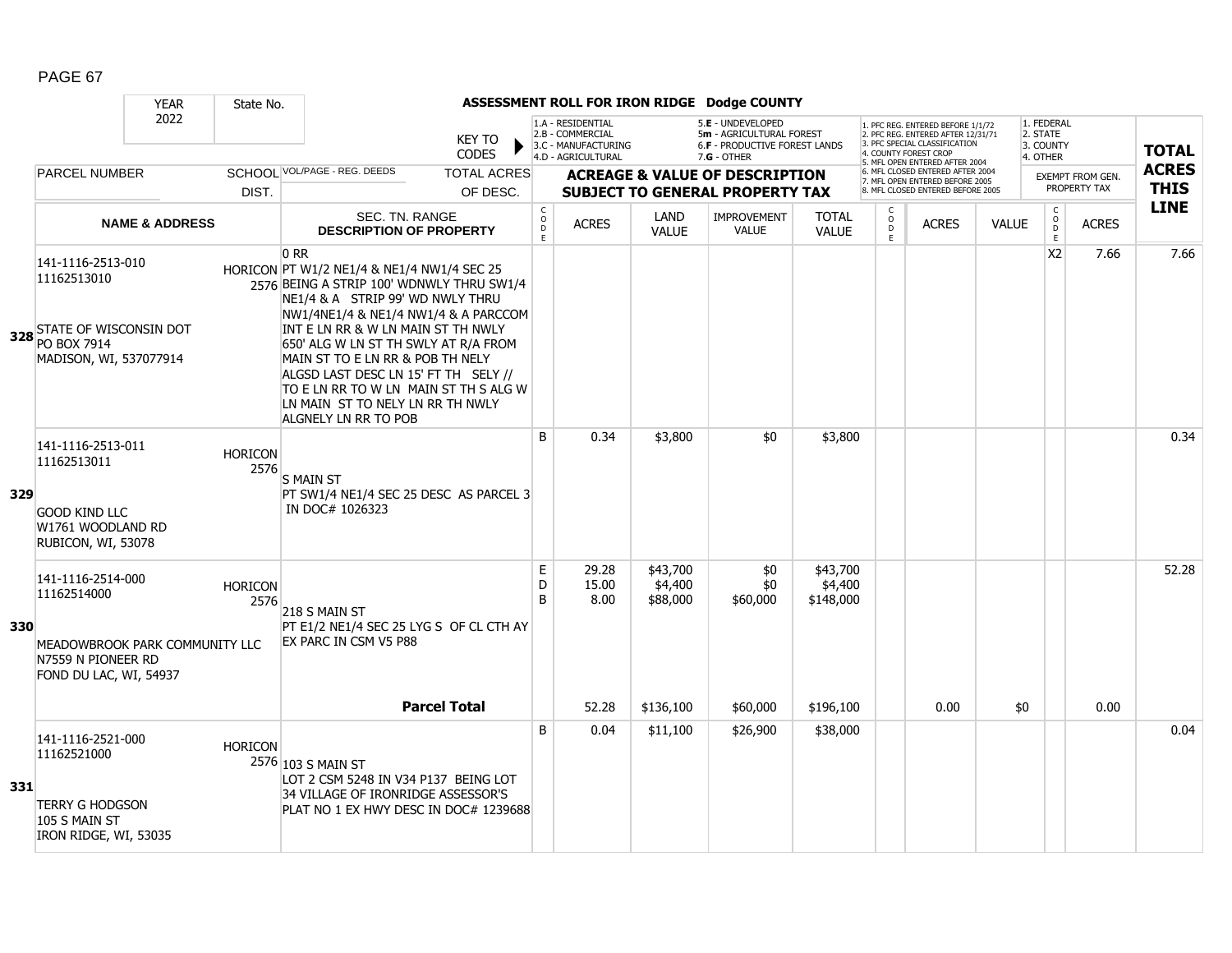|     |                                                                                                                | <b>YEAR</b>               | State No.              |                                                                                                                                                                                                                   |                                |                                             |                                                                                    |                      | ASSESSMENT ROLL FOR IRON RIDGE Dodge COUNTY                                                     |                              |                         |                                                                                                                                            |              |                                                 |                                         |                             |
|-----|----------------------------------------------------------------------------------------------------------------|---------------------------|------------------------|-------------------------------------------------------------------------------------------------------------------------------------------------------------------------------------------------------------------|--------------------------------|---------------------------------------------|------------------------------------------------------------------------------------|----------------------|-------------------------------------------------------------------------------------------------|------------------------------|-------------------------|--------------------------------------------------------------------------------------------------------------------------------------------|--------------|-------------------------------------------------|-----------------------------------------|-----------------------------|
|     |                                                                                                                | 2022                      |                        |                                                                                                                                                                                                                   | KEY TO<br><b>CODES</b>         |                                             | 1.A - RESIDENTIAL<br>2.B - COMMERCIAL<br>3.C - MANUFACTURING<br>4.D - AGRICULTURAL |                      | 5.E - UNDEVELOPED<br>5m - AGRICULTURAL FOREST<br>6.F - PRODUCTIVE FOREST LANDS<br>$7.G - OTHER$ |                              |                         | 1. PFC REG. ENTERED BEFORE 1/1/72<br>2. PFC REG. ENTERED AFTER 12/31/71<br>3. PFC SPECIAL CLASSIFICATION<br>4. COUNTY FOREST CROP          |              | 1. FEDERAL<br>2. STATE<br>3. COUNTY<br>4. OTHER |                                         | <b>TOTAL</b>                |
|     | <b>PARCEL NUMBER</b>                                                                                           |                           | DIST.                  | SCHOOL VOL/PAGE - REG. DEEDS                                                                                                                                                                                      | <b>TOTAL ACRES</b><br>OF DESC. |                                             |                                                                                    |                      | <b>ACREAGE &amp; VALUE OF DESCRIPTION</b><br><b>SUBJECT TO GENERAL PROPERTY TAX</b>             |                              |                         | 5. MFL OPEN ENTERED AFTER 2004<br>6. MFL CLOSED ENTERED AFTER 2004<br>7. MFL OPEN ENTERED BEFORE 2005<br>8. MFL CLOSED ENTERED BEFORE 2005 |              |                                                 | <b>EXEMPT FROM GEN.</b><br>PROPERTY TAX | <b>ACRES</b><br><b>THIS</b> |
|     |                                                                                                                | <b>NAME &amp; ADDRESS</b> |                        | SEC. TN. RANGE<br><b>DESCRIPTION OF PROPERTY</b>                                                                                                                                                                  |                                | $\mathsf C$<br>$\mathsf{o}$<br>$\mathsf{D}$ | <b>ACRES</b>                                                                       | LAND<br><b>VALUE</b> | <b>IMPROVEMENT</b><br><b>VALUE</b>                                                              | <b>TOTAL</b><br><b>VALUE</b> | C<br>$_{\rm D}^{\rm O}$ | <b>ACRES</b>                                                                                                                               | <b>VALUE</b> | $\mathsf C$<br>$\overset{\circ}{\mathsf{D}}$    | <b>ACRES</b>                            | <b>LINE</b>                 |
| 332 | 141-1116-2521-001<br>11162521001<br><b>TERRY G HODGSON</b><br>105 S MAIN ST<br>IRON RIDGE, WI, 53035           |                           | <b>HORICON</b>         | 2576 105 S MAIN ST<br>LOT 3 CSM 5248 IN V34 P137 BEING LOT<br>35 VILLAGE OF IRONRIDGE ASSESSOR'S<br>PLAT NO 1 EX HWY DESC IN DOC# 1239688                                                                         |                                | E<br>B                                      | 0.03                                                                               | \$5,800              | \$31,800                                                                                        | \$37,600                     | E                       |                                                                                                                                            |              | E.                                              |                                         | 0.03                        |
| 333 | 141-1116-2521-002<br>11162521002<br>WILLIAM C III KELLER<br>129 N MAIN ST<br>IRON RIDGE, WI, 53035             |                           | <b>HORICON</b>         | 2576 107 S MAIN ST<br>LOTS 36 & 37 VILLAGE OF IRONRIDGE<br>ASSESSOR'S PLAT NO. 1 EX HWY DESC IN<br>DOC# 1242377                                                                                                   |                                | B                                           | 0.09                                                                               | \$19,500             | \$144,700                                                                                       | \$164,200                    |                         |                                                                                                                                            |              |                                                 |                                         | 0.09                        |
| 334 | 141-1116-2521-003<br>11162521003<br>JULIE A NEHLS<br>131 S MAIN ST<br>IRON RIDGE, WI, 53035                    |                           |                        | HORICON S MAIN ST<br>2576 LOT 1 CSM 2558 IN V15 P253 BEING LOTS<br>38,39,40 & 41 ASSESSOR'S PLAT NO 1 &<br>PT NE1/4 NW1/4 & PT NW1/4 NE1/4SEC<br>25 EX CSM 4452 IN V28 P124 EX HWY<br><b>DESC IN DOC #1240702</b> |                                | <sub>B</sub>                                | 0.29                                                                               | \$36,300             | \$0                                                                                             | \$36,300                     |                         |                                                                                                                                            |              |                                                 |                                         | 0.29                        |
| 335 | 141-1116-2521-005<br>11162521005<br><b>VILLAGE OF IRON RIDGE</b><br><b>PO BOX 247</b><br>IRON RIDGE, WI, 53035 |                           | <b>HORICON</b><br>2576 | 200 W PLEASANT ST<br>PT BLK 5 MCDUFFYS PLAT<br>ORIGINAL PLAT ASDESC IN V202 P41                                                                                                                                   | <b>RESURVEY OF</b>             |                                             |                                                                                    |                      |                                                                                                 |                              |                         |                                                                                                                                            |              | X <sub>4</sub>                                  | 1.32                                    | 1.32                        |
| 336 | 141-1116-2521-006<br>11162521006<br><b>IRIM LLC</b><br>129 S MAIN ST<br>IRON RIDGE, WI, 53035                  |                           | <b>HORICON</b>         | 2576 129 S MAIN ST<br>LOT 1 CSM 2934 IN V17 P136 BEING PT<br>BLK 5 MCDUFFY'S PLAT & PT NW1/4<br>NE1/4 & PT NE1/4 NW1/4 SEC 25                                                                                     |                                | B                                           | 1.78                                                                               | \$54,900             | \$548,000                                                                                       | \$602,900                    |                         |                                                                                                                                            |              |                                                 |                                         | 1.78                        |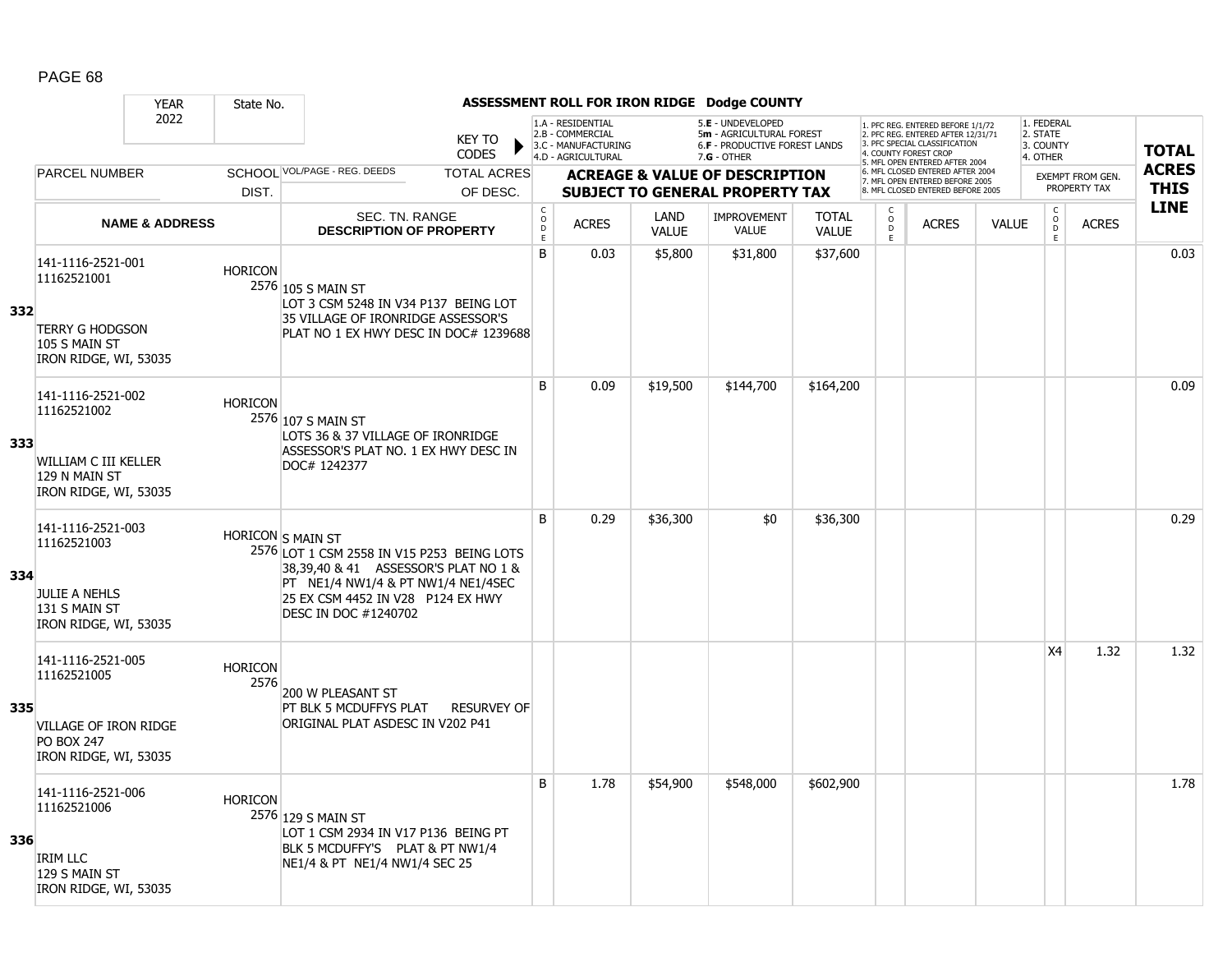|     |                                                                                                                      | <b>YEAR</b>               | State No.      |                                                                                                                                                                                                            |                                                          |                                                              |                             | ASSESSMENT ROLL FOR IRON RIDGE Dodge COUNTY                                    |                              |                          |                                                                                                                                   |              |                                                         |                                         |              |
|-----|----------------------------------------------------------------------------------------------------------------------|---------------------------|----------------|------------------------------------------------------------------------------------------------------------------------------------------------------------------------------------------------------------|----------------------------------------------------------|--------------------------------------------------------------|-----------------------------|--------------------------------------------------------------------------------|------------------------------|--------------------------|-----------------------------------------------------------------------------------------------------------------------------------|--------------|---------------------------------------------------------|-----------------------------------------|--------------|
|     |                                                                                                                      | 2022                      |                | KEY TO<br><b>CODES</b>                                                                                                                                                                                     |                                                          | 1.A - RESIDENTIAL<br>2.B - COMMERCIAL<br>3.C - MANUFACTURING |                             | 5.E - UNDEVELOPED<br>5m - AGRICULTURAL FOREST<br>6.F - PRODUCTIVE FOREST LANDS |                              |                          | 1. PFC REG. ENTERED BEFORE 1/1/72<br>2. PFC REG. ENTERED AFTER 12/31/71<br>3. PFC SPECIAL CLASSIFICATION<br>4. COUNTY FOREST CROP |              | 1. FEDERAL<br>2. STATE<br>3. COUNTY                     |                                         | <b>TOTAL</b> |
|     | <b>PARCEL NUMBER</b>                                                                                                 |                           |                | SCHOOL VOL/PAGE - REG. DEEDS<br><b>TOTAL ACRES</b>                                                                                                                                                         |                                                          | 4.D - AGRICULTURAL                                           |                             | $7.G - OTHER$<br><b>ACREAGE &amp; VALUE OF DESCRIPTION</b>                     |                              |                          | 5. MFL OPEN ENTERED AFTER 2004<br>6. MFL CLOSED ENTERED AFTER 2004                                                                |              | 4. OTHER                                                |                                         | <b>ACRES</b> |
|     |                                                                                                                      |                           | DIST.          | OF DESC.                                                                                                                                                                                                   |                                                          |                                                              |                             | <b>SUBJECT TO GENERAL PROPERTY TAX</b>                                         |                              |                          | 7. MFL OPEN ENTERED BEFORE 2005<br>8 MFL CLOSED ENTERED BEFORE 2005                                                               |              |                                                         | <b>EXEMPT FROM GEN.</b><br>PROPERTY TAX | <b>THIS</b>  |
|     |                                                                                                                      | <b>NAME &amp; ADDRESS</b> |                | SEC. TN. RANGE<br><b>DESCRIPTION OF PROPERTY</b>                                                                                                                                                           | $\begin{matrix} 0 \\ 0 \\ D \end{matrix}$<br>$\mathsf E$ | <b>ACRES</b>                                                 | <b>LAND</b><br><b>VALUE</b> | <b>IMPROVEMENT</b><br>VALUE                                                    | <b>TOTAL</b><br><b>VALUE</b> | C<br>$\overline{0}$<br>E | <b>ACRES</b>                                                                                                                      | <b>VALUE</b> | $\begin{smallmatrix} C\\O\\O\\D \end{smallmatrix}$<br>E | <b>ACRES</b>                            | <b>LINE</b>  |
| 337 | 141-1116-2521-010<br>11162521010<br>UNITED COOPERATIVE<br>N7160 RACEWAY RD<br>BEAVER DAM, WI, 539169315              |                           | <b>HORICON</b> | 2576 206 W PLEASANT ST<br>LOT 2 CSM 6950 IN V47 P230 BEING PT<br>LOT 12 RESURVEY OF ORIGINAL PLAT<br>(ROHLINGER'S) IN NE1/4 NW1/4 SEC 25EX<br>HWY DESC IN DOC# 1241223                                     | B                                                        | 3.57                                                         | \$104,400                   | \$0                                                                            | \$104,400                    |                          |                                                                                                                                   |              |                                                         |                                         | 3.57         |
| 338 | 141-1116-2521-011<br>11162521011<br><b>STATION RIDGE LLC</b><br>N6383 TRADEWINDS CIR<br>BEAVER DAM, WI, 53916        |                           | <b>HORICON</b> | 2576 210 W PLEASANT ST<br>LOT 1 CSM 6950 IN V47 P230 BEING PT<br>LOT 12 RESURVEY OF ORIGINAL PLAT<br>(ROHLINGER'S) IN NE1/4 NW1/4 SEC 25                                                                   | B                                                        | 1.07                                                         | \$29,000                    | \$264,500                                                                      | \$293,500                    |                          |                                                                                                                                   |              |                                                         |                                         | 1.07         |
| 339 | 141-1116-2521-012<br>11162521012<br><b>VILLAGE OF IRON RIDGE</b><br><b>PO BOX 247</b><br>IRON RIDGE, WI, 53035       |                           | Horicon        | 2576 220 W PLEASANT ST<br>OL 1 CSM 1678 IN V11 P147 BEING PT<br>NW1/4 NW1/4 SEC 25 & PT LOT 12 OF<br>RESURVEY OF ROHLINGER'S SUB EX HWY<br><b>DESC IN DOC# 1241223</b>                                     |                                                          |                                                              |                             |                                                                                |                              |                          |                                                                                                                                   |              | X4                                                      | 0.12                                    | 0.12         |
| 340 | 141-1116-2521-013<br>11162521013<br>PERSONAL STORAGE OF IRON RIDGE LLC<br><b>PO BOX 278</b><br>IRON RIDGE, WI, 53035 |                           | <b>HORICON</b> | 2576 110 BURKWALD AVE<br>LOT 1 CSM 3841 IN V23 P197 BEING PT<br>LOT 12 ROHLINGER ESTATE RESURVEY IN<br>NE1/4 NW1/4 SEC 25                                                                                  | B                                                        | 1.85                                                         | \$46,400                    | \$83,000                                                                       | \$129,400                    |                          |                                                                                                                                   |              |                                                         |                                         | 1.85         |
| 341 | 141-1116-2521-017<br>11162521017<br>HANNI PROPERTIES LLC<br>PO BOX 69<br>IRON RIDGE, WI, 530350069                   |                           |                | HORICON 216 W PLEASANT ST<br>2576 THAT PT LOT 1 CSM 1678 IN V11 P147<br>BEING PT NW1/4 NW1/4 SEC 25 & PT<br>LOT 12 OF RESURVEY OF ROHLINGER'S SUB<br>AS DESC IN DOC# 1027815 EX HWY DESC<br>IN DOC# 124024 | C<br>C                                                   | 2.06                                                         | \$0                         | \$0<br>\$0                                                                     | \$0<br>\$0                   |                          |                                                                                                                                   |              |                                                         |                                         | 2.06         |
|     |                                                                                                                      |                           |                | <b>Parcel Total</b>                                                                                                                                                                                        |                                                          | 2.06                                                         | \$0                         | \$0                                                                            | \$0                          |                          | 0.00                                                                                                                              | \$0          |                                                         | 0.00                                    |              |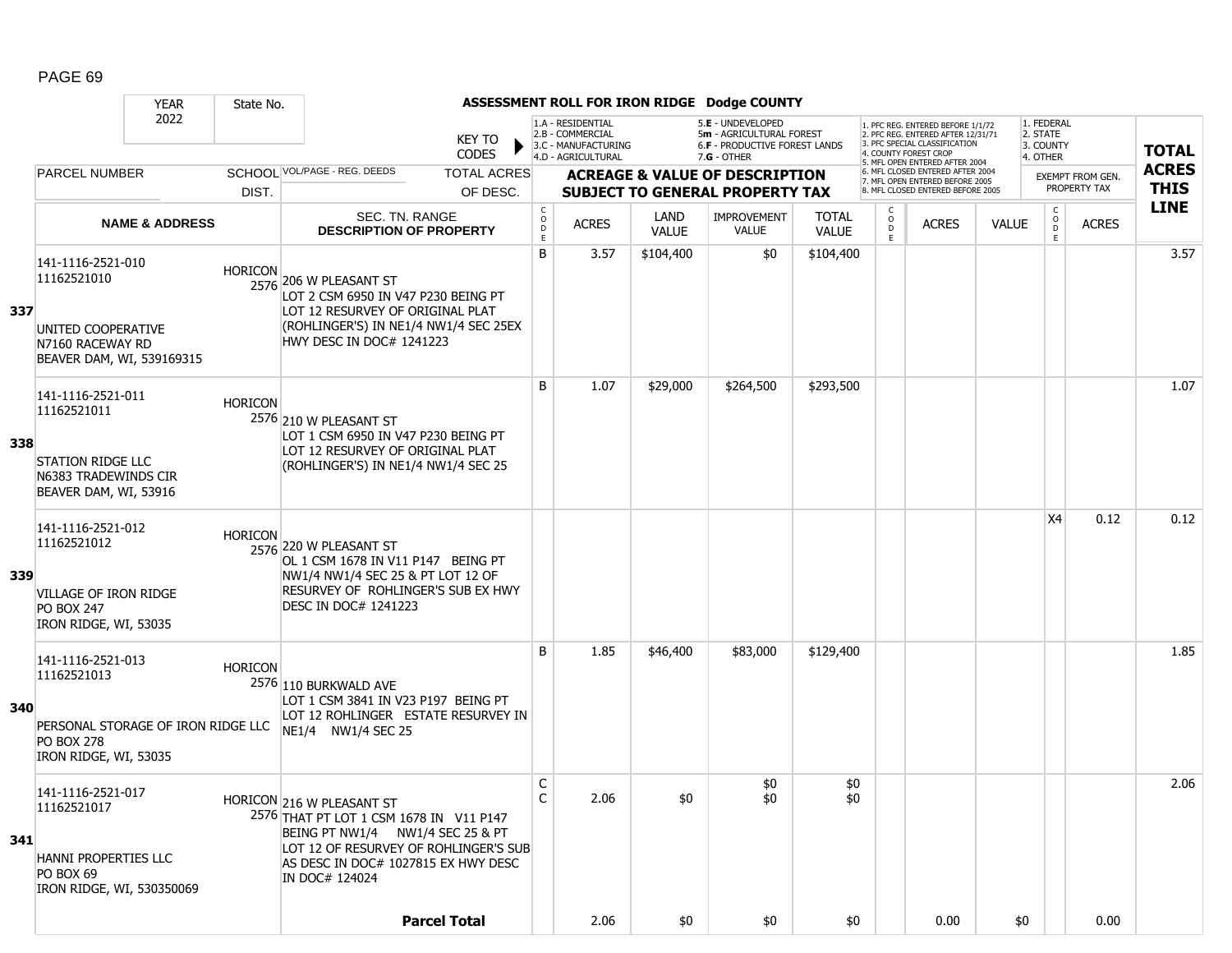|     |                                                                                                             | <b>YEAR</b>               | State No.      |                                                                                                                                                                                                                                                                                                                                                                                                                                                              |                                |                                                   |                                                                                    |                      | ASSESSMENT ROLL FOR IRON RIDGE Dodge COUNTY                                                     |                              |                         |                                                                                                                                            |              |                                                 |                                  |                             |
|-----|-------------------------------------------------------------------------------------------------------------|---------------------------|----------------|--------------------------------------------------------------------------------------------------------------------------------------------------------------------------------------------------------------------------------------------------------------------------------------------------------------------------------------------------------------------------------------------------------------------------------------------------------------|--------------------------------|---------------------------------------------------|------------------------------------------------------------------------------------|----------------------|-------------------------------------------------------------------------------------------------|------------------------------|-------------------------|--------------------------------------------------------------------------------------------------------------------------------------------|--------------|-------------------------------------------------|----------------------------------|-----------------------------|
|     |                                                                                                             | 2022                      |                |                                                                                                                                                                                                                                                                                                                                                                                                                                                              | KEY TO<br><b>CODES</b>         |                                                   | 1.A - RESIDENTIAL<br>2.B - COMMERCIAL<br>3.C - MANUFACTURING<br>4.D - AGRICULTURAL |                      | 5.E - UNDEVELOPED<br>5m - AGRICULTURAL FOREST<br>6.F - PRODUCTIVE FOREST LANDS<br>$7.G - OTHER$ |                              |                         | 1. PFC REG. ENTERED BEFORE 1/1/72<br>2. PFC REG. ENTERED AFTER 12/31/71<br>3. PFC SPECIAL CLASSIFICATION<br>4. COUNTY FOREST CROP          |              | 1. FEDERAL<br>2. STATE<br>3. COUNTY<br>4. OTHER |                                  | <b>TOTAL</b>                |
|     | <b>PARCEL NUMBER</b>                                                                                        |                           | DIST.          | SCHOOL VOL/PAGE - REG. DEEDS                                                                                                                                                                                                                                                                                                                                                                                                                                 | <b>TOTAL ACRES</b><br>OF DESC. |                                                   |                                                                                    |                      | <b>ACREAGE &amp; VALUE OF DESCRIPTION</b><br><b>SUBJECT TO GENERAL PROPERTY TAX</b>             |                              |                         | 5. MFL OPEN ENTERED AFTER 2004<br>6. MFL CLOSED ENTERED AFTER 2004<br>7. MFL OPEN ENTERED BEFORE 2005<br>8. MFL CLOSED ENTERED BEFORE 2005 |              |                                                 | EXEMPT FROM GEN.<br>PROPERTY TAX | <b>ACRES</b><br><b>THIS</b> |
|     |                                                                                                             | <b>NAME &amp; ADDRESS</b> |                | SEC. TN. RANGE<br><b>DESCRIPTION OF PROPERTY</b>                                                                                                                                                                                                                                                                                                                                                                                                             |                                | $\mathsf{C}$<br>$_{\rm D}^{\rm O}$<br>$\mathsf E$ | <b>ACRES</b>                                                                       | LAND<br><b>VALUE</b> | <b>IMPROVEMENT</b><br><b>VALUE</b>                                                              | <b>TOTAL</b><br><b>VALUE</b> | $_{\rm D}^{\rm O}$<br>E | <b>ACRES</b>                                                                                                                               | <b>VALUE</b> | $\mathsf{C}$<br>$_{\rm D}^{\rm O}$<br>F.        | <b>ACRES</b>                     | <b>LINE</b>                 |
| 342 | 141-1116-2521-018<br>11162521018<br>THE STAND LLC<br>119 S MAIN ST<br>IRON RIDGE, WI, 53035                 |                           | <b>HORICON</b> | 2576 119 S MAIN ST<br>LOT 1 CSM 4452 IN V28 P124 BEING LOTS<br>38, 39 & PT 40 ASSESSOR'S PLAT NO 1 &<br>PT NE1/4 NW1/4 & PT NW1/4 NE1/4SEC<br>25 EX HWY DESC IN DOC# 1239678                                                                                                                                                                                                                                                                                 |                                | B                                                 | 0.18                                                                               | \$20,200             | \$131,100                                                                                       | \$151,300                    |                         |                                                                                                                                            |              |                                                 |                                  | 0.18                        |
| 343 | 141-1116-2521-019<br>11162521019<br><b>TERRY G HODGSON</b><br>105 S MAIN ST<br>IRON RIDGE, WI, 53035        |                           | <b>HORICON</b> | 2576 101 S MAIN ST<br>LOT 1 CSM 5248 IN V34 P137 BEING LOTS<br>33, 33A & 33B VILLAGE OF IRON RIDGE<br>ASSESSOR'S PLAT NO 1 EX HWY DESC IN<br>DOC# 1239688                                                                                                                                                                                                                                                                                                    |                                | B                                                 | 0.04                                                                               | \$6,800              | \$64,700                                                                                        | \$71,500                     |                         |                                                                                                                                            |              |                                                 |                                  | 0.04                        |
| 344 | 141-1116-2522-000<br>11162522000<br>HANNI PROPERTIES LLC<br>PO BOX 69<br>IRON RIDGE, WI, 530350069          |                           |                | 222 W PLEASANT ST<br>HORICON PARC DESC IN CSM 1117 IN V8<br>2576 P290 BEING PT NW1/4 NW1/4 SEC<br>25 ALSO LOT 1 CSM 1678 IN V11<br>P147 BEING PT NW1/4 NW1/4 SEC<br>25 & PT LOT 12 OF RESURVEY OF<br>ROHLINGER'S SUB EX THAT PT SD<br>LOT 1 AS DESC IN DOC# 1027815<br>(NOW ALL AS DESC IN DOC#<br>1219515 & CORRECTED IN DOC#<br>1222921) EX HWY DESC IN DOC#<br>1241024                                                                                    |                                | C                                                 | 2.99                                                                               | \$0                  | \$0                                                                                             | \$0                          |                         |                                                                                                                                            |              |                                                 |                                  | 2.99                        |
|     | 141-1116-2522-001<br>11162522001<br>345 VILLAGE OF IRON RIDGE<br><b>PO BOX 247</b><br>IRON RIDGE, WI, 53035 |                           |                | 110 IRON ST<br>HORICON NW1/4NW1/4 SEC 31 EX CSM IN V2 P247<br>2576 EX CSM 292 IN V6 P17 EX CSM 383 IN V6<br>P149 EX CSM 580 IN V6 P430 (BEING PT SD<br>CSM IN V2 P247 & CSM 292 IN V6 P17) EX<br>ICSM 793 IN V7 P247 EX CSM 1117 IN V8<br>P290 EX CSM 1584 IN V10 P305 (INCLUDES<br>PTS OF CSMS IN V2 P247, CSM 292 IN V6<br>P17, CSM 383 IN V6 P149 & CSM 580 IN V6<br>P430) EX CSM 1678 IN V11 P147 EX PARC<br>DESC IN V540 P515 EX HWY IN DOC#<br>1241023 |                                |                                                   |                                                                                    |                      |                                                                                                 |                              |                         |                                                                                                                                            |              | <b>X4</b>                                       | 9.08                             | 9.08                        |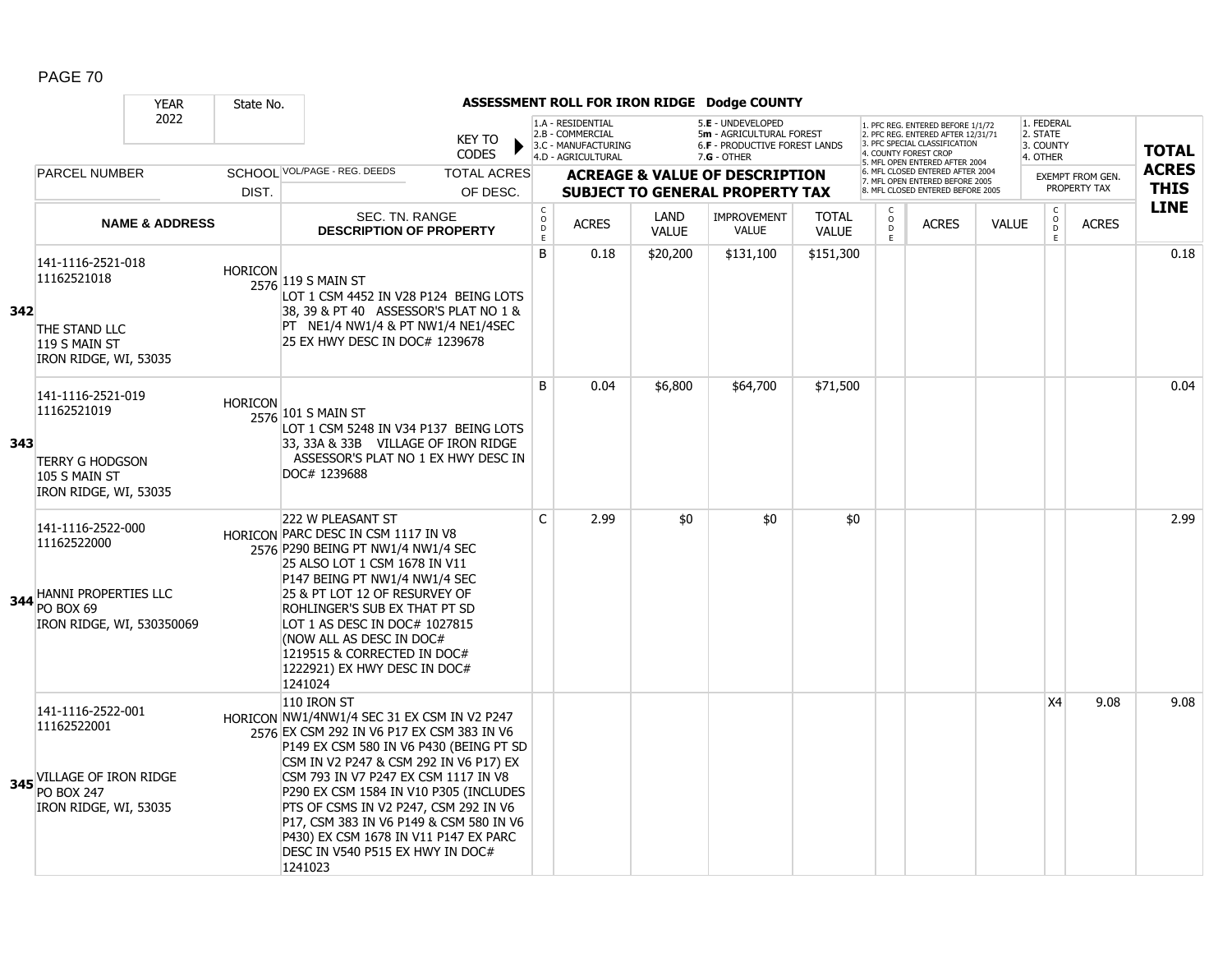|     |                                                                               | <b>YEAR</b>               | State No.              |                                                                                                                 |                               |                                                |                                                                                    |                      | ASSESSMENT ROLL FOR IRON RIDGE Dodge COUNTY                                                     |                              |                     |                                                                                                                               |              |                                                 |                  |              |
|-----|-------------------------------------------------------------------------------|---------------------------|------------------------|-----------------------------------------------------------------------------------------------------------------|-------------------------------|------------------------------------------------|------------------------------------------------------------------------------------|----------------------|-------------------------------------------------------------------------------------------------|------------------------------|---------------------|-------------------------------------------------------------------------------------------------------------------------------|--------------|-------------------------------------------------|------------------|--------------|
|     |                                                                               | 2022                      |                        |                                                                                                                 | <b>KEY TO</b><br><b>CODES</b> |                                                | 1.A - RESIDENTIAL<br>2.B - COMMERCIAL<br>3.C - MANUFACTURING<br>4.D - AGRICULTURAL |                      | 5.E - UNDEVELOPED<br>5m - AGRICULTURAL FOREST<br>6.F - PRODUCTIVE FOREST LANDS<br>$7.G - OTHER$ |                              |                     | 1. PFC REG. ENTERED BEFORE 1/1/72<br>2. PFC REG. ENTERED AFTER 12/31/71<br>3 PEC SPECIAL CLASSIFICATION<br>COUNTY FOREST CROP |              | 1. FEDERAL<br>2. STATE<br>3. COUNTY<br>4. OTHER |                  | <b>TOTAL</b> |
|     | <b>PARCEL NUMBER</b>                                                          |                           |                        | SCHOOL VOL/PAGE - REG. DEEDS                                                                                    | <b>TOTAL ACRES</b>            |                                                |                                                                                    |                      | <b>ACREAGE &amp; VALUE OF DESCRIPTION</b>                                                       |                              |                     | 5. MFL OPEN ENTERED AFTER 2004<br>6. MFL CLOSED ENTERED AFTER 2004<br>7. MFL OPEN ENTERED BEFORE 2005                         |              |                                                 | EXEMPT FROM GEN. | <b>ACRES</b> |
|     |                                                                               |                           | DIST.                  |                                                                                                                 | OF DESC.                      |                                                |                                                                                    |                      | <b>SUBJECT TO GENERAL PROPERTY TAX</b>                                                          |                              |                     | 8. MFL CLOSED ENTERED BEFORE 2005                                                                                             |              |                                                 | PROPERTY TAX     | <b>THIS</b>  |
|     |                                                                               | <b>NAME &amp; ADDRESS</b> |                        | SEC. TN. RANGE<br><b>DESCRIPTION OF PROPERTY</b>                                                                |                               | $\begin{matrix} 0 \\ 0 \\ D \end{matrix}$<br>E | <b>ACRES</b>                                                                       | LAND<br><b>VALUE</b> | <b>IMPROVEMENT</b><br><b>VALUE</b>                                                              | <b>TOTAL</b><br><b>VALUE</b> | $\overline{0}$<br>E | <b>ACRES</b>                                                                                                                  | <b>VALUE</b> | $\begin{matrix} 0 \\ 0 \end{matrix}$<br>E       | <b>ACRES</b>     | <b>LINE</b>  |
| 346 | 141-1116-2522-002<br>11162522002                                              |                           | <b>HORICON</b><br>2576 | 1025 INDUSTRIAL RD<br>THAT PT NW1/4 NW1/4 SEC 25 AS DESC IN                                                     |                               | C                                              | 6.86                                                                               | \$0                  |                                                                                                 | \$0                          |                     |                                                                                                                               |              |                                                 |                  | 6.86         |
|     | <b>THERMASYS CORPORATION</b><br>2777 WALDEN AVE<br><b>BUFFALO, NY, 14225</b>  |                           |                        | V540 P515 EX HWY DESC IN DOC# 1242375                                                                           |                               |                                                |                                                                                    |                      |                                                                                                 |                              |                     |                                                                                                                               |              |                                                 |                  |              |
| 347 | 141-1116-2522-003<br>11162522003                                              |                           | <b>HORICON</b>         | 2576 INDUSTRIAL RD<br>LOT 2 CSM 793 IN V7 P247 BEING PT                                                         |                               |                                                |                                                                                    |                      |                                                                                                 |                              |                     |                                                                                                                               |              | X4                                              | 4.93             | 4.93         |
|     | IRON RIDGE FIRE DEPARTMENT INC<br>4000 INDUSTRIAL RD<br>IRON RIDGE, WI, 53035 |                           |                        | NW1/4 NW1/4 SEC 25 EX 0.30 AC HWY<br><b>DESC IN V670 P814</b>                                                   |                               |                                                |                                                                                    |                      |                                                                                                 |                              |                     |                                                                                                                               |              |                                                 |                  |              |
| 348 | 141-1116-2522-004<br>11162522004                                              |                           | <b>HORICON</b>         | 2576 2000 INDUSTRIAL RD<br>LOT 1 CSM 383 IN V6 P149 BEING PT                                                    |                               | $\mathsf{C}$                                   | 4.48                                                                               | \$0                  |                                                                                                 | \$0                          |                     |                                                                                                                               |              |                                                 |                  | 4.48         |
|     | ILLINOIS TOOL WORKS INC<br><b>W6331 BEE RD</b><br>WATERTOWN, WI, 530984428    |                           |                        | NW1/4 NW1/4 SEC 25 EX 0.52 AC HWY<br><b>DESC IN V670 P814</b>                                                   |                               |                                                |                                                                                    |                      |                                                                                                 |                              |                     |                                                                                                                               |              |                                                 |                  |              |
|     | 141-1116-2522-005<br>11162522005                                              |                           | <b>HORICON</b>         | 2576 1080 INDUSTRIAL RD<br>LOT 1 CSM 1584 IN V10 P305 BEING PT                                                  |                               | $\mathsf{C}$                                   | 2.08                                                                               | \$0                  |                                                                                                 | \$0                          |                     |                                                                                                                               |              |                                                 |                  | 2.08         |
| 349 | X-CEL TOOLING INC<br><b>PO BOX 338</b><br>IRON RIDGE, WI, 530350338           |                           |                        | NW1/4 NW1/4 SEC 25 EX 0.33 AC HWY<br><b>DESC IN V673 P930</b>                                                   |                               |                                                |                                                                                    |                      |                                                                                                 |                              |                     |                                                                                                                               |              |                                                 |                  |              |
| 350 | 141-1116-2522-007<br>11162522007                                              |                           |                        | HORICON 1000 INDUSTRIAL RD<br>2576 TRACT 2 OF CSM V2 P247 EX S 40 FT AS<br>DESC IN V570 P598 ALSO LOT 1 CSM 580 |                               | $\mathsf{C}$                                   | 3.65                                                                               | \$0                  |                                                                                                 | \$0                          |                     |                                                                                                                               |              |                                                 |                  | 3.65         |
|     | X-CEL TOOLING INC<br><b>PO BOX 338</b><br>IRON RIDGE, WI, 530350338           |                           |                        | IN V6 P430 ALSO LOT 2 CSM 1584 IN V10<br>P305 EX HWY DESC IN V666 P944 EX HWY<br>DESC IN V675 P384              |                               |                                                |                                                                                    |                      |                                                                                                 |                              |                     |                                                                                                                               |              |                                                 |                  |              |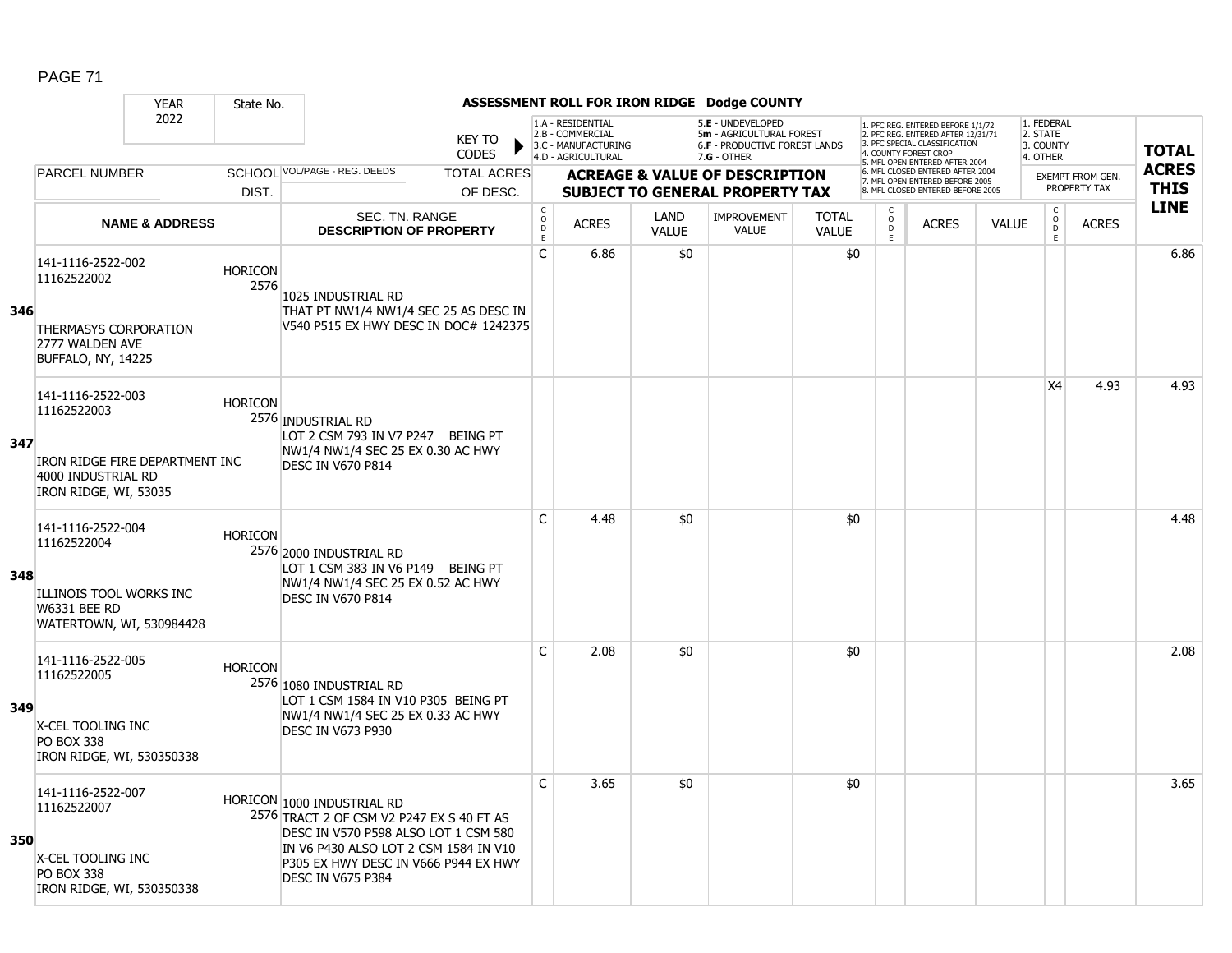|     |                                                                           | <b>YEAR</b>               | State No. |                                                                                                                                                                                         |                                |   |                                                                                    |                                | ASSESSMENT ROLL FOR IRON RIDGE Dodge COUNTY                                                     |                                |                    |                                                                                                                                                                     |              |                                                 |                                         |                             |
|-----|---------------------------------------------------------------------------|---------------------------|-----------|-----------------------------------------------------------------------------------------------------------------------------------------------------------------------------------------|--------------------------------|---|------------------------------------------------------------------------------------|--------------------------------|-------------------------------------------------------------------------------------------------|--------------------------------|--------------------|---------------------------------------------------------------------------------------------------------------------------------------------------------------------|--------------|-------------------------------------------------|-----------------------------------------|-----------------------------|
|     |                                                                           | 2022                      |           |                                                                                                                                                                                         | KEY TO<br><b>CODES</b>         |   | 1.A - RESIDENTIAL<br>2.B - COMMERCIAL<br>3.C - MANUFACTURING<br>4.D - AGRICULTURAL |                                | 5.E - UNDEVELOPED<br>5m - AGRICULTURAL FOREST<br>6.F - PRODUCTIVE FOREST LANDS<br>$7.G - OTHER$ |                                |                    | 1. PFC REG. ENTERED BEFORE 1/1/72<br>2. PFC REG. ENTERED AFTER 12/31/71<br>3. PFC SPECIAL CLASSIFICATION<br>4. COUNTY FOREST CROP<br>5. MFL OPEN ENTERED AFTER 2004 |              | 1. FEDERAL<br>2. STATE<br>3. COUNTY<br>4. OTHER |                                         | <b>TOTAL</b>                |
|     | <b>PARCEL NUMBER</b>                                                      |                           | DIST.     | SCHOOL VOL/PAGE - REG. DEEDS                                                                                                                                                            | <b>TOTAL ACRES</b><br>OF DESC. |   |                                                                                    |                                | <b>ACREAGE &amp; VALUE OF DESCRIPTION</b><br><b>SUBJECT TO GENERAL PROPERTY TAX</b>             |                                |                    | 6. MFL CLOSED ENTERED AFTER 2004<br>7. MFL OPEN ENTERED BEFORE 2005<br>8. MFL CLOSED ENTERED BEFORE 2005                                                            |              |                                                 | <b>EXEMPT FROM GEN.</b><br>PROPERTY TAX | <b>ACRES</b><br><b>THIS</b> |
|     |                                                                           | <b>NAME &amp; ADDRESS</b> |           | SEC. TN. RANGE<br><b>DESCRIPTION OF PROPERTY</b>                                                                                                                                        |                                |   | <b>ACRES</b>                                                                       | LAND<br>VALUE                  | <b>IMPROVEMENT</b><br><b>VALUE</b>                                                              | <b>TOTAL</b><br><b>VALUE</b>   | $\frac{c}{0}$<br>D | <b>ACRES</b>                                                                                                                                                        | <b>VALUE</b> | O                                               | <b>ACRES</b>                            | <b>LINE</b>                 |
|     | 141-1116-2524-001<br>11162524001                                          |                           |           | 143 S MAIN ST<br>HORICON LOT 1 CSM 4447 IN V28 P112 EX THAT PT<br>2576 LYG IN THE TOWN OF HUBBARD SD CSM                                                                                |                                | A | 2.00<br>4.00<br>20.00                                                              | \$34,000<br>\$1,400<br>\$4,900 | \$61,100<br>\$0<br>\$0                                                                          | \$95,100<br>\$1,400<br>\$4,900 |                    |                                                                                                                                                                     |              |                                                 |                                         | 64.65                       |
| 351 | WEYER 3 LIMITED PARTNERSHIP<br>1247 STATE ROAD 175<br>HUBERTUS, WI, 53033 |                           |           | BEING LOTS5, 6, 7, 8, 9, 10, 11 & PT LOT<br>12 SUBD OF ROHLINGER ESTATE<br><b>RESURVEY OF ORIGINAL PLAT &amp; BEING PT</b><br>NW1/4 NE1/4 PT NE1/4 NW1/4 & ALL OF<br>SE1/4 NW1/4 SEC 25 |                                | D | 8.65<br>30.00                                                                      | \$1,600<br>\$8,800             | \$0<br>\$0                                                                                      | \$1,600<br>\$8,800             |                    |                                                                                                                                                                     |              |                                                 |                                         |                             |
|     |                                                                           |                           |           | <b>Parcel Total</b>                                                                                                                                                                     |                                |   | 64.65                                                                              | \$50,700                       | \$61,100                                                                                        | \$111,800                      |                    | 0.00                                                                                                                                                                | \$0          |                                                 | 0.00                                    |                             |
|     | NO. OF PARCELS                                                            | 351                       |           |                                                                                                                                                                                         | <b>TOTALS</b>                  |   | 328.67                                                                             | \$9,622,900                    | \$38,157,400                                                                                    | \$47,780,300                   |                    |                                                                                                                                                                     |              |                                                 | 65.67                                   | 394.35                      |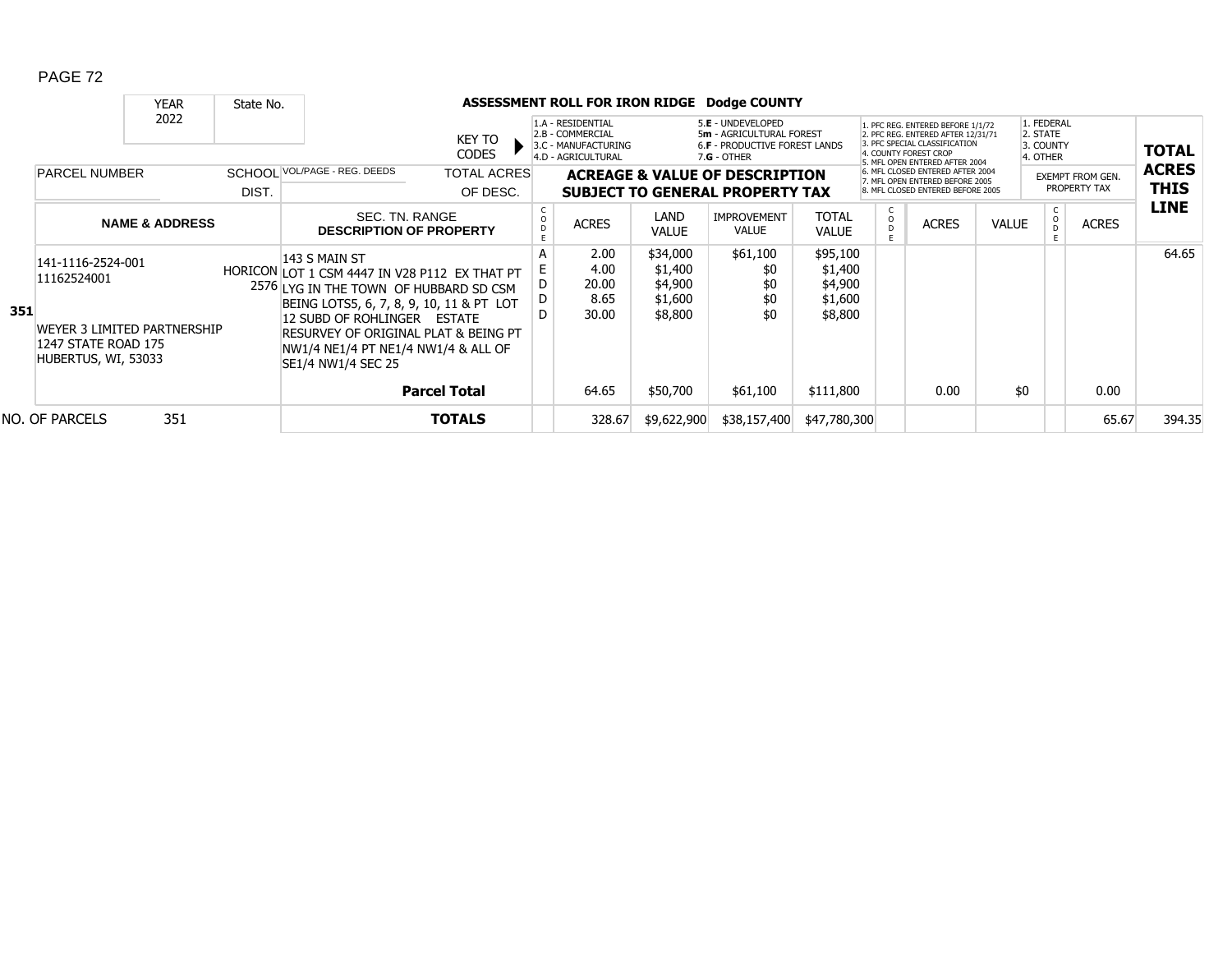## **Municipality Totals by Class**

| <b>Class</b> | <b>Total Land Records   Total Imp Records</b> |          | <b>Total Land</b> | <b>Total Improvement</b> | <b>Total Value</b> |
|--------------|-----------------------------------------------|----------|-------------------|--------------------------|--------------------|
| A            | 277                                           | 265      | \$8,406,400       | \$33,095,200             | \$41,501,600       |
| B            | 38                                            | 32       | \$1,141,200       | \$5,062,200              | \$6,203,400        |
| D            | 11                                            | 0        | \$29,900          | \$0                      | \$29,900           |
| Е            | 4                                             | 0        | \$45,400          | \$0                      | \$45,400           |
| <b>X2</b>    | $\overline{2}$                                | 0        | \$0               | \$0                      | \$0                |
| <b>X4</b>    | 21                                            | $\Omega$ | \$0               | \$0                      | \$0                |

### **Municipality Totals - By County and Class**

| County  | <b>Class</b>   | <b>Sub Class</b>                               | <b>Total Land Records</b> | Total Imp Records Acreage |         | <b>Total Land</b> | <b>Total Improvement</b> | <b>Total Value</b> |
|---------|----------------|------------------------------------------------|---------------------------|---------------------------|---------|-------------------|--------------------------|--------------------|
| Dodge   | А              | <b>Residential</b>                             | 277                       | 265                       | 122.839 | \$8,406,400       | \$33,095,200             | \$41,501,600       |
|         | в              | Commercial                                     | 38                        | 32                        | 39.420  | \$1,141,200       | \$5,062,200              | \$6,203,400        |
|         | D              | D11 1ST Grade<br>Tillable                      | $\overline{4}$            | $\overline{0}$            | 70.354  | \$20,600          | \$0                      | \$20,600           |
|         |                | <b>D12 2ND</b><br><b>Grade Tillable</b>        | 6                         | $\overline{0}$            | 30.764  | \$7,700           | \$0                      | \$7,700            |
|         |                | <b>D13 3RD</b><br><b>Grade Tillable</b>        |                           | $\overline{0}$            | 8.647   | \$1,600           | \$0                      | \$1,600            |
|         | E              | $E11 -$<br><b>Undeveloped</b><br><b>Fallow</b> | $\overline{2}$            | $\overline{0}$            | 29.280  | \$43,700          | \$0                      | \$43,700           |
|         |                | E <sub>13</sub><br><b>Undeveloped</b><br>Low   | $\overline{2}$            | $\mathbf 0$               | 4.770   | \$1,700           | \$0                      | \$1,700            |
|         | X <sub>2</sub> | X2 Exempt-<br><b>State</b>                     | $\overline{2}$            | $\overline{0}$            | 12.120  | \$0               | \$0                      | \$0                |
|         | <b>X4</b>      | X4 Exempt-<br>Local                            | 21                        | $\overline{0}$            | 53.551  | \$0               | \$0                      | \$0                |
|         | <b>Totals:</b> |                                                | 362                       | 297                       | 394.345 | \$9,622,900       | \$38,157,400             | \$47,780,300       |
| Totals: |                |                                                | 362                       | 297                       | 394.345 | \$9,622,900       | \$38,157,400             | \$47,780,300       |

### **Municipality Totals - By County, TIF, Class**

| County | <b>TIF District</b>                     | <b>Class</b> | Total Land Records Total Imp Records Acreage |     |         | <b>Total Land</b> | <b>Total Improvement</b> | <sup>∖</sup> Total Value |
|--------|-----------------------------------------|--------------|----------------------------------------------|-----|---------|-------------------|--------------------------|--------------------------|
| Dodge  | not in a tif district A<br>- Iron Ridge |              | 277                                          | 265 | 122.839 | \$8,406,400       | \$33,095,200             | \$41,501,600             |
|        |                                         |              | 38                                           | 32  | 39.420  | \$1.141.200       | \$5.062,200              | \$6,203,400              |